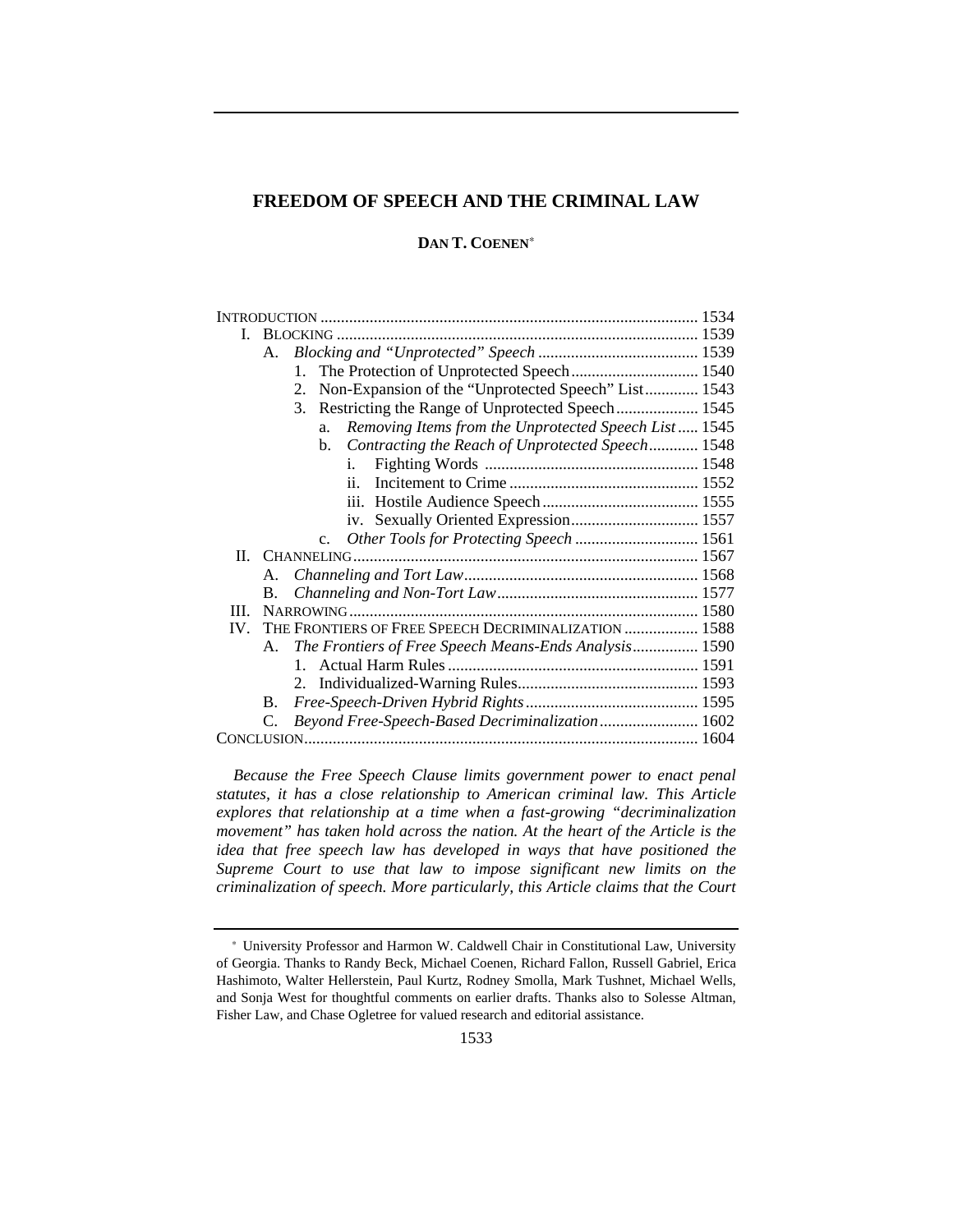*has developed three distinct decision-making strategies for decriminalizing speech based on constitutional principles. The first involves judicial blocking that is, declaring some speech controls altogether out of bounds, whether they utilize either criminal or civil sanctions. The second involves judicial channeling—that is, requiring that government regulation of some types of speech must take the form of civil law, and not criminal law, restraints. The third involves judicial narrowing—that is, interpreting criminal statutes to restrict their reach and thus frustrate potential government prosecutions in light of free expression values. This Article identifies concrete ways in which the Court might deploy all three strategies to support the decriminalization of expressive conduct in the future, with regard to such topics as fighting words, hostile audience speech, infliction of emotional distress, mens rea rules, speech law "tortification," content discrimination, individualized-warning requirements, hybrid-rights analysis, and more.*

#### **INTRODUCTION**

Courts often invoke the Free Speech Clause to invalidate criminal statutes. This point is important in and of itself, and it will remain important as long as our Constitution endures. But, for two related reasons, it is particularly important today. First, a "decriminalization movement" has taken hold across the nation, focusing the public mind on the far-reaching costs—both human and financial created by the existing penal law system.<sup>1</sup> Second, concerns about

<sup>1</sup> *See* Wayne A. Logan, *After the Cheering Stopped: Decriminalization and Legalism's Limits*, 24 CORNELL J.L. & PUB. POL'Y 319, 348 (2014) (noting that "the decriminalization movement" has involved "the American body politic i[n] showing increasing interest in softening the harsh penal policies adopted over the past several decades"). The costs raised by the existing system begin with the fact that the United States has more individuals in its prisons and jails than any other nation in the world. *See* Adam Liptak, *Inmate Count in U.S. Dwarfs Other Nations'*, N.Y. TIMES, Apr. 23, 2008, at A1 (observing that while "[t]he United States has less than 5 percent of the world's population," it "has almost a quarter of the world's prisoners" with "2.3 million criminals behind bars"). While there exists little opposition to the imposition of harsh criminal punishments on many offenders, particularly violent offenders, increasing concern exists about the criminalization of non-violent and minor wrongs. This concern has arisen, in part, because the human effects of criminalization on offenders are both direct, in terms of time spent in incarceration, and "collateral," including through the loss of future employment opportunities, the destruction of positive relationships, and the like. *See* PEW CHARITABLE TR., COLLATERAL COSTS: INCARCERATION'S EFFECT ON ECONOMIC MOBILITY 3 (2010), http://www.pewtrusts.org/~/media/legacy/uploadedfiles/pcs\_assets/2010/collateralcosts1pdf .pdf [https://perma.cc/U7TE-5BTS] (finding, for example, that "former inmates work fewer weeks each year, earn less money and have limited upward mobility"). These effects ripple through to family members, including innocent children, and to society as a whole, particularly as cycles of poverty are reinforced. *See* Timothy Williams, *Report Details the Economic Hardships That Many Families of Inmates Face*, N.Y. TIMES, Sept. 16, 2015, at A18. The rise of the decriminalization movement also has much to do with rising condemnation of racial injustice in the criminal justice system. *See* Jessica Johnson, *Removal*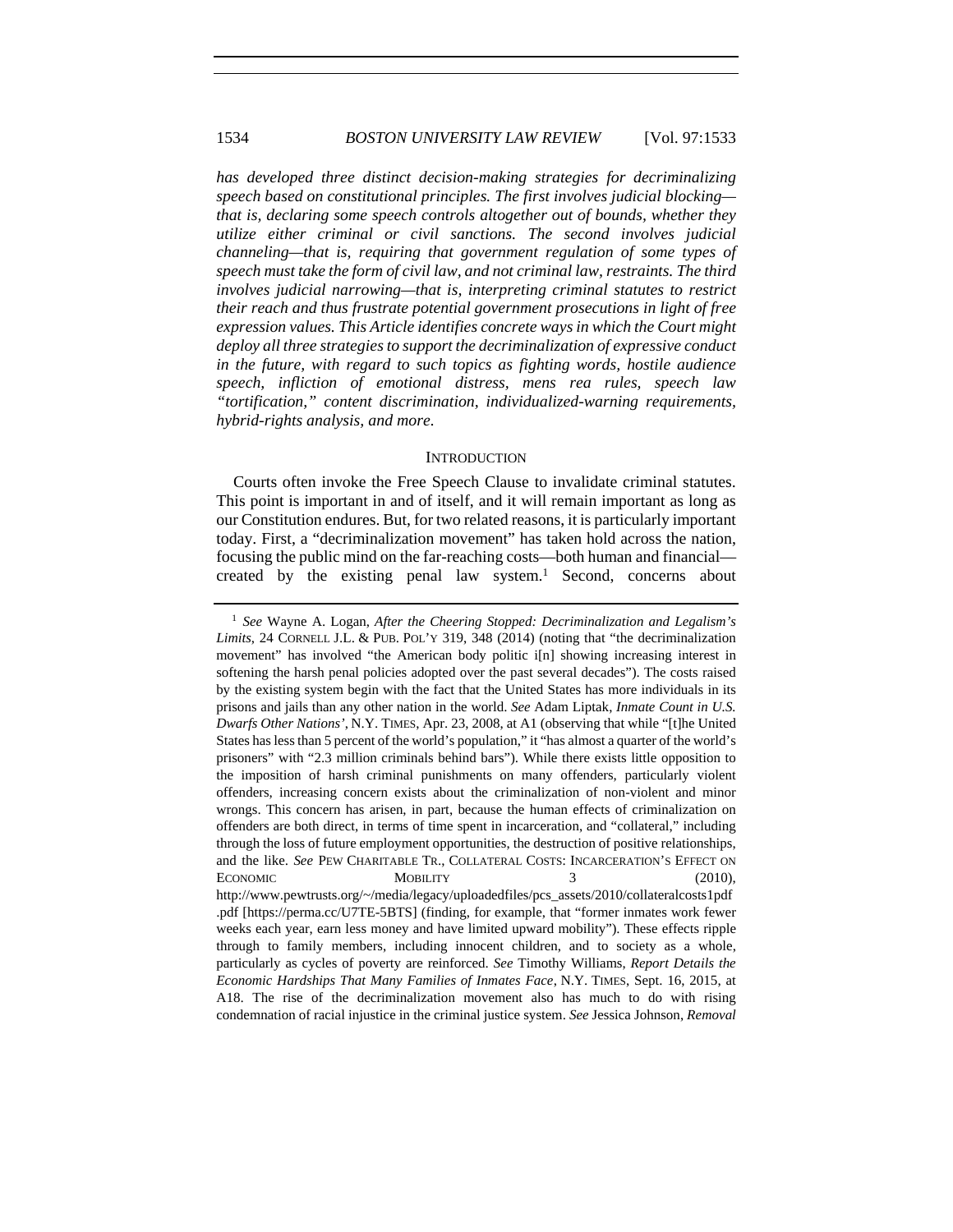"overcriminalization" have come to weigh on the decision-making calculus of the Supreme Court.2 These facts matter because the Court's First Amendment decisions invalidating penal statutes have a decriminalizing impact that is especially powerful in light of the locked-in nature of constitutional rulings.3

Against this backdrop, I explore in this Article where the Court's crimerelated free speech doctrine has been in the past, where it is now, and where it might go in the future. I posit that various doctrines, framed over many decades, have positioned the Court to develop free speech principles going forward in an energetic way. Because this Article explores how the Court might build on

2 The point is illustrated by *Yates v. United States*, 135 S. Ct. 1074 (2015). In that case, five Justices bent over backwards to read a federal criminal law narrowly, finding that the term "tangible object" did not include a fish. *See id.* at 1081. Justice Kagan, joined by three other dissenters, concluded that no sound canon of statutory construction could support this text-defeating result. *See id.* at 1091 (Kagan, J., dissenting). Thus, according to Justice Kagan, the result reached by the majority could be explained only by the "the real issue" presented in the case—namely, "overcriminalization and excessive punishment in the U.S. Code." *Id.* at 1100. The challenged law, she noted, was "too broad and undifferentiated," and "unfortunately not an outlier, but an emblem of a deeper pathology." *Id.* at 1101. Put simply, the dissenters saw the majority as torturing the statutory language because it was so concerned about the far-reaching "real" problem of "overcriminalization." No less important for present purposes, the dissenting Justices themselves fully agreed with the proposition that a "pathology" of "overcriminalization" exists in federal law. *See id.* This view seems likely to cause the Justices to look for reasonable ways to rein in criminal laws in the future. *See* Haugh, *supra* note 1, at 1195 (noting that at oral argument in *Yates* "[a]t least six Justices asked questions about overcriminalization's impact on Yates's arrest and conviction").

<sup>3</sup> To be sure, the term "decriminalization" has no single definition, and analysts use it in different ways. For example, the term might or might not be understood to include sentence reductions or the use of prosecutorial discretion to overlook certain offenses. For purposes of this Article, however, the details of these definitional refinements are not significant. Regardless of how one defines "decriminalization," the term includes at its core governmental decision-making that makes what once was a crime not a crime any more. Perhaps one could claim that "decriminalization" can occur only through the legislative repeal of criminal statutes. But this definitional restriction is artificial. Put simply, when the legislature repeals a criminal law, it obviously engages in decriminalization. And when a court strikes down a criminal law as unconstitutional, it accomplishes the same result. To be sure, there are differences between legislative repeals and judicial invalidations of criminal statutes. But when it comes to the central feature of "decriminalization"—rendering a previously operative criminal prohibition inoperative—there is no difference at all. It thus is appropriate to allude to "judicial decriminalization" or "constitutional decriminalization," as is done throughout this Article.

*of Confederate Flag Doesn't Address Institutionalized Racism*, ATHENS BANNER-HERALD (July 18, 2015, 11:14 PM), http://onlineathens.com/opinion/2015-07-18/johnson-removalconfederate-flag-doesnt-address-institutionalized-racism [https://perma.cc/78TM-Z3PQ] (reporting that "African Americans in prison or jail, or on probation or parole, outnumber blacks who were slaves in 1850"). And recent commentary even suggests that overcriminalization may foster lawbreaking, rather than deter it. *See generally* Todd Haugh, *Overcriminalization's New Harm Paradigm*, 68 VAND. L. REV. 1191 (2015).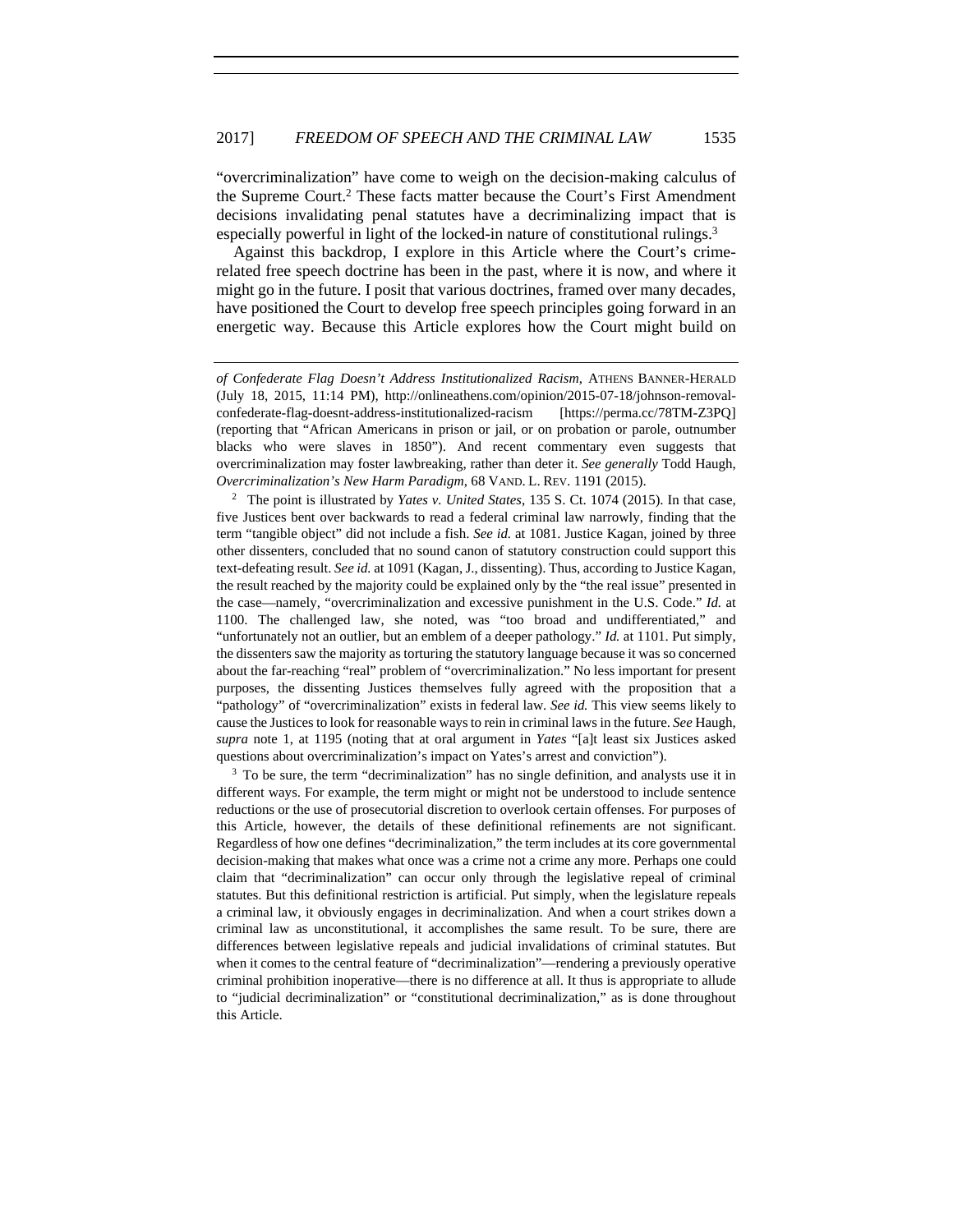already-existing First Amendment law, it offers a *descriptive* treatment of that law, albeit one that focuses largely on subtle and little-noticed doctrinal details. This descriptive work sets the stage for the *suggestive* components of this Article, which highlight particular ways in which the Court might build on current doctrine to rein in the use of criminal law to punish speech. In short, this Article shows that many features of the contemporary First Amendment landscape—with regard to police-challenging speech, hate speech, the "tortification" of speech law, the infliction of emotional harms, antidiscrimination law, content discrimination, and so on—have created an environment that is favorable to the Court's crafting of significant new limits on the government's power to criminalize expression.4

How has the Court put itself in this position? It has (albeit without quite saying so) developed three distinct methodologies for safeguarding speech from criminal prohibition. The most basic strategy involves judicial *blocking*—that is, establishing constitutional rules that prohibit outright certain types of speech restrictions without regard to whether they impose criminal or civil sanctions. The second strategy involves judicial *channeling*—that is, formulating constitutional rules that tolerate government restrictions on certain forms of expression if, but only if, those restrictions make use of civil law, rather than criminal law, controls. The third strategy involves judicial *narrowing*—that is, invoking free speech values in interpreting criminal statutes so as to give those statutes a restricted reach, thus inhibiting prosecutions.

In developing these ideas, I consider many fields of First Amendment doctrine, ranging from fighting words to hostile audience speech to incitement to obscenity to defamation to content-discrimination law.5 It follows that my coverage of free speech doctrine is broad and detailed, and that is by design. It is broad and detailed because I mean to suggest that the multifaceted and wideranging evolution of First Amendment law in a crime-limiting direction has created conditions in which lawyers may find the Court hospitable to freespeech-based arguments that not long ago might have been a bridge too far.

The rise of the decriminalization movement also may prove helpful to advocates of doctrine-pushing, speech-safeguarding positions. To be sure, the connection between social movements and the Court's work is complex. But the key point for present purposes has been aptly made by Robert Post and Reva Siegel: "Throughout American history, in contexts both liberal and conservative,

<sup>4</sup> Notably, in this regard, expression-based prosecutions continue to arise with frequency. *See generally* Michal Buchhandler-Raphael, *Overcriminalizing Speech*, 36 CARDOZO L. REV. 1667 (2015). This is the case, in part, because legislatures continue to adopt new speechrelated penal laws. *See* Avlana K. Eisenberg, *Criminal Infliction of Emotional Distress*, 113 MICH. L. REV. 607, 609 (2015) (highlighting such new crimes as bans on "harassment" and "bullying"). 5 On the other hand, I also do not discuss in any detail some high-profile areas of free

speech doctrine—most notably, the areas of campaign finance law and commercial speech because they present problems that are distinct and too vast to work through in this one Article.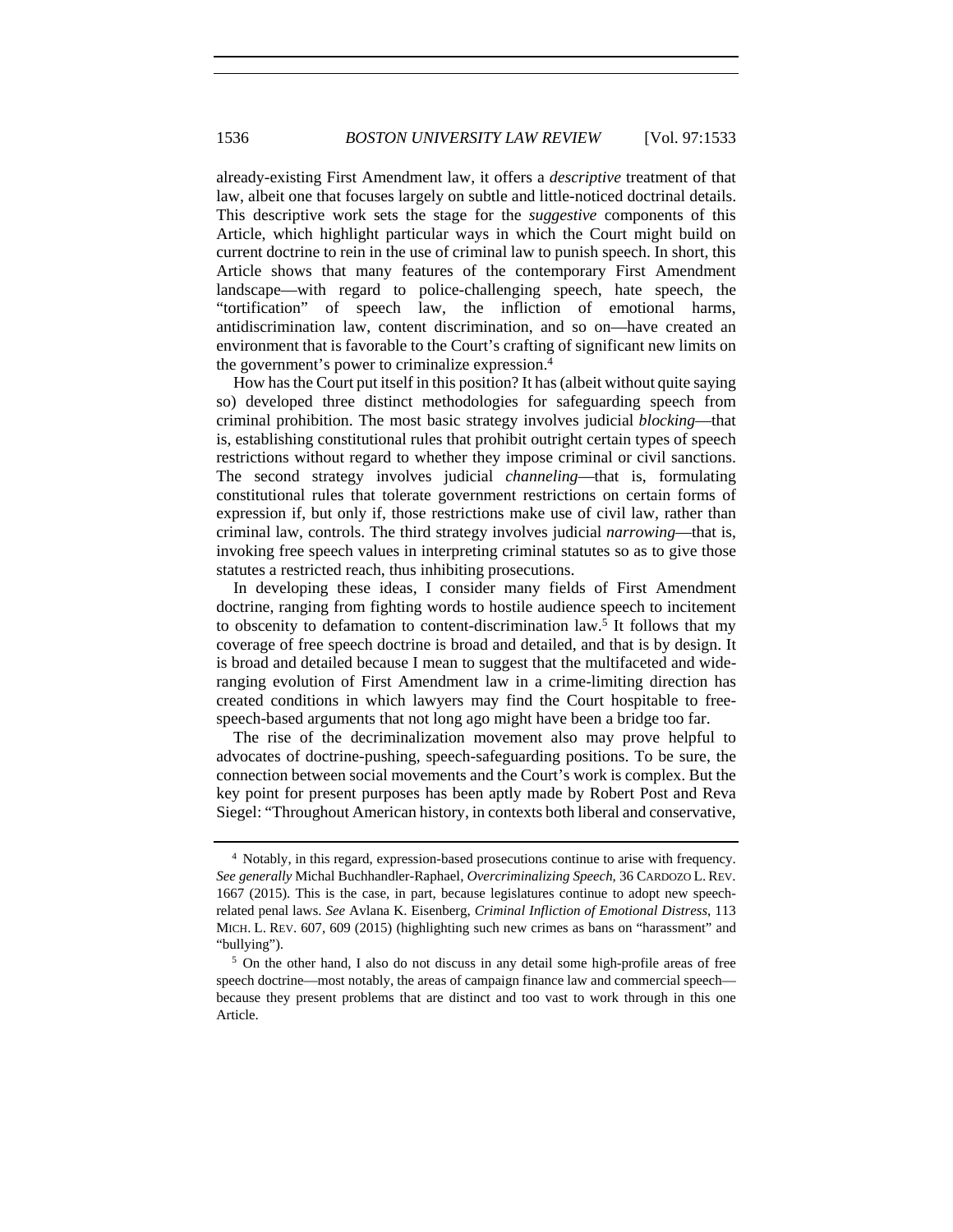the Court has consistently interpreted the Constitution to reflect fundamental contemporary values. . . . Seen from this angle, the Constitution by which we are governed is plainly not outside of politics."6 Some readers might gloss over this observation, dismissing it as fuzzy, theoretical, or overwrought. But they should not do so. In the making of constitutional law, there is a richly complex "ongoing dialogue" between the Justices and the citizenry at large.7 And for this reason, the decriminalization movement may well exert a gravitational pull on the Court as it thinks about imposing new First Amendment limits on government use of criminal restraints.8

To be clear, while the decriminalization movement looms over this subject, neither the descriptive nor the suggestive component of my analysis hinges on its existence. In particular, with regard to my descriptive thesis, there is no suggestion here that the Court's creation of free speech doctrine over the past half century itself arose out of the frustrations about overcriminalization that underlie the modern decriminalization movement. To the contrary, given the only recent emergence of widespread societal concerns on that score, it seems apparent that such concerns weighed little on the minds of the Justices for most of the period canvassed in this Article. Similarly, with respect to the suggestive components of this Article, the claims for recognition of the potential freespeech-law reforms that I identify do not hinge on popular views about the wisdom of decriminalization. Put simply, the Court might well pursue these reforms even in the absence of the present-day decriminalization movement. However, that movement does exist, and it may thus create forces that render

<sup>7</sup> *See* Barry Friedman, *Dialogue and Judicial Review*, 91 MICH. L. REV. 577, 584-85 (1993).

<sup>6</sup> ROBERT POST & REVA SIEGEL, NAT'L CONST. CTR., DEMOCRATIC CONSTITUTIONALISM, http://constitutioncenter.org/interactive-constitution/white-pages/democratic-

constitutionalism [https://perma.cc/7GUT-E4HN] (last visited Mar. 18, 2017). Many of the most thoughtful observers of our constitutional history have made the same point. *See generally* BARRY FRIEDMAN, THE WILL OF THE PEOPLE: HOW PUBLIC OPINION HAS INFLUENCED THE SUPREME COURT AND SHAPED THE MEANING OF THE CONSTITUTION (2009); MICHAEL J. KLARMAN, FROM JIM CROW TO CIVIL RIGHTS: THE SUPREME COURT AND THE STRUGGLE FOR RACIAL EQUALITY (2004); MICHAEL J. KLARMAN, FROM THE CLOSET TO THE ALTAR: COURTS, BACKLASH, AND THE STRUGGLE FOR SAME-SEX MARRIAGE (2014).

<sup>8</sup> Indeed, distinctive features of the decriminalization movement may cause it to exert a particularly strong influence on the thinking of the Justices. One reason why is that deep concerns about racial inequities have contributed significantly to the movement's rise, and similar concerns contributed in part to the expansion of free-speech-based protections in the recent past. In addition, the decriminalization movement differs from past reform movements in an important way—it enjoys strong support from large numbers of leaders and citizens from every point on the political spectrum. *See, e.g.*, Peter Baker, *'16 Rivals Unite in Push to Alter Justice System*, N.Y.TIMES, Apr. 28, 2015, at A1 ("Democrats and Republicans alike are putting forth ideas to reduce the prison population and rethink a system that has locked up a generation of young men, particularly African-Americans."). This fact may prove to be important for a variety of reasons, including by giving the movement a heightened measure of credibility for all or most members of the Court.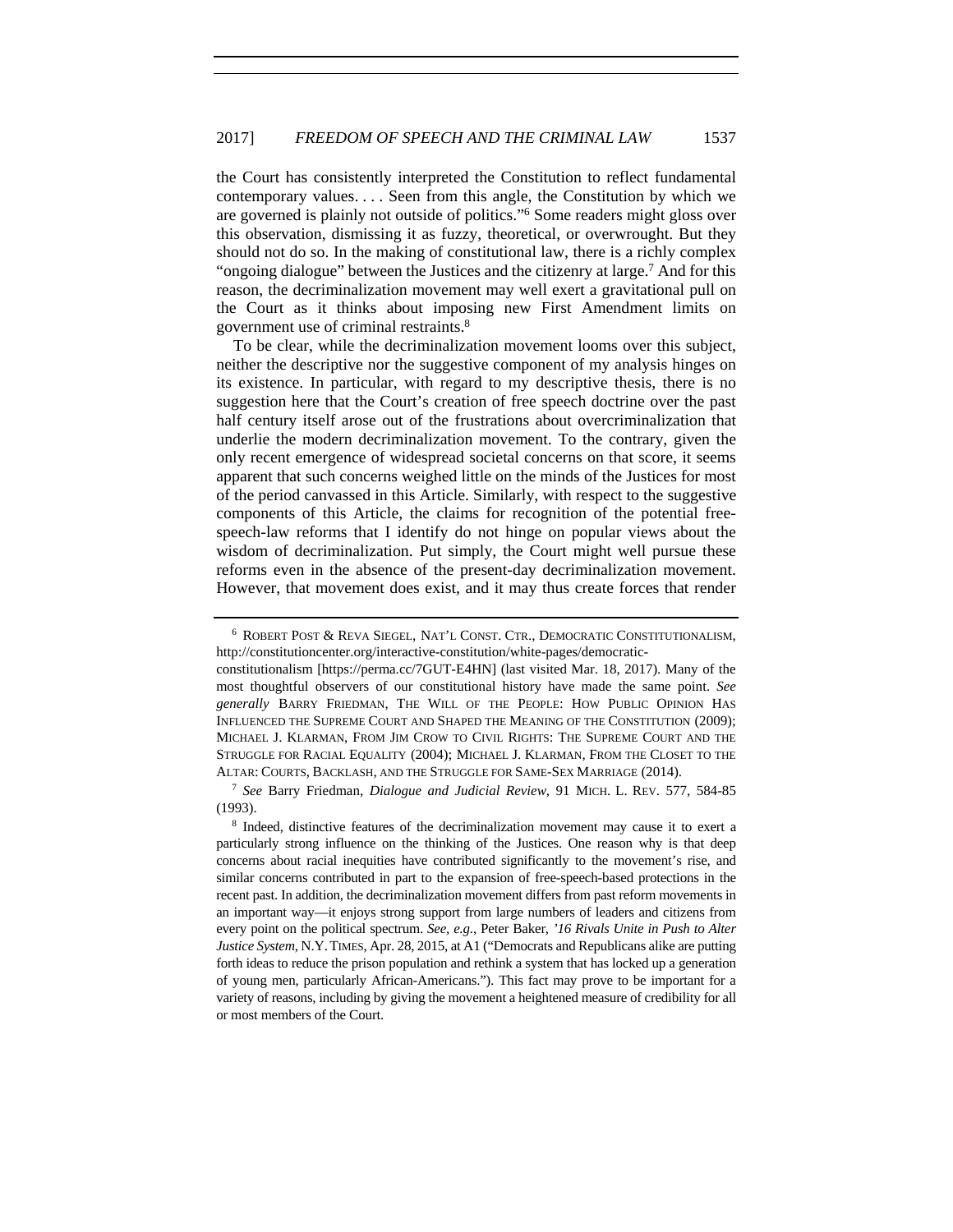the Court newly open to the possibility of pursuing speech-protective doctrinal reforms.

This Article develops these ideas in four Parts. Part I addresses judicial blocking, with a particular emphasis on the Court's efforts to limit the reach of so-called "unprotected" expression (including fighting words, hostile audience speech, and some sexually oriented communication) so as to exempt much expression as a general matter from both criminal and civil controls.<sup>9</sup> Part II considers judicial channeling, with a focus on what the Court has done with the tort of defamation and such specialized First Amendment doctrines as those that target statutory vagueness and overbreadth. Part III investigates judicial narrowing, highlighting how free speech values interact with the process of statutory interpretation to constrain the reach of criminal laws.

Part IV shifts attention to what I call the "frontiers" of free speech law. Section IV.A examines in particular the possibility that the Court might increasingly require non-judicial authorities to (1) focus on actual harms, rather than potential harms, as they regulate speech; and (2) give individualized prearrest notice to certain speakers, so as to permit them to escape criminal punishment by halting activities otherwise subject to government control. Section IV.B turns to the subject of so-called "hybrid rights," including the possibility that the Court might soon derive new expression-related protections from the joint operation of the Free Speech Clause and the Free Exercise Clause, including in the field of antidiscrimination law. In addition, this Section touches on how courts might draw on the blocking, channeling, and narrowing methodologies to push forward constitutional decriminalization by invoking constitutional provisions other than the First Amendment.

Judges, precisely because they are judges, always must operate within the frame of preexisting law. As a result, if the Court—whether motivated by the decriminalization movement or not—considers expanding crime-related free speech protections in the near future, the content of that preexisting law will play a role in shaping whether and how it might do so. This Article shows that current law in fact provides the Court with many opportunities to push free speech law in a direction that promotes individual liberty. These opportunities exist because the Court's previous First Amendment decisions—in ways that are both numerous and nuanced—have set the stage for future rulings that can, and likely will, significantly broaden the Court's decriminalization of speech.

<sup>&</sup>lt;sup>9</sup> The term "as a general matter" appears in the preceding sentence in part because there are exceptional types of non-criminal sanctions that may remain applicable to speech even though it is not subject to criminal, or most forms of civil, control. The First Amendment, for example, might not allow a criminal prosecution or a tort-based damages recovery against a public school student who uses a racial slur while discussing political candidates during a class. But the teacher might still have the authority to remove the student from the class, at least for a time, because of such crude and offensive language. Because this Article focuses on the criminal law, it does not consider speech-related conditions on access to government payments, jobs, and educational benefits.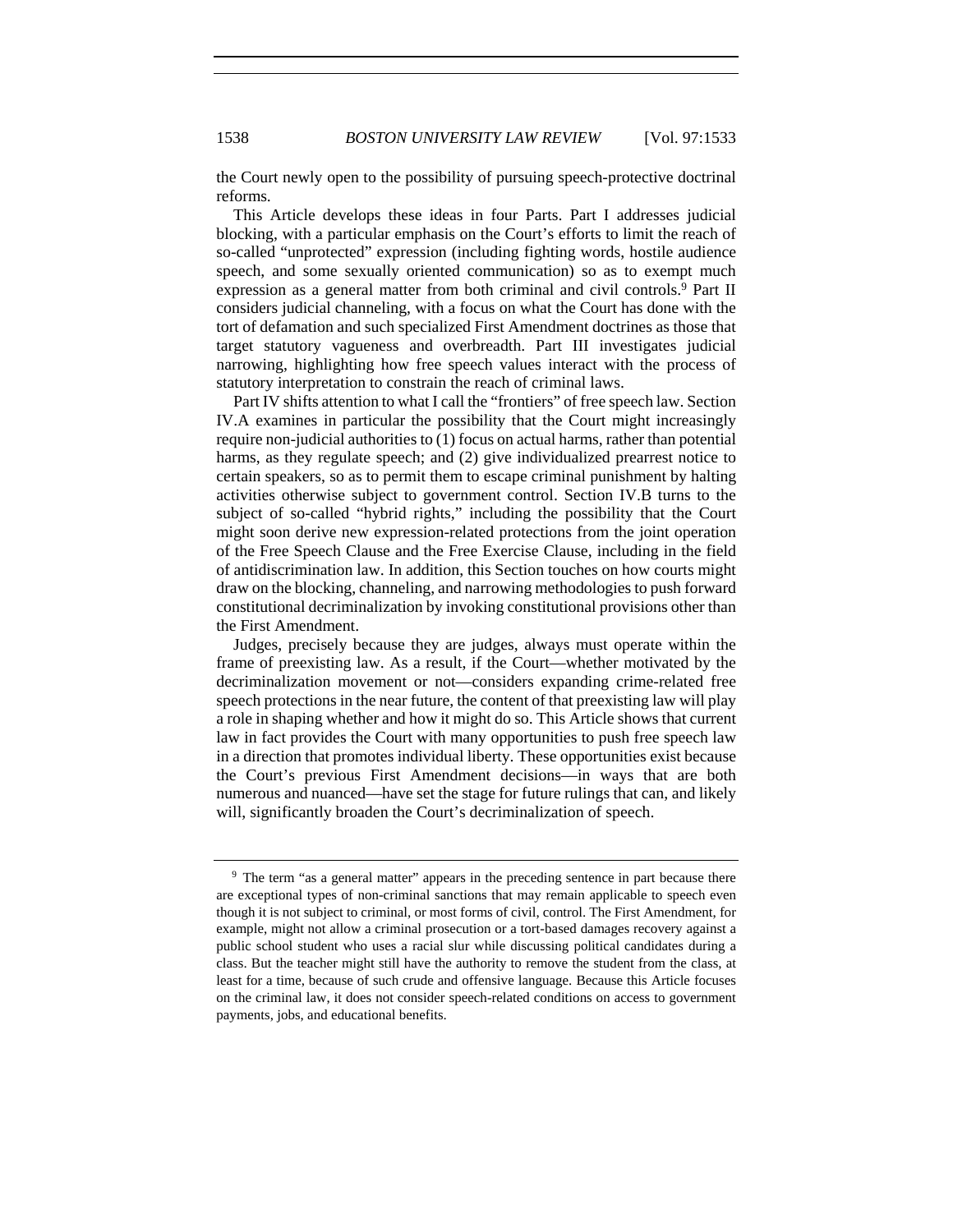## I. BLOCKING

Judicial blocking fosters decriminalization for a simple reason: insofar as political actors cannot regulate speech at all, they cannot regulate speech by way of criminal sanctions. As this Part reveals, the Court has blocked the government's control of speech in two major ways. Section I.A addresses the basic blocking strategy that involves the Court's use of doctrines that distinguish between so-called "protected" and "unprotected" speech. Section I.B shows that another strategy of blocking involves invalidating certain *forms* of government control, such as content-discriminatory laws, regardless of whether they impose criminal or civil restraints.

#### A. *Blocking and "Unprotected" Speech*

Because of the First Amendment, most speech is exempt from government regulation. Nonetheless, as the Court explained in *Chaplinsky v. New Hampshire*10:

There are certain well-defined and narrowly limited classes of speech, the prevention and punishment of which have never been thought to raise any Constitutional problem. These include the lewd and obscene, the profane, the libelous, and the insulting or "fighting" words—those which by their very utterance inflict injury or tend to incite an immediate breach of the peace.11

As the Court's use of the word "include" suggests, this list is not exhaustive. The Court, for example, has recognized that fraud, perjury, and verbal threats do not enjoy First Amendment protection.12 Recognizing these fiefdoms of unprotected speech has speech-inhibiting consequences because it facilitates the prosecution of persons based on the words they use. There is, however, a flipside to declaring that some forms of speech lack First Amendment protection namely, that other forms of speech have such protection, at least as a general rule.13 And to the extent that speech is protected, it is (at least presumptively) not subject to government criminalization because it is (at least presumptively) not subject to any sort of penalty at all.

With regard to the subject considered here, a critical question thus arises: Has the modern Court's drawing of the dividing line between protected and unprotected speech produced speech-sheltering results? The short answer to this question is "yes." The long answer—which occupies the rest of this Section requires a broad examination of the free speech jurisprudence developed by the Court over the past five decades. As it turns out, this doctrinal work reflects a

<sup>10</sup> 315 U.S. 568 (1942).

<sup>&</sup>lt;sup>11</sup> *Id.* at 571-72 (footnote omitted).

<sup>12</sup> *See, e.g.*, United States v. Alvarez, 132 S. Ct. 2537, 2544 (2012) (fraud and threats); United States v. Dunnigan, 507 U.S. 87, 97 (1993) (perjury).

<sup>13</sup> *See Alvarez*, 132 S. Ct. at 2544 (noting that "content-based restrictions . . . have been permitted, as a general matter, only when confined" to unprotected speech).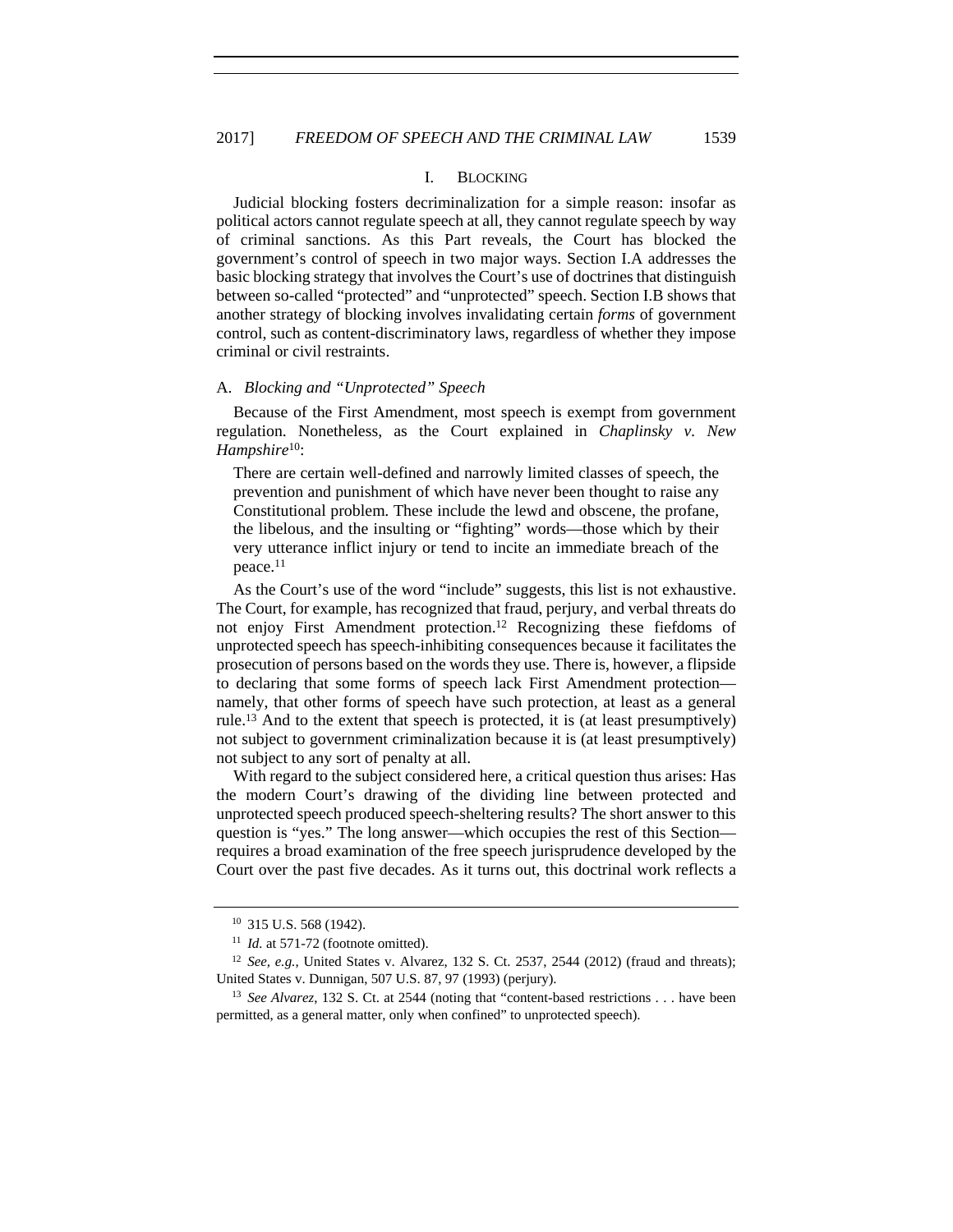movement toward the exemption of speech-related activity from government control that reaches across all areas of "unprotected speech" law. Indeed, three separate aspects of the Court's work have pushed this movement along. First, the Court has established that even supposedly "unprotected" speech is not wholly unprotected. Second, the Court has held firm in rejecting efforts to place additional forms of speech within the unprotected zone. Third, the Court has moved to narrow even the *Chaplinsky* list of unprotected categories of expression. Of particular importance, in all of these contexts, the Court has planted seeds that may flower into new doctrines that further restrict the scope of unprotected expression, thus creating broadened blocking-based protections of speech from both non-criminal and criminal sanctions.

#### 1. The Protection of Unprotected Speech

In *R.A.V. v. City of St. Paul*, 14 the Court clarified that the First Amendment can operate to protect even supposedly "unprotected" speech. There, the petitioner burned a cross inside the fenced yard of an African American family in St. Paul, Minnesota.15 Charges were brought under the city's Bias-Motivated Crime Ordinance, which outlawed the placement on property of an "object . . . which one knows . . . arouses anger, alarm or resentment in others on the basis of race, color, creed, religion or gender."16 The Minnesota Supreme Court interpreted the ordinance to reach only fighting words, thereby confining its operation to unprotected speech.17 According to the Supreme Court, however, that interpretation did not save the statute from constitutional invalidation because the city could not "impose special prohibitions on those speakers who express views on disfavored subjects."18 Thus, just as the government could not discriminate on the basis of the content of speech in regulating the unduly loud use of bullhorns, it could not (at least ordinarily) discriminate on the basis of the content of speech in regulating fighting words.19

*R.A.V.* had a clear speech-sheltering thrust because it mandated the invalidation of many government restrictions even though they took aim at only "unprotected" expression. This aspect of the Court's ruling was important because the Court had never before applied content-discrimination limits in this type of case. At the same time, the Court's ruling on this point hardly qualified as radical. *R.A.V.* did not involve the overruling of any past authority, and no

<sup>14</sup> 505 U.S. 377 (1992).

<sup>15</sup> *Id.* at 379.

<sup>16</sup> *Id.* at 380.

<sup>17</sup> *Id.* at 391.

<sup>18</sup> *Id.*

<sup>&</sup>lt;sup>19</sup> *See id.* at 392. The Court recognized some exceptions to this rule, including by observing that content-based regulations of unprotected speech are permissible if based on the "very reason" for deeming that form of speech unprotected. *See id.* at 388. The Court determined, however, that no such exception applied in this case. *See id.* at 391.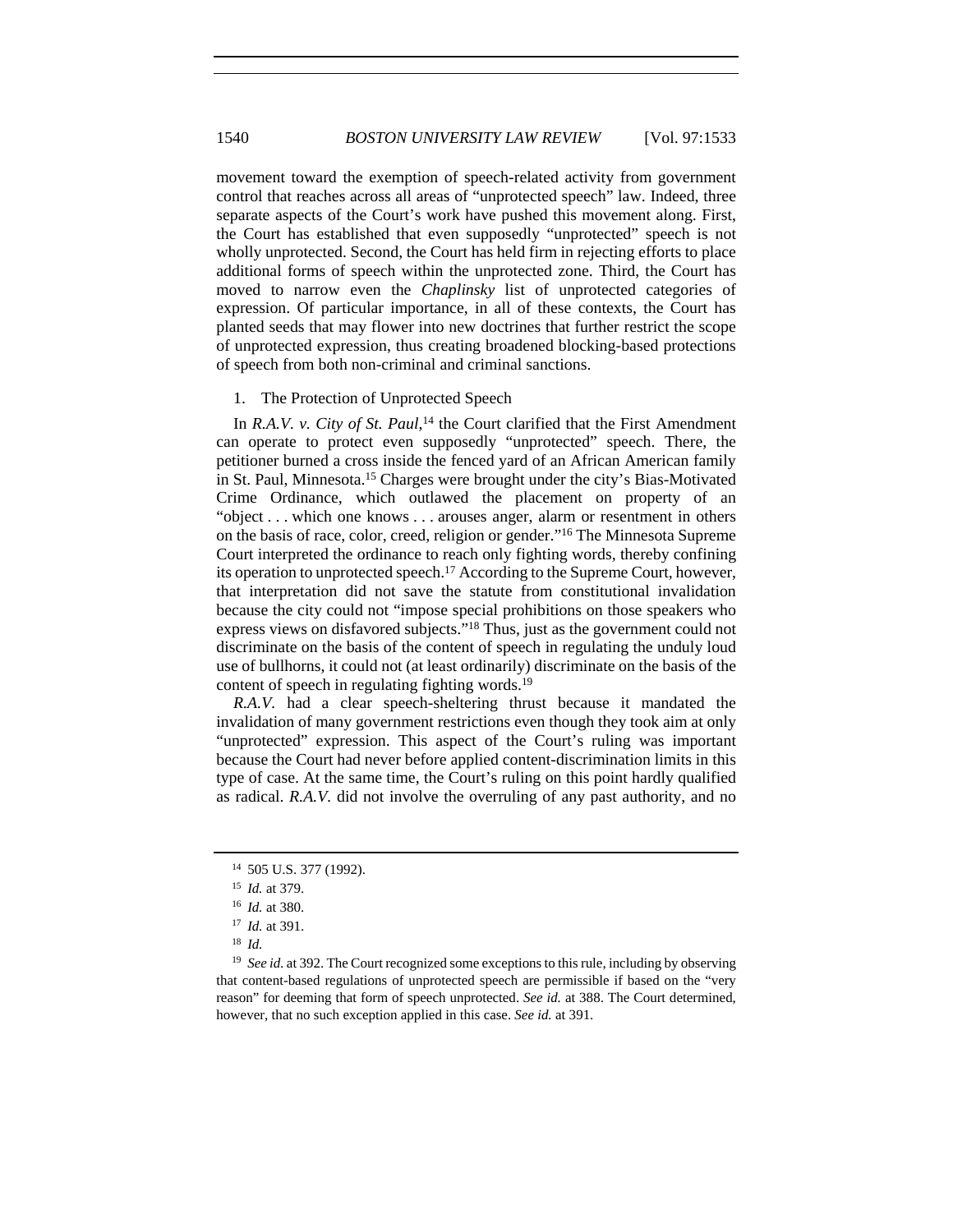Justice declared that the Constitution never prohibits content-based discrimination among different forms of fighting words, obscenity, or the like.<sup>20</sup>

The Court in *R.A.V.*, however, did make one controversial blocking move. That move did not involve the Court's decision to apply strict scrutiny to the challenged ordinance, but rather its decision to do so in a distinctly aggressive way. In particular, the majority acknowledged that local governments have a compelling interest in attacking unprotected-speech-based assaults on members of historically disadvantaged minority groups.21 But having recognized the compelling nature of this goal, the Court proceeded to strike down the ordinance even though it targeted that very interest. The difficulty, according to the Justices, was that the city could have deployed an "adequate content-neutral alternative" to achieve its objective.22 But the "adequate content-neutral alternative" the Court identified was one that involved outlawing all fighting words.23 Put another way, the Court demanded that local lawmakers enact a much broader restriction on speech even though their purpose was to attack a narrow and targeted problem—a problem that the Court itself declared those lawmakers had a compelling interest in eradicating. In short, the Court applied strict scrutiny in an especially strict way to safeguard not "protected," but "unprotected," speech.

The key point for present purposes is that the Court in *R.A.V.* engaged in decriminalization by way of blocking. It did so by invalidating a criminal law, thus barring the targeting of "hate speech" with similar laws throughout the nation.24 To be sure, if the Court in *R.A.V.* aspired to foster speech protection over the longer term, that ruling could well backfire. This is the case because local legislators could respond to the ruling by passing supposedly "less restrictive" laws that ban fighting words in an across-the-board way, thus subjecting more speech rather than less speech to criminal sanctions. This important point is addressed later in this Article.25 For now, it suffices to note that legislative bodies otherwise inclined to outlaw hate-speech-based fighting words, and only hate-speech-based fighting words, may not have much interest in passing generalized bans on fighting words that do not focus on the problem of hate speech at all. The key point here is that *R.A.V.* indicates that political officials do not have carte blanche when it comes to regulating unprotected speech. Rather, that ruling provides an opening for judges to protect "unprotected speech" in some, perhaps many, cases.

<sup>&</sup>lt;sup>20</sup> See id. at 428 (Stevens, J., concurring in the judgment) (agreeing that fighting words are not "wholly unprotected"). 21 *See id.* at 395 (majority opinion).

<sup>22</sup> *See id.* at 395-96.

<sup>23</sup> *See id.*

<sup>24</sup> *See id.* at 402 (White, J., concurring in the judgment).

<sup>25</sup> *See infra* notes 197-202 and accompanying text.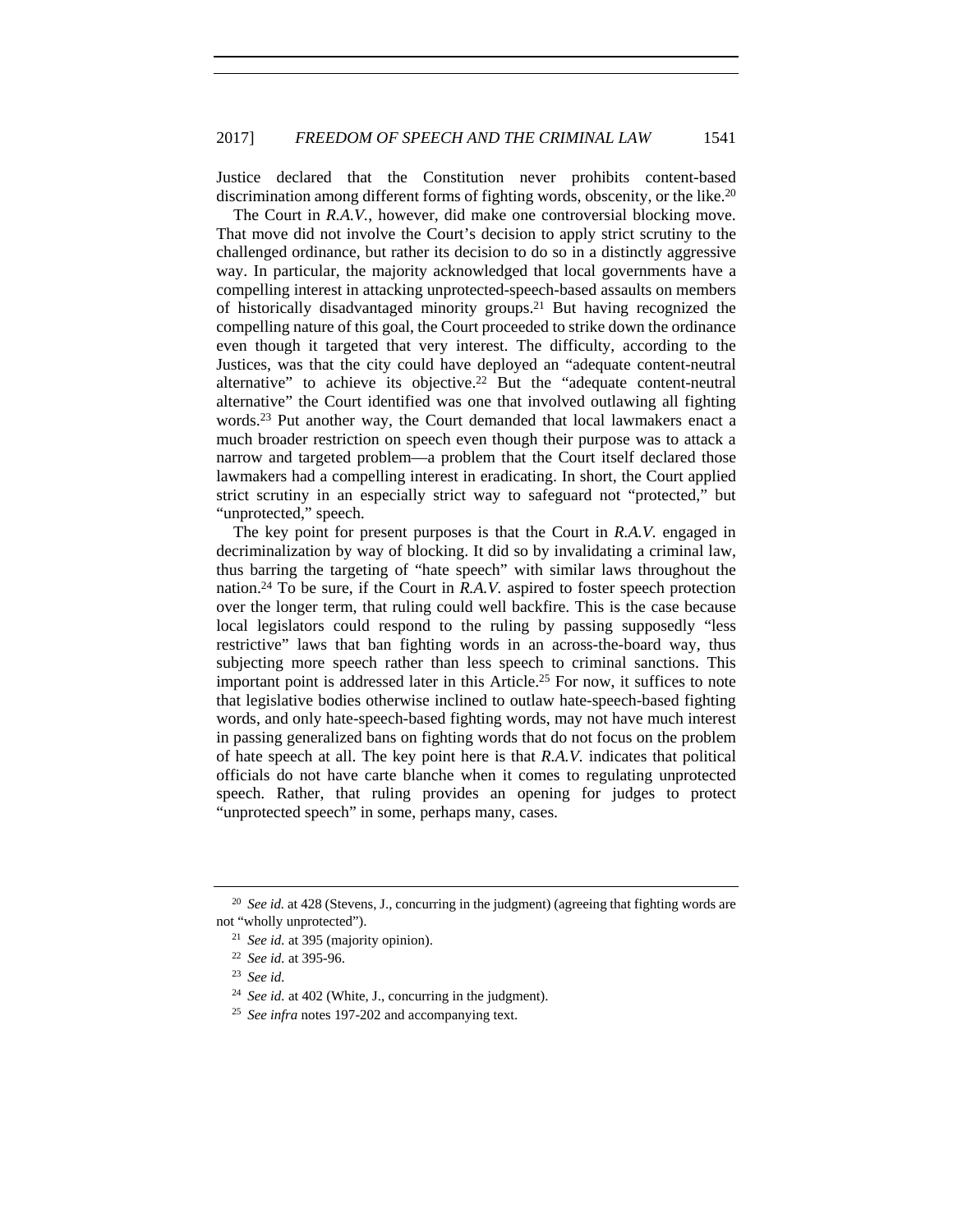The same point is illustrated by *Stanley v. Georgia.*26 That case arose out of the defendant's possession of obscene materials in his home.27 Because "obscenity" appeared front and center on the *Chaplinsky* list of unprotected speech, the State argued that there was no constitutional problem in its decision to prosecute a defendant who possessed such material.28 Indeed, the Court acknowledged that its precedents "declare, seemingly without qualification, that obscenity is not protected by the First Amendment."29 Even so, the Court distinguished its earlier rulings on the ground that each of them "dealt with the power of the State or Federal Governments to prohibit or regulate certain *public* actions either taken or intended to be taken with respect to obscene matter."30 As a result, those rulings did not authorize a prosecution of this defendant for what he read within "the privacy of his own home."<sup>31</sup>

There is much to be said about *Stanley*, and that case will resurface in a later discussion.32 For now, the critical point is this: In *Stanley*, as in *R.A.V.*, the Court signaled its willingness to safeguard forms of speech-related activity even though the targeted expression was supposedly "unprotected." And especially if the Justices continue to value the notion of "spatial" privacy,33 *Stanley* may provide courts with an opening for more broadly safeguarding unprotected speech meant for use in the home.<sup>34</sup>

<sup>31</sup> *Id*. at 565. 32 *See infra* note 161 and accompanying text.

<sup>34</sup> For example, in *United States v. Thirty-Seven Photographs*, 402 U.S. 363 (1971), and *United States v. 12 200-Ft. Reels of Super 8mm. Film*, 413 U.S. 123 (1973), the Court ruled that *Stanley* did not apply to the importation of obscenity by travelers, even if solely for the purpose of home use. *See 12 200-Ft. Reels*, 413 U.S. at 128; *Thirty-Seven Photographs*, 402 U.S. at 376. But other Justices disagreed. *See Thirty-Seven Photographs*, 402 U.S. at 379 (Stewart, J., concurring) (finding inconsistent with *Stanley* the idea that customs officials can seize a book to be read at home); *id.* at 381 (Black, J., dissenting) (same); *id.* at 360 (Marshall, J., dissenting) (rejecting the view that "Stanley's conviction was reversed because his home, rather than his person or luggage, was the locus of a search"); *see also* United States v. Orito, 413 U.S. 139, 146 (1973) (Douglas, J., dissenting) (arguing that reading an "'obscene' book on an airline or bus or train" should be protected, as should be "carr[ying] an 'obscene' book in [one's] pocket during a journey"); Paris Adult Theatre I v. Slaton, 413 U.S. 49, 107 (1973) (Brennan, J., dissenting) (advocating a rule permitting the viewing by adults of obscenity in private clubs). While the views of each of these Justices found expression in only a concurring or dissenting opinion, the principles they espoused could find a more receptive audience in a new Court operating under new conditions. *See* Claudia Tuchman, Note, *Does Privacy Have Four Walls? Salvaging* Stanley v. Georgia, 94 COLUM. L. REV. 2267, 2290-96 (1994).

<sup>26</sup> 394 U.S. 557 (1969).

<sup>27</sup> *Id.* at 558.

<sup>28</sup> *Id.* at 559-60. 29 *Id.* at 560.

<sup>30</sup> *Id.* at 561 (emphasis added).

<sup>33</sup> *See, e.g.*, Lawrence v. Texas, 539 U.S. 558, 562 (2003).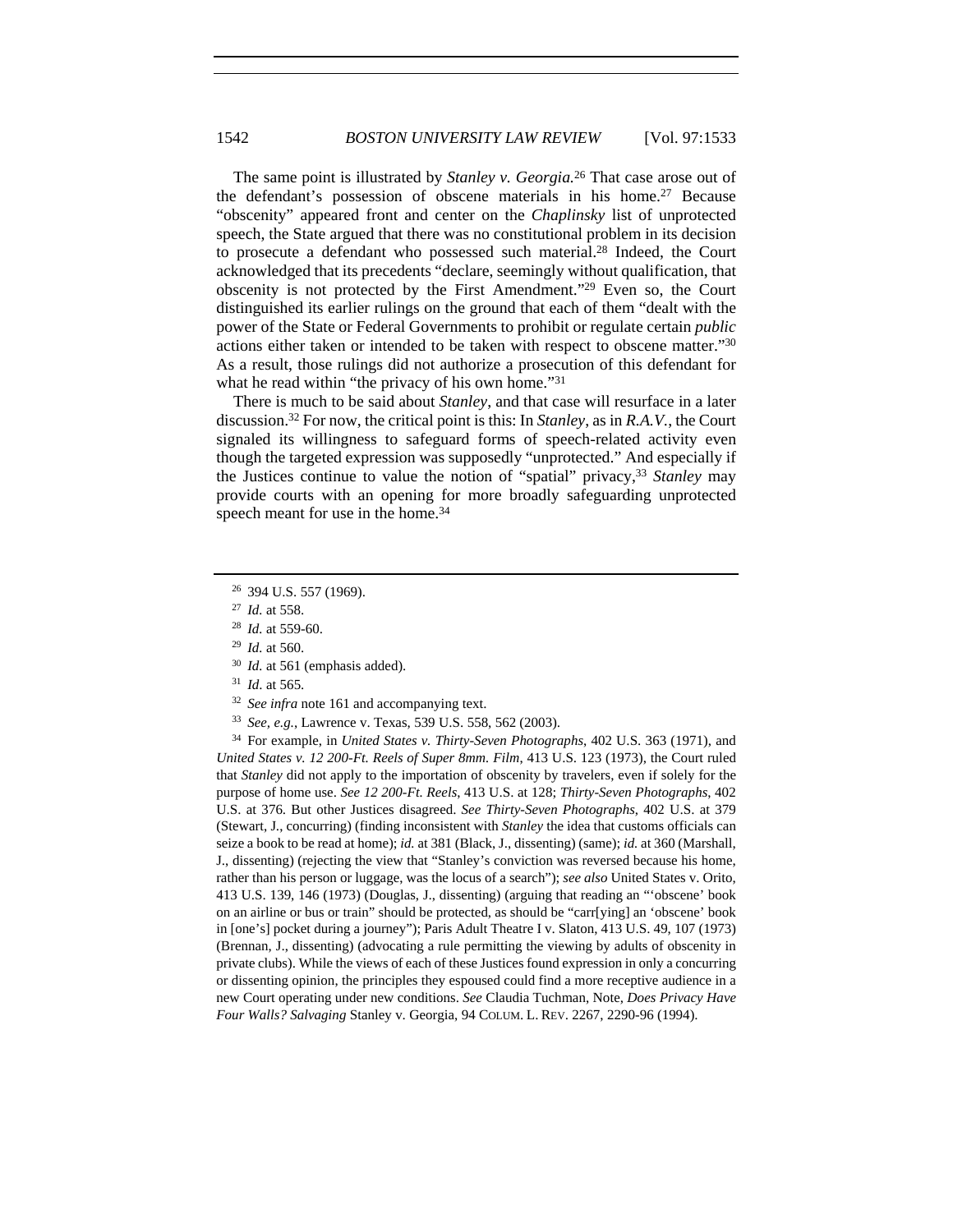### 2. Non-Expansion of the "Unprotected Speech" List

Speech causes injuries. But not all forms of injury-causing speech appear on the *Chaplinsky* list. As a result, the Court often faces pressure to add to that list by recognizing new categories of unprotected speech.<sup>35</sup> And the temptation to make such additions is great because some injuries caused by speech are profound.36

In the face of these forces, the Court might have chosen the path of least resistance, deferring to legislative choices by stripping away "protected" status from speech formerly situated in the First Amendment's hands-off zone. Instead, the Court has tied itself to the mast, again and again resisting calls for judicial tolerance of more speech regulation. The list of Supreme Court rulings of this sort is a long one. Illustrative are decisions in which the Court declined to deem "unprotected" each of the following forms of expression: (1) flag burning,<sup>37</sup> as well as the public destruction of other valued symbols;<sup>38</sup> (2) interruptions of police officers while engaged in the execution of their duties; $39$  (3) "pornography"—that is, sexually graphic, but non-obscene, materials that promote the abuse or subordination of women—even if those materials contribute to "discrimination in the workplace and violence away from it";<sup>40</sup> (4) parading in Nazi uniforms through a community whose residents included Holocaust survivors; $41$  (5) the purposeful infliction of severe emotional injury (including by way of anti-gay declamations hurled at the parents of a dead service-member during his burial ceremony) so long as the communication addresses a matter of "public concern"; $42$  (6) cross burning; $43$  (7) the sale of violent video games to impressionable minors;<sup>44</sup>  $(8)$  depictions of animal cruelty;45 and (9) intentional lying, including such lying about one's receipt of the Congressional Medal of Honor or other military awards.<sup>46</sup>

<sup>35</sup> *See infra* notes 37-46 and accompanying text.

<sup>36</sup> *See* Am. Booksellers Ass'n, Inc. v. Hudnut, 771 F.2d 323, 329 (7th Cir. 1985) (accepting the posited connection of pornography to "battery and rape on the streets"), *aff'd*, 475 U.S. 1001 (1986). 37 *See* Texas v. Johnson, 491 U.S. 397, 420 (1989).

<sup>38</sup> *See id.* at 417; Schacht v. United States, 398 U.S. 58, 62-63 (1970) (overturning a law that banned negative portrayals of military uniforms).

<sup>39</sup> *See* City of Houston v. Hill, 482 U.S. 451, 466-67 (1987).

<sup>40</sup> *Am. Booksellers*, 771 F.2d at 324-25.

<sup>41</sup> *See* Nat'l Socialist Party v. Vill. of Skokie, 432 U.S. 43, 43-44 (1977) (per curiam).

<sup>42</sup> Snyder v. Phelps, 562 U.S. 443, 458 (2011); Hustler Magazine, Inc. v. Falwell, 485 U.S. 46, 50, 56-57 (1988); Mark Tushnet, *The First Amendment and Political Risk*, 4 J. LEGAL ANALYSIS 103, 108 (noting how *Snyder* reached beyond *Hustler* by focusing solely on whether the speech addressed a matter of public concern). 43 *See* Virginia v. Black, 538 U.S. 343, 347, 367 (2003).

<sup>44</sup> *See* Brown v. Entm't Merchs. Ass'n, 564 U.S. 786, 788, 805 (2011).

<sup>45</sup> *See* United States v. Stevens, 559 U.S. 460, 464, 472 (2010).

<sup>46</sup> *See* United States v. Alvarez, 132 S. Ct. 2537, 2542-43, 2551 (2012).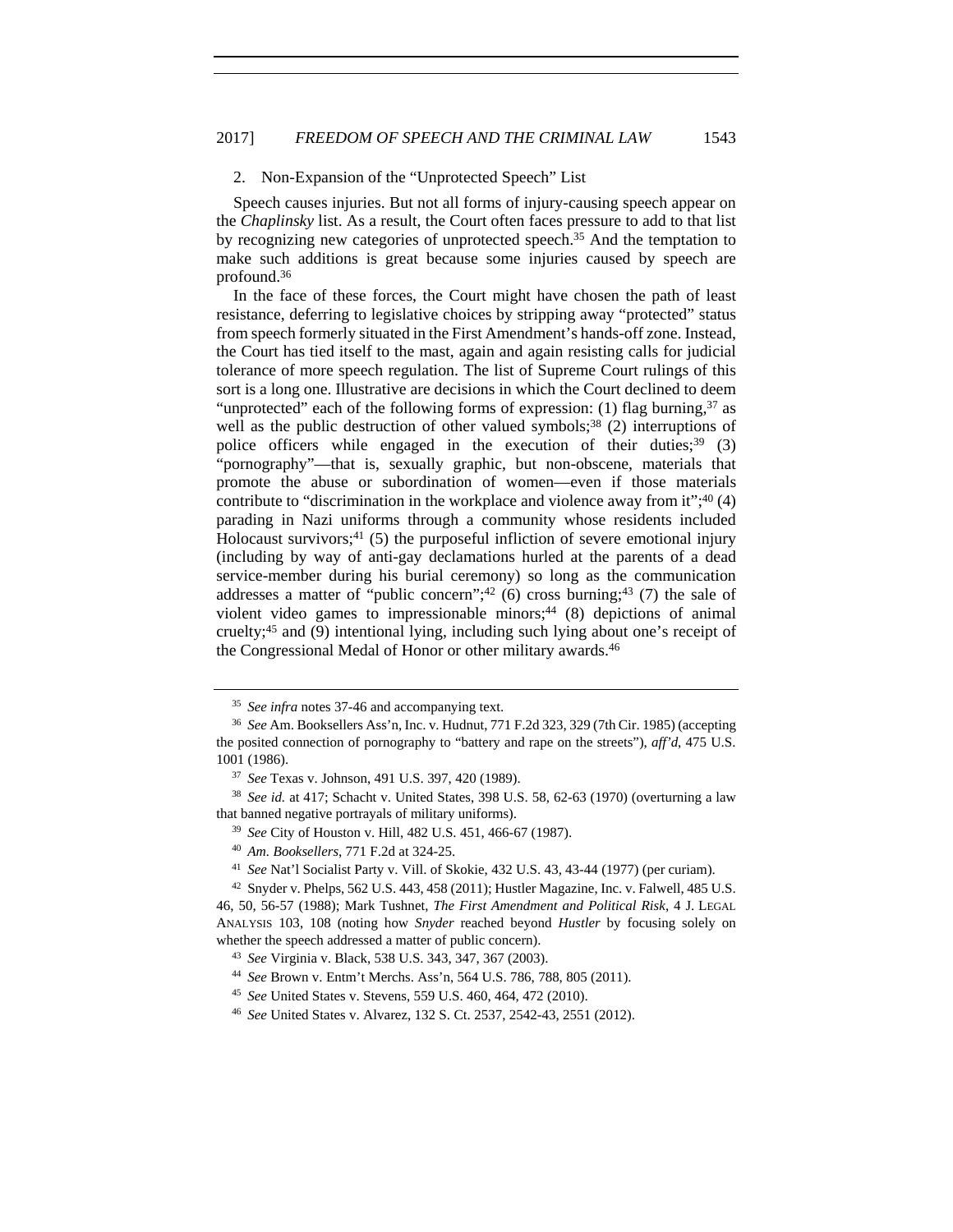In each of these cases the Court took a speech-protective stance by invalidating laws that targeted forms of expression found by lawmakers to cause serious harms. In addition, the Court built these decisions around a body of First Amendment rhetoric that has set the stage for an expanding speech-protecting role. In the animal cruelty case, for example, the Court pointedly disclaimed any "freewheeling authority to declare new categories of speech outside the scope of the First Amendment."47 Indeed, it rejected as "startling and dangerous" the proposition that courts could add new items to the *Chaplinsky* list by engaging in "a categorical balancing of the value of the speech against its societal costs."48 Likewise, in its violent-video-game ruling, the Court insisted that it could not exempt a category of speech from First Amendment safeguards in the absence of "persuasive evidence that a novel restriction on content is part of a long (if heretofore unrecognized) tradition of proscription."<sup>49</sup> In ringing terms, the Roberts Court has proclaimed that "[t]he First Amendment itself reflects a judgment by the American people that the benefits of its restrictions on the Government outweigh the costs" and that "[o]ur Constitution forecloses any attempt to revise that judgment simply on the basis that some speech is not worth it."50

To be sure, the modern Court has never renounced the possibility of recognizing new categories of unprotected speech. Almost as telling as the many cases in which the Court has rejected efforts to expand the *Chaplinsky* list, however, is the single case in which the modern Court did unearth a previously undiscovered form of "unprotected" expression. In *New York v. Ferber*, 51 the Court concluded that "child pornography"—defined as "any performance . . . which includes sexual conduct by a child"<sup>52</sup>—should not receive First

<sup>50</sup> *Stevens*, 559 U.S. at 470. In the face of this rhetoric, Eugene Volokh has observed: "[I]t's not clear just how speech-protective this [rhetoric of the Roberts Court] will end up being: There are many speech-restrictive traditions in American law; [and] many proposed restrictions could be justified by a sufficiently creative connection to one or another traditionally recognized exception." Eugene Volokh, *First Amendment Exceptions and History*, VOLOKH CONSPIRACY (Apr. 20, 2010, 5:28 PM), http://volokh.com/2010/04/20/firstamendment-exceptions-and-history/ [https://perma.cc/S4JQ-LLPT]. The point is a good one, partly because it provides a reminder that the meaning of *general* rhetoric must play out in the context of particular cases. It is noteworthy, however, that the pronouncements collected in the preceding paragraph—including the pronouncement about "long . . . tradition" focused on by Volokh—were issued in decisions in which the Court repeatedly afforded protection to controversial forms of speech. *See* 1 RODNEY A. SMOLLA, SMOLLA & NIMMER ON FREEDOM OF SPEECH § 2:70 (34th ed. 2016) (viewing *Stevens* as signaling "extreme skepticism . . . towards efforts to expand the categories of speech deemed outside the protection of the First Amendment").<br><sup>51</sup> 458 U.S. 747 (1982).

<sup>47</sup> *Stevens*, 559 U.S. at 472.

<sup>48</sup> *Id*. at 470.

<sup>49</sup> *Entm't Merchs. Ass'n*, 564 U.S. at 792.

<sup>52</sup> *Id.* at 751 (quoting N.Y. PENAL LAW § 263.05 (McKinney 1980)).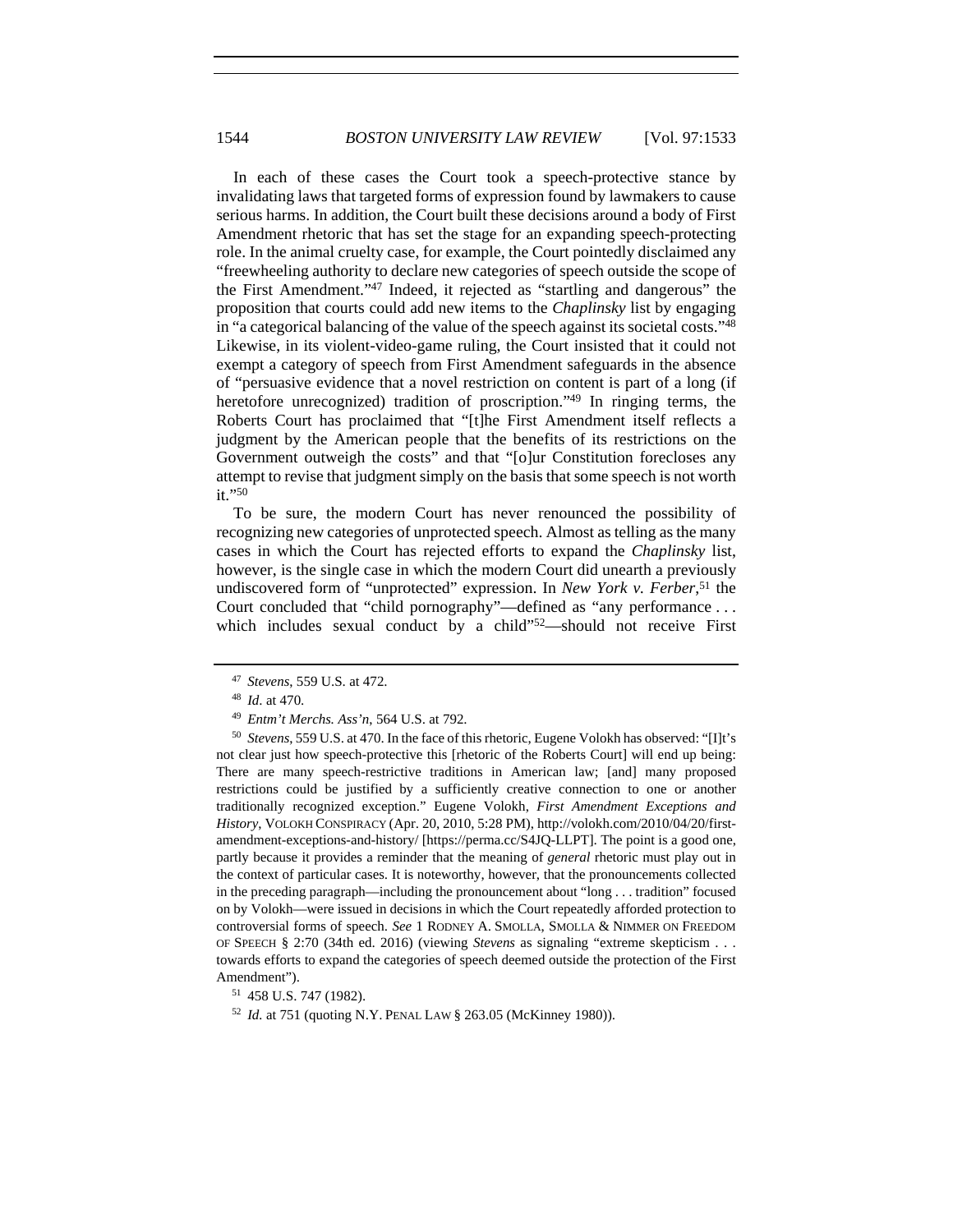Amendment protection.53 Yet, even in *Ferber*, the Court was at pains to emphasize "the inherent dangers of undertaking to regulate any form of expression,"54 and the Court later emphasized that child pornography "presented a special case."55 Nor have the Court's words gone unmatched by its deeds. In the thirty-three years since *Ferber*, the Court has not identified a single additional category of wholly unprotected speech.

How does this body of rulings on unprotected speech fit together with the Court's handling of speech-based crimes? First and foremost, it stands as a bulwark against subjecting more categories of expression to government controls—including criminal law controls—on the theory that such expression is unprotected. But there is a broader point too: the sweeping speech-protective rhetoric of these cases lies in wait for use in any sort of free expression case. Of particular significance in this regard are those cases that involve not the existence, but the scope, of unprotected speech categories. We turn now to this subject, with a focus on fighting words, incitement, hostile audience speech, and sexually oriented expression.

#### 3. Restricting the Range of Unprotected Speech

The preceding discussion shows how the Court has implemented its strategy of constitutional blocking by refusing (except in its one-off ruling in *Ferber*) to identify new forms of unprotected expression. Refusing to expand the *Chaplinsky* list, however, is not the only way in which the Court has engaged in constitutional blocking in its work with "unprotected" speech. The Court also has limited—indeed, greatly limited—the reach of unprotected speech in two key ways: First, it has moved some one-time forms of "unprotected" speech from the constitutional hinterlands into the sheltered confines of the "protected" First Amendment fortress. Second, the Court has significantly narrowed the definitions of fighting words, incitement, and other still-recognized categories of unprotected expression. Along the way, the Court also has done something more: in part through the issuance of little-noticed dicta, it has created opportunities for further blocking-based cutbacks on the operative range of unprotected speech.

## a. *Removing Items from the Unprotected Speech List*

In *Chaplinksy*, the Court suggested that "lewd" and "profane" speech might qualify as unprotected even if it did not constitute obscenity or fighting words.56 In *Cohen v. California*, 57 however, the Court knocked the legs out from under these potential theories for removing speech from full-bore First

<sup>53</sup> *Id.* at 774.

<sup>54</sup> *Id.* at 755 (quoting Miller v. California, 413 U.S. 15, 23 (1973)).

<sup>55</sup> *Stevens*, 559 U.S. at 471.

<sup>56</sup> *See* Chaplinsky v. New Hampshire, 315 U.S. 568, 572 (1942).

<sup>57</sup> 403 U.S. 15 (1971).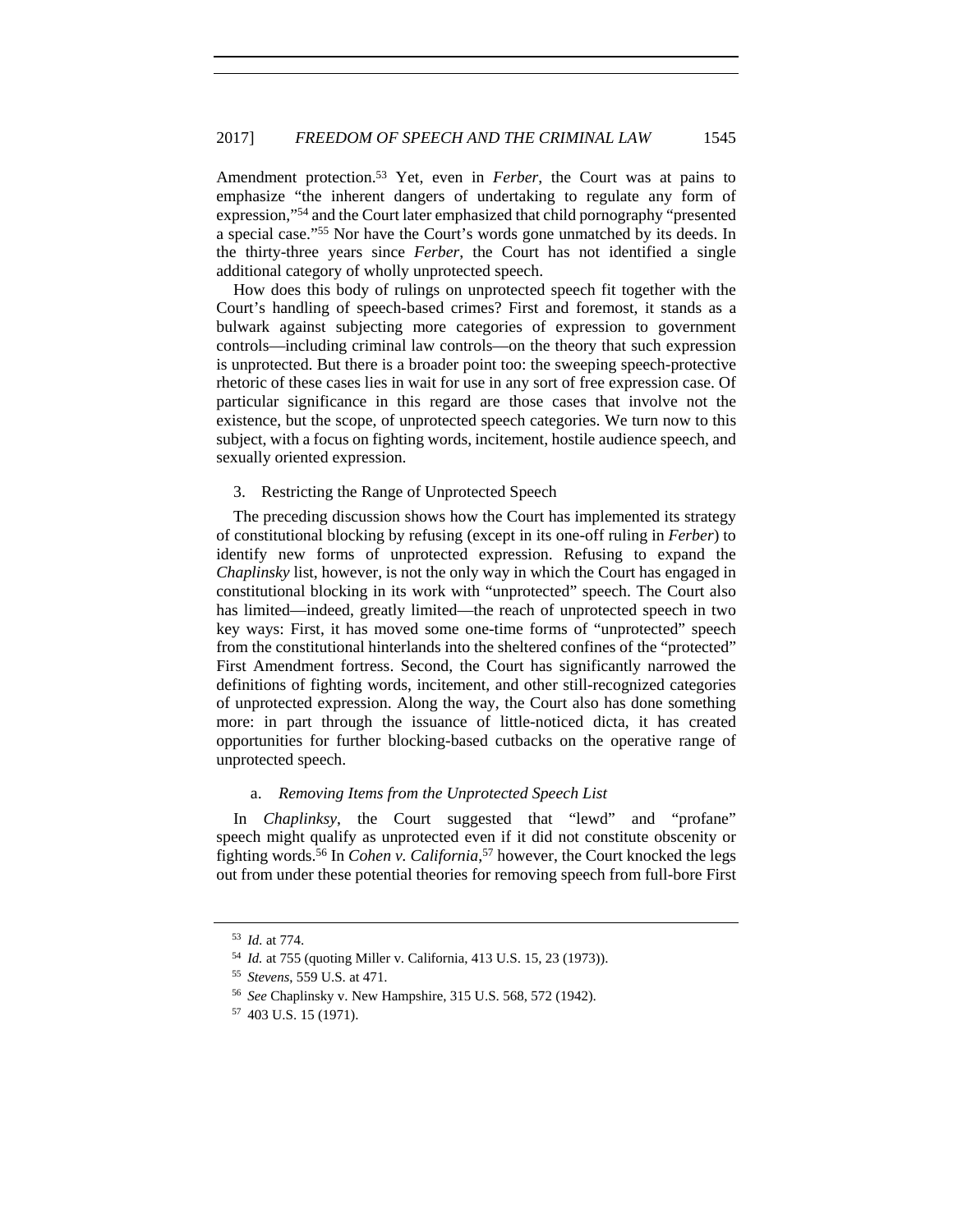Amendment protection.58 After Paul Robert Cohen wore a jacket that bore the words "Fuck the Draft" into a local courthouse, he was prosecuted for disturbing the peace.59 The Court, however, threw out the resulting conviction, holding that this public display of the F-word was broadly protected by the First Amendment.<sup>60</sup> No less important, the Court emphasized that speech—including highly discomforting speech—merited strong judicial protection. The Court insisted, for example, that the First Amendment is "powerful medicine" and that the often-disturbing impact of speech was to be celebrated, rather than condemned.61 Banning non-vanilla forms of expression, the Court made clear, threatened to silence the very political outsiders whom the Framers of the First Amendment had sought to safeguard.<sup>62</sup> Moreover, excluding particular words from the public lexicon posed risks not only to the value of individual autonomy, but also to the meaningful exchange of ideas.<sup>63</sup> As Justice Harlan famously declared, "one man's vulgarity is another's lyric."64

Nor was *Cohen*, at the time, an easy case. Four members of the Court dissented, including the great free speech absolutist, Justice Hugo Black.<sup>65</sup> Writing for the dissenters, Justice Blackmun argued that the prosecuted jacketwearing was "mainly conduct and little speech."66 He also suggested that Cohen's chosen verbiage might constitute fighting words.<sup>67</sup> Under present-day law—which requires fighting words to be directed at a specific person—this analysis might seem strained or even frivolous.68 But that is the point: in *Cohen* and later cases, the Court pushed the law so forcefully in a libertarian direction that a once-difficult First Amendment issue became not difficult at all.

In *Chaplinsky*, the Court did not mention the juridical category of "commercial speech." But it well might have done so because just one month later, in *Valentine v. Chrestensen*, 69 the Court declared that this form of

<sup>58</sup> *See id.* at 26. Also significant in this respect was the Court's ruling in *Joseph Burstyn, Inc. v. Wilson*, 343 U.S. 495 (1952), which held that blasphemous speech enjoyed constitutional protection. *See id.* at 506. 59 *Cohen*, 403 U.S. at 16. 60 *See id.* at 26.

<sup>61</sup> *See id.* at 24-25.

<sup>62</sup> *See id.* at 26 (highlighting the danger that "governments might soon seize upon the censorship of particular words as a convenient guise for banning the expression of unpopular views").

<sup>63</sup> *See id.* (noting that the emotive component of expression "practically speaking, may often be the more important element of the overall message").

<sup>64</sup> *Id.* at 25.

<sup>65</sup> Justice Black joined Justice Blackmun's dissenting opinion. *See id.* at 27 (Blackmun, J., dissenting).<br><sup>66</sup> *Id.* 

<sup>67</sup> *See id*.

<sup>68</sup> *See infra* notes 81-86 and accompanying text.

<sup>69</sup> 316 U.S. 52 (1942).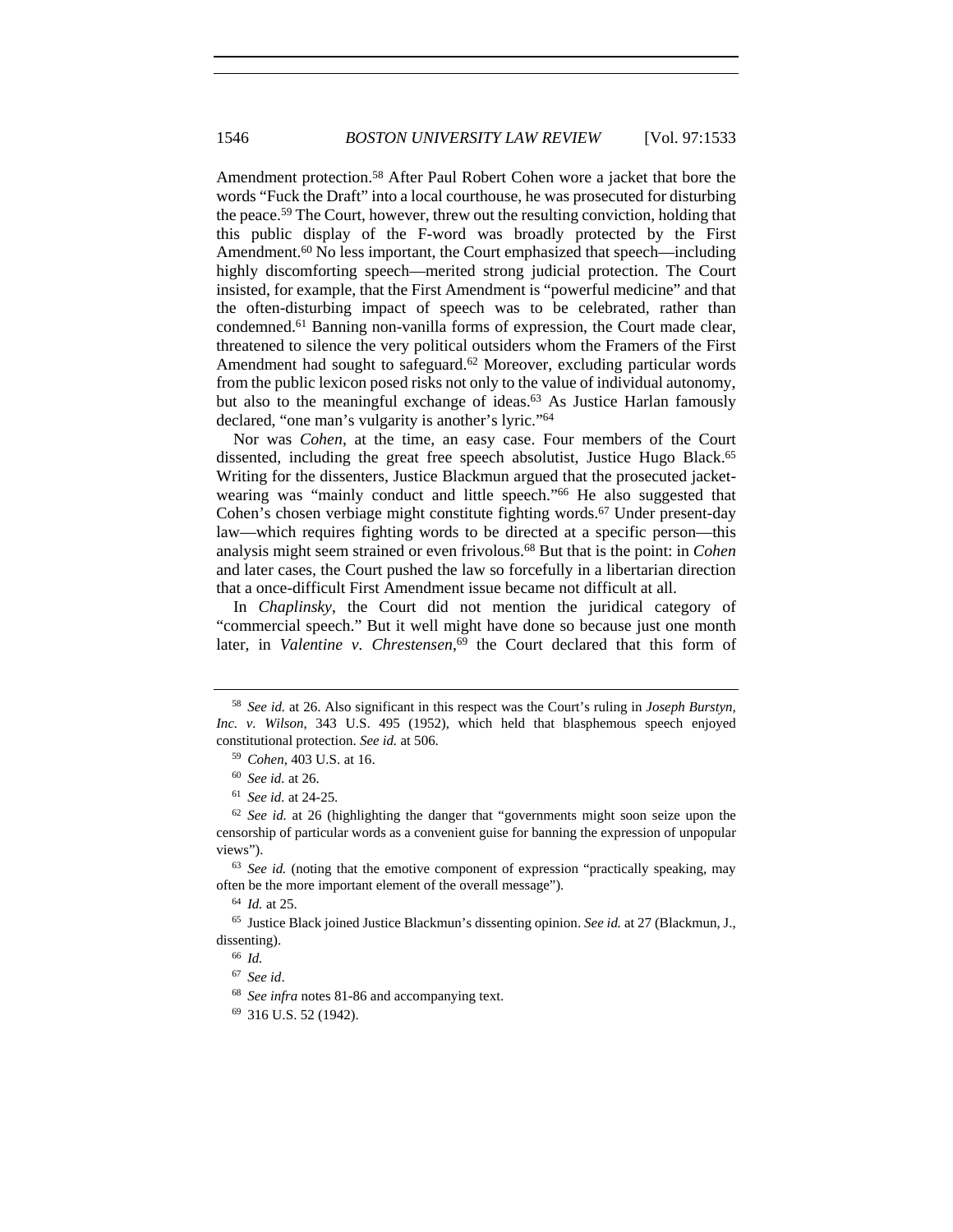expression fell outside the First Amendment's protective orbit.70 As it went with the lewd and profane, however, so too it went with commercial speech. In *Virginia State Board of Pharmacy v. Virginia Citizens Consumer Council, Inc.*, 71 the Court overruled *Valentine*, holding that a state may not ban truthful advertising about the prices of prescription drugs.72 While the Court has purported to afford commercial speech less than all-out protection,<sup>73</sup> some Justices have advanced the view that such speech merits more than merely second-class citizenship.<sup>74</sup> Whatever the ultimate result of their efforts, the onthe-ground impact of the Court's post-*Virginia State Board of Pharmacy* jurisprudence is unmistakable: courts have struck down commercial speech restriction in hundreds of rulings, thus effectively decriminalizing a broad swath of day-to-day human activity.75

It bears mentioning that the Court's past speech-protective work with previously unprotected expression may put some uncertainty in the air with regard to its future dealings with the law of unprotected speech. So it is because the Court has suggested that the existence of already-recognized categories of unprotected speech might have helped to justify its past refusals to make additions to the *Chaplinsky* list.76 Reasoning from this starting point, one might say that, as the Court abandons previously recognized categories of unprotected speech, it should become more hospitable to recognizing other, new categories of such speech. In other words, so the argument goes, any lack-of-need justification for declining to recognize more forms of unprotected speech falls away as preexisting categories of unprotected speech are repudiated or narrowed.

Might the Court in the future embrace this two-way-street approach to evaluating unprotected speech law? That result seems improbable for a simple reason: the Court has never suggested that it has even the slightest sympathy for

<sup>75</sup> *See, e.g.*, Bigelow v. Virginia, 421 U.S. 809, 811, 829 (1975) (striking down a statute that made encouragement of procuring abortions by advertisement a misdemeanor); *see also*  Greater New Orleans Broad. Ass'n v. United States, 527 U.S. 173, 176 (1999) (invalidating a criminal prohibition on advertisements of casino gambling); ERWIN CHEMERINSKY, CONSTITUTIONAL LAW: PRINCIPLES AND POLICIES § 11.3.7 (3d ed. 2006) (collecting additional cases); Pomeranz, *supra* note 74, at 391 ("The U.S. Supreme Court has not upheld a commercial speech restriction since 1995.").

<sup>76</sup> *See* Cohen v. California, 403 U.S. 15, 24 (1971) (emphasizing that "most situations where the State has a justifiable interest in regulating speech will fall within one or more of the various established exceptions").

<sup>70</sup> *See id.* at 55.

<sup>71</sup> 425 U.S. 748 (1976).

<sup>72</sup> *See id.* at 770.

<sup>73</sup> *See, e.g.*, Ohralik v. Ohio State Bar Ass'n, 436 U.S. 447, 456 (1978).

<sup>74</sup> *See, e.g.*, Jennifer L. Pomeranz, *No Need to Break New Ground: A Response to the Supreme Court's Threat to Overhaul the Commercial Speech Doctrine*, 45 LOY. L.A. L. REV. 389, 391, 393 (2012) (noting past opinions in which Justices urged rejection of the low-valuespeech approach).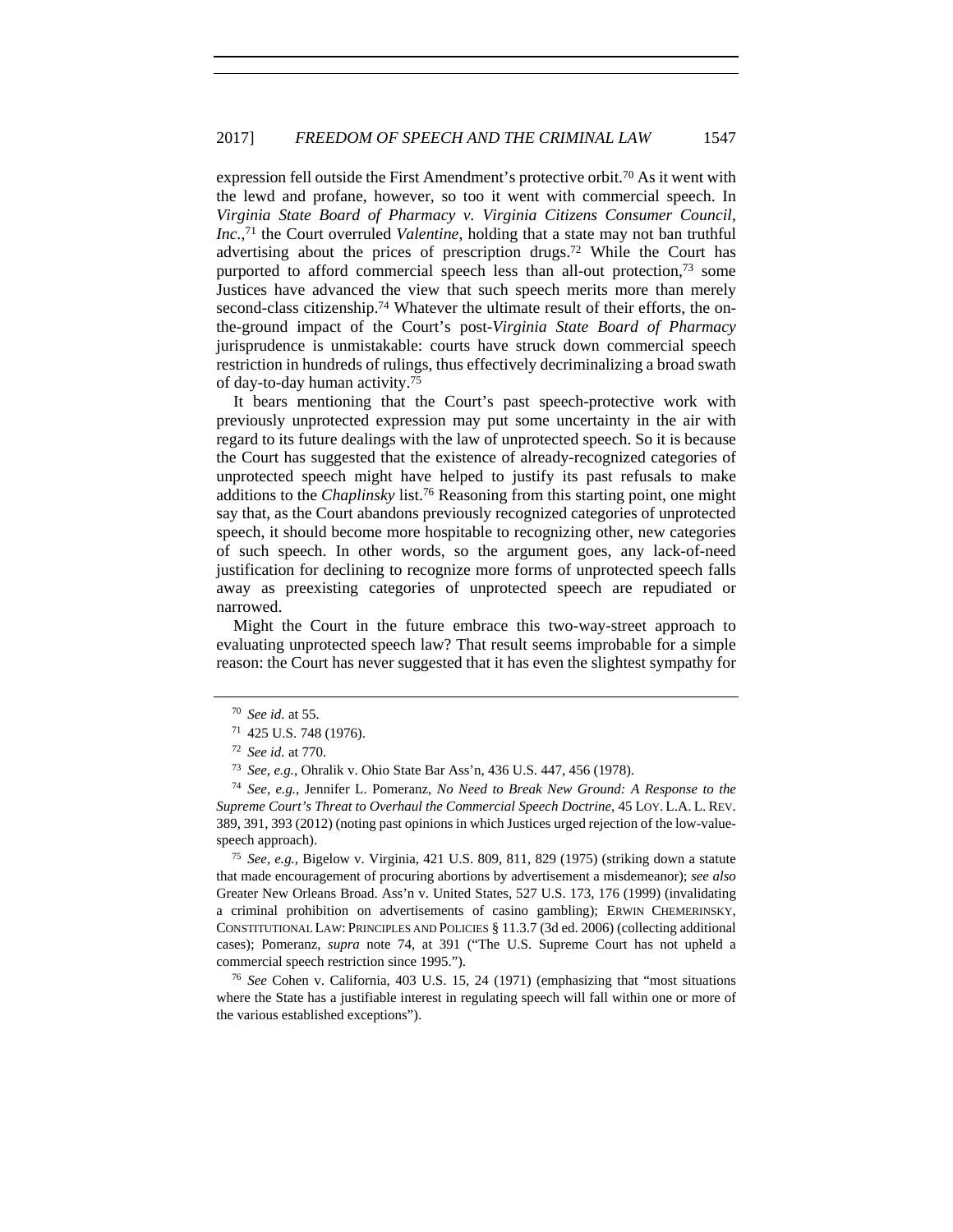this position. Rather, as we have seen, the Court has extolled the value of free expression as it has moved in steady fashion to expand the range of protected speech.<sup>77</sup> And amidst rising calls for broadened decriminalization, there is especially good reason to think that the Court will not hasten to add new items to the *Chaplinsky* list.

### b. *Contracting the Reach of Unprotected Speech*

The Court's work with the law of unprotected speech has involved more than bringing once-excluded forms of expression under the protective First Amendment umbrella. No less important, the Court has recrafted the definition of each of the surviving categories of unprotected expression in an almost always speech-protective way. This part of the blocking story begins with the type of unprotected speech at issue in *Chaplinsky* itself—namely, "fighting words."

#### i. Fighting Words

In *Chaplinsky*, the Court adverted without hesitation to two different types of "fighting words": (1) statements "which by their very utterance inflict injury"; and (2) declarations that "tend to incite an immediate breach of the peace."78 In post-*Chaplinsky* rulings, however, the Court has cut back on the "fighting words" concept in two ways. First, it has—from all appearances—abandoned the notion that certain words are subject to regulation on the theory that "their very utterance" causes harm.79 Some academic observers have sought to revitalize this subcategory of fighting words, based on the idea that particularly injurious "hate speech" should be subject to government control.<sup>80</sup> The Court, however, has not endorsed this idea. Rather, in a steady line of post-*Chaplinsky* cases, it has defined "fighting words" in a way that does *not* include speech that by its nature inflicts injury.<sup>81</sup> This move comports with the Court's continuing insistence, across a broad range of cases, that the rough and tumble of public discourse inevitably will cause psychological distress.82

<sup>80</sup> *See, e.g.*, Richard Delgado & Jean Stefancic, *Four Observations About Hate Speech*, 44 WAKE FOREST L. REV. 353, 368 (2009) ("If hate speech offers little of social value yet taxes society with very real costs, why should we not straightforwardly regulate it?"); *see also* JEREMY WALDRON, THE HARM IN HATE SPEECH 4-5 (2012).

<sup>81</sup> *See, e.g.*, Gooding v. Wilson, 405 U.S. 518, 519, 528 (1972) (focusing on the absence of "likelihood that the person addressed would make an immediate violent response").

<sup>82</sup> *See, e.g.*, Terminiello v. Chicago, 337 U.S. 1, 4 (1949) ("[Speech] may . . . have profound unsettling effects as it presses for acceptance of an idea."); *see also* Snyder v. Phelps,

<sup>77</sup> *See supra* Section I.A.2.

<sup>78</sup> Chaplinsky v. New Hampshire, 315 U.S. 568, 572 (1942).

<sup>79</sup> *See, e.g.*, Purtell v. Mason, 527 F.3d 615, 623-24 (7th Cir. 2008) (deeming the "inflict injury" prong of *Chaplinsky* no longer operative due to subsequent Supreme Court rulings); *accord* Nadine Strossen, *Regulating Racist Speech on Campus: A Modest Proposal?*, 1990 DUKE L.J. 484, 509; Linda Friedlieb, Note, *The Epitome of an Insult: A Constitutional Approach to Designated Fighting Words*, 72 U. CHI. L. REV. 385, 390 (2005).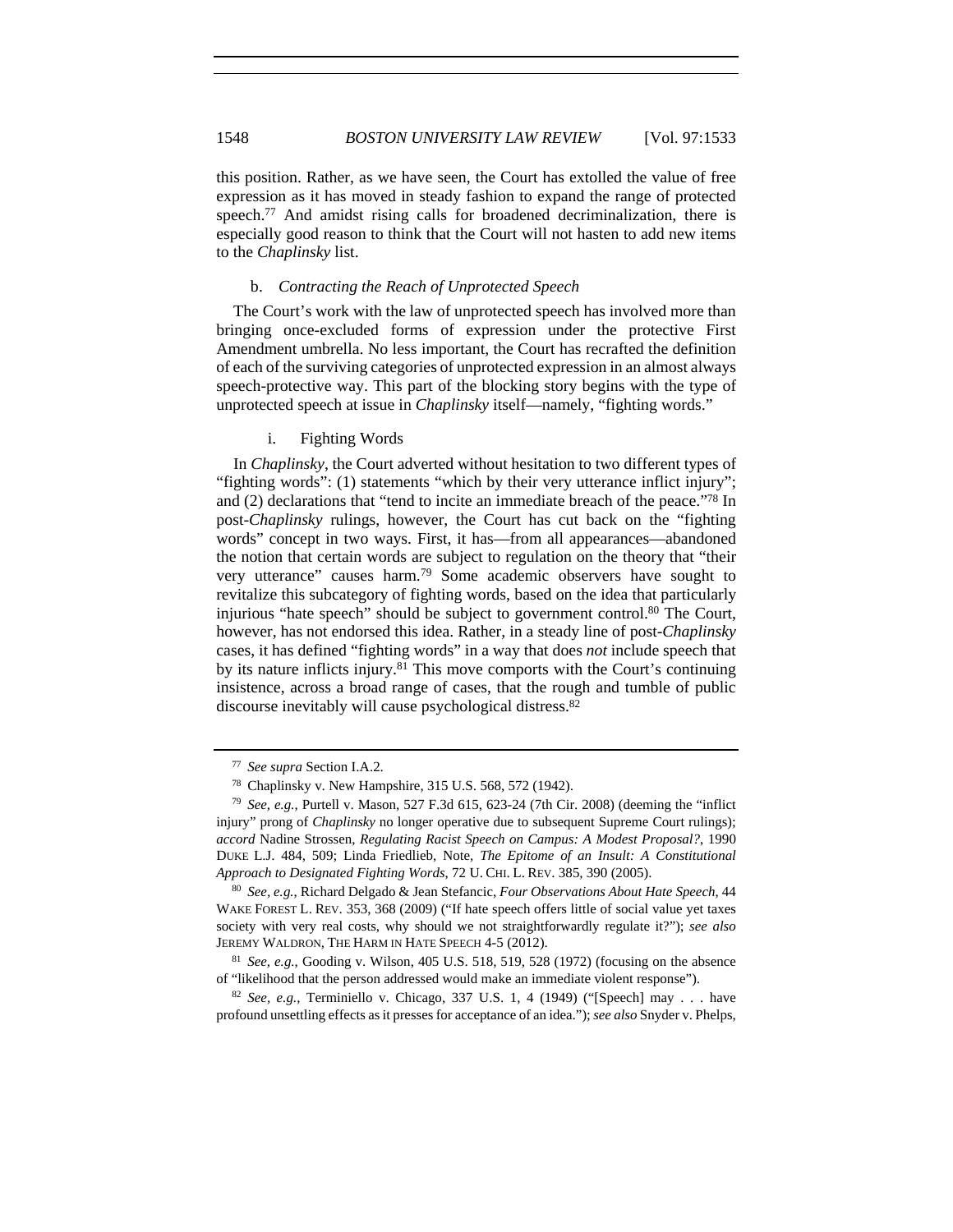Nor has the Court's work in narrowing the "fighting words" concept stopped with its abandonment of the "very utterance" subcategory. Post-*Chaplinsky* cases also have established that courts should apply the invitation-to-fisticuffs prong of the fighting words concept in a tight-fisted way. Thus, for an utterance to qualify as fighting words, it must "have a direct tendency to cause acts of violence by the person to whom, individually, the remark is addressed."83 One consequence of this refinement is that the "fighting words" concept does not extend to words directed at a group of onlookers—as was the case in the flagburning case, *Texas v. Johnson*84—or the world at large—as was the case in the attention-getting-jacket case, *Cohen.*85 In addition, epithets can qualify as fighting words only if they are "plainly likely to cause a breach of the peace by the addressee."86

In *Lewis v. City of New Orleans*, 87 Justice Powell suggested that the Court might recognize another important limit on the fighting words concept namely, that any expression directed at a law enforcement officer (as was the case in *Chaplinsky*) cannot qualify as fighting words, no matter how fraught with abusive nastiness the verbal assault might be.<sup>88</sup> After all, he reasoned, modern fighting words doctrine focuses on the danger presented by retaliatory violence in the particular context in which the words are spoken.89 And for law enforcement officials who are properly doing their jobs, there is no excuse for responding to mere words with the blow of a nightstick.<sup>90</sup> This law-enforcementlistener limit on the fighting words doctrine has yet to secure a clear-cut endorsement from the Court. In *City of Houston v. Hill*,<sup>91</sup> however, a majority did note that "the 'fighting words' exception . . . might require a narrower application in cases involving words addressed to a police officer."92 Indeed, the

- <sup>83</sup> *Wilson*, 405 U.S. at 524 (quoting *Chaplinsky*, 315 U.S. at 573).
- <sup>84</sup> 491 U.S. 397, 409 (1989).

<sup>85</sup> *See* Cohen v. California, 403 U.S. 15, 20 (1971); *see also* Eaton v. City of Tulsa, 415 U.S. 697, 698 (1974) (per curiam) (reversing petitioner's conviction because his use of the phrase "chicken shit" was "not directed at the judge or any officer of the court"); Hess v. Indiana, 414 U.S. 105, 107-08 (1973) (per curiam) (noting that the statement at dispute was not "directed personally" at the sheriff); Stephen W. Gard, *Fighting Words as Free Speech*, 58 WASH. U. L.Q. 531, 536 (1980).

- <sup>86</sup> *Wilson*, 405 U.S. at 523 (quoting State v. Chaplinsky, 18 A.2d 754, 762 (N.H. 1941)).
- <sup>87</sup> 415 U.S. 130 (1974).
- <sup>88</sup> *See id.* at 136 (Powell, J., concurring in the judgment).
- <sup>89</sup> *See id.* at 135.
- <sup>90</sup> *See id.*
- <sup>91</sup> 482 U.S. 451 (1987).

<sup>92</sup> *Id.* at 462; *see also* Norwell v. City of Cincinnati, 414 U.S. 14, 16 (1973) (per curiam) (holding that verbally protesting a detention by an officer did not constitute fighting words). Lower courts have made a similar point. *See, e.g.*, Mackinney v. Nielson, 69 F.3d 1002, 1007 (9th Cir. 1995); Lamar v. Banks, 684 F.2d 714, 718 n.13 (11th Cir. 1982); Commonwealth v.

<sup>562</sup> U.S. 443, 458 (2011) (noting the need to "tolerate . . . even outrageous . . . speech" (quoting Boos v. Barry, 485 U.S. 312, 322 (1988))).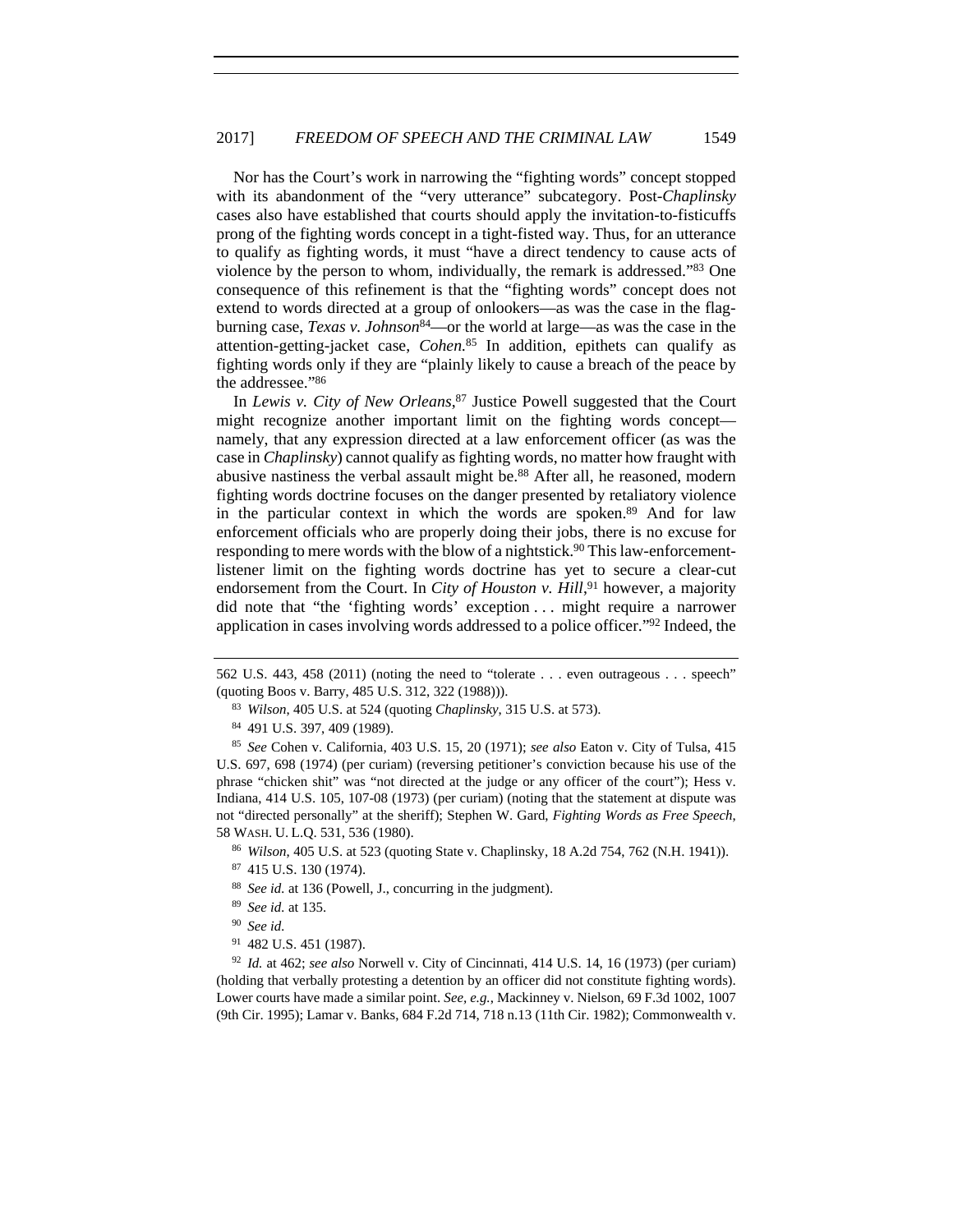Court in that case went so far as to declare that "[t]he freedom of individuals to verbally oppose or challenge police action without thereby risking arrest is one of the principal characteristics by which we distinguish a free nation from a police state."93 The key point is that this rhetoric stands ready for use if the Roberts Court sees fit to endorse Justice Powell's position in a bright-line-rule fashion.94 Moreover, this particular reform of free speech law may accord in a special way with the modern decriminalization movement. Why? Because the risk of triggering a criminal law intervention for speech, and for the misuse of enforcement discretion in that process, is at its highest ebb when the relevant events concern not verbal exchanges between two ordinary individuals, but the hurling of words at the very set of public officers who have the power to arrest and detain.95

Modern-era work with the fighting words doctrine has opened up the possibility of another blocking reform, including in cases where the target of the

<sup>95</sup> *See Lewis*, 415 U.S. at 135-36 (Powell, J., concurring in the judgment) (noting that "[m]any arrests are made in 'one-on-one' situations where the only witnesses are the arresting officer and the person charged," thus leading to an "opportunity for abuse"); Duran v. City of Douglas, 904 F.2d 1372, 1378 (9th Cir. 1990) ("[W]hile police, no less than anyone else, may resent having obscene words and gestures directed at them, they may not exercise the awesome power at their disposal to punish individuals for conduct that is not merely lawful, but protected by the First Amendment."). Moreover, the increased scrutiny that officers have come to face in the wake of recent, high-profile police shootings may bolster the argument that, under present-day conditions, it is never "plainly likely," Gooding v. Wilson, 405 U.S. 518, 523 (1972) (quoting State v. Chaplinsky, 18 A.2d 754, 762 (N.H. 1941)), that the ordinary officer will respond to mere words with violence. *Cf.* David Boyer, *Obama Decries Excessive Force Against Missouri Police Shooting Protestors*, WASH. TIMES (Aug. 14, 2014), http://www.washingtontimes.com/news/2014/aug/14/obama-scolds-police-missouri-mustbe-held-higher-s/ [https://perma.cc/99QR-LV3F] (quoting President Obama's remark in the wake of Michael Brown's death that "[w]e all need to hold ourselves to a high standard, particularly those of us in positions of authority").

Hock, 728 A.2d 943, 947 (Pa. 1999) (rejecting the idea that "the police are likely to respond to verbal insults with unlawful violence"; adding that "[i]ndeed, . . . that police officers have a legal duty to enforce the law is sufficient reason to presume that they will not violate the law"). 93 *Hill*, 482 U.S. at 462-63.

<sup>94</sup> Notably, at least some lower courts have endorsed (or all but endorsed) such a fullblown exception. *See* United States v. Poocha, 259 F.3d 1077, 1081 (9th Cir. 2001) ("[T]he area of speech unprotected as fighting words is at its narrowest, if indeed it exists at all, with respect to criminal prosecution for speech directed at public officials." (citing Garrison v. Louisiana, 379 U.S. 64, 73-74 (1964))); R.I.T. v. State, 675 So. 2d 97, 99 (Ala. Crim. App. 1995) ("[A] police officer's training should prevent the officer from physical retaliation to *any* vulgarities." (emphasis added)); Dawn Christine Egan, Case Note, *"Fighting Words" Doctrine: Are Police Officers Held to a Higher Standard, or per* Bailey v. State*, Do We Expect No More from Our Law Enforcement Officers than We Do from the Average Arkansan?*, 52 ARK. L. REV. 591, 598-99, 598 n.67 (1999) (noting lower court split on this issue).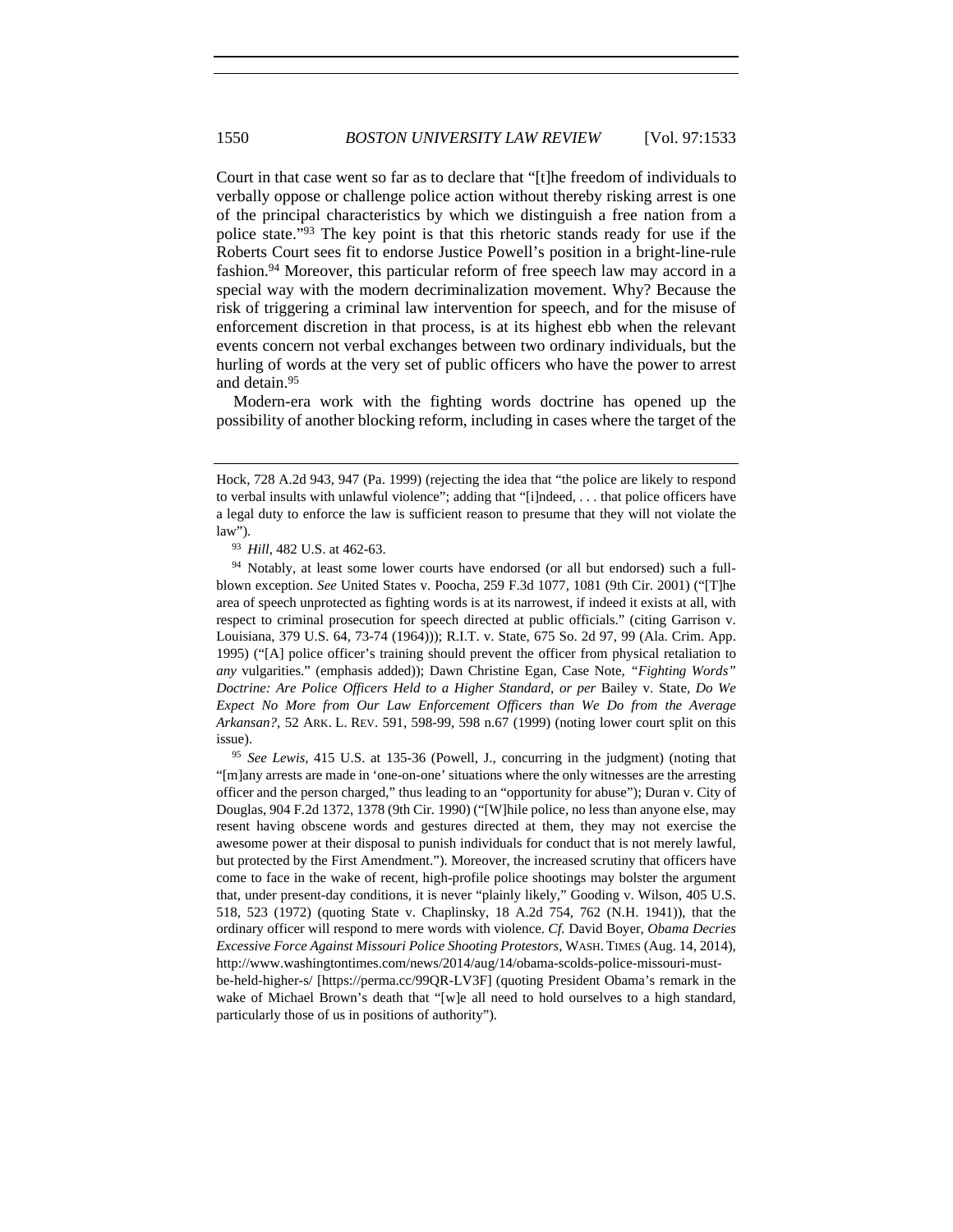bombast does not hold a law enforcement position. This is the case because traditional formulations of the fighting words doctrine have focused on the "tendency" of speech to cause retaliatory violence.96 In *Chaplinsky*, for example, the Court endorsed a test that asked whether the speech at issue was "*likely* to cause an average addressee to fight,"97 and later iterations of the doctrine have echoed the same idea.98 Buried in the doctrinal weeds, however, may be the spring roots of a new approach. Might it be that words can be fighting words only if they *actually* cause a fight or at least bring two parties to the very brink of exchanging blows?99 It may take some analytical adventurousness to extract such a limit from the existing judicial materials. But a "sticks and stones" approach to altercation-related speech law finds support in the thought that courts should give the narrowest possible scope to limits on speech inspired by worries that on-edge listeners might lash out lawlessly to silence otherwiseprotected speakers.100 Adopting such an approach also would comport with the

<sup>100</sup> *See* Bible Believers v. Wayne County, 805 F.3d 228, 247-48 (6th Cir. 2015) (en banc) (discussing comparable "heckler's veto" problem raised by state regulation of hostile audience speech), *cert. denied*, 136 S. Ct. 2013 (2016). There are other reasons for putting this sort of limit on the fighting words concept. In particular, courts confront significant challenges in defining who should qualify as a reasonable person or average addressee in this context. *See* Michael J. Mannheimer, Note, *The Fighting Words Doctrine*, 93 COLUM. L. REV. 1527, 1536 (1993) (contrasting a focus on "the potential reaction of the average addressee, determined in the abstract" with an inquiry into "how an ordinary person would react, given the particular fact situation presented"). For example, must courts distinguish between the reasonable man and the reasonable woman, and if so, how? *See* Kathleen M. Sullivan, *The First Amendment Wars*, NEW REPUBLIC, Sept. 28, 1992, at 35, 40 ("[I]t seems absurd to give more license to insult Mother Teresa than Sean Penn just because she is not likely to throw a punch."). There is also the question of whether, in today's culture, less marked than before by manhood-based violent self-effectuation, it is ever reasonable to suppose that mere words reasonably will—far less should—ever cause a fight. *See* Gard, *supra* note 85, at 573 (concluding that "[a]ll of the available evidence" suggests that "the ordinary reasonable law abiding person in today's society [will not] react with an uncontrollable violent impulse"). To be sure, attaching the fighting words label if (but only if) an actual fight occurs raises problems of its own. *See* Burton Caine, *The Trouble with "Fighting Words":* Chaplinsky v. New Hampshire *Is a Threat to First Amendment Values and Should Be Overruled*, 88 MARQ. L. REV. 441, 463 (2004) (questioning the soundness of a rule whose application is "wholly dependent upon the reaction of the addressee"). But it goes too far to say that this actual-fightmust-happen approach is ill-advised on the theory that under that approach it "does not matter whether the hearer is average, reasonable, intelligent or otherwise." *Id.* After all, the reaction

<sup>96</sup> *Wilson*, 405 U.S. at 524.

 $97$  Chaplinksy v. New Hampshire, 315 U.S. 568, 573 (1942) (emphasis added) (quoting State v. Chaplinsky, 18 A.2d 754, 762 (N.H. 1941)).

<sup>98</sup> *See, e.g.*, Cohen v. California, 403 U.S. 15, 20 (1971) (referring to "abusive epithets . . . likely to provoke violent reaction").

<sup>99</sup> *See id.*; Phelps-Roper v. Koster, 713 F.3d 942, 948 (8th Cir. 2013) (finding absence of fighting words in part because there were "few to no reported instances of violence associated with Westboro's 500 protests at military funerals").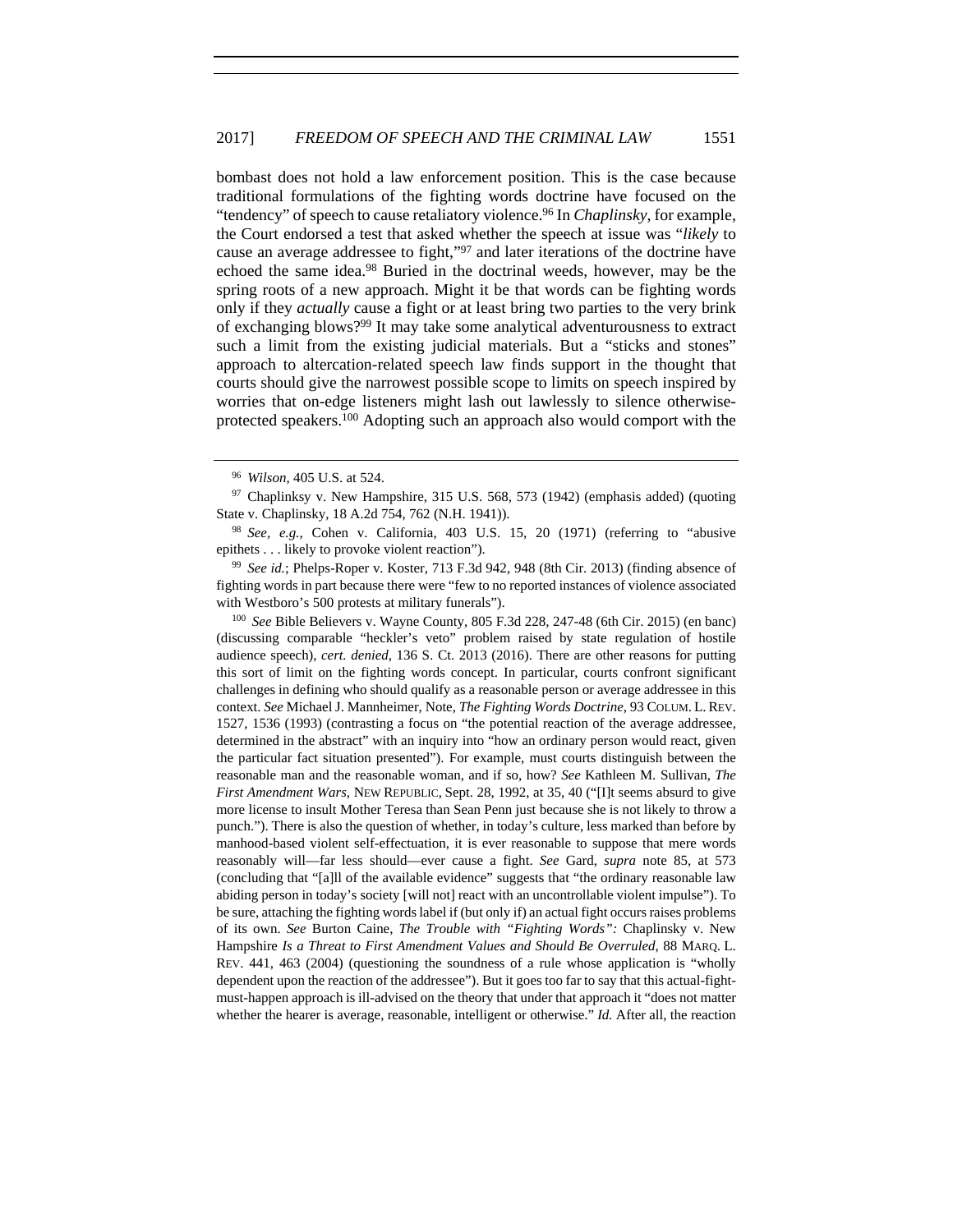intuition that, if ever the machinery of criminal prosecution should remain on the shelf, it is where words alone are said to constitute the actus reus of the offense and no provable result follows from their utterance. Finally, and of particular significance here, the idea that words, to be fighting words, must trigger something that is (or is extremely close to) an actual fight, may gain traction from modern doctrinal developments in other areas of unprotected expression law—especially the law of incitement and hostile audience speech.<sup>101</sup> We turn now to those subjects.

## ii. Incitement to Crime

The Court's first brushes with the Free Speech Clause raised questions about whether words that pushed along the commission of a crime, including violent crime or even outright revolution, could be subjected to government control. In general terms, the law in this area has evolved from a broadly governmentfavoring "bad tendency" approach<sup>102</sup> to a much invigorated "clear and present danger" test.<sup>103</sup> The modern synthesis found expression in *Brandenburg v*. *Ohio*, 104 in which the Court declared that no prohibition on supposed incitement can operate "except where such advocacy is directed to inciting or producing imminent lawless action and is likely to incite or produce such action."105

Though packaged in terse terms, the *Brandenburg* test appears to impose three requirements that the government must satisfy to strip crime-encouraging speech of constitutional protection: (1) the speech must be of a form that qualifies as incitement; (2) the speech must create a likelihood of imminent lawlessness; and (3) the speech must be made with the intent of producing such lawlessness.106 In addition, both pre- and post-*Brandenburg* cases signaled the operation of a

of the listener would not be the only element of a result-conscious fighting words offense, because some measure of reasonable foreseeability would remain an additional, indispensable ingredient of the crime. *Cf.* WAYNE R. LAFAVE, PRINCIPLES OF CRIMINAL LAW 253-60 (2d ed. 2010) (discussing proximate cause in results-based intervening act cases and the importation of foreseeability by courts). In the end, there may be good reason to repudiate the fighting words doctrine altogether. But short of all-out repudiation, there is at least ample reason for greatly limiting the doctrine's operation. 101 *Cf.* Mannheimer, *supra* note 100, at 1549 (opining that "[t]he fighting words doctrine

performs much the same function as the clear and present danger test" applicable in incitement cases). 102 *See* Debs v. United States, 249 U.S. 211, 216-17 (1919) (upholding a jury instruction

that allowed conviction for utterances that "had as their natural tendency and reasonably probable effect" the proscribed result).

<sup>103</sup> The rhetoric of "clear and present danger" has its origins in *Schenck v. United States*, 249 U.S. 47, 52 (1919).

<sup>104</sup> 395 U.S. 444 (1969) (per curiam).

<sup>105</sup> *Id.* at 447.

<sup>106</sup> *See* Margot E. Kaminski, *Incitement to Riot in the Age of Flash Mobs*, 81 U. CIN. L. REV. 1, 42-43 (2012) (listing the elements of the *Brandenburg* test).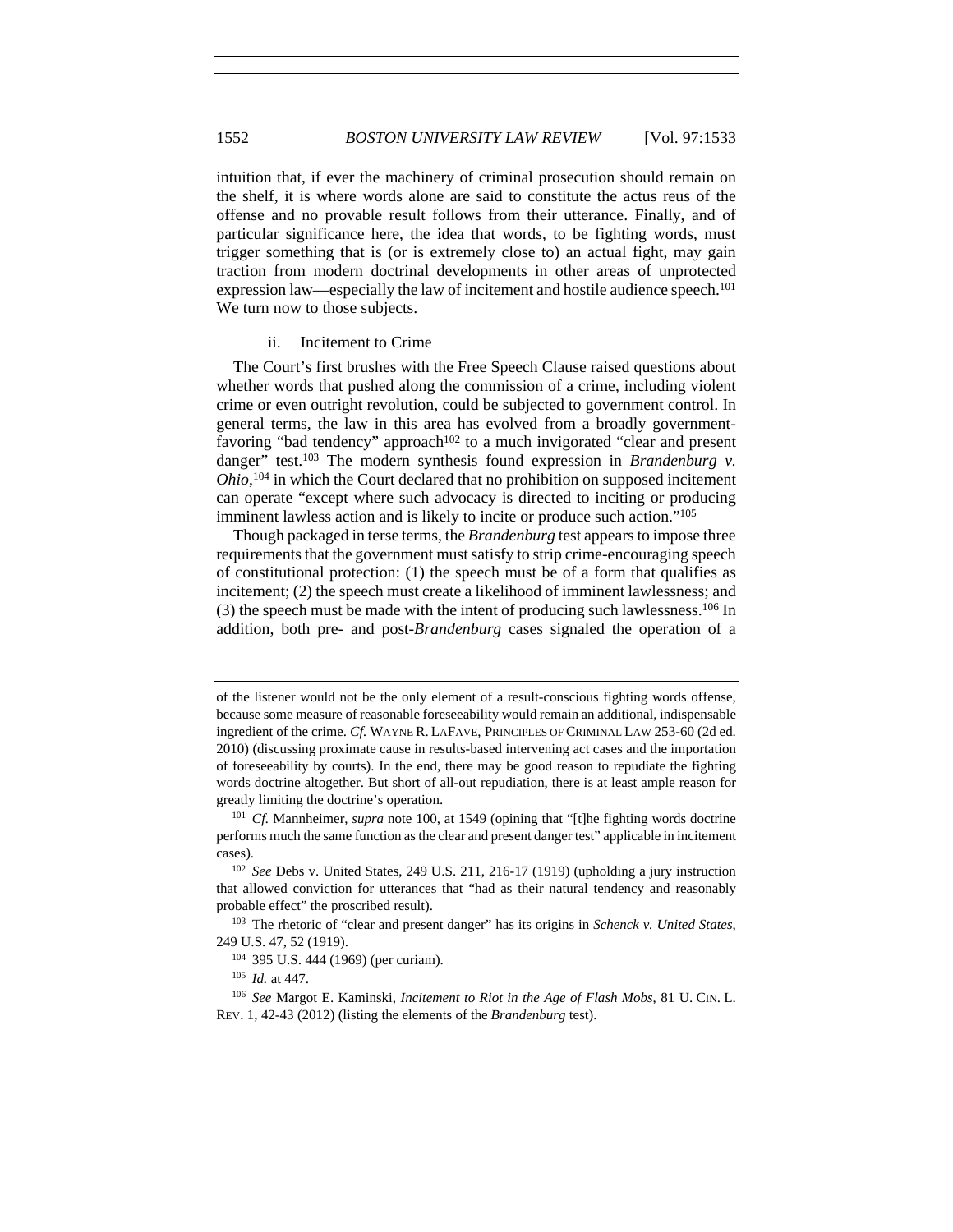fourth limitation—that the threatened lawbreaking must be "serious" in nature.107

The imposition of these limits has had important decriminalizing effects. In Hess v. Indiana,<sup>108</sup> for example, the Court overturned an antiwar demonstrator's conviction for saying, "We'll take the fucking street later," after police officers ordered a crowd to disperse.109 The Court reasoned in part that, because the statement was "nothing more than advocacy of illegal action at some indefinite future time," it fell outside the boundaries of unprotected incitement.<sup>110</sup>

Might the Court scale back the reach of unprotected incitement even more?<sup>111</sup> The Court's 1982 decision in *NAACP v. Claiborne Hardware Co.*112 gives rise to an argument that, in fact, it already has done so.<sup>113</sup> That case stemmed from a boycott of local businesses by African American residents of Claiborne County, Mississippi.114 Frustrated owners of the boycotted establishments brought a state law tort action and recovered one million dollars in damages (said to reflect lost profits incurred over a seven-year period) against ninety-two defendants, including Charles Evers, Field Secretary of the NAACP.115 Among other things, Evers had given emotional speeches during the boycott, including one in which he stated that boycott violators would be "disciplined" and another in which he said, "If we catch any of you going in any of them racist stores, we're gonna break your damn neck."116 The Mississippi Supreme Court upheld the judgment, including against Evers, on the theory that the boycott involved the wrongful use of "force, violence, and threats" against African American customers who otherwise would have purchased goods or services from the business-owner plaintiffs.117

One question posed by the case was whether Evers could be held liable for encouraging the use of criminal violence by boycott proponents against boycott

<sup>111</sup> *See* Hans A. Linde, *"Clear and Present Danger" Reexamined: Dissonance in the* Brandenburg *Concerto*, 22 STAN. L. REV. 1163, 1174 (1970).

<sup>107</sup> *See id*. at 44-45 (quoting Whitney v. California, 274 U.S. 357, 377-78 (1927) (Brandeis, J., concurring)).

<sup>108</sup> 414 U.S. 105 (1973) (per curiam). 109 *Id.* at 106-07.

<sup>110</sup> *Id*. at 108-09. In *Collins v. Jordan*, 110 F.3d 1363 (9th Cir. 1996), the court built on the indefinite-future logic of *Hess* in concluding that "the occurrence of limited violence and disorder on one day is not a justification for banning all demonstrations, peaceful and otherwise, on the immediately following day (or for an indefinite period thereafter)." *Id.* at 1372.

<sup>112</sup> 485 U.S. 886 (1982).

<sup>113</sup> *See id.* at 928-29.

<sup>114</sup> *Id.* at 889.

<sup>115</sup> *Id.* at 893.

<sup>116</sup> *Id.* at 902.

<sup>117</sup> *Id.* at 895 (quoting NAACP v. Claiborne Hardware Co., 393 So. 2d 1290, 1301 (Miss. 1980)).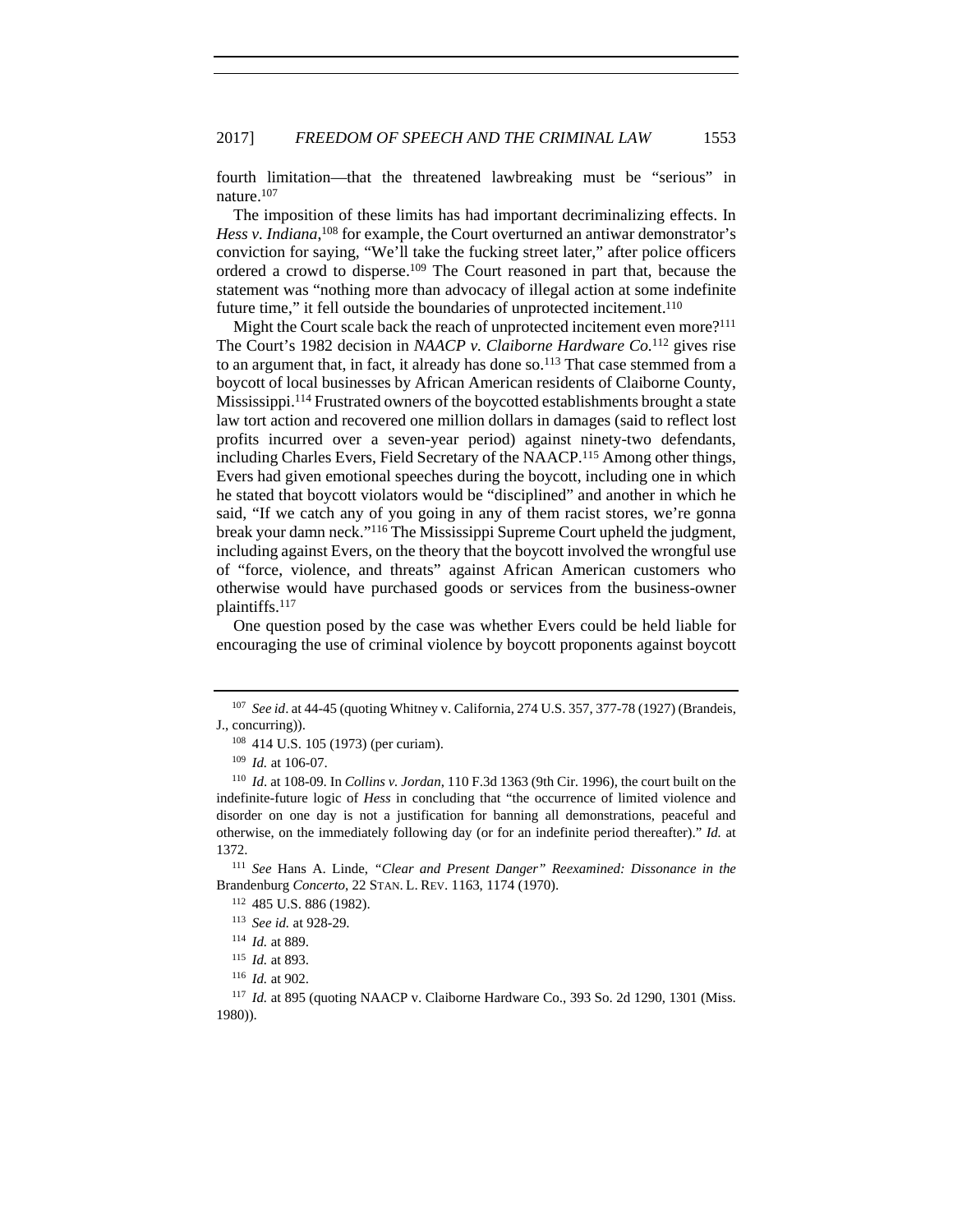violators.118 In addressing this question, the Court observed that "[s]ince respondents would impose liability on the basis of a public address—which predominantly contained highly charged political rhetoric lying at the core of the First Amendment—we approach this suggested basis of liability with extreme care."119 It also noted that "a finding that his public speeches were likely to incite lawless action could justify holding him liable for unlawful conduct that in fact followed within a reasonable period."120 But here "[t]he emotionally charged rhetoric of Charles Evers' speeches did not transcend the bounds of protected speech set forth in *Brandenburg*."121 More particularly:

If that language had been followed by acts of violence, a substantial question would be presented whether Evers could be held liable for the consequences of that unlawful conduct. In this case, however—with the possible exception of [one] incident—the acts of violence identified in 1966 occurred weeks or months after the April 1, 1966, speech . . . [and] the chancellor made no finding of any violence after the challenged 1969 speech. . . . An advocate must be free to stimulate his audience with spontaneous and emotional appeals for unity and action in a common cause. *When such appeals do not incite lawless action, they must be regarded as protected speech*. . . . For these reasons, we conclude that Evers' addresses did not exceed the bounds of protected speech.<sup>122</sup>

Only three years ago, a plurality of the Court described the *Brandenburg* rule as targeting "advocacy intended, *and likely*, to incite imminent lawless action."123 But *Claiborne Hardware* seems to speak in another tongue. It suggests that the case for incitement falls away if the speaker's "appeals . . . *do not incite lawless action*"—that is, "do not incite lawless action" in actual fact.<sup>124</sup> Under such an approach, the mere likelihood of a follow-up crime will not suffice. Or at least, it will not suffice in cases like *Claiborne Hardware* where "spontaneous and emotional appeals" are incorporated into "political rhetoric" with regard to a "common cause" (for example, boycotting) that itself involves lawful action. Whether the Court will endorse this actual-crime-must-result view of incitement remains to be seen. But any growing worry within the Court about

<sup>118</sup> *See id.* at 926.

<sup>119</sup> *Id.* at 926-27.

<sup>120</sup> *Id.* at 927.

<sup>121</sup> *Id.* at 928.

<sup>&</sup>lt;sup>122</sup> *Id.* at 928-29 (emphasis added) (footnote omitted).

 $123$  United States v. Alvarez, 132 S. Ct. 2537, 2544 (2012) (emphasis added) (citing Brandenburg v. Ohio, 395 U.S. 444, 447 (1969) (per curiam))).

<sup>124</sup> For a similar assessment, see Daniel T. Kobil, *Advocacy on Line:* Brandenburg v. Ohio *and Speech in the Internet Era*, 31 U. TOL. L. REV. 227, 233-36, 233 n.236 (2000) (emphasis added) (indicating that, after *Claiborne Hardware,* "*Brandenburg* [now] offers a relatively 'bright line' dividing protected from unprotected speech based on a factual inquiry into whether unlawful conduct followed the speech").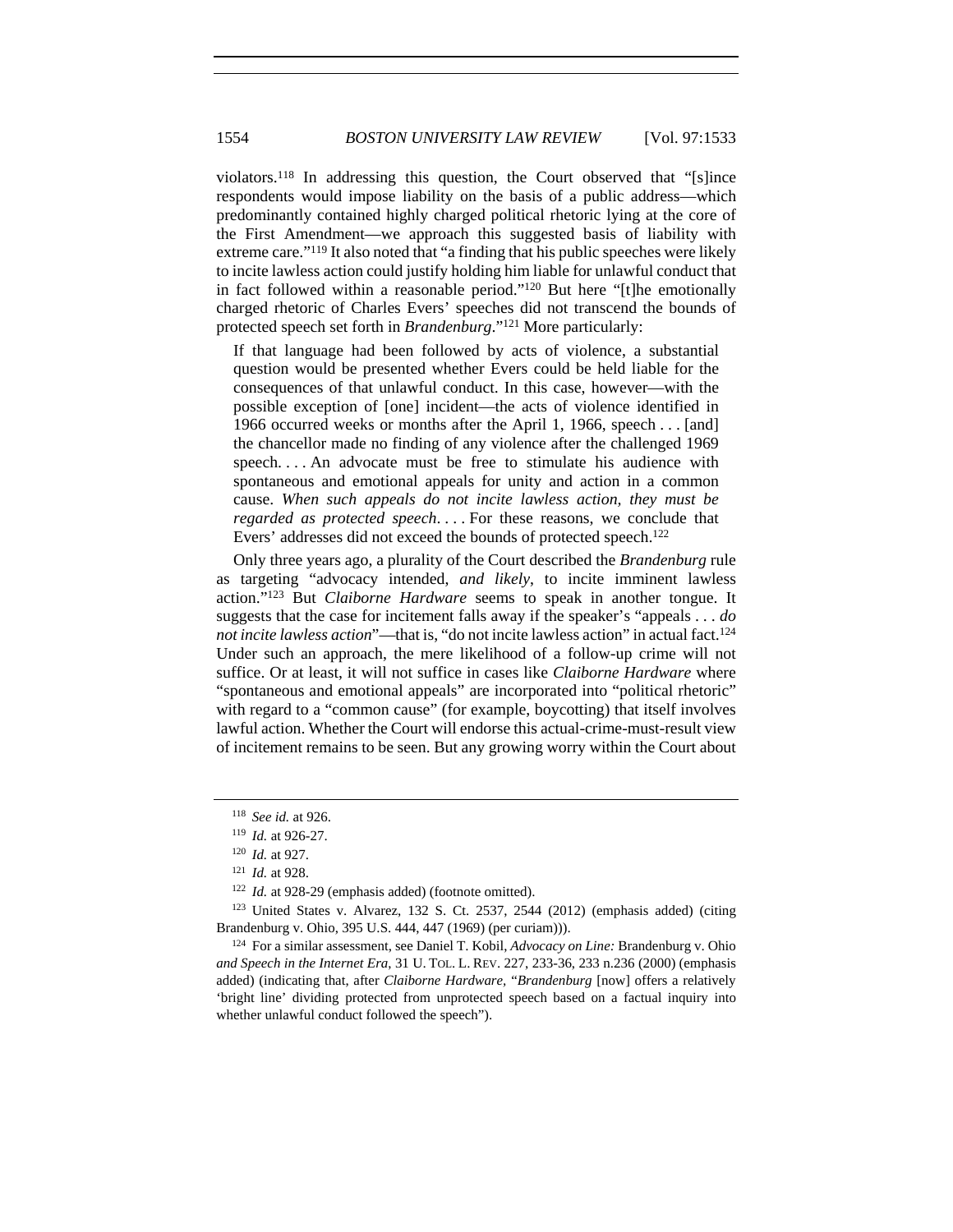overuse of the criminal law to target speech (especially political speech) is likely to push the Court toward taking *Claiborne Hardware* at its word.125

iii. Hostile Audience Speech

In one of its earliest treatments of the First Amendment, the Court recognized that a state could restrain a speaker who so infuriated an audience that a risk of retaliatory violence arose. Thus, according to *Cantwell v. Connecticut*, 126 the state could restrain speech that presents a "clear and present danger of riot . . . or other immediate threat to public safety, peace, or order."127 The problem with this doctrinal approach is hard to miss: in effect, it permits the state to punish a speaker because of the unlawfully belligerent—indeed, the riotously belligerent—actions of unsympathetic listeners. As a result, it is not surprising that the law of hostile audience speech has arced in the direction of increasing protection for provocative speakers. Consider the following chronology:

- 1. In *Cantwell*, the Court went so far as to say that "[w]hen clear and present danger of riot . . . appears, the power of the state to prevent or punish is obvious."128
- 2. In *Feiner v. New York*, 129 the Court invoked *Cantwell* in upholding the conviction of an incendiary speaker on a hostile-audience-speech theory.130 *Feiner* involved a public address in which, among other things, the defendant called the American Legion "a Nazi Gestapo."131 Upon hearing this diatribe, one onlooker told a police officer, "If you don't get that son of a bitch off, I will go over and get him off there myself."132 There followed two police warnings to the speaker to stop his address, two resulting refusals, and a follow-up arrest for breaching the peace.133 In upholding the resulting conviction, the Court relied on "[t]he findings of . . . imminence of greater disorder coupled with petitioner's deliberate defiance of the police officers."134 *Feiner*, however, raised as many questions as it answered—including as to the role of police warnings in hostile-audience-speech cases and the requisite degree of "imminence" of retaliatory violence.

<sup>132</sup> *Id.*

 $125$  Indeed, the Court may well see the principle of that case—which carried the day in a mere tort case—as controlling *a fortiori* in the case of a criminal prosecution.<br><sup>126</sup> 310 U.S. 296 (1940).

<sup>127</sup> *Id.* at 308.

<sup>128</sup> *Id.*

<sup>129</sup> 340 U.S. 315 (1951).

<sup>130</sup> *Id.* at 320-21.

<sup>&</sup>lt;sup>131</sup> *Id.* at 330 (Douglas, J., dissenting).

<sup>&</sup>lt;sup>133</sup> *Id.* at 318 (majority opinion).

<sup>134</sup> *Id.* at 321.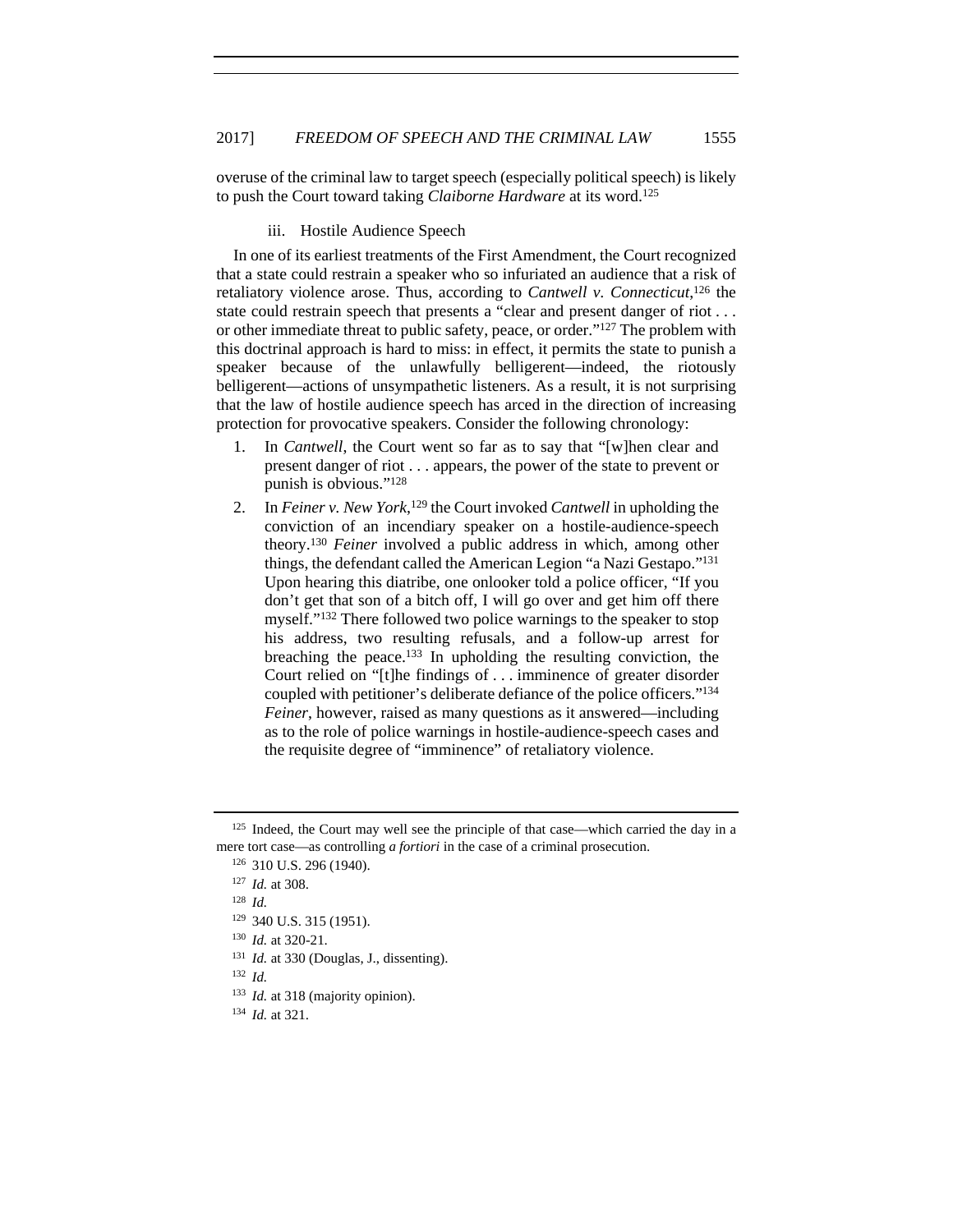- 3. The Court's rulings in *Edwards v. South Carolina*135 and *Cox v. Louisiana*136 cast light on these matters.137 In *Edwards*, the Court overturned the convictions of civil rights marchers who ignored a police order to disperse when they encountered a large group of segregationist counter-demonstrators.<sup>138</sup> The case, Justice Stewart declared, was "a far cry from . . . *Feiner*" because "[t]here was no violence or threat of violence on [the marchers'] part, or on the part . . . of the crowd watching them."139 In *Cox*, the Court again threw out a hostile-audience-speech-based conviction of civil rights protestors,140 emphasizing that, although the marchers had ignored a command to disperse, there was "no indication . . . that any member of the [inhospitable] white group threatened violence."141 In any event, the Court added, the police officers "could have handled the crowd."142
- 4. Finally, in *Cohen*, the Court rejected the possibility of applying the hostile-audience-speech theory to the defendant's wearing of his provocative "Fuck the Draft" jacket.143 As Justice Harlan explained: "Nor do we have here an instance of the exercise of the State's police power to prevent a speaker from intentionally provoking a given group to hostile reaction. There is . . . no showing that anyone who saw Cohen was in fact violently aroused or that [Cohen] intended such a result."144

The law's progression from *Cantwell* to *Cohen* reflects an unmistakable trend toward protecting would-be hostile audience speech. *Feiner* suggests that a police warning must precede an arrest, and *Edwards* and *Cox* show that continuing to speak, even in the face of such a warning, often will be constitutionally protected. At the least, these cases suggest that prosecutions based on the refusal to honor a stop-order ordinarily must be supported by three separate showings: (1) that a demonstrable threat of retaliatory violence existed; (2) that the speaker "intended such a result"; and (3) that police officers would have been unable to manage the problem by controlling audience members.<sup>145</sup> *Cohen* also suggests that a generalized sense of looming danger is not enough to

- <sup>140</sup> *Cox*, 379 U.S. at 537-38, 558.
- <sup>141</sup> *Id.* at 550.
- <sup>142</sup> *Id.*
- <sup>143</sup> *See* Cohen v. California, 403 U.S. 15, 16, 26 (1971).
- <sup>144</sup> *Id.* at 20 (citations omitted).
- <sup>145</sup> *See supra* notes 126-44 and accompanying text.

<sup>135 372</sup> U.S. 229 (1963).<br><sup>136</sup> 379 U.S. 536 (1965).

<sup>137</sup> *See Edwards*, 372 U.S. at 236; *see also Cox*, 379 U.S. at 538.

<sup>138</sup> *Edwards*, 372 U.S. at 231, 233, 238.

<sup>139</sup> *Id.* at 236.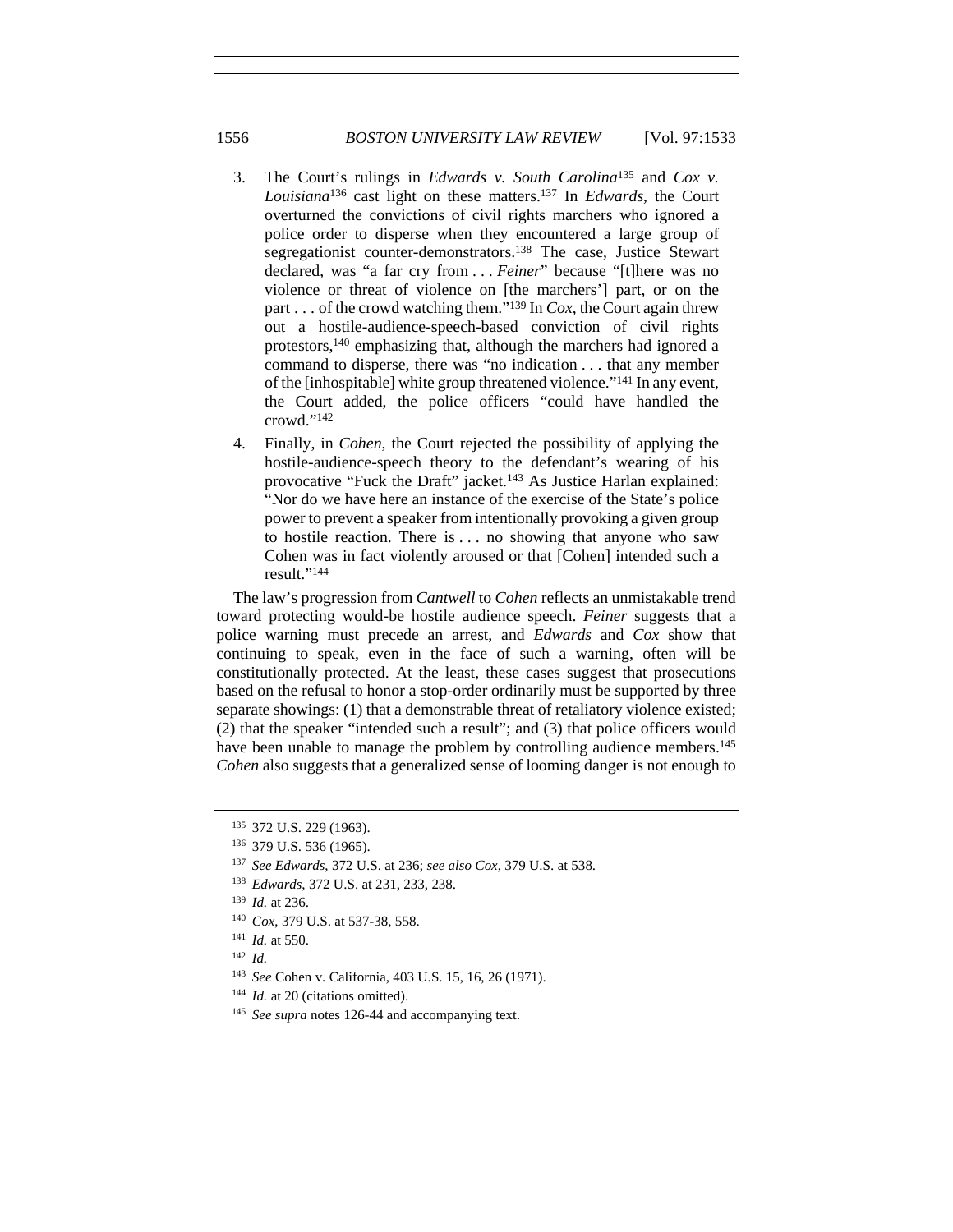justify intervention; rather, the state must show that a listener "was in fact violently aroused."146 Perhaps the modern Court will read this four-word passage to require an *actual* resort to violence—just as it might require, after *Claiborne Hardware*, a showing of actual lawbreaking in some or all incitement cases.147 At a minimum, this passage invites the conclusion that any supposedly threatened violence must be on the very verge of occurring—perhaps as evidenced by an audience member's giving of a focused ultimatum, as apparently occurred in *Feiner*. 148

With these many limitations in view, one might fairly ask whether prosecutors today can ever succeed in pursuing a speaker on a hostile-audience-speech theory. And that is the point: in this First Amendment field, the law has tilted so decidedly toward speech protection that the Court may soon declare the heckler's-veto-based, hostile-audience-speech concept all but constitutionally extinct.149

## iv. Sexually Oriented Expression

At first blush, the Court's treatment of sexually oriented speech might seem to contradict the idea that the modern Court has given First Amendment law an ever-more-libertarian cast. This is the case because in *Miller v. California*, 150 the Court gave states a wider berth to regulate obscene materials than they had under preexisting law.151 In *Miller*'s companion case, *Paris Adult Theater I v.*  Slaton,<sup>152</sup> the Court also passed up the chance to create a safe harbor for obscenity viewed within the well-marked confines of an all-adult-entertainment club.153 As it went with the Fourth Amendment exclusionary rule, so it seemed to go with the law of obscenity: the recently assembled Burger Court, put in place by then-newly-elected President Richard Nixon, stood ready to take a more pro-statist approach.154 In reality, however, the story of the modern Court's work

<sup>151</sup> *E.g.*, E. Edward Bruce, Comment, *Prostitution and Obscenity: A Comment upon the Attorney General's Report on Pornography*, 1987 DUKE L.J. 123, 127 (noting *Miller*'s "repudiation of the [preexisting] requirement that the work must be 'utterly without redeeming social value'" (quoting A Book Named "John Cleland's Memoirs of a Woman of Pleasure" v. Att'y Gen., 383 U.S. 413, 419 (1966))); *see Miller*, 413 U.S. at 36-37.

<sup>146</sup> *Cohen*, 403 U.S. at 20.

<sup>&</sup>lt;sup>147</sup> See NAACP v. Claiborne Hardware Co., 485 U.S. 886, 927-29 (1982).<br><sup>148</sup> See Feiner v. New York, 340 U.S. 315, 317 (1951); *id.* at 330 (Douglas, J., dissenting).<br><sup>149</sup> See Bible Believers v. Wayne County, 805 F.3d 2

<sup>(</sup>concluding that "silencing a speaker due to crowd hostility will seldom, if ever, constitute the least restrictive means available" and that "the First Amendment does not countenance a heckler's veto"), *cert. denied*, 136 S. Ct. 2013 (2016). 150 413 U.S. 15 (1973).

<sup>152</sup> 413 U.S. 49 (1973).

<sup>153</sup> *Id.* at 57.

<sup>154</sup> *See, e.g.*, Stone v. Powell, 428 U.S. 465, 494-95 (1976) (sharply restricting access to federal habeas corpus relief based on state court misapplications of the Fourth Amendment exclusionary rule).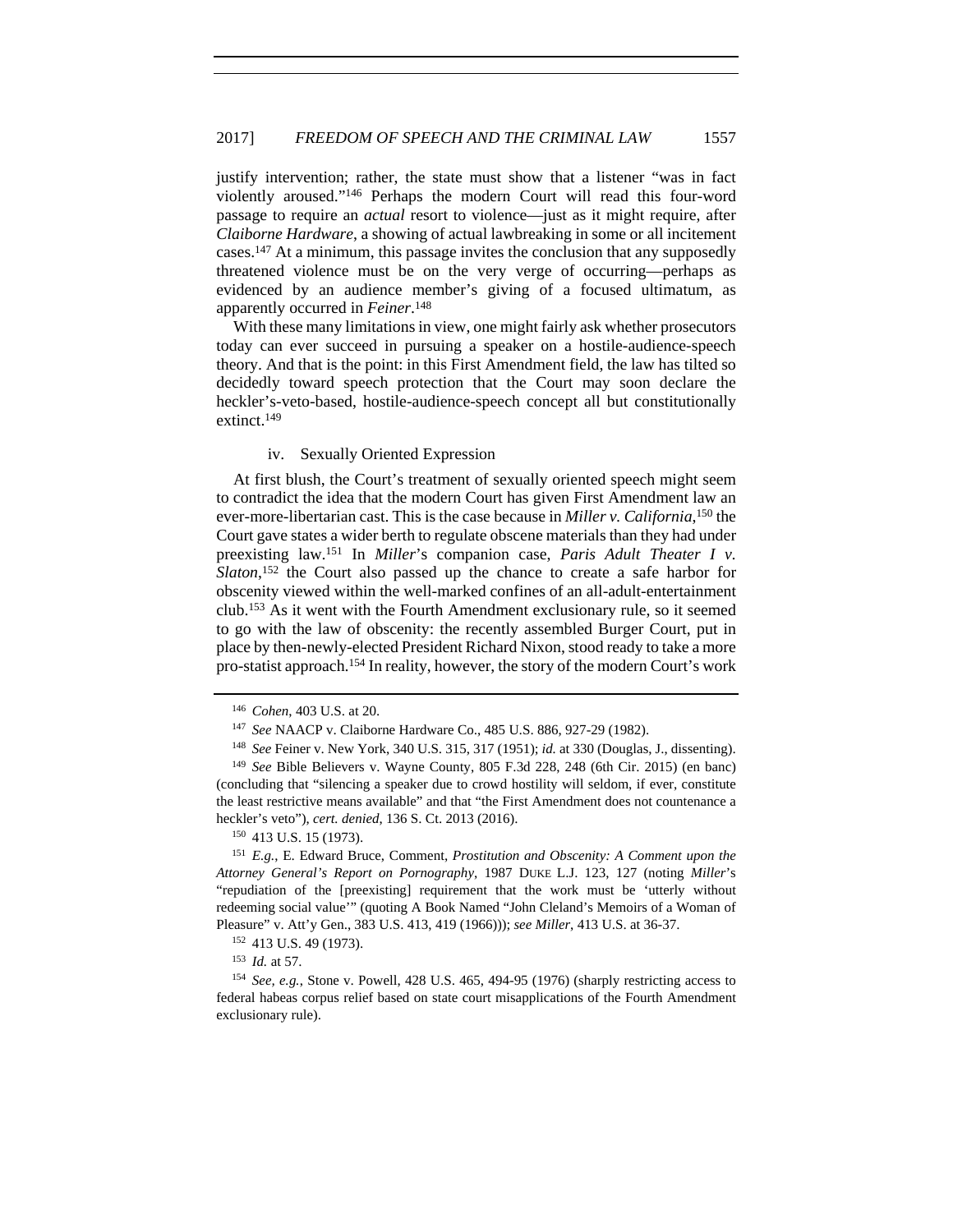with sexually oriented speech includes significant expression-protecting components.

To begin, the Burger Court itself acknowledged that the First Amendment protects many forms of erotic material,155 notwithstanding *Miller*'s expression of deference to jury members' assessments of "contemporary community standards."<sup>156</sup> Additionally, in *Pope v. Illinois*,<sup>157</sup> the Court held that one component of the *Miller* test—namely, whether the work lacks "serious literary, artistic, political, or scientific value"158—would not depend on "community standards" at all; instead, the decision makers were required to look at the work through the eyes of a "reasonable person" according to a national standard.159 In still other cases, the Court made it clear that prosecutions for dealing in obscenity can proceed only under statutes that include a criminality-inhibiting mens rea element.160

Of particular importance, the Burger Court never retreated from the holding in *Stanley* that there is a right to view obscene materials within "the privacy of one's own home."161 When it comes to doctrine, *Stanley* is about private places. But when it comes to decriminalization, it is about numbers because *Stanley* exempts every individual in the United States who views obscenity within the home from the criminal law's reach. Put another way, *Stanley* directs prosecutors not to focus their efforts on individual consumers of obscene materials, but on the far smaller number of business operators who undertake to purvey these materials.

The modern Court also has thwarted state efforts to regulate sexually oriented, but non-obscene, speech on the ground that it poses a danger to minors. Otherwise, the Court has reasoned, adults will be reduced to "reading only what is fit for children."162 In *Sable Communications of California, Inc. v. FCC*, 163 for example, the Court struck down a statute denying adults access to non-obscene dial-a-porn messages to guard against the messages reaching the ears of unduly inquisitive youngsters.164 In *United States v. Playboy Entertainment Group,* 

<sup>163</sup> 492 U.S. 115 (1989).

<sup>155</sup> *See* Jenkins v. Georgia, 418 U.S. 153, 161 (1974) (holding the film "Carnal Knowledge" not "patently offensive" as a matter of law).

<sup>156</sup> *Miller*, 413 U.S. at 33-34 (quoting Kois v. Wisconsin, 408 U.S. 229, 230 (1972) (per curiam)).

<sup>157</sup> 481 U.S. 497 (1987).

<sup>158</sup> *Miller*, 413 U.S. at 24.

<sup>159</sup> *See Pope*, 481 U.S. at 500-01; *id.* at 501 n.3 (noting that the Court's approach countered the risk that"a jury member could consider himself bound to follow prevailing local views on value").

<sup>160</sup> *See infra* notes 290-94 and accompanying text.

<sup>161</sup> Stanley v. Georgia, 394 U.S. 557, 565 (1969).

<sup>162</sup> Butler v. Michigan, 352 U.S. 380, 383 (1957).

<sup>164</sup> *See id.* at 131.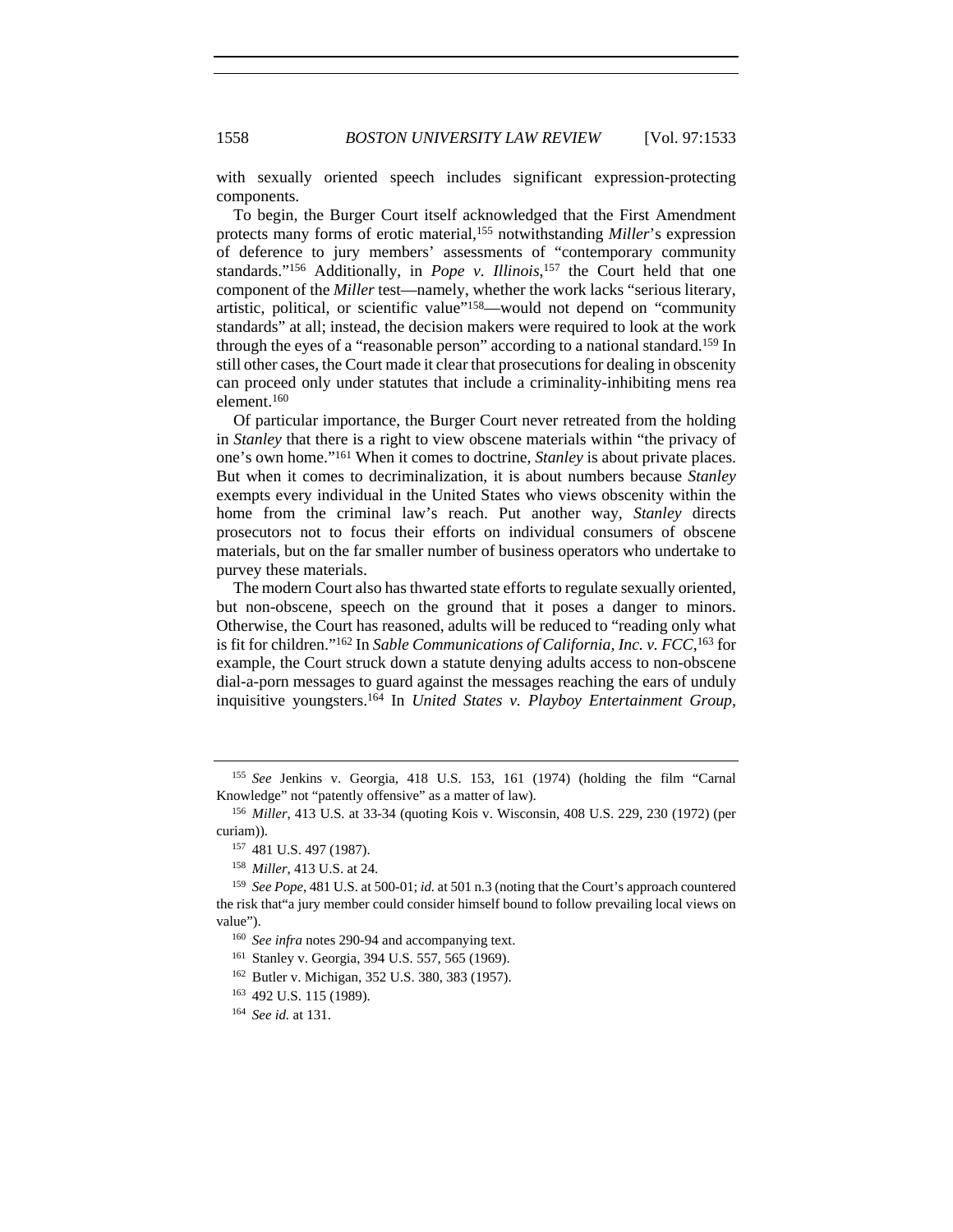Inc.,<sup>165</sup> the Court invalidated a statute, also designed to protect minors, that required cable television operators to channel sexually oriented programming into nighttime hours.166 And in *Reno v. ACLU*<sup>167</sup>*—*a case of distinct importance because it brought to the Court its first encounter with speech in cyberspace all nine Justices agreed to strike down federal legislation that restricted Internet transmissions of "indecent" communications.168

To be sure, roughly four decades ago the Court upheld a sanction imposed on a radio broadcaster that aired a "seven dirty words" monologue during daytime hours.<sup>169</sup> Moreover, new and difficult issues regarding sexually oriented speech are sure to arise in the future as technology advances. Especially in the midst of broad-based calls for decriminalization, however, the Court may gravitate to a synthesis that says in so many words: Enough already! Legislative bodies may outlaw the purveying of true (though narrowly defined) obscenity. But they will encounter major constitutional obstacles if they try to go farther than that.

The Court's work in the wake of *Ferber* signals a similar willingness to rein in the child pornography category of unprotected speech.170 To be sure, the Court in *Osborne v. Ohio*171 refused to carry over to child pornography the private-usein-the-home exception made applicable to obscenity in *Stanley*. 172 The logic of *Stanley*, however, had no application in *Osborne* because the whole point of "unprotecting" child pornography was to safeguard children, otherwise physically exploited through forced participation in pornographic movies and photographs, by drying up the market for this material among individual viewers.173 More important for present purposes is the Court's ruling in *Ashcroft v. Free Speech Coalition*, <sup>174</sup> which may prove to be so significant over time that it neutralizes any speech-inhibiting effect of *Osborne* and even of *Ferber*  itself.175 In *Free Speech Coalition*, the Court held that the regulatory prerogatives created by *Ferber* did not extend to so-called "virtual" child pornography—that is, pornography that does not involve the use of real children, as opposed to renderings of children generated by way of computer technology.176 How might *Free Speech Coalition* in its practical effect render *Ferber* and *Osborne* largely beside the point? The answer to this question will

<sup>175</sup> *See id.* at 239.

<sup>165</sup> 529 U.S. 803 (2000).

<sup>166</sup> *See id.* at 806, 827.

<sup>167</sup> 521 U.S. 844 (1997). 168 *Id.* at 849; *cf.* Ashcroft v. ACLU, 542 U.S. 656, 659-60, 673 (2004) (holding that measures in the Child Online Protection Act likely violated the First Amendment). 169 *See* FCC v. Pacifica Found., 438 U.S. 726, 729, 750-51, 777 (1978).

<sup>170</sup> *See* New York v. Ferber, 458 U.S. 747, 751, 774 (1982).

<sup>171</sup> 495 U.S. 103 (1990).

<sup>172</sup> *See id.* at 111; Stanley v. Georgia, 394 U.S. 557, 558-61, 568 (1969).

<sup>173</sup> *See Osborne*, 495 U.S. at 109.

<sup>174</sup> 535 U.S. 234 (2002).

<sup>176</sup> *See id.* at 250.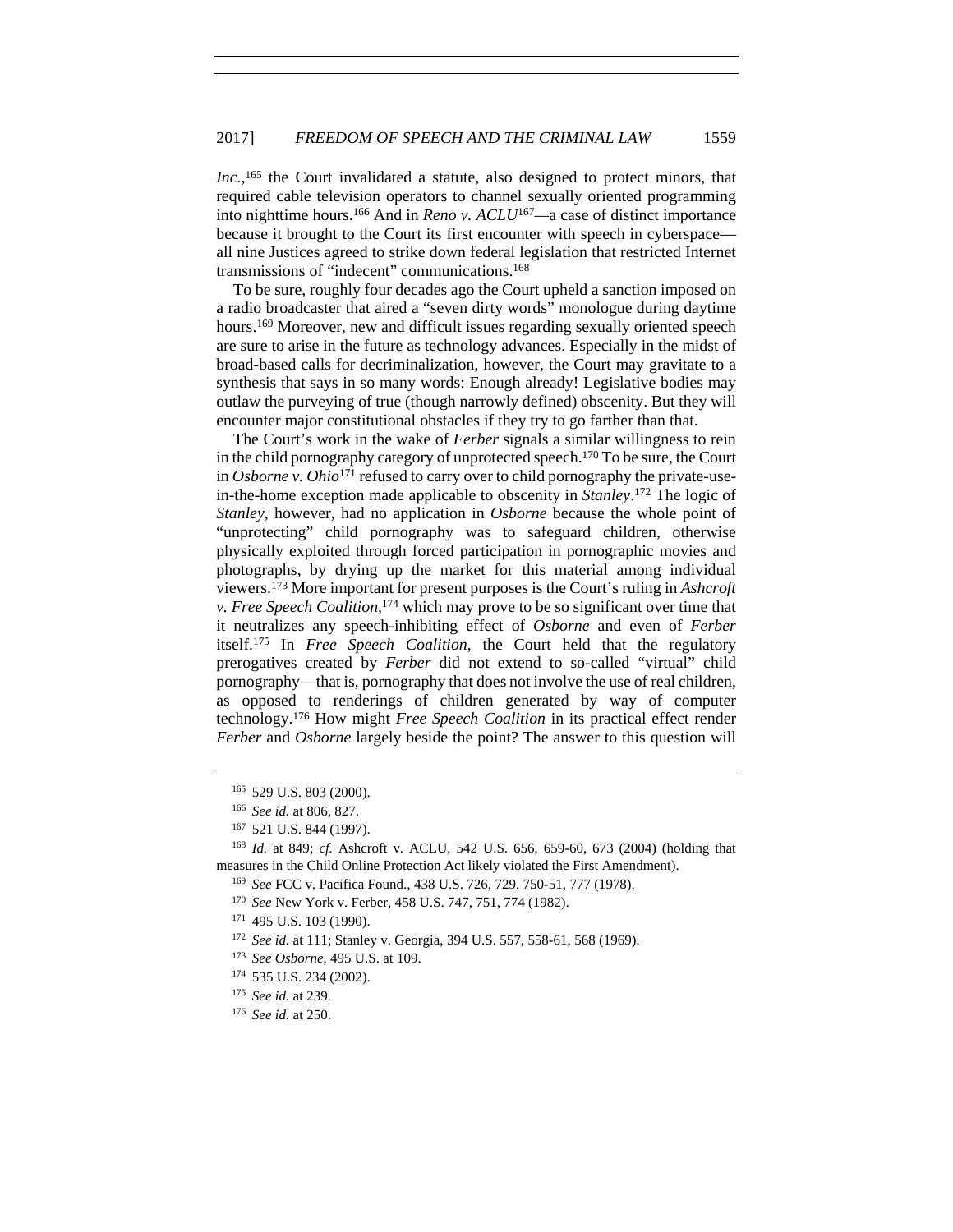hinge on whether technology advances to the point that viewers no longer can distinguish computer-generated images from actual portrayals of exploited children. Why? Because if things turn out this way, it may be that both producers and viewers of child-sex materials will come, even overwhelmingly, to use only virtual material because they have no interest in spending time behind bars.

Put another way, the Court's virtual-child-pornography ruling may in time generate much of the same sort of sweeping decriminalizing effect generated by the Court's ruling in *Stanley*, although in a very different way.177 What matters most about the law is how it operates in real life. And if *Free Speech Coalition* operates in real life to have a transformative effect on the child pornography market by diverting both supply and demand in the direction of virtual materials, it will have accomplished three things at once. First, it will have decriminalized a category of behavior previously targeted by legislators—that is, the creation, sale, and consumption of non-obscene materials that in no way involve the use of actual children. Second, it will simultaneously have stopped the cruelly coercive use of large numbers of children in the production of sexually oriented films and photographic materials. Third, it will have demonstrated that a speechsheltering ruling may have an impact that reaches well beyond simply exempting targets of the invalidated statute from the reach of the criminal law; it may even be that judicially decriminalizing "Activity A" (here the making and viewing of virtual child pornography) is so consequential in its ripple effects that it will greatly reduce the occurrence of a far more intolerable "Activity B" (here the making and use of real child pornography).<sup>178</sup>

One way to think about this analysis of *Free Speech Coalition* is in terms of applying constitutional means-ends analysis to laws that raise dangers of

<sup>177</sup> *See Stanley*, 394 U.S. at 565.

<sup>&</sup>lt;sup>178</sup> Notably, in a concurring opinion, Justice Thomas raised serious questions about the down-the-road effects of technological improvements in the portrayal of "virtual" human beings. *See Free Speech Coal.*, 535 U.S. at 259 (Thomas, J., concurring in the judgment). In his view, if such improvements render it impossible to distinguish between virtual and nonvirtual child pornography, then the state interest in exterminating non-virtual pornography should push against, rather than for, recognizing the distinction drawn by the majority. *See id.* This is so, he reasoned, because prosecutors faced with these conditions might come to lack the ability to bring to justice true child abusers in light of hard-to-disprove defense claims that targeted materials, however realistic in appearance, include only virtual images. *See id.* The hard-to-prosecute premise of this reasoning presents an empirical question worthy of further investigation as new conditions arise. Of particular significance, it may turn out to be the case that prosecutors can bring and win cases against makers and users of actual child pornography, even if the pornographic images do not constitute the key evidence of the crime. It may also be that the continuing potential of such prosecutions—coupled with a lack of prosecutions in connection with "virtual" materials—generates a restructuring of the child pornography market in the direction of making and viewing such "virtual" materials. The key point made here is of broader import: at least sometimes, it may be that decriminalizing a specified form of behavior in practical effect will do more, perhaps far more, than simply generate the garden-variety benefits of decriminalizing that behavior; it may also produce extremely desirable results because of its incidental effects.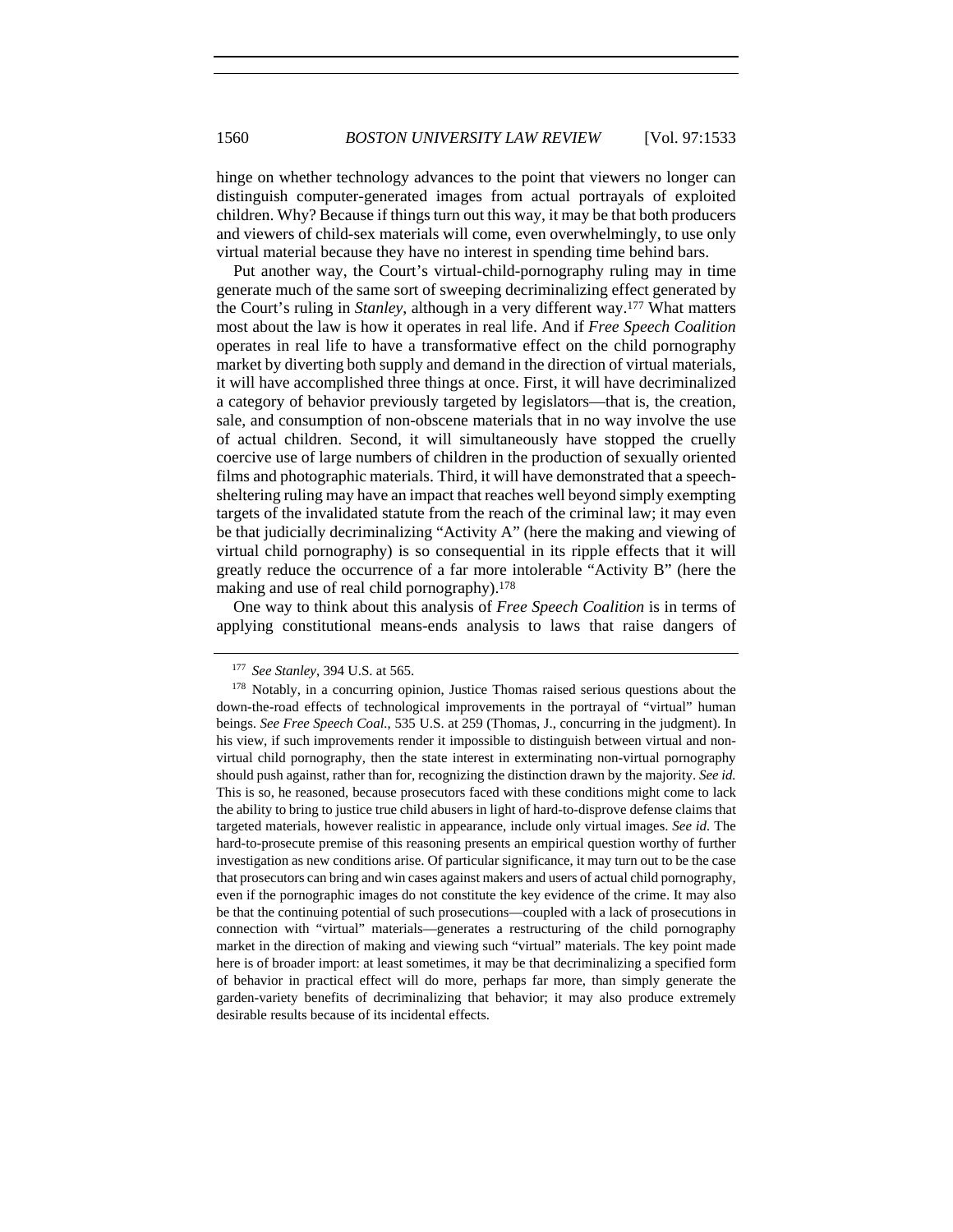perverse or counterproductive effects. On this view, courts should look to intervene when a challenged measure in fact (or probably or quite possibly) does more harm than good with respect to advancing the government end said to justify it. This style of means-centered review is a longstanding feature of constitutional law,  $179$  including under the Free Speech Clause.<sup>180</sup> The difficulty this approach poses concerns judicial capacities. In particular, assessing the presence of counterproductivity inevitably requires the making of predictive empirical judgments, and courts tend not to second-guess legislative assessments of this kind.181 Again, however, if rising calls for decriminalization exert a pull on the mind of the Court, a shift in the judicial mood may occur. In particular, the Court's hesitancy to police legislative means may well diminish, at least when lawmakers themselves have not actually wrestled with the difficult empirical determination on which the case for judicial self-restraint is built.<sup>182</sup>

## c. *Other Tools for Protecting Speech*

As the preceding discussion reveals, courts can effectively decriminalize expressive behavior by narrowing the categories of "unprotected" speech. Even

<sup>180</sup> Indeed, two of the Court's most well-known First Amendment rulings involve variations on this style of review. *See* Citizens United v. FEC, 558 U.S. 310, 355 (2010) (holding the corporate expenditure ban unconstitutional and noting that, when the ban is combined with lobbying, "the result is that smaller or nonprofit corporations cannot raise a voice to object when other corporations, including those with vast wealth, are cooperating with the Government"); Texas v. Johnson, 491 U.S. 397, 420 (1989) (striking down a flag burning ban in part because its operation tended to "dilute the freedom that this cherished emblem represents").<br><sup>181</sup> *Compare* Michael M. v. Super. Ct., 450 U.S. 464, 472-73 (1981) (plurality opinion)

(upholding a statutory rape statute that only applied to males in part because of perceived need to ensure that some participants are in a position to report the crime), *with id.* at 493-94 (Brennan, J., dissenting) ("Common sense . . . suggests that a gender-neutral statutory rape law is potentially a *greater* deterrent of sexual activity . . . for the simple reason that [it] . . . arguably has a deterrent effect on twice as many potential violators.").

<sup>182</sup> *See* Dan T. Coenen, *A Constitution of Collaboration: Protecting Fundamental Values with Second-Look Rules of Interbranch Dialogue*, 42 WM. & MARY L. REV. 1575, 1675-85 (2001) (discussing First Amendment cases where the Court was "unprepared to recognize the implausibility of less speech-restrictive alternatives . . . when Congress had not even first studied the matter itself").

<sup>179</sup> *See, e.g.*, U.S. Dep't of Agric. v. Moreno, 413 U.S. 528, 538 (1973) (striking down an amendment to the Food Stamp Act and noting that it "excludes from participation in the food stamp program . . . those persons who are so desperately in need of aid that they cannot even afford to alter their living arrangements so as to retain their eligibility"); S. Pac. Co. v. Arizona, 325 U.S. 761, 775 (1945) (applying the dormant commerce clause to invalidate a train-length law in the face of the State's safety justification, and acceding to the district court's finding that the law in fact "made train operation more dangerous" because "such increased danger of accident and personal injury as may result from the greater length of trains is more than offset by the increase in the number of accidents resulting from the larger number of trains").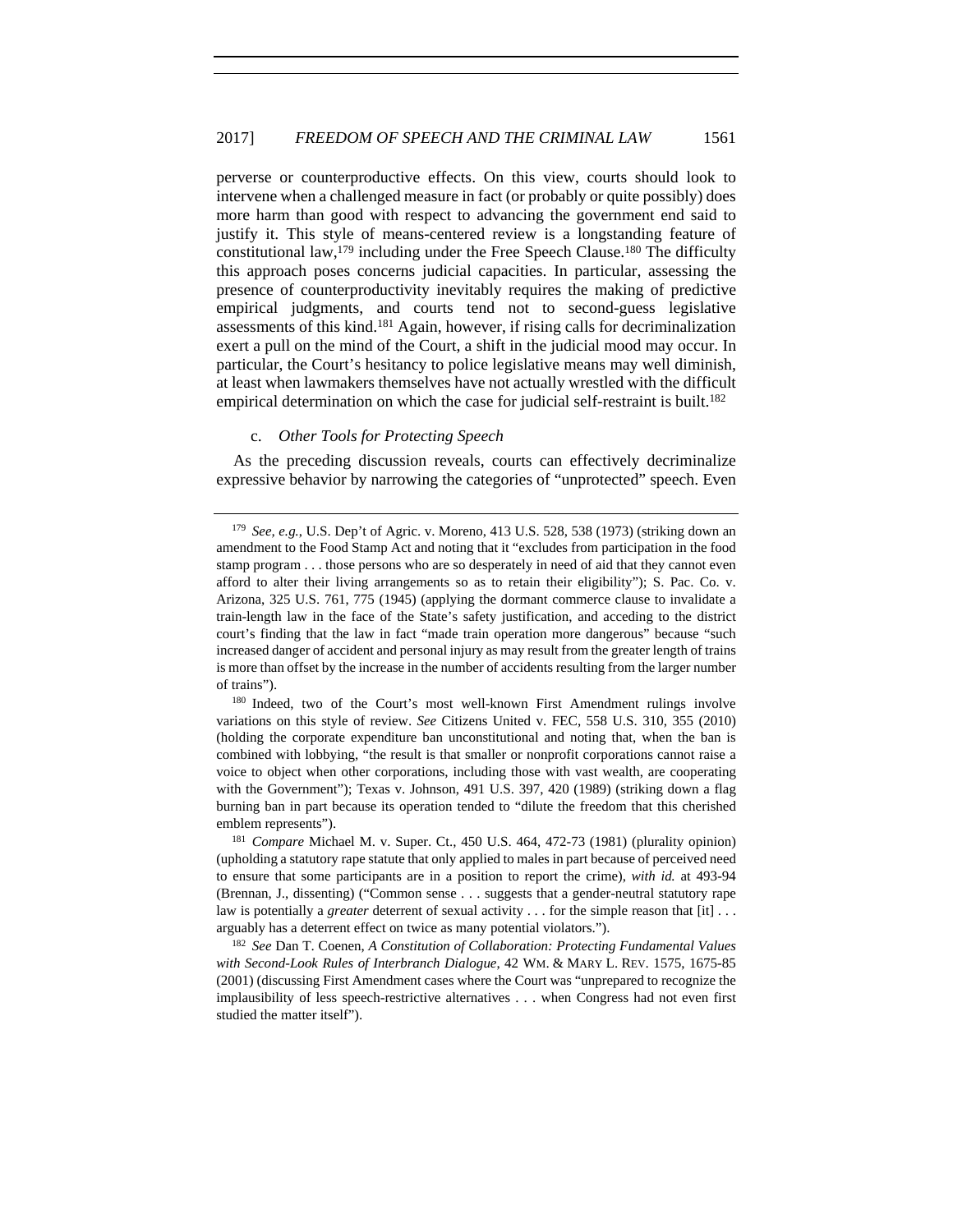so, political officials remain free to regulate protected speech—including with criminal law controls—under certain circumstances. Even a candidate for public office, for example, cannot give a political speech in violation of a reasonable noise ordinance while driving a sound truck through a residential neighborhood at three o'clock in the morning. The scope of free speech rights thus hinges on how far courts will let lawmakers go in passing regulatory laws of this kind. Put another way, courts can place constitutional limits on different *modes* of government speech control, and the extent to which the First Amendment decriminalizes speech will depend on how expansive those limits are. For example, First Amendment "prior restraint" doctrine operates to hold back a particularly problematic mode of government speech restriction.183 Specialized doctrines regarding overbreadth and vagueness serve to safeguard speech in a similar way, including with regard to both civil and criminal law restrictions.<sup>184</sup> The Court's work with "total medium bans" restricts state authority to target with any sanction certain methods of communication, including (for example) the putting up of small signs on one's own property.185 And so does the increasingly expansive set of limits on government power to regulate the use of money to support or to undermine political campaigns.<sup>186</sup> These campaign finance decisions are controversial (to say the least), in part because they lend aid to persons whose wealth already offers them enhanced access to the levers of political power.187 But whatever one thinks about these much-debated rulings, one thing about them cannot be denied: they have a broad decriminalizing effect.188

How else might the Court limit the ability of political decision-makers to meddle with free expression? One constitutional inhibition takes center stage: the long-recognized prohibition on content-based restrictions.189 In *Police* 

<sup>183</sup> *See, e.g.*, Near v. Minnesota *ex rel.* Olson, 283 U.S. 697, 722 (1931) (reasoning that "legislative interference with the initial freedom of publication" reduces the constitutional protection "to a mere form of words"); Vincent Blasi, *Toward a Theory of Prior Restraint: The Central Linkage*, 66 MINN. L. REV. 11, 12 (1981).<br><sup>184</sup> To be sure, each of these doctrines also has an added bite when it comes to criminal

regulation, but each doctrine in its core application extends to both civil and criminal controls. *See infra* notes 286-89 and accompanying text.<br><sup>185</sup> *See, e.g.*, City of Ladue v. Gilleo, 512 U.S. 43, 55, 58 (1994).<br><sup>186</sup> *See, e.g.*, McCutcheon v. FEC, 134 S. Ct. 1434, 1462 (2014); Citizens United v. FEC,

<sup>558</sup> U.S. 310, 319 (2010); Buckley v. Valeo*,* 424 U.S. 1, 143 (1976) (per curiam). 187 *See infra* notes 336-40 and accompanying text (discussing the *Carolene Products*

footnote four approach to judicial review).

<sup>188</sup> *See Citizens United*, 558 U.S. at 337, 372 (invalidating a provision that made it a felony for corporations to engage in electioneering communications near an election date).

<sup>189</sup> *See* Elena Kagan, *The Changing Faces of First Amendment Neutrality:* R.A.V. v. St. Paul*,* Rust v. Sullivan*, and the Problem of Content-Based Underinclusion*, 1992 SUP.CT.REV. 29, 31-32; Kenneth L. Karst, *Equality as a Central Principle in the First Amendment*, 43 U. CHI. L. REV. 20, 21 (1975) (asserting that equality of treatment "lies at the heart of the first amendment's protections against government regulation of the content of speech"); Geoffrey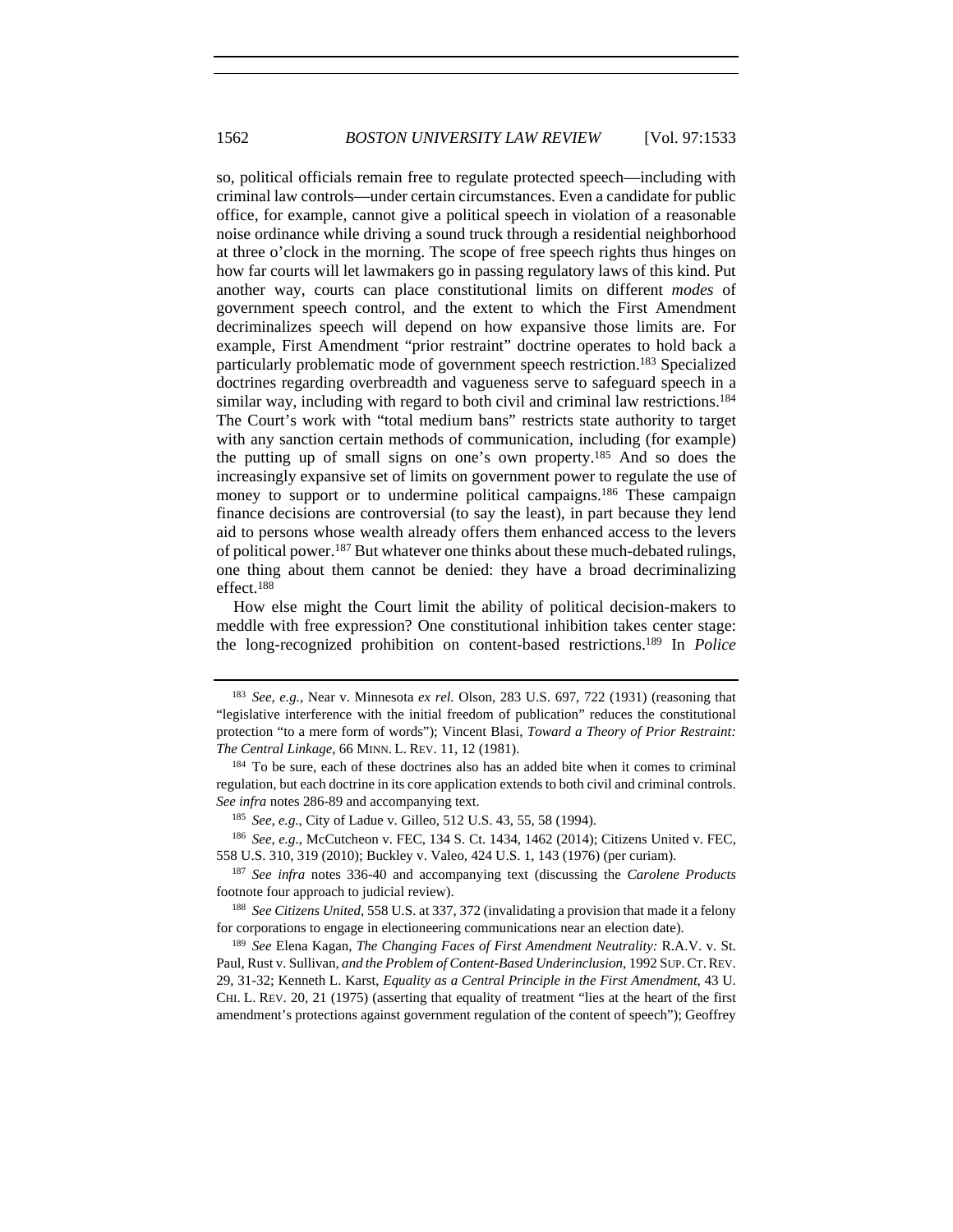*Department of Chicago v. Mosley*, 190 for example, the Court confronted a Chicago ordinance that criminalized picketing near a school during working hours, but that also provided an exception for schools involved in labor disputes.<sup>191</sup> In invalidating this prohibition, the Court explained that "[t]he central problem with [the] ordinance is that it describes permissible picketing in terms of its subject matter."<sup>192</sup> And "above all else, the First Amendment means that government has no power to restrict expression because of its message, its ideas, its subject matter, or its content."193 This ruling had a speechdecriminalizing impact that was writ both small and large. The case-specific impact came for Earl Mosley, who was freed by the ruling to resume his daily picketing about the racial composition of Commercial High School without fear of prosecution. The sweeping impact came for every citizen of the United States who might otherwise be subject to regulation under a similar, contentdiscriminatory law.194 Indeed, *Mosley* set the stage for a long series of followon rulings in which the Court blocked the operation of many statutes—including many criminal statutes—based on impermissible content discrimination.195

To be sure, the principle endorsed in *Mosley* has limits because content discrimination is permissible so long as "regulation is necessary to serve a compelling state interest and . . . is narrowly drawn to achieve that end."196 As in other areas where the Court wields the scalpel of strict scrutiny, however, the requirements of this test are seldom met.197 An even more important feature of content-discrimination law involves its practical impact on legislative choices.198 In particular, when a court invalidates a penal speech law as content discriminatory, the legislature can respond in either of two ways. First, it can let things be, thus keeping in place the ruling's speech-decriminalizing effect. Second, it can enact a new law that removes the discrimination problem by

<sup>194</sup> *See id.* at 92-93. 195 *See, e.g.*, R.A.V. v. City of St. Paul, 505 U.S. 377, 380, 395-96 (1992); Boos v. Barry, 485 U.S. 312, 315, 334 (1988) (invalidating a prohibition on displaying certain signs within 500 feet of a foreign embassy); Carey v. Brown, 447 U.S. 455, 457, 471 (1980) (invalidating an anti-residential-picketing law with an exemption for picketing places of employment involved in labor disputes); Erznoznik v. City of Jacksonville, 422 U.S. 205, 206, 215 (1975) (invalidating a prohibition on showing films containing nudity on drive-in movie screens).

<sup>196</sup> Burson v. Freeman, 504 U.S. 191, 198 (1992) (quoting Perry Educ. Ass'n v. Perry Local Educators' Ass'n, 460 U.S. 37, 45 (1983)).

<sup>197</sup> *Id.* at 211 ("II)t is the rare case in which we have held that a [content-discriminatory] law survives strict scrutiny."). 198 *See supra* note 24 and accompanying text.

R. Stone, *Content Regulation and the First Amendment*, 25 WM. & MARY L. REV. 189, 189- 97 (1983).<br><sup>190</sup> 408 U.S. 92 (1972).

<sup>191</sup> *Id.* at 92-93, 102.

<sup>192</sup> *Id.* at 92.

<sup>193</sup> *Id.*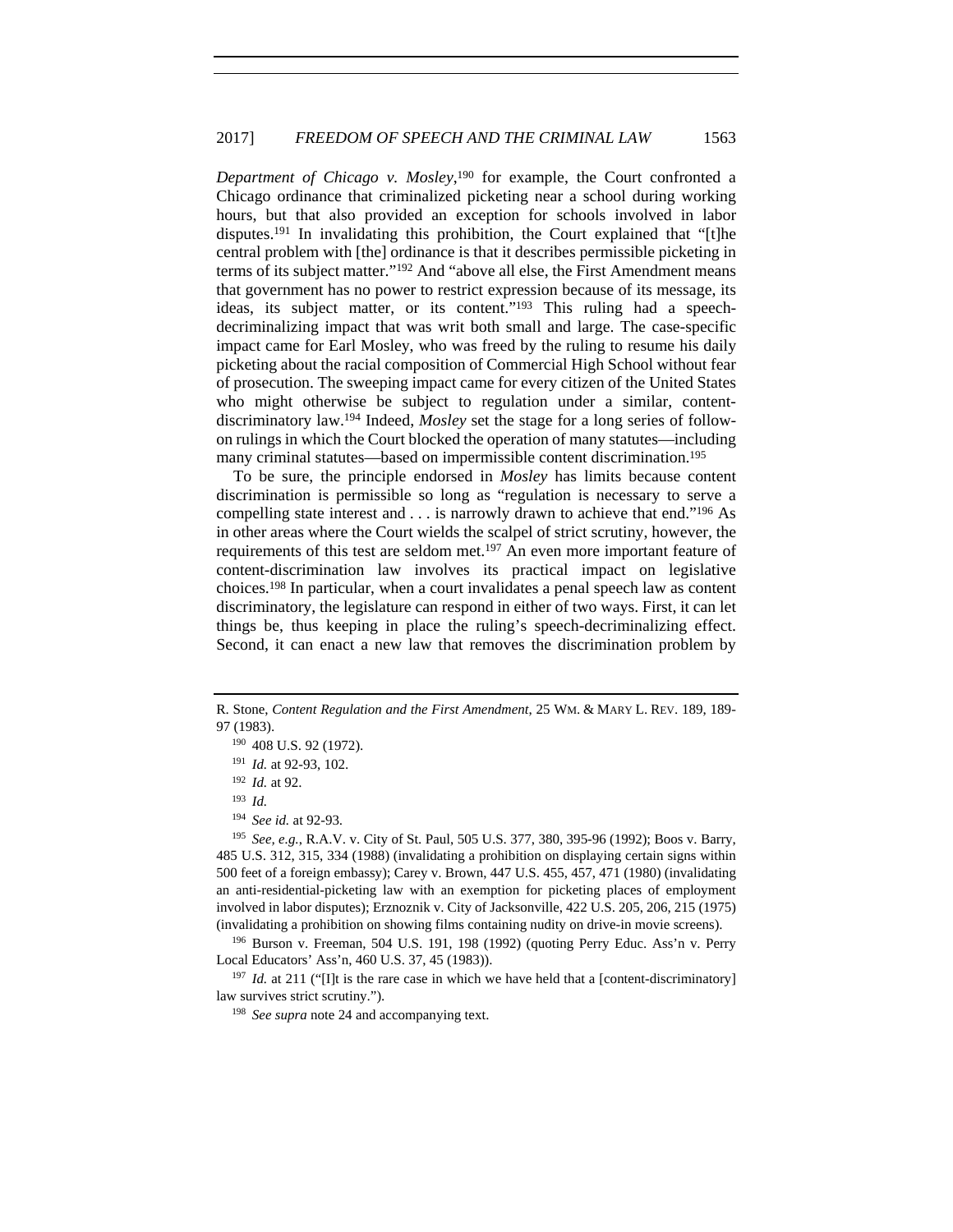broadening the law's coverage so as to make it content neutral.<sup>199</sup> As we have seen, for example, the St. Paul City Council could have responded to the *R.A.V.*  decision—which invalidated its ban on fighting words related to race, religion, or gender—not by simply taking it on the chin, but by passing a more sweeping ordinance that outlawed all fighting words of any kind.200

Given this post-invalidation choice, it is not clear that law-invalidating content-discrimination rulings, either individually or in the aggregate, are necessarily speech-enhancing in nature. In fact, the full corpus of such invalidations will turn out to be *pro*-regulatory if legislatures more commonly respond to them by passing new and broadened speech prohibitions. It follows, from the point of view of a decriminalization-minded thinker, that the raising of a content-discrimination challenge to a statute in its nature presents a highrisk/high-reward move—high reward because decriminalization will occur if the legislature does not act in the wake of the judicial invalidation, but high risk because even greater criminalization will occur if the legislature responds by passing a more sweeping prohibition.

I leave it to others to explore how legislatures respond in the real world to judicial invalidations of content-discriminatory criminal laws. But three considerations suggest that such invalidations on balance are likely to promote, rather than undercut, the cause of decriminalization. First, it is simply hard to pass laws as a general matter; thus the "burden of inertia" always cuts against, rather than for, legislative follow-up action after a court invalidates a statute.201 Second, it is ordinarily more difficult to pass more sweeping, as opposed to less sweeping, penalty-imposing statutes because legal burdens placed on "large[] numbers" of citizens create greater risks of "political retribution" than burdens placed on "only a few."202 Third, there exists a special reason to anticipate legislative hesitance to enact broadened criminal prohibitions today precisely because of growing public concern about overcriminalization. For this reason, it may (rather curiously) be the case that the decriminalization movement itself will contribute to the decriminalizing impact of the Free Speech Clause contentdiscrimination rule. And if that is true, judges committed to the cause of decriminalization may not hold back in applying that rule despite its potential "boomerang" effect.

<sup>199</sup> *See* Stone, *supra* note 189, at 205 (explaining that the content-discrimination-based invalidations "may invite government to 'equalize' . . . by adopting even more 'suppressive' content-neutral restrictions"). 200 *See supra* note 25 and accompanying text.

<sup>201</sup> *See* Daniel A. Farber & Philip P. Frickey, *The Jurisprudence of Public Choice*, 65 TEX. L.REV. 873, 918 n.253 (1987) (noting that, because it is easier to defeat legislation than obtain its passage, a judicial remand to the legislature "may as a practical matter result in a policy's

ultimate demise").<br><sup>202</sup> Ry. Express Agency, Inc. v. New York, 336 U.S. 106, 112 (1949) (Jackson, J., concurring).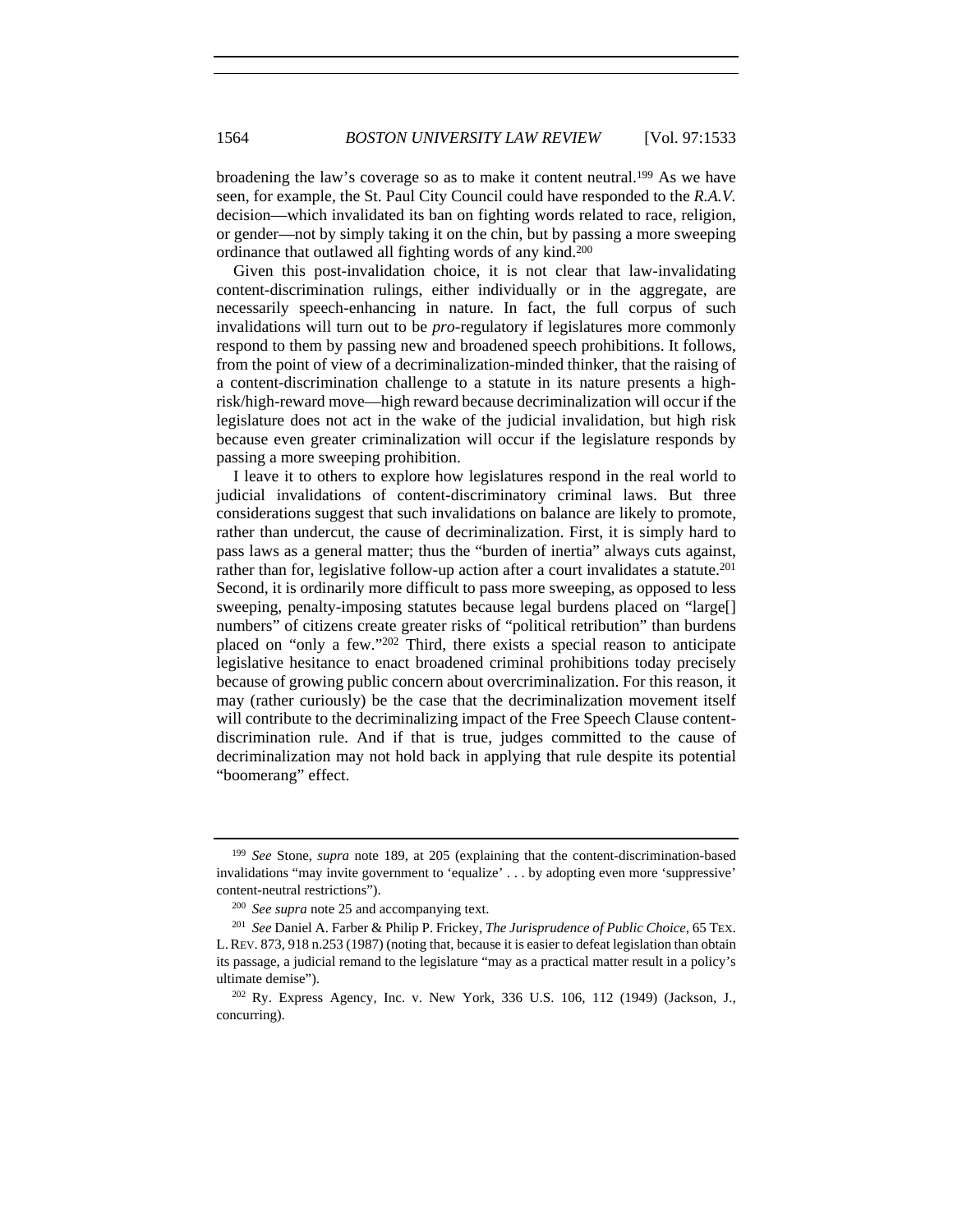Assuming that the content-discrimination rule produces less speech regulation in its overall operation, the scope of that impact will hinge on how often it is available for use. Like other legal formulations, after all, the term "content discrimination" is not self-defining. And so the degree of decriminalization that the *Mosley* doctrine generates will depend on how broadly or narrowly that term is read by the courts. It follows that the present state of the law on this topic is of great importance. And what is that law? According to Robert Post, the present-day Court has endorsed a concept of content discrimination that is so capacious it qualifies as "bold" and "sweeping."203

These depictions found their inspiration in *Reed v. Town of Gilbert*, 204 in which a six-Justice majority struck down an ordinance that put greater restrictions on signs that directed the public to upcoming gatherings (for example, soon-to-occur gatherings hosted by churches) than it put on signs of other kinds.205 In objecting to the majority's approach, Justice Breyer, in a concurring opinion, predicted that it might well lead to the invalidation of many previously accepted forms of state control.206 That prediction, moreover, has found support in post-*Reed* rulings that invoked that decision to invalidate rules regarding panhandling, robocalls, and ballot "selfies."207

In *Reed*, however, Justice Breyer's worries did not carry the day. Without questioning the premises of his slippery-slope critique, the majority declared that content discrimination was present in the challenged ordinance despite the City's claim that "its treatment of temporary directional signs does not raise any concerns that the government is 'endorsing or suppressing ideas or

<sup>203</sup> *See* Adam Liptak, *Consequences Ripple After Court Expands Free Speech*, N.Y. TIMES, Aug. 17, 2015, at A15 (paraphrasing Post in reference to the decision in *Reed v. Town of Gilbert*, 135 S. Ct. 2218 (2015)). Post's views do not stand alone. *See id.* (quoting First Amendment expert Floyd Abrams as indicating that the Court's ruling in *Reed* is a "blockbuster"). 204 135 S. Ct. 2218 (2015). 205 *See id.* at 2224.

<sup>206</sup> *See id.* at 2235 (Breyer, J., concurring in the judgment) (listing examples of laws that have been understood to be constitutional, but that now might be endangered, including securities law disclosure requirements, prescription drug label requirements, medical record confidentiality rules, and rules regarding the posting of petting zoo signs); Liptak, *supra* note 203 (quoting Post as expressing concern that *Reed*'s logic could "[e]ffectively . . . roll consumer protection back to the 19th century"). 207 *See* Cahaly v. Larosa, 796 F.3d 399, 402 (4th Cir. 2015) (citing *Reed* in invalidating a

state law prohibiting unsolicited robocalls made for political purposes); Norton v. City of Springfield, 806 F.3d 411, 411-12 (7th Cir. 2015) (reversing a previous decision in light of *Reed* and striking down a prohibition on panhandling in certain areas), *cert. denied*, 136 S. Ct. 1173 (2016); Rideout v. Gardner, 123 F. Supp. 3d 218, 221 (D.N.H. 2015) (citing *Reed* in striking down a state law that prohibited voters from taking photographs of their completed ballots), *aff'd*, 838 F.3d 65 (1st Cir. 2016), *cert. denied*, No. 16-828, 2017 WL 1199481 (Apr. 3, 2017).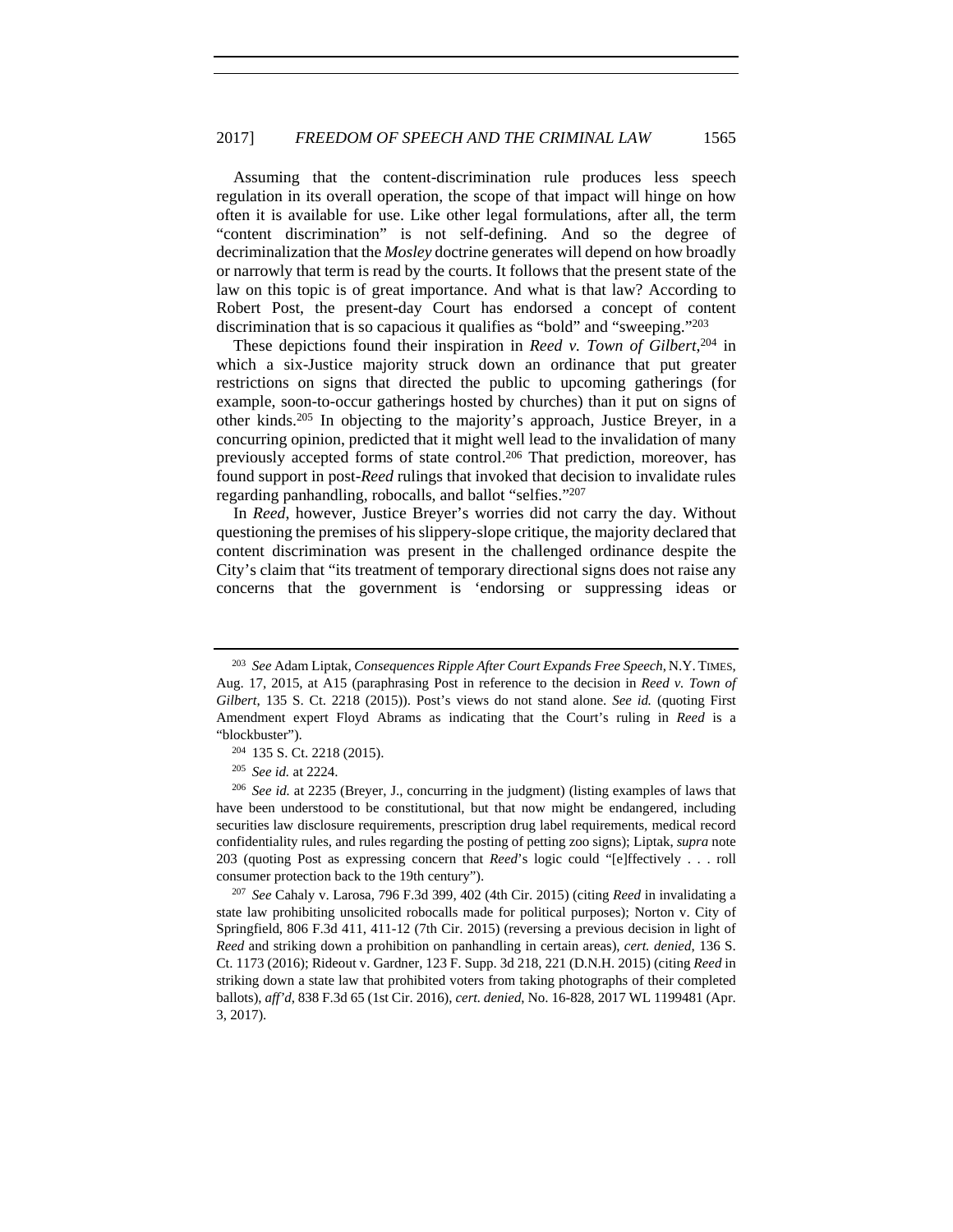viewpoints."'208 The majority went so far as to acknowledge that "[t]his type of ordinance may seem like a perfectly rational way to regulate signs."209 But that was beside the point because "a clear and firm rule governing content neutrality is an essential means of protecting the freedom of speech, even if laws that might seem 'entirely reasonable' will sometimes be 'struck down because of their content-based nature.'"210

The rhetoric of *Reed* is sufficiently strong that it may portend the soon-tocome overruling of past decisions of the Court. In a line of authority beginning with *Young v. American Mini Theatres, Inc.*, 211 for example, the Court faced content-discrimination challenges to zoning laws that on their face placed special burdens on businesses that purvey sexual materials and performances.<sup>212</sup> As the Court explained in *City of Renton v. Playtime Theaters, Inc.*, 213 however, it rejected all of these challenges on the theory that the ordinances were "aimed not at the *content* of the films shown . . . but rather at the *secondary effects* of such theaters on the surrounding community" with regard to such matters as the fostering of crime and the diminution of property values.214 These rulings raise unmistakable tensions with *Reed*. There, after all, the Court declared in sweeping terms that "an innocuous justification cannot transform a facially content-based law into one that is content neutral" and that courts must "consider[] whether a law is content neutral on its face *before* turning to the law's justification or purpose."215 These words do not bode well for a principle—that is, the principle of *Young* and its progeny—that exempts laws from otherwise applicable content-discrimination analysis because the government's goal is to remediate non-speech-related "secondary effects."

The bottom line is that, in many cases, proponents of Constitution-based speech decriminalization now have a powerful one-two punch to deliver. They can assert that: (1) content-based speech restrictions are almost always unconstitutional because they must survive the most exacting form of judicial scrutiny, and (2) the term "content discrimination" applies in a "clear and firm" way to render strict scrutiny broadly applicable to all laws that differentiate

<sup>208</sup> *Reed*, 135 S. Ct. at 2229 (quoting Brief for Respondents at 27, Reed v. Town of Gilbert, 135 S. Ct. 2218 (2015) (No. 13-502)).

<sup>209</sup> *Id.* at 2231.

<sup>210</sup> *Id.* (quoting City of Ladue v. Gilleo, 512 U.S. 43, 60 (1994) (O'Connor, J., concurring)). The Court pointedly rejected the town's "reasoning . . . that 'content based' is a term of art that 'should be applied flexibly.'" *Id.* at 2229 (quoting Brief for Respondents, *supra* note 208, at 22). Rather, the Court declared, content discrimination inheres in any law that "defin[es] regulated speech by particular subject matter, and . . . by its function or purpose." *Id.* at 2227.<br><sup>211</sup> 427 U.S. 50 (1976).

<sup>212</sup> *See id.* at 52.

<sup>213</sup> 475 U.S. 41 (1986).

<sup>214</sup> *Id.* at 47.

<sup>215</sup> *Reed*, 135 S. Ct. at 2228.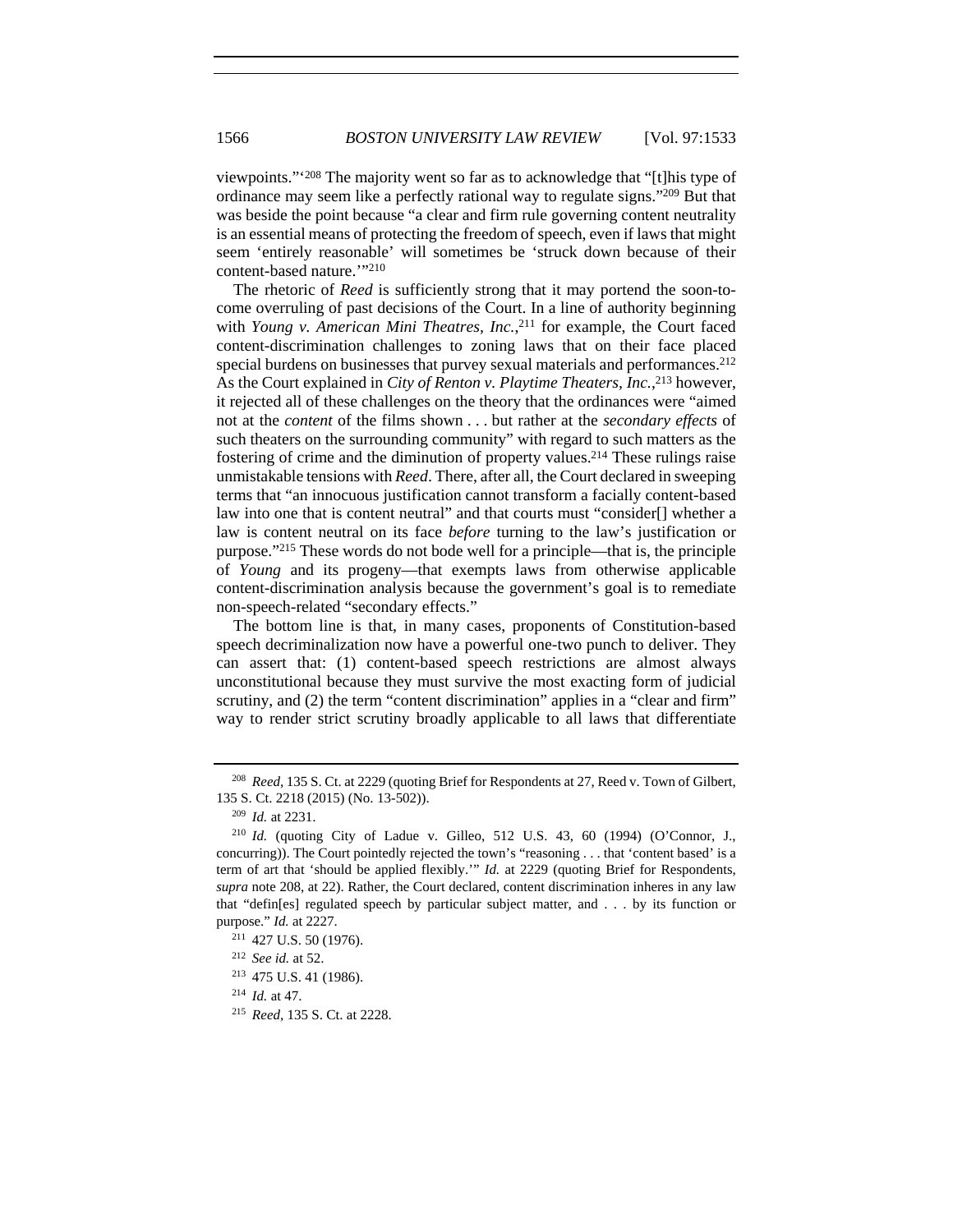between one form of speech content and another.<sup>216</sup> Especially when one views *Reed* in light of rising social concerns about overcriminalization, there is reason to believe that the current Court will be ready to roll out the welcome mat when arguments of this sort come to its door.

#### II. CHANNELING

Government officials need not go "all in" when they regulate speech. Rather, they can impose speech controls without imposing criminal sanctions, thereby advancing the goal of decriminalization. As it turns out, the Court has developed a rich mix of doctrines that compel political officials to act in this way. These constitutional rules operate to *channel* speech regulation into non-criminal forms.

Overhanging this approach is the ubiquitous decisional technique of meansends analysis. Under this mode of constitutional review, courts often ask whether there exist "less restrictive" alternatives for pursuing a challenged law's underlying goal.217 This point matters because civil regulations always can be seen as less restrictive than criminal regulations when it comes to sanctioning speech.<sup>218</sup> The Court has drawn on this idea—though often without saying so insofar as it has endorsed channeling rules. These rules do not preclude government regulation of speech, but they do preclude regulation by way of criminalization.

Much of the Court's channeling jurisprudence involves state defamation law. Section II.A considers this body of judicial work and its potential implications for non-defamation speech-related tort law. In particular, Section II.A highlights the possibility that the Court might "tortify" speech regulation in significant respects, thereby steering legal sanctions away from the criminal justice system. Section II.B shows that the Court's use of the channeling method is not limited to tort cases. Indeed, in rulings that range across a wide variety of doctrines and subjects—from overbreadth to vagueness to Internet regulation—the Court has put the channeling strategy to work. These decisions bring into focus a point of significance. Especially against the backdrop of the modern decriminalization movement, it may be that the Court will come to view the channeling strategy as increasingly attractive. And if the Court decides to use that strategy more

<sup>216</sup> *See id.* at 2331; *supra* note 210 and accompanying text. 217 *See, e.g.*, United States v. Alvarez, 132 S. Ct. 2537, 2551 (2012) (Breyer, J., concurring in the judgment) ("In determining whether a statute violates the First Amendment, this Court has often found it appropriate to examine the fit between statutory ends and means. . . . [This analysis includes] examin[ing] the extent to which the provision will tend to achieve [its] objectives, and whether there are other, less restrictive ways of doing so."). 218 *See* United States v. X-Citement Video, Inc., 513 U.S. 64, 86 (1994) (Scalia, J.,

dissenting) ("[B]y imposing *criminal* liability upon those not knowingly dealing in pornography, [the statute] establishes a severe deterrent, *not narrowly tailored* to its purposes, upon fully protected First Amendment activities." (emphasis added)).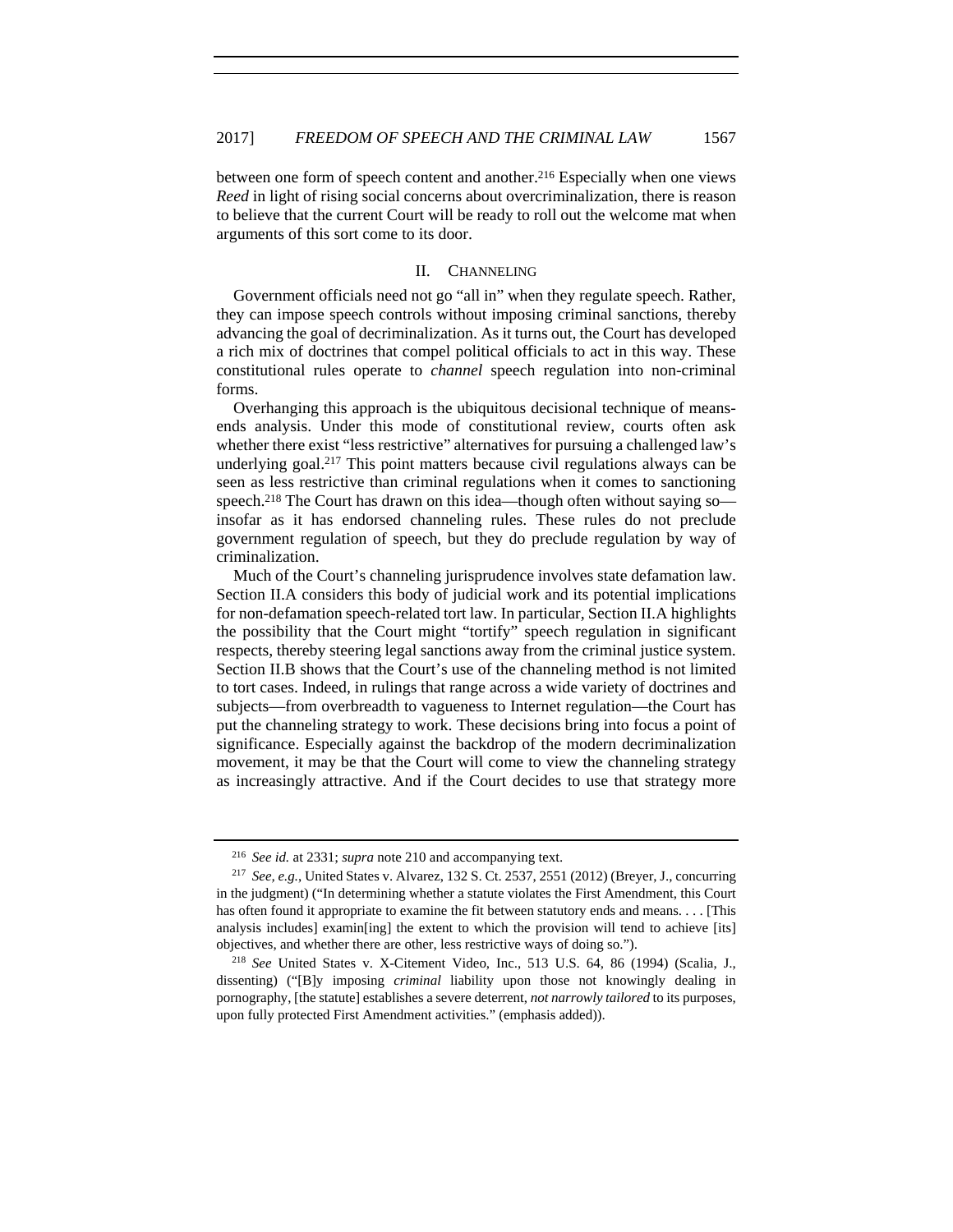broadly in free speech cases, it will find that already-existing legal materials provide a sturdy platform from which to launch this project.

#### A. *Channeling and Tort Law*

Front and center on the *Chaplinsky* list of unprotected speech is defamation.<sup>219</sup> For centuries, American law treated libel and slander as serious wrongs, broadly subject to both civil and criminal redress.<sup>220</sup> Things changed dramatically, however, with the Court's landmark ruling in *New York Times Co. v. Sullivan*. 221 In deciding that case, the Court made two key moves. First, it prohibited state sanctions for defamation directed at public officials in the absence of "actual malice";222 in other words, the Court *blocked* government regulation of defamation to a large extent by narrowing the scope of this unprotected expression category in much the same way that other cases chiseled away at fighting words, incitement, and hostile audience speech.223 Second, by thrusting itself into an area of law not previously subject to meaningful First Amendment control, the Court set the stage for imposing further constitutional restrictions on state libel and slander law. And soon those further restrictions took hold. The Court installed special burden-of-proof rules for defamation actions, $2^{24}$  extended protections to speech about public figures as well as public officials,225 and crafted other doctrines designed to neutralize the "chilling" effect that state tort law imposed on speech of social value.<sup>226</sup>

*Sullivan* also opened the door to the possibility of limiting state defamation actions that targeted speech on matters of public concern not directed at public officials or public figures.227 The Court walked through that door in 1974 with its ruling in *Gertz v. Robert Welch, Inc*. 228 A lawyer, Elmer Gertz, had brought a civil action on behalf of the family of a boy who had been killed by a Chicago policeman, who consequently became the subject of a criminal prosecution.229

<sup>219</sup> *See* Chaplinsky v. New Hampshire, 315 U.S. 568, 571-72 (1942).

<sup>220</sup> *See generally* Van Vechten Veeder, *The History and Theory of the Law of Defamation*, 3 COLUM. L. REV. 546 (1903) (detailing the early history of the law of defamation).

<sup>221</sup> 376 U.S. 254 (1964).

<sup>222</sup> *Id*. at 279-80 (defining "actual malice" as requiring that a defamatory statement be uttered "with knowledge that it was false or with reckless disregard of whether it was false or not"). 223 *See supra* Section I.A.3.

<sup>224</sup> *See* Henry P. Monaghan, *First Amendment "Due Process*,*"* 83 HARV. L.REV. 518, 529- 51 (1970) (collecting authorities).

<sup>225</sup> *See, e.g.*, Curtis Publ'g Co. v. Butts, 388 U.S. 130, 155 (1967) (plurality opinion) (discussing similarities and differences between defamation against "public figure[s]" and defamation against other individuals).<br><sup>226</sup> *See, e.g.*, Phila. Newspapers, Inc. v. Hepps, 475 U.S. 767, 777 (1986).

<sup>227</sup> *See Sullivan*, 376 U.S. at 282.

<sup>228</sup> 418 U.S. 323 (1974).

<sup>229</sup> *Id*. at 325.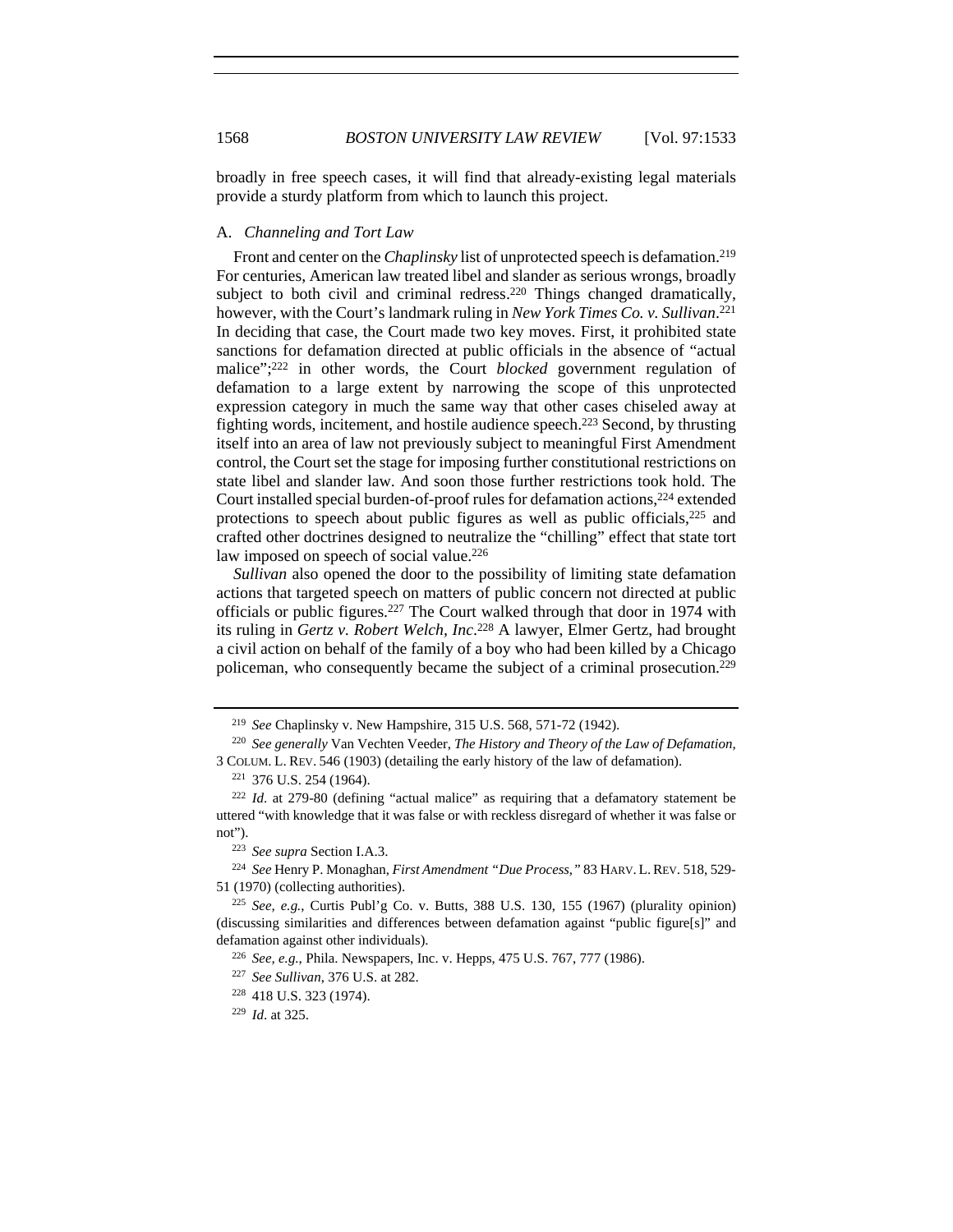While that prosecution was pending, an article published in the magazine *American Opinion* falsely claimed, among other things, that Gertz was a "Communist-fronter."230 These facts resulted in the filing of a libel action by Gertz, which produced a \$50,000 jury verdict and follow-on legal proceedings that eventually led to the Supreme Court's ruling.231

The Court first concluded that Gertz was not a "public figure," thus denying the defendant the core immunity established in the *New York Times* case.232 But as surely as the Court took with one hand, it gave with the other. The First Amendment, the Court declared, imposes a separate limitation on state defamation law. At least so long as a speaker's statement involved a matter of public concern, the target of the statement could not recover resulting damages unless it was uttered with negligence; in other words, the state could not impose strict liability for defamatory speech—even for clearly false and deeply injurious speech—at least so long as it addressed a matter of "public concern."233

By way of this First Amendment holding, the Court broadened the blocking effect of *Sullivan* by expanding the range of defamatory speech protected from any legal sanction. But the Court did something more. In a move that put the channeling strategy to work, it indicated that state controls on defamation must focus on actual damages remedies even when negligence is proven.234 Key in this regard was the way in which the Court identified the relevant state interest properly protected by state defamation law. As explained by Justice Powell, who wrote for a five-Justice majority: "The legitimate state interest underlying the law of libel is the *compensation of individuals for the harm inflicted on them* by defamatory falsehood."235 In other words, the proper purpose of defamation law, for First Amendment purposes, was to provide "compensation for wrongful hurt to one's reputation."236 To be sure, a compensatory award could reach beyond "out-of-pocket loss."237 But, given the important free speech values at stake, "this countervailing state interest *extends no further than compensation for actual injury*."238 Building on this idea, the Court went on to explain: "It is

<sup>230</sup> *Id*. at 325-26.

<sup>231</sup> *Id*. at 329-30.

<sup>232</sup> *Id*. at 352.

<sup>&</sup>lt;sup>233</sup> *See id.* at 347.<br><sup>234</sup> *See id.* at 349 ("But this countervailing state interest extends no further than compensation for actual injury. For the reasons stated below, we hold that the States may not permit recovery of presumed or punitive damages, at least when liability is not based on a showing of knowledge of falsity or reckless disregard for the truth.").<br><sup>235</sup> *Id*. at 341 (emphasis added); *accord id*. at 343 (characterizing the relevant "state

interest" as "compensating injury to the reputation of private individuals").

<sup>236</sup> *Id*. at 343.

<sup>237</sup> *Id*. at 350 ("[T]he more customary types of actual harm inflicted by defamatory falsehood include impairment of reputation and standing in the community, personal humiliation, and mental anguish and suffering."). 238 *Id*. at 349 (emphasis added).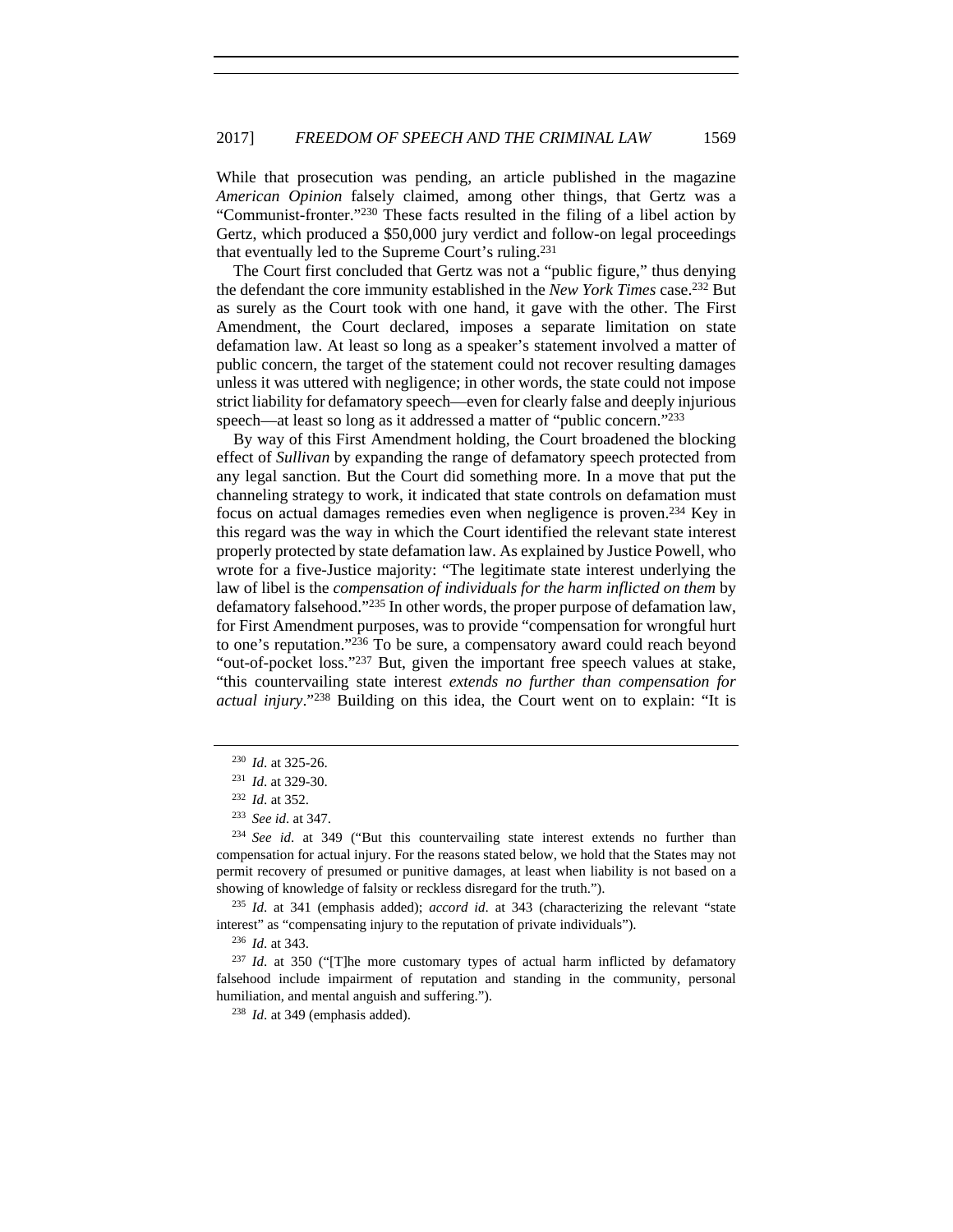therefore appropriate to require that state remedies for defamatory falsehood reach no farther than is necessary to protect the legitimate interest involved. It is necessary to restrict defamation plaintiffs who do not prove knowledge of falsity or reckless disregard for the truth to *compensation for actual injury*."239

Notably, the Court in *Gertz* did not only "talk the talk" of free speech channeling. It also "walked the walk" by declaring that this principle ordinarily would bar the award of *punitive* damages to plaintiffs who sued for defamation based on speech addressed to matters of public concern.240 And it is this holding—together with the reasoning on which it is built—that has important implications with respect to free speech decriminalization. After all, if it is "appropriate to require that state remedies for defamatory falsehood reach no farther" than to provide "compensation for actual injury"<sup>241</sup>—thereby rendering even punitive damages in civil proceedings non-recoverable—it would seem to follow *a fortiori* that states cannot impose criminal sanctions for that same behavior.242 Put another way, the Court in *Gertz* channeled state control of much

<sup>239</sup> *Id*. (emphasis added).

<sup>240</sup> *See id*.

<sup>241</sup> *Id.* 

<sup>242</sup> *See, e.g.*, People v. Golb, 15 N.E.3d 805, 816 (N.Y. 2014) (Lippman, C.J., concurring in part and dissenting in part) (reasoning, in assessing the constitutionality of a criminal harassment statute, that "[i]f defendant has caused reputational injury, that is redressable, if at all, as a civil tort, not as a crime"). One can imagine arguments on the other side. Skeptics might say, for example, that a harsher penalty is defensible when the jury finds—as it must in a criminal case—culpability beyond a reasonable doubt. They might add that there is a special reason to honor interests in condemnation and deterrence when the state expresses its commitment to those interests in a criminal statute. Even so, these arguments run up hard against the Court's unqualified pronouncement in *Gertz* that the state's goals in dealing with defamation can "reach no farther" than providing compensation. *Gertz*, 418 U.S. at 349; *see also* Garrison v. Louisiana, 379 U.S. 64, 67 (1964) (applying the *Sullivan* rule and rejecting "the argument that criminal libel statutes serve interests distinct from those secured by civil libel laws, and therefore should not be subject to the same limitations"); *id.* at 74 ("The reasons which led . . . to . . . [*Sullivan*] apply with no less force merely because the remedy is criminal. The constitutional guarantees of freedom of expression compel application of the same standard to the criminal remedy." (citation omitted)). To be sure, in *Dun & Bradstreet, Inc. v. Greenmoss Builders, Inc.*, 472 U.S. 749 (1985), the Court upheld an award of punitive damages in a libel suit involving a private individual on a matter not of public concern. *See id.* at 761 (plurality opinion). And one might fairly ask how this could be in light of *Gertz*'s "reach no farther" rationale. But even in *Gertz*, the Court declined to declare that punitive damages were never recoverable in a defamation action. *See Gertz*, 418 U.S. at 349 (forbidding recovery of punitive damages "at least when liability is not based on a showing of knowledge of falsity or reckless disregard for the truth"). And *Dun & Bradstreet* itself involved a specialized setting in which no speech on a matter of public concern was present. *Dun & Bradstreet*, 472 U.S. at 762 n.8. *But cf. id.* at 793-94 (Brennan, J., dissenting) ("The Court in *Gertz* specifically held that unrestrained presumed and punitive damages were 'unnecessarily' broad . . . in relation to the legitimate state interests. Indeed, *Gertz* held that in a defamation action punitive damages, designed to chill and not to compensate, were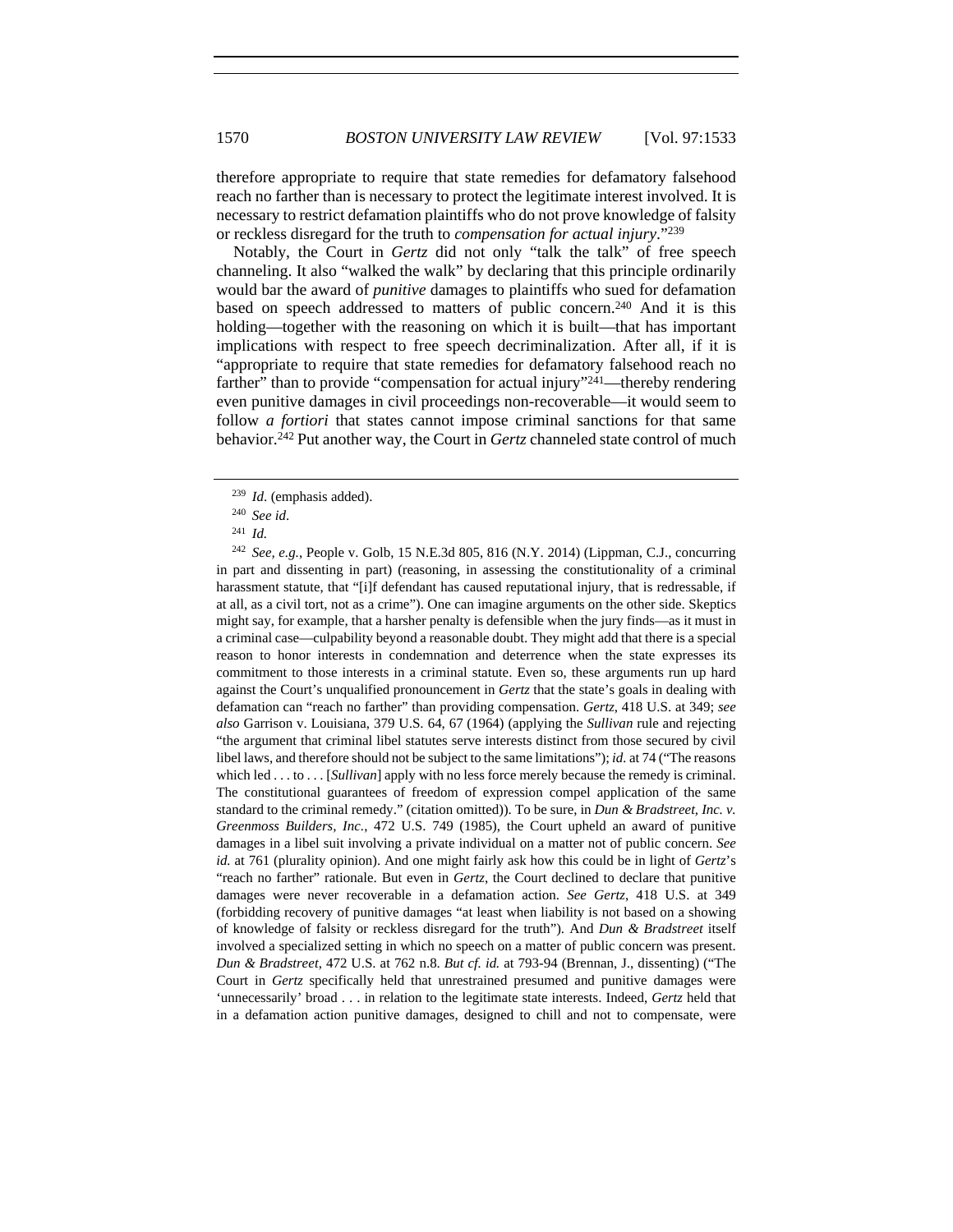defamatory speech exclusively into the field of civil tort law, thus effectively decriminalizing a broad swath of behavior otherwise subject to government regulation.

This point has practical importance because the criminal law has taken aim at defamation over many centuries.<sup>243</sup> In 1769, William Blackstone explained that: "With regard to libels in general, there are as in many other cases, two remedies; one by indictment, and the other by action."244 Moreover, both pre- and post*-Sullivan* defamation cases involved prosecutions under criminal statutes.<sup>245</sup> *Gertz* cut away at this tradition by constitutionally "tortifying" a broad sweep of defamation law. And that move invites consideration of how the Court might likewise channel non-defamation speech regulation away from criminal-lawbased redress.246

<sup>&#</sup>x27;*wholly irrelevant*' to furtherance of any valid state interest." (citation omitted)). The vital point is that *Dun & Bradstreet* in no way undercut the "tortification" of defamation law that occurred in *Gertz* itself; it simply limited that tortification ruling to cases that involve speech on matters of "public concern." 243 *See* Clive Walker, *Reforming the Crime of Libel*, 50 N.Y. L. SCH. L. REV. 169, 170-72

<sup>(2005) (</sup>discussing the common law history of criminal libel in England and Wales and its continued existence in the United States); *see also* Robert A. Leflar, *The Social Utility of the Criminal Law of Defamation*, 34 TEX. L. REV. 984, 985 (1956); Janet Boeth Jones, Annotation, *Validity of Criminal Defamation Statutes*, 68 A.L.R. 4th 1014 (1989).

<sup>244</sup> WILLIAM BLACKSTONE, BLACKSTONE'S COMMENTARIES ABRIDGED 326 (William C. Sprague ed., 9th ed. 1915).

<sup>245</sup> *See Garrison*, 379 U.S. at 77 (invalidating application of Louisiana's criminal defamation statute); Beauharnais v. Illinois, 343 U.S. 250, 266-67 (1952) (upholding Illinois's criminal group libel law); David Pritchard, *Rethinking Criminal Libel: An Empirical Study*, 14 COMM. L. & POL'Y 303, 313 tbl.1, 333 (2009) (analyzing criminal libel prosecutions in Wisconsin from 1991 to 2007 and concluding that criminal libel is prosecuted more often than scholars realize).<br><sup>246</sup> To be sure, in some instances (large) civil damages remedies will be more onerous than

<sup>(</sup>small) criminal sanctions. But this fact does not provide a strong argument against use of the channeling methodology for two reasons. First, "[t]he possibility of imprisonment coupled with the stigma and disabilities which accompany a criminal conviction will most often lead an individual to view the criminal penalty as more harmful than a civil sanction." Frederick Schauer, *Fear, Risk, and the First Amendment: Unraveling the "Chilling Effect*,*"* 58 B.U. L. REV. 685, 697 (1978); *accord, e.g.*, Aaron Xavier Fellmeth, *Civil and Criminal Sanctions in the Constitution and Courts*, 94 GEO. L.J. 1, 2-3 (2005). Second, use of the channeling methodology is in no way inconsistent with the adoption of further rules that separately limit certain forms of civil redress for speech so as to safeguard First Amendment values. *See* David S. Han, *Rethinking Speech-Tort Remedies*, 2014 WIS. L. REV. 1135, 1139. Indeed, under the analysis suggested here, there may be room to argue that certain tort remedies (particularly punitive damages remedies) might operate in a way so closely akin to criminal penalties that the Court should preclude their use to avoid form-over-substance workarounds of constitutional channeling rules. This subject, however, is a large one beyond the scope of this Article.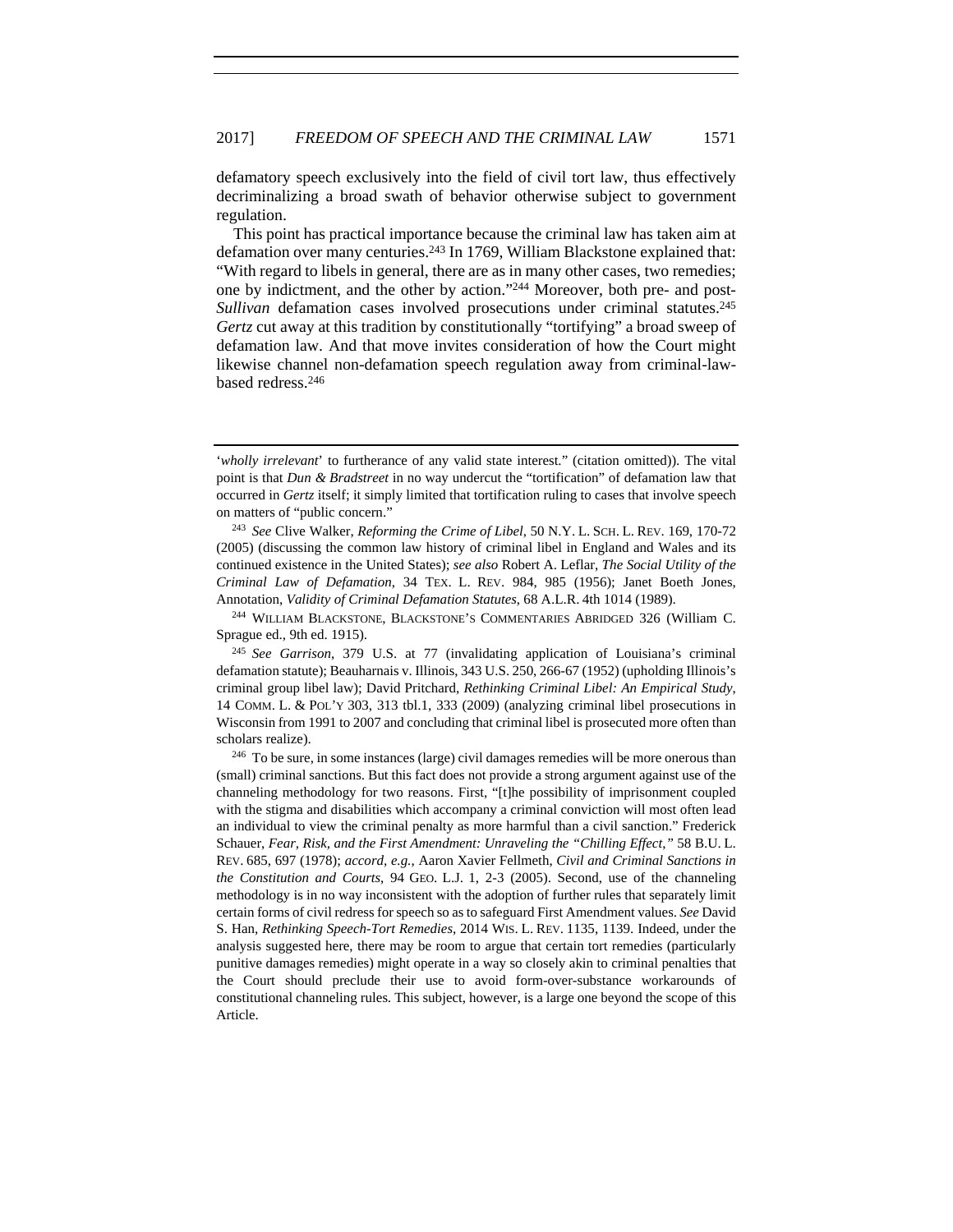Consider *Time, Inc. v. Hill*. 247 After *Life Magazine* published an allegedly inaccurate account of how escaped convicts took a family hostage, the parents sued for damages.<sup>248</sup> No defamation claim was available to the family members because they suffered no reputational injury; indeed, the article portrayed them as heroic.249 Even so, the state courts upheld an award of \$30,000 based on a "false light" invasion-of-privacy theory because the problematic article combined an account of facts that the plaintiffs wished to keep private with inaccuracies that resulted from negligent reporting.250 In a pre-*Gertz* ruling, the Supreme Court overturned this award on the theory that the exacting *Sullivan*  actual malice standard protected the publisher because the story concerned "matters of public interest."251 As we have seen, however, *Gertz* held that addressing a topic of "public concern" in the defamation context does *not* exempt the speaker from liability under the law of torts.<sup>252</sup> The upshot is that many analysts agree that, in light of *Gertz*, the plaintiffs in *Time, Inc. v. Hill* could recover if their case arose today.253

Assuming that the First Amendment would permit the pursuit of false-light privacy claims in such a case, should it follow that the state can *criminalize* a report of personally traumatic, but newsworthy, events that includes significant inaccuracies? Not (or at least not ordinarily) if the Court were to follow *Gertz* in concluding that the relevant state interest "extends no farther" than providing

<sup>252</sup> *See supra* note 232 and accompanying text.

<sup>253</sup> *See* Diane Leenheer Zimmerman, *False Light Invasion of Privacy: The Light That Failed*, 64 N.Y.U. L. REV. 364, 392 n.173 (1989) (identifying judicial decisions and scholarly commentaries that have deemed the *Gertz* standard, rather than the *Time, Inc*. standard, applicable to post-*Gertz* false-light cases). Particularly telling on this score is the later statement of Justice Powell, who authored *Gertz*, that "[t]he Court's abandonment of the 'matter of general or public interest' standard as the determinative factor for deciding whether to apply the *New York Times* malice standard to defamation litigation brought by private individuals [in *Gertz*] calls into question the conceptual basis of *Time, Inc. v. Hill*." Cox Broad. Corp. v. Cohn, 420 U.S. 469, 498 n.2 (1975) (Powell, J., concurring) (citations omitted). Indeed, in so many words, thoughtful commentators have suggested that this result should follow *a fortiori* from *Gertz* because privacy-invading speech, unlike defamatory speech, is in no way subject to cure through follow-up, fact-clarifying communications; indeed, if the gist of a claim is that one's privacy has been invaded, the "remedy" of more speech will only make things worse. *See, e.g.*, Melville B. Nimmer, *The Right to Speak from*  Times *to* Time*: First Amendment Theory Applied to Libel and Misapplied to Privacy*, 56 CALIF. L. REV. 935, 961 (1968) (emphasizing this point); Zimmerman, *supra*, at 440 (noting that "even if the *Sullivan* standard were a perfect rule . . . its application to the false light tort would remain in question").

<sup>247</sup> 385 U.S. 374 (1967).

<sup>248</sup> *Id.* at 377-79.

<sup>&</sup>lt;sup>249</sup> *Id.* at 377-78.<br><sup>250</sup> *See id.* at 379-80; W. Page Keeton et al., Prosser and Keeton on the Law of Torts § 117, at 863-66 (W. Page Keeton et al. eds., 5th ed. 1984).

<sup>251</sup> *Time, Inc*., 385 U.S. at 387-88 (quoting Spahn v. Julian Messner, Inc., 221 N.E.2d 543, 545 (N.Y. 1966), *judgment vacated by* 387 U.S. 239 (1967)).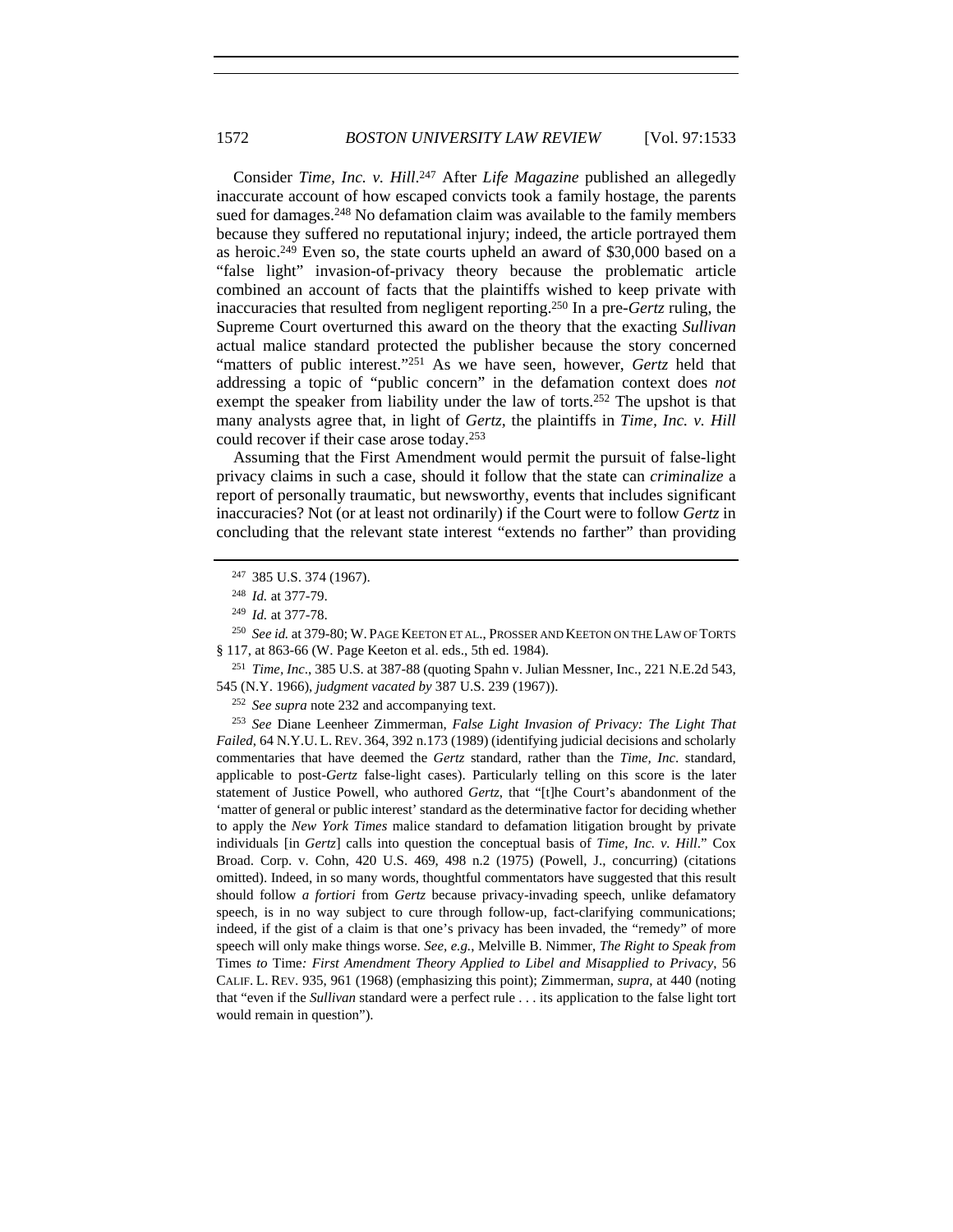"compensation for actual injury."254 Put another way, if the Court takes this approach in post-*Gertz* false-light cases, it will in effect be "tortifying" speech restrictions in the breach-of-privacy context, thus channeling operative restrictions into a civil form.

Nor do the possibilities for tortification end with defamation and false-light privacy violation claims. Similar questions arise, for example, with regard to the other longstanding privacy torts—namely, those that focus on the unauthorized use of another's name or likeness for one's own advantage255 and the improper disclosure of private facts.<sup>256</sup> What if, for example, the holder of a previously unpublished photo of another person wearing no clothes posts it on the Internet after securing it in a lawful manner? Perhaps the person would be liable in tort. But can the state criminalize such conduct, and if so in what circumstances?<sup>257</sup> Even if the purveyor honestly, but negligently, believed that authorization to make the publication existed?258 Even if the disclosure was part of an article that addressed a matter of public concern?259 In the field of employment discrimination, federal law makes monetary damages available to victims of speech-created "hostile working environments,"260 and courts have held that doing so is constitutionally permissible.<sup>261</sup> It might be, however, that the First Amendment does not permit the government to go further than providing a civil remedy.262

<sup>256</sup> *See id.* at 856-62.<br><sup>257</sup> Several states have recently passed laws criminalizing "revenge porn," where nude photos are published online without the consent of the subject. *See generally* Taylor E. Gissell, Comment, *Felony Count 1: Indecent Disclosure*, 53 HOUS. L. REV. 273 (2015).

<sup>258</sup> *See supra* notes 240-42 and accompanying text (discussing the potential limits on criminal defamation prosecutions in such a context).

<sup>259</sup> *See infra* notes 290-94 and accompanying text (discussing the use of constitutionally imposed mens rea limits on criminal prosecutions in the First Amendment context); *see also supra* note 222 and accompanying text (noting constitutional decision rule that requires courts in defamation context to distinguish between statements made with or without actual malice). 260 *See* Sexual Harassment, 29 C.F.R. § 1604.11 (2016).

<sup>261</sup> *See, e.g.*, Robinson v. Jacksonville Shipyards, Inc., 760 F. Supp. 1486, 1532-33 (M.D. Fla. 1991); *cf.* R.A.V. v. City of St. Paul, 505 U.S. 377, 389 (1992) ("[S]exually derogatory 'fighting words,' among other words, may produce a violation of Title VII's general prohibition against sexual discrimination in employment practices." (citing 42 U.S.C. § 2000e-2 (2012); 29 CFR § 1604.11 (1991))). For academic treatments of the subject, compare Kingsley R. Browne, *Title VII as Censorship: Hostile-Environment Harassment and the First Amendment*, 52 OHIO ST. L.J. 481, 510-31 (1991) (arguing that the First Amendment stands as a barrier to hostile-work-environment claims), with Suzanne Sangree, *Title VII Prohibitions Against Hostile Environment Sexual Harassment and the First Amendment: No Collision in Sight*, 47 RUTGERS L. REV. 461, 532-54 (1995) (rejecting that view).

<sup>262</sup> *See infra* notes 399-416 and accompanying text (considering this topic in the context of "hybrid rights" analysis).

<sup>254</sup> Gertz v. Robert Welch, Inc., 418 U.S. 323, 349 (1974).

<sup>255</sup> *See* KEETON ET AL., *supra* note 250, § 117, at 851-54.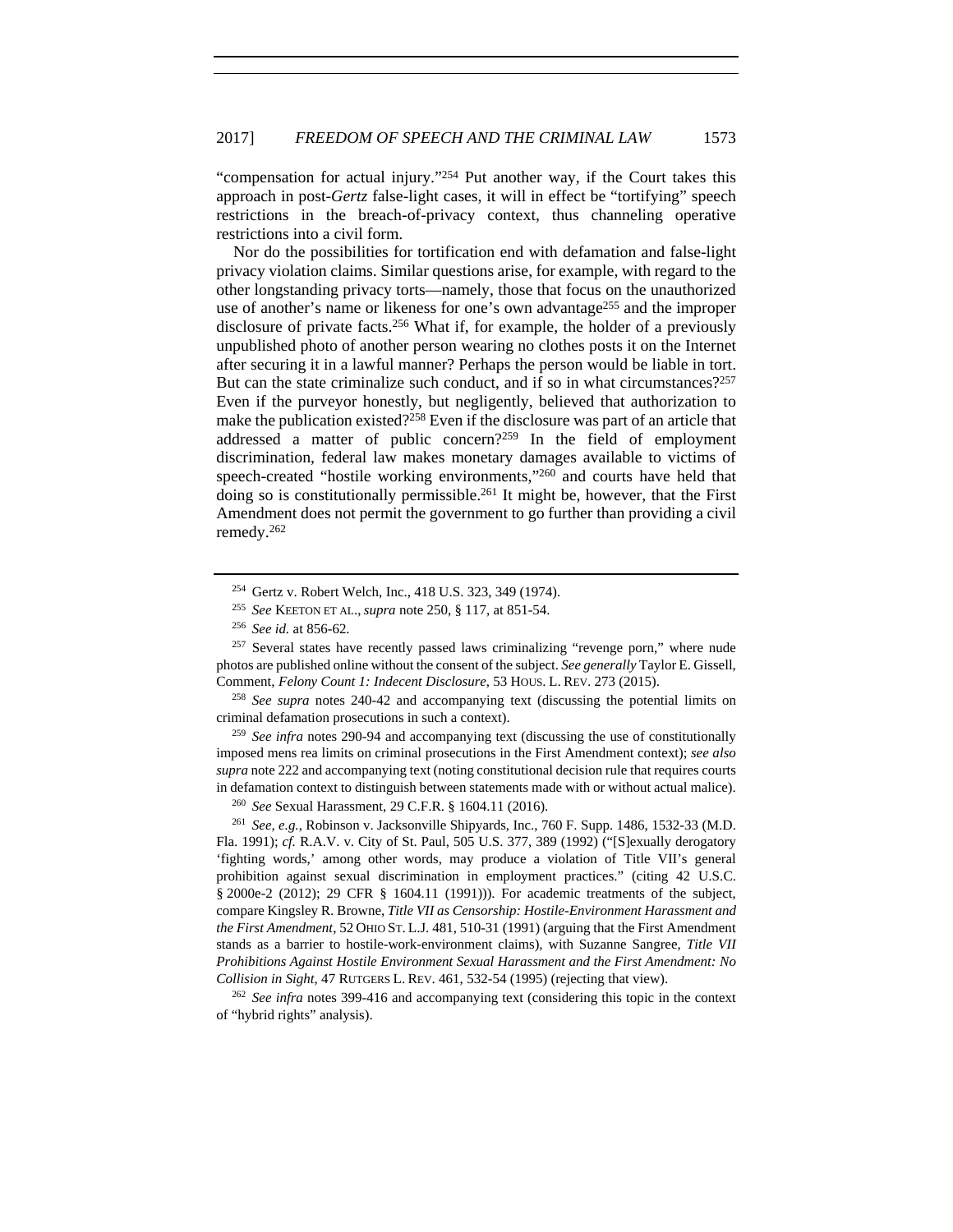Recurring questions along these lines concern the infliction of emotional harm. Laurence Tribe, for example, once noted that "[s]tate courts have permitted the victims of abusive racial slurs to bring tort actions for intentional infliction of emotional distress."263 In almost the same breath, however, he added that "it is doubtful whether more severe measures such as criminal penalties are constitutionally permissible" in such a case.264 These remarks point the way to how courts might use the "tortification" strategy to deal with the wrongful infliction of emotional harm—a matter of rising interest because of the recent enactment of criminal statutes that target such behaviors as "cyberbullying" and "verbal harassment."265 Are laws of this nature constitutional under the First Amendment? Are they so even if they authorize prosecution for only negligent behavior?266

<sup>264</sup> TRIBE, *supra* note 263, § 12-8, at 838 n.17 (adverting to fighting words doctrine in going on to indicate that such words would not support criminalization unless they presented a "clear and present danger of imminent violence"). Tribe's seeming endorsement of the tortification approach was not limited to one-on-one forms of offensive behavior. He also observed that, while the Court was right to ban a city's effort to criminalize a neo-Nazi march in Skokie, Illinois, "a more narrowly drawn statute—one that, say, allowed for an after-the-fact award of damages for the intentional infliction of psychic trauma—might well have passed constitutional muster." *Id.* at 856. It may well be that this extrapolation (in contrast to Tribe's analysis of the purely one-on-one abusive racial slur considered in the text) is foreclosed by the Court's intervening ruling in *Snyder v. Phelps*, 562 U.S. 443 (2011). That case, after all, specifically precluded the recovery of tort damages based on an inflammatory, emotionally damaging street demonstration because it involved a matter of "public concern." *Id.* at 458. But the key point here is the broader proposition—namely, that properly constructed freespeech-based constitutional decision rules may (and sometimes do) distinguish sharply between criminal and civil regulations of exactly the same expressive behavior. 265 *See* Buchhandler-Raphael, *supra* note 4, at 1730-31 (advocating that courts should opt

for the use of tort controls, as preferable to criminal law controls, in this context); Eisenberg, *supra* note 4, at 610 ("[C]riminalizing the infliction of emotional distress conflicts with freeexpression values and a strongly maintained distinction between speech and conduct."); *id.* at 613 (noting that "the blunt tool of the criminal law is not well suited for addressing emotional harm that is independent of physical injury"). Several commentators have reflected on the constitutionality and practicality of criminalizing cyberbullying. *See* Naomi Harlin Goodno, *How Public Schools Can Constitutionally Halt Cyberbullying: A Model Cyberbullying Policy That Considers First Amendment, Due Process, and Fourth Amendment Challenges*, 46 WAKE FOREST L.REV. 641, 655-57 (2011); Lyrissa Lidsky & Andrea Pinzon Garcia, *How Not to Criminalize Cyberbullying*, 77 MO. L. REV. 693, 698 (2012); Ari Ezra Waldman, *Tormented: Antigay Bullying in Schools*, 84 TEMP. L. REV. 385, 437 (2012); *see also* Susan W. Brenner & Megan Rehberg, *"Kiddie Crime"? The Utility of Criminal Law in Controlling Cyberbullying*, 8 FIRST AMEND. L. REV. 1, 83 (2009) (asserting that "hurting other people's feelings, intentionally and inadvertently, is an unpleasant but unavoidable aspect of life" and

that "[t]here are some things that are not, and should not become, crimes"). 266 *See* Buchhandler-Raphael, *supra* note 4, at 1733-34 (advocating that, at the least,

<sup>263</sup> LAURENCE H. TRIBE, AMERICAN CONSTITUTIONAL LAW § 12-8, at 838 n.17 (2d ed. 1988). *See generally* Richard Delgado, *Words That Wound: A Tort Action for Racial Insults, Epithets, and Name-Calling*, 17 HARV. C.R.-C.L. L. REV. 133 (1982).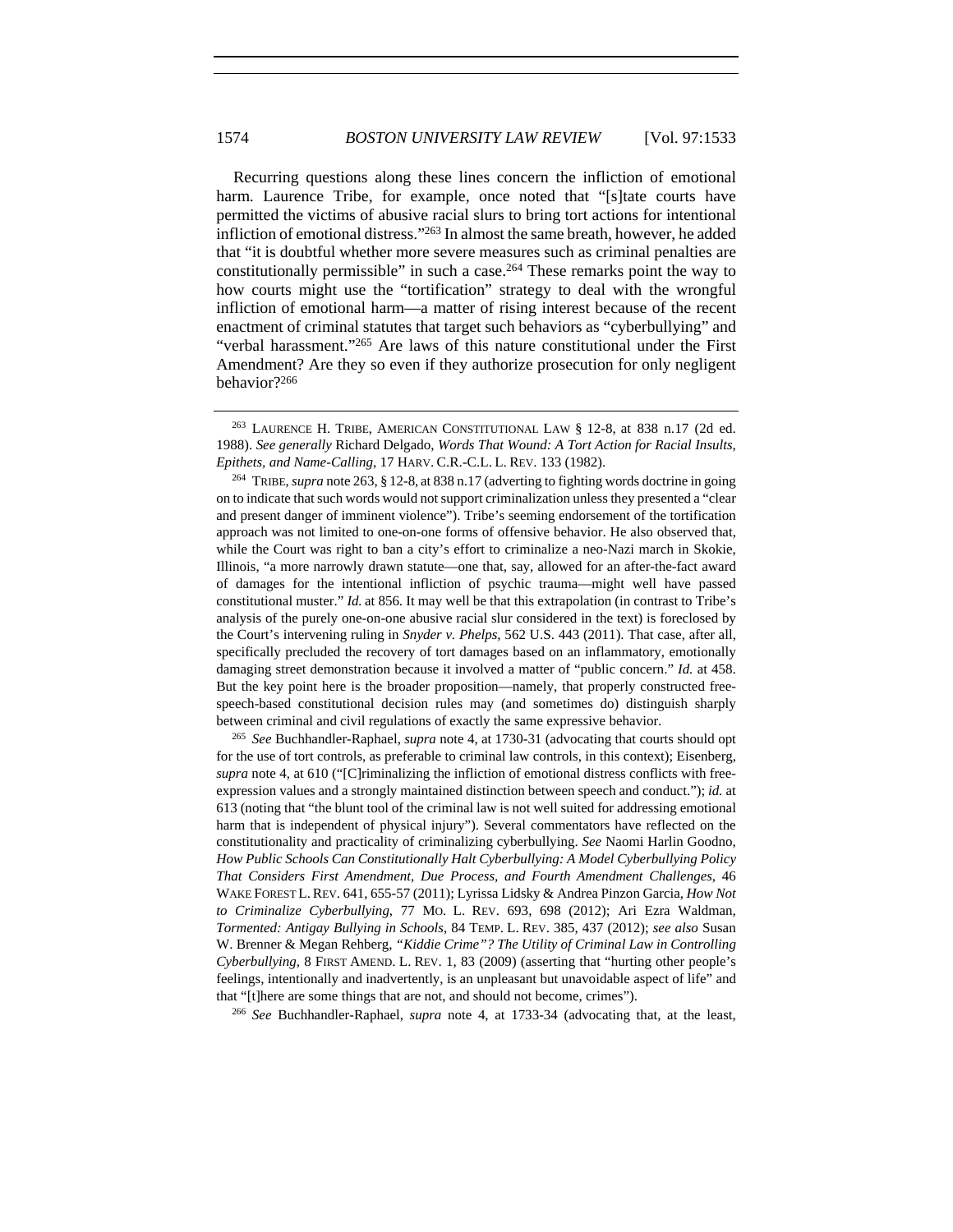The answer to these questions will be "no" if the Court concludes, as it did in *Gertz*, that the "state interest extends no farther than *compensation for actual injury.*"<sup>267</sup> And there may be special reason for the Court to find merit in this view, at least when these cases involve a subject that our legal system historically has addressed by way of money damages remediation, as opposed to criminal penalties.268 After all, it is often the case that "legal traditions . . . and practices" operate to define the scope of constitutional liberties.<sup>269</sup> Put simply, if the Court concludes that a form of speech has been long subject to sanction in most states only within the tort law system, it may conclude that "outlier" statutes $270$  that also criminalize that same speech are invalid because they depart from "custom and contemporary norms," which "play such a large role in the constitutional analysis."271

To be sure, it is not easy to structure a constitutional regime for such a sweeping subject as all state law treatments of the infliction of emotional distress. And that is all the more the case because such a project raises foundational questions about the nature and purposes of the criminal justice

471 U.S. 1, 11, 15-16 (1985) (relying on "prevailing rules in individual jurisdictions" in finding a challenged police practice with regard to fleeing felons unconstitutional); Coenen, *supra* note 182, at 1713-21 (documenting this style of constitutional analysis in many doctrinal settings); Friedman, *supra* note 7, at 597, 602 nn.119-20 (emphasizing that the Court has turned "time and again to a head count of states" in interpreting the scope of constitutional protections); Steven L. Winter, Tennessee v. Garner *and the Democratic Practice of Judicial Review*, 14 N.Y.U. REV. L. & SOC. CHANGE 679, 683-92 (1986). Notably, this method has surfaced before in First Amendment law. For example, while deeming the fact "not dispositive," the Court in *Landmark Communications, Inc. v. Virginia*, 435 U.S. 829 (1978), noted that "more than 40 States having similar commissions have not found it necessary to enforce confidentiality by use of criminal sanctions against nonparticipants." *Id.* at 841.

<sup>270</sup> Cass R. Sunstein, *What Did* Lawrence *Hold? Of Autonomy, Desuetude, Sexuality, and Marriage*, 55 SUP. CT. REV. 27, 54-55 (2003) (noting the Court's discussion in *Lawrence*, the homosexual sodomy case, of how the challenged statutes were national "outliers"); *see also* Corinna Barrett Lain, *The Unexceptionalism of "Evolving Standards*,*"* 57 UCLA L.REV. 365, 418 (2009) (noting that "outlier jurisdictions remain vulnerable to regulation just by virtue of their status as outliers").<br><sup>271</sup> Payton v. New York, 445 U.S. 573, 600 (1980).

<sup>&</sup>quot;criminalization of endangerment speech ought to be limited only to cases where the defendant's intent has already risen to the level of firm resolution to inflict harm").<br><sup>267</sup> Gertz v. Robert Welch, Inc., 418 U.S. 323, 349 (1974) (emphasis added).

<sup>268</sup> *See, e.g.*, Buchhandler-Raphael, *supra* note 4, at 1700-01 (using workplace sexual harassment as an example of a speech-based harm remedied solely by the civil remedies provided by Title VII); *id.* at 1733 (emphasizing the traditional state law treatment of infliction of emotional distress, as a stand-alone injury, through the civil law tort system); Eisenberg, *supra* note 4, at 624 (noting that "courts have struggled to define limiting principles" in dealing with the infliction of emotional injury but that these matters "are firmly rooted in the civil-law lexicon"). 269 Washington v. Glucksberg, 521 U.S. 702, 721 (1997); *see also* Tennessee v. Garner,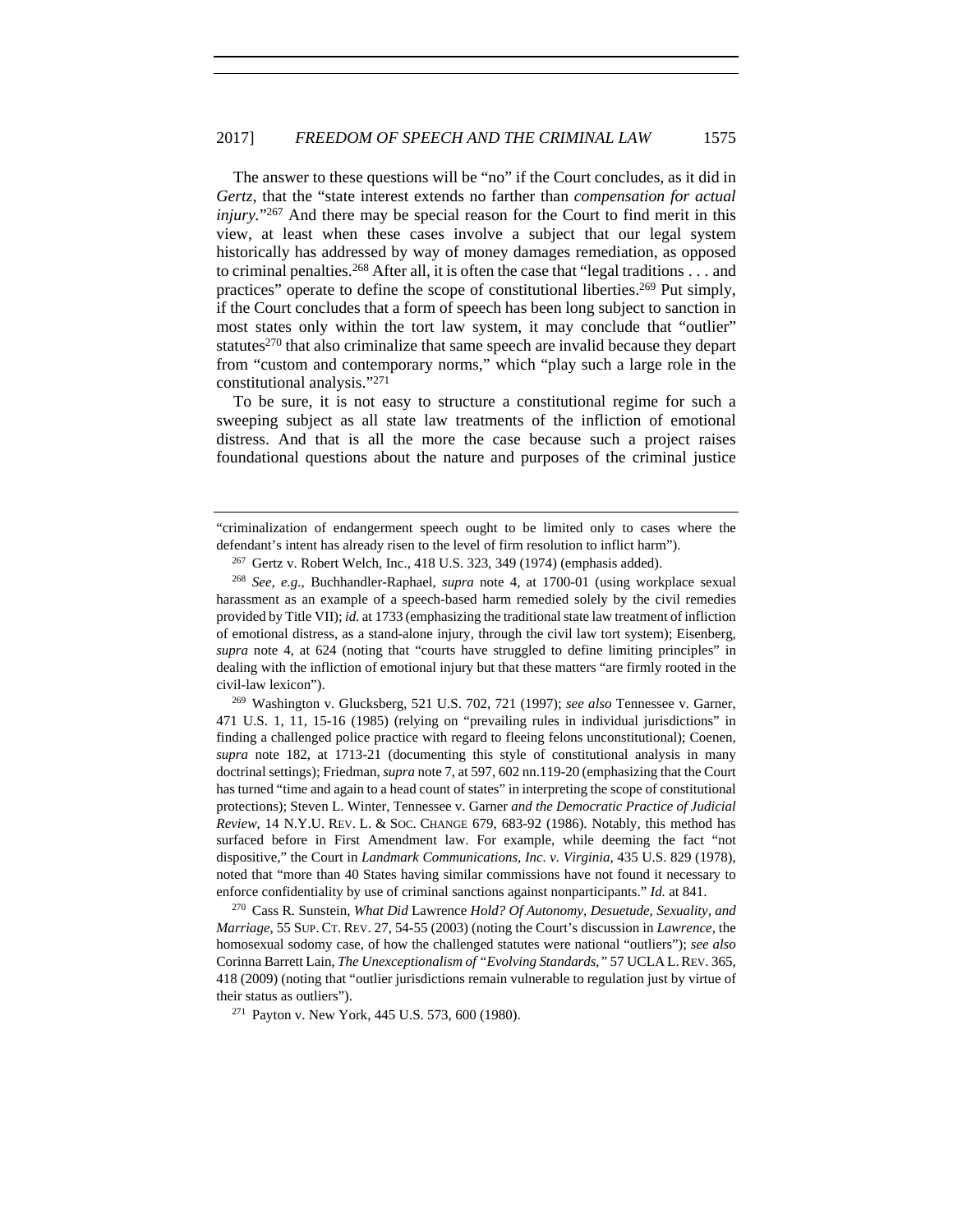system.<sup>272</sup> Even so, three considerations cut against the argument for judicial caution in taking on this task. First, the Court already has waded deeply into the waters of placing First Amendment limits on state infliction-of-emotionaldistress law.273 Second, very similar questions faced the Court as it fashioned the now-controlling body of constitutional defamation law, which—at least in its essential structure—seems to have stood the test of time.274 Third, under our system of government, it is "emphatically the province and duty of the judicial department"275 to decide such matters as whether state interests qualify as legitimate, important, or compelling in assessing the validity of state-imposed speech controls.276 As *Gertz* shows, the Court could declare that the only state interest sufficient to justify some speech regulations lies in providing compensatory damages for actual, proven individual harms.277 To the extent the Court adopts this approach, it is in effect decriminalizing behavior through the channeling process. Moreover, the use of that process may become increasingly attractive to the Court if it is drawn more generally to look for ways to counteract overcriminalization.278

U.S. 46, 50, 56-57 (1988).

<sup>278</sup> *Cf.* Eisenberg, *supra* note 4, at 647 (advocating hesitance to make use of emotionaldistress-centered criminal laws "especially given the poor conditions and lack of rehabilitative

 $272$  These questions include: Should speech ever be subject to criminal sanctions solely because it inflicts an emotional harm? *See generally* Youngjae Lee, *What Is Philosophy of Criminal Law? John Deigh and David Dolinko: The Oxford Handbook of Philosophy of Criminal Law*, 8 CRIM. L. & PHIL. 671, 674 (2014) (book review) (discussing the "harm principle" and noting that "there are wrongful behaviors that harm others that the state should not criminalize" and listing "defamation, insults, and emotional cruelty" as examples). Might criminal laws be permissibly used in at least some contexts—for example, when adults intentionally jeopardize the emotional well-being of minors or when a far-more-thanemotional injury (such as suicide) foreseeably or purposefully results from the targeted speech? Should we hold back the heavy artillery of the criminal law at least in the absence of a specific intent to cause serious emotional harm? And, in processing these questions, should courts take account of the demonstrable efficacy or inefficacy of the potentially criminal-lawdisplacing tort system? These are hard questions. But they are not far-removed from the sorts of questions the Court has grappled with in other free speech contexts. *See, e.g.*, New York v. Ferber, 458 U.S. 747, 757 (1982) ("[W]e have sustained legislation aimed at protecting the physical and emotional well-being of youth even when the laws have operated in the sensitive area of constitutionally protected rights."); *infra* notes 290-94 and accompanying text (discussing the role of mens rea rules in Free Speech Clause law). 273 *See* Snyder v. Phelps, 562 U.S. 443, 458 (2011); Hustler Magazine, Inc. v. Falwell, 485

<sup>274</sup> *See supra* notes 221-26 and accompanying text.

<sup>275</sup> Marbury v. Madison, 5 U.S. (1 Cranch) 137, 177 (1803).

<sup>276</sup> *See supra* note 242 and accompanying text; *see also* Buchhandler-Raphael, *supra* note 4, at 1730-31 (relying on "less restrictive alternative" means-ends analysis in suggesting that "less intrusive measures, mainly civil and administrative remedies, including common law tort actions" render criminal laws that target emotional injuries invalid under the First Amendment). 277 *See* Gertz v. Robert Welch, Inc., 418 U.S. 323, 349 (1974).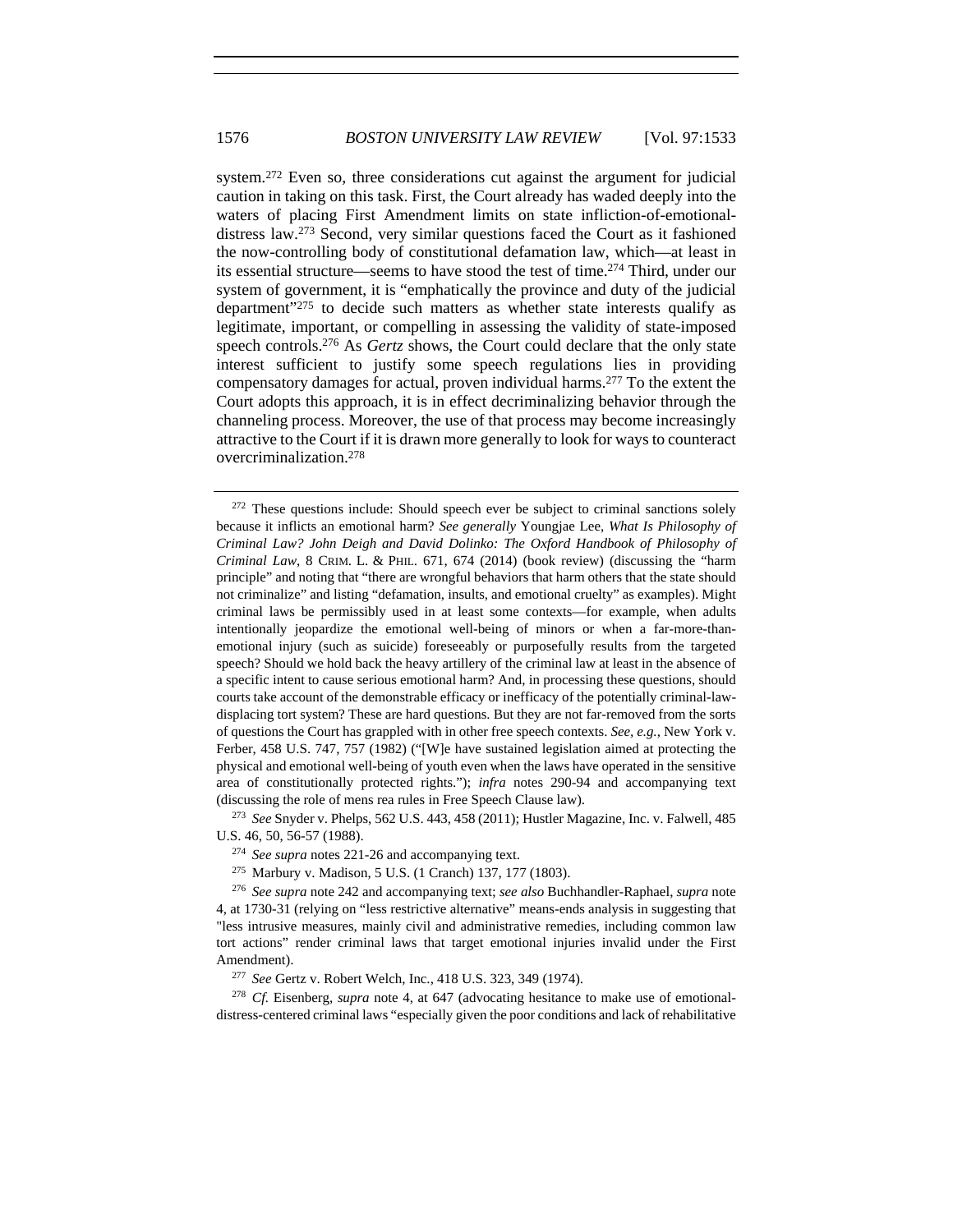# B. *Channeling and Non-Tort Law*

"Tortification" is not the only strategy open to judges who wish to engage in channeling-based speech-related decriminalization. Indeed, the Court already has drawn from its doctrinal toolbox a mix of channeling devices and put them to work in First Amendment cases. Consider these examples:

- In *FCC v. Pacifica Foundation*,<sup>279</sup> the Court addressed a First Amendment challenge to an administrative reprimand issued by the FCC against a radio station that had broadcast a comedic "Filthy Words" monologue in the middle of the day.280 The Court upheld the reprimand, but in doing so it pointedly declined to declare that the same broadcast "would justify a criminal prosecution."281
- The Court took a similar tack in *Reno v. ACLU*.<sup>282</sup> That case concerned a law that criminalized the "knowing transmission of . . . indecent messages to any recipient under 18 years of age" by way of the Internet.283 In striking the law down, the Court emphasized that "[t]he *severity of criminal sanctions* may well cause speakers to remain silent rather than communicate even arguably unlawful words, ideas, and images."284 Thus, the challenged law, precisely because it was a criminal law, posed

services in overcrowded American prisons"). A related question concerns how courts might analyze legal regimes that criminalize the causing of emotional distress but only require the convicted defendant to pay restitution to the victim. On one view, such a system would comport with the dictates of *Gertz* because of the remedial focus on compensation. On the other hand, one might fairly ask whether such a remedial system "extends . . . farther" than one focused on providing compensation because of the far-reaching collateral consequences that attend a criminal conviction. *See Gertz*, 418 U.S. at 349; Cortney E. Lollar, *What Is Criminal Restitution?*, 100 IOWA L. REV. 93, 97 (2014) (arguing that criminal restitution has transformed from "a primarily restorative mechanism to a primarily punitive one"). In addition, courts might conclude that the availability of purely civil law, actual damages remediation provides a "less restrictive alternative" to this form of criminal law restraint. *See supra* note 242 and accompanying text. It may be that courts, despite these countervailing considerations, would uphold restitution-only criminal statutes as compatible with the logic of *Gertz*. But even if they did, such a result would correspond with at least one aim of the decriminalization movement—namely, the aim of reducing those forms of criminalization that have produced mass incarceration. 279 438 U.S. 726 (1978).

<sup>280</sup> *Id.* at 729.

<sup>281</sup> *Id.* at 750; *see also* Michael Coenen, *Of Speech and Sanctions: Toward a Penalty-Sensitive Approach to the First Amendment*, 112 COLUM. L. REV. 991, 1014-15 (2012) (examining this aspect of *Pacifica*). 282 521 U.S. 844 (1997).

<sup>283</sup> *Id.* at 859 (citing 47 U.S.C. § 223(a) (Supp. II 1994)).

<sup>&</sup>lt;sup>284</sup> *ACLU*, 521 U.S. at 872 (emphasis added) (citing Dombrowski v. Pfister, 380 U.S. 479, 494 (1965)).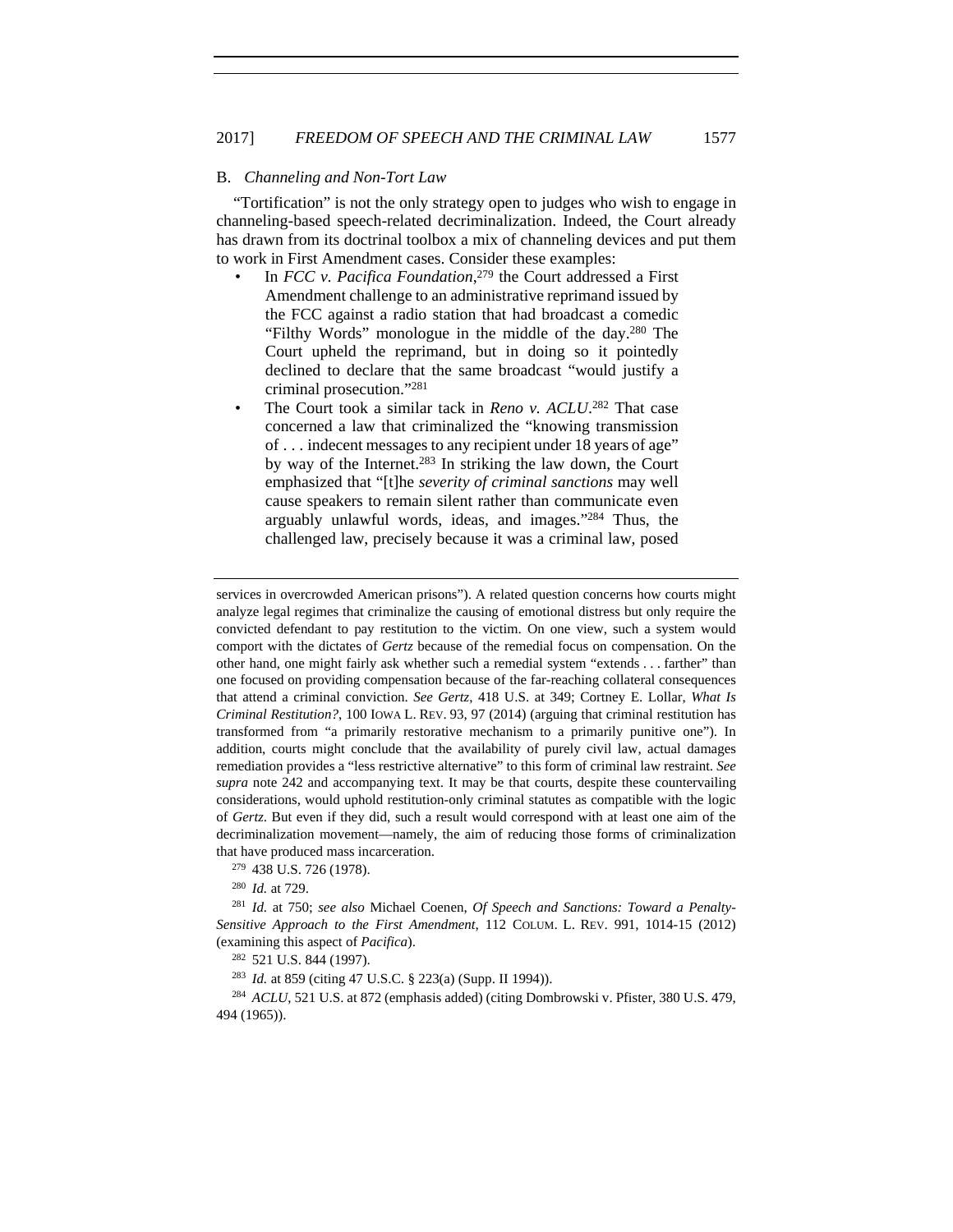"greater First Amendment concerns than those implicated by . . . civil regulation."285

- The same theme has surfaced in the Court's application of First Amendment vagueness doctrine.<sup>286</sup> Indeed, in applying this doctrine, the Court has stated in no uncertain terms that "[c]riminal statutes must be scrutinized with particular care . . . ."287 The practical effect of this principle is not hard to grasp: if the government wants to pass a speech-related law that tests the boundaries of constitutional vagueness limits, it would be well-advised to attach to that law a civil, rather than a criminal, penalty.288
- As with vagueness, so too with overbreadth. To be sure, the free-speech-specific overbreadth doctrine applies to both criminal statutes and civil law constraints. But in considering whether laws are subject to facial challenge because they reach too much First Amendment activity, the Court has signaled that criminal laws will receive more exacting judicial scrutiny than their civil law counterparts.289
- Finally, the Court has held that Free Speech Clause limits sometimes require incorporating specialized and exacting mens rea elements into criminal statutes.290 In *Smith v. California*, for example, the Court invalidated a "strict liability penal ordinance" that permitted prosecution for possessing obscenity without requiring any "knowledge [by the defendant] of the contents of the book."291 The crime-centered reasoning of *Smith*

<sup>289</sup> *See Hill*, 482 U.S. at 459 ("Criminal statutes must be scrutinized with particular care . . . ." (citing *Winters*, 383 U.S. at 515)). 290 *See* Leslie Kendrick, *Free Speech and Guilty Minds*, 114 COLUM. L. REV. 1255, 1259

<sup>285</sup> *Id.* (citing Denver Area Educ. Telecomms. Consortium, Inc. v. FCC, 518 U.S. 727 (1996)).

<sup>286</sup> *See, e.g.*, Smith v. California, 361 U.S. 147, 151 (1959) (endorsing "stricter standards" of vagueness when laws have a "potentially inhibiting effect on speech").

<sup>287</sup> City of Houston v. Hill, 482 U.S. 451, 459 (1987) (citing Winters v. New York, 383 U.S. 507, 515 (1948)). 288 *See* Buchhandler-Raphael, *supra* note 4, at 1698 (arguing that the vagueness doctrine

raises concerns about "verbal harassment" laws because "[g]rounding criminal liability on such equivocal notions limits individuals' freedom of action, resulting in a 'chilling effect'").

<sup>(2014) (</sup>advocating inclusion of intent requirements in this setting because it "seems wrong to hold speakers strictly liable for speech-related harms"); Leslie Kendrick, *Speech, Intent, and the Chilling Effect*, 54 WM. & MARY L. REV. 1633, 1640-48 (2013) (detailing various intent requirements in First Amendment jurisprudence); *The Supreme Court, 2014 Term—Leading Case*, 129 HARV. L. REV. 331, 340 (2015) (citing "*Brandenburg v. Ohio*'s constitutional requirement of a specific intent to incite violence before a defendant may be convicted on the basis of his language"). 291 *See Smith*, 361 U.S. at 148, 152-53, 155.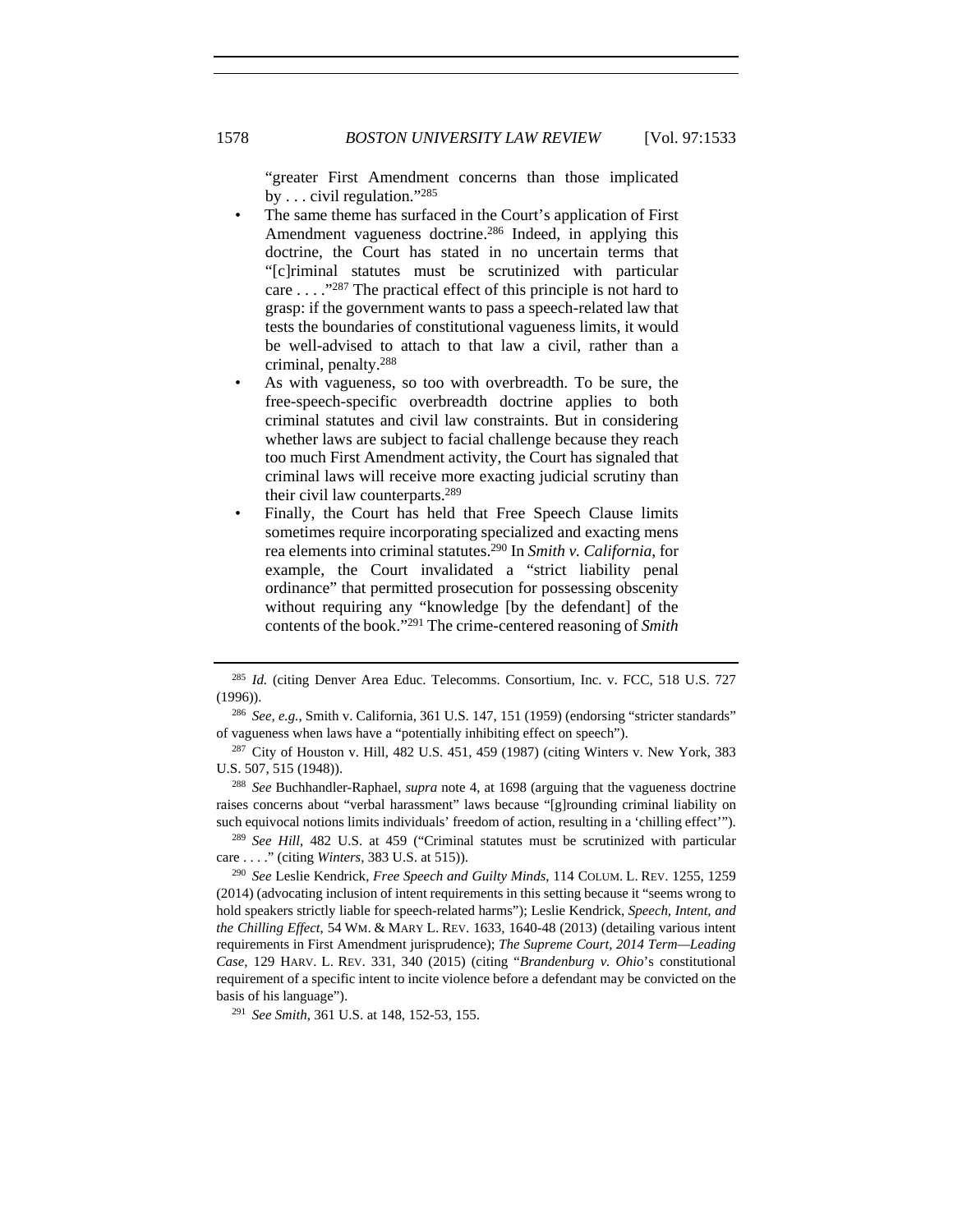suggests that the Court's insistence on such a heightened mens rea requirement may well not carry over to civil law obscenity controls.292 And this same sort of thinking appears to support other constitutionally mandated speech-related mens rea requirements with regard to criminal law statutes that target such matters as child pornography<sup>293</sup> and verbal threats.<sup>294</sup>

How might the Court build on these precedents to expand the use of free speech channeling in future cases? First, it might deploy the tool of "less restrictive alternative" analysis more aggressively to require governmental use of civil, rather than criminal, speech controls. We have already seen how the Court might draw on less-restrictive-alternative analysis to "tortify" some areas of First Amendment law.295 But it also might draw on the same style of reasoning to foster decriminalization in other ways. Consider the problems of "cyberstalking" and repeated-telephone-message harassment. Two possible constitutional approaches to dealing with these behaviors spring quickly to mind. On a libertarian view, the First Amendment would foreclose any form of constitutional sanction for such speech, at least until it gives rise to a true threat.296 On a victim-centered view, however, such speech should be wholly unprotected—and thus subject to either criminal or civil sanctions—because of its continuous, and thus distinctively life-disrupting, nature. The methodology of channeling offers the possibility of a middle-way approach. On this analysis, the right response to such behavior is to steer it into civil courts that have the

<sup>292</sup> *See id.* at 153 ("[I]f the bookseller is *criminally liable* without knowledge of the contents . . . he will tend to restrict the books he sells to those he has inspected," thus limiting "the distribution of constitutionally protected . . . literature" (emphasis added) (footnotes omitted)); *id.* at 154-55 (declining to specify in detail "what sort of mental state is requisite to a constitutionally permissible *prosecution* of a bookseller for carrying an obscene book," while noting the inhibitory effects of "any form of *criminal* obscenity statute" and the narrowness of its ruling as to "eliminating all mental elements from the *crime*" (emphases added)); *id.* at 150 (noting that the challenged statute involved "strict or absolute *criminal* responsibility" and that "[t]he existence of a *mens rea* is the rule of, rather than the exception to, the principles of Anglo American *criminal* jurisprudence" (emphases added) (quoting Dennis v. United States, 341 U.S. 494, 500 (1951))).

<sup>293</sup> *See* United States v. X-Citement Video, Inc., 513 U.S. 64, 68-78 (1994) (finding that a serious constitutional question was presented by a child-pornography-targeting criminal statute insofar as it did not impose a knowledge requirement). 294 *See* Elonis v. United States, 135 S. Ct. 2001, 2015 (2015) (Alito, J., concurring in part

and dissenting in part); Buchhandler-Raphael, *supra* note 4, at 1733 (suggesting that although intent "is not a requisite element of all endangerment speech crimes," such a requirement would permit a "clearer distinction between criminal and noncriminal harm"); Frederick Schauer, *Intentions, Conventions, and the First Amendment: The Case of Cross-Burning*, 2003 SUP. CT. REV. 197, 216-24 (discussing intent requirements for criminal threat statutes under the First Amendment). 295 *See supra* Section II.A.

<sup>296</sup> *See supra* note 12 and accompanying text.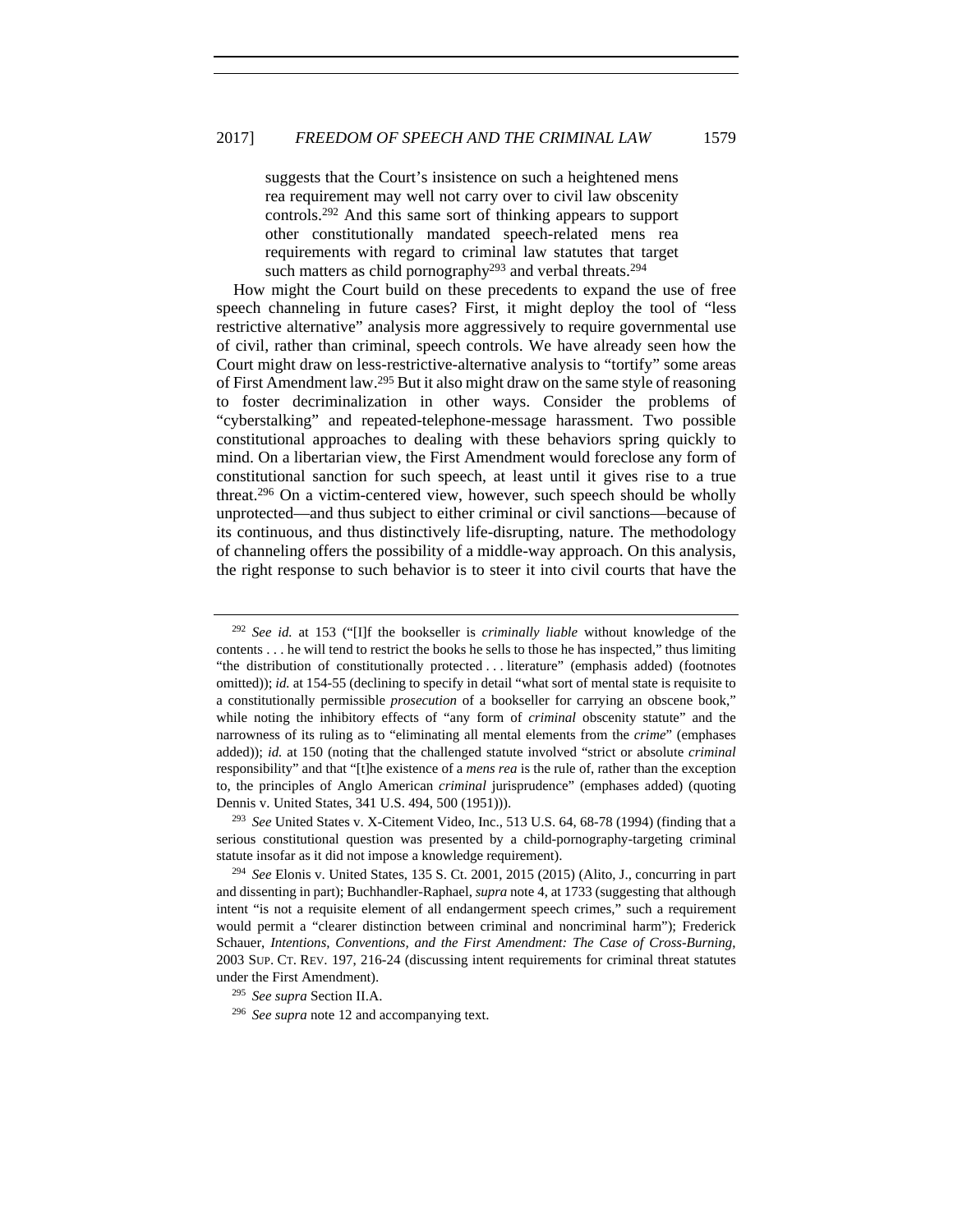power to grant injunctive relief. To be sure, violations of these injunctions could and would produce convictions for criminal contempt. But criminality of that kind is founded not so much on speech itself as on disobedience of the judicial decree.297 In short, "injunctification," no less than "tortification," can provide an alternative that is less restrictive than criminalization for dealing with problematic forms of antisocial speech.298

It is a point of no small significance that the Court's past non-tortification channeling rulings—which range across such matters as vagueness, Internet law, and mens rea rules—have something of a hodge-podge quality. Indeed, in some of them, the Court has done little more than point to the presence or absence of a criminal sanction as one fact among many that helps to justify the outcome it has reached.<sup>299</sup> For some observers, this here-and-there approach may suggest that the cases stand for little or nothing. On this view, the Court can brush their channeling rhetoric aside whenever doing so will help it produce an otherwise desired result. But decriminalization-minded analysts might glean from these precedents a fundamentally different message—namely, that the penal character of *any* challenged law might surface in *any* future First Amendment case as an indicator of unconstitutionality. At the least, this mix of past rulings provides a starting point from which the Court can expand upon its use of the channeling technique.

#### III. NARROWING

Blocking and channeling involve judicial application of "all or nothing" constitutional doctrines. In other words, courts apply these doctrines when asking whether the legislature can enact the challenged law in light of countervailing free speech rights. If the challenged law falters in the face of such

<sup>297</sup> *See, e.g.*, Walker v. City of Birmingham, 388 U.S. 307, 320 (1967).

<sup>298</sup> *See* Buchhandler-Raphael, *supra* note 4, at 1730-31 (reasoning that "[c]riminalizing cyberharassment . . . [creates] serious doubts" about constitutionality, while "civil and administrative remedies, including common law tort actions . . . as well as injunctions, may . . . pass strict scrutiny review by satisfying the least restrictive means requirement" (footnotes omitted)). One specialized form of channeling might be characterized as "proportionalizing." According to this technique, the lawgiver can regulate via either criminal law or civil law controls, but if it uses criminal controls it can impose only a limited range of punishments. *See supra* note 278 (discussing criminal restitution systems). For example, it might be that the intentional infliction of emotional distress, while subject to a broad range of civil sanctions, would be subject to criminal penalties only in the form of fines as opposed to incarceration. In fact, the proportionalizing mode of channeling has some (though scant) support in the case law. But it may gain momentum, especially if the Court comes to conceptualize the decriminalization movement as essentially concerned with overincarceration as opposed to overcriminalization more generally. A further treatment of the "proportionalizing" technique appears in Part IV, which explores various "frontiers" of free speech decriminalization.<br><sup>299</sup> This description, for example, fits well the Court's discussion of the criminal-civil

distinction in *Reno v. ACLU*. *See supra* notes 282-85 and accompanying text.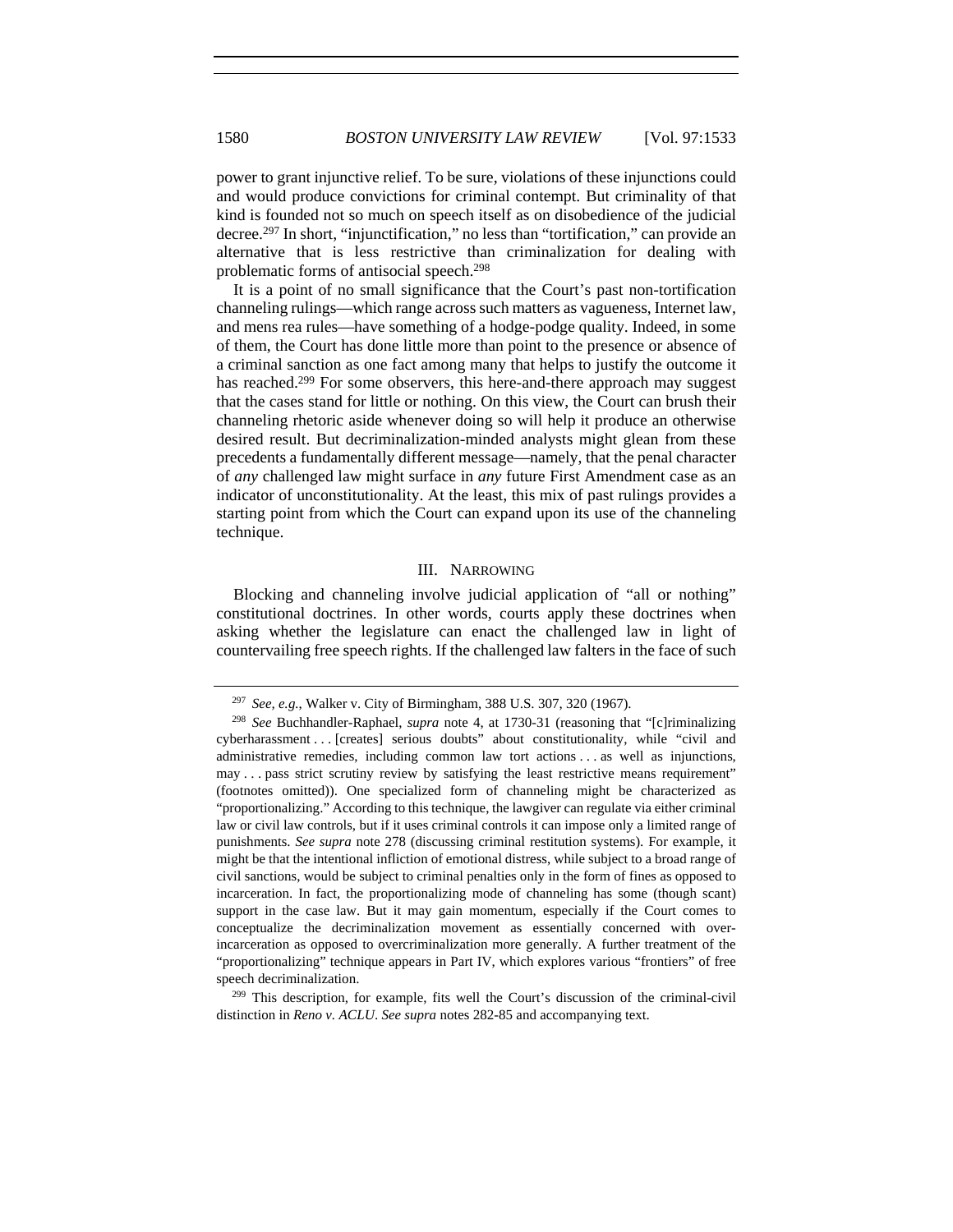a challenge, the legislature cannot reenact it because the Constitution precludes it from doing so. Notably, this is just as true for challenged laws that fall victim to channeling decisions as it is for challenged laws that encounter full-scale blocking. If, for example, a court invalidates a criminal law that targets intentional infliction of emotional distress on the ground that such behavior is subject only to civil regulation, that is the end of the matter. Precisely because of the judicial ruling, the legislature cannot successfully go back and reenact the same criminal prohibition it had tried to put in place.

Narrowing operates in a different way because, in stark contrast to both blocking and channeling, it does not involve the use of all-or-nothing constitutional doctrines. Rather, constitutional narrowing involves judicial use of rules of statutory interpretation in a manner that is merely influenced by the Constitution. It follows that legislatures can effectively overturn judicial narrowing decisions because they can redraft in a coverage-expanding way laws that the courts have interpreted narrowly. Put another way, an important point about free-speech-based narrowing decisions is that they are legislatively reversible. But an even more important point is that, so long as those decisions stay on the books, they have a major decriminalizing effect because they bar prosecutions under the government's preferred (and often very plausible) reading of the criminal statute. And for present purposes, the most important point of all is that statutory-interpretation-based narrowing often occurs because of judicial sensitivity to Free Speech Clause values.

One doctrine of statutory interpretation that often surfaces in criminal cases is the so-called "rule of lenity."300 This rule fosters decriminalization by way of narrowing because it favors the resolution of ambiguities in criminal statutes in favor of non-coverage, thus placing arguably covered conduct beyond the prosecutor's reach. The rule of lenity also has a kinship to channeling doctrines because it operates with respect only to criminal, and not to civil, statutes.301 But the rule of lenity differs from true channeling doctrines in two key respects. First, it does not *compel* lawmakers to regulate certain forms of conduct through civil law, rather than criminal law, mechanisms; those lawmakers, after all, can always override judicial applications of the rule of lenity by amending the operative criminal statute to give it a broadened scope. Second, unlike the

<sup>300</sup> *See* 73 AM. JUR. 2D *Statutes* § 188 (2012) ("The rule of lenity leads a court to favor a more lenient interpretation of a criminal statute when, after consulting traditional canons of statutory construction, the court is left with an ambiguous statute." (citing DePierre v. United States, 564 U.S. 70 (2011); Kasten v. Saint-Gobain Performance Plastics Corp., 563 U.S. 1 (2011); Burgess v. United States, 553 U.S. 124 (2008))); 3 NORMAN J. SINGER &J.D. SHAMBIE SINGER, SUTHERLAND STATUTES AND STATUTORY CONSTRUCTION § 59:4, at 189 (7th ed. 2008) ("[W]hen a court is faced with two reasonable interpretations of a criminal statute and congressional intent is ambiguous, the doctrine of lenity requires the court to adopt the less punitive alternative."). 301 *See* 73 AM. JUR. 2D, *supra* note 300 (discussing the application of the rule of lenity to

criminal statutes).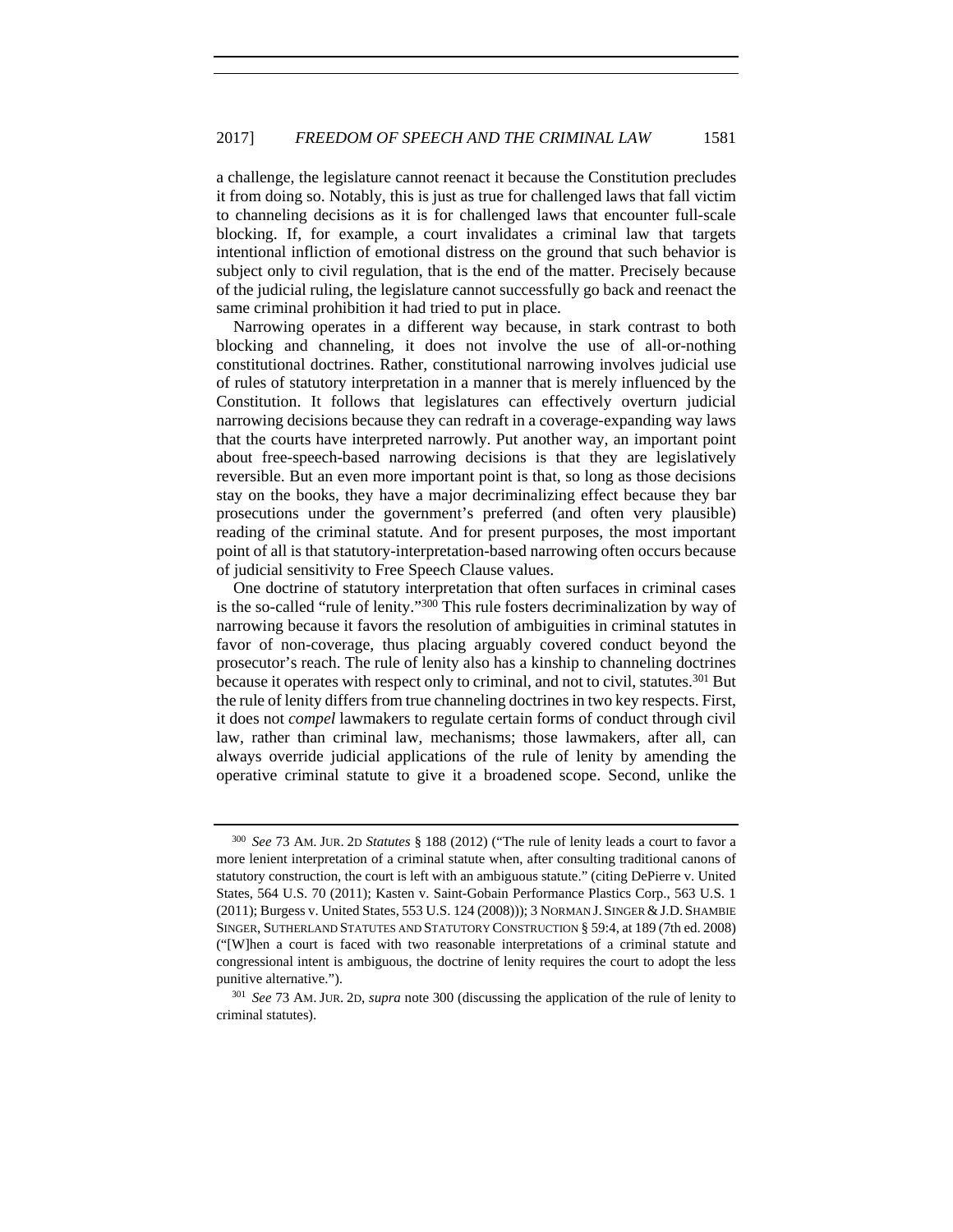channeling rules we looked at earlier, $302$  the rule of lenity is rooted not so much in the Constitution itself as in generalized notions of fairness and presumed legislative intent.303 The rule may have some connection to the value of fair notice embodied in the constitutional guarantee of procedural due process.<sup>304</sup> but that linkage is loose if there is any linkage at all.

Another canon of statutory interpretation shares a much tighter bond with true constitutional protections—the so-called "rule of constitutional avoidance."305 This rule dictates that courts should interpret all statutes, whether civil or criminal, in such a way as to avoid "serious constitutional problems."306 In other words, if a statute is fairly subject to two readings—one that might result in a finding of unconstitutionality and another that raises no such constitutional doubts—the court should adopt the latter interpretation, thus dodging the higherlaw complication.307

The canon of constitutional avoidance, unlike the rule of lenity, has much to do with the First Amendment's Free Speech Clause for a simple reason: that clause often gives rise to just the sort of serious constitutional questions that, pursuant to the canon, produce narrow statutory interpretations. In addition, because those interpretations commonly involve criminal statutes, the rule of constitutional avoidance fosters free speech decriminalization by way of the narrowing technique.

One question of importance is whether the Free Speech Clause and its underlying purposes provide any *special* justification for judicial narrowing of

<sup>306</sup> Edward J. DeBartolo Corp. v. Fla. Gulf Coast Bldg. & Constr. Trades Council, 485 U.S. 568, 575 (1988) ("[W]here an otherwise acceptable construction of a statute would raise serious constitutional problems, the Court will construe the statute to avoid such problems unless such construction is plainly contrary to the intent of Congress." (citing NLRB v. Catholic Bishop of Chi., 449 U.S. 490, 499-501, 504 (1979))). 307 *See, e.g.*, Lisa A. Kloppenberg, *Avoiding Serious Constitutional Doubts: The Supreme* 

*Court's Construction of Statutes Raising Free Speech Concerns*, 30 U.C. DAVIS L. REV. 1, 31-33 (1996) (noting that the rule of constitutional avoidance gives "additional weight to that Court's interpretation of constitutional precedents" by "reaching beyond existing precedent to recognize a new danger zone"); *see also* Katyal & Schmidt, *supra* note 305, at 2128 (suggesting that despite the avoidance canon's justification as a form of restraint, it "thwarts congressional intent without the need for outright invalidation").

<sup>302</sup> *See supra* Part II.

<sup>303</sup> *See* Zachary Price, *The Rule of Lenity as a Rule of Structure*, 72 FORDHAM L. REV. 885, 906-10 (2004) (noting, but also critiquing, the traditional rationales used to support the rule of lenity founded on the provision of fair notice and the fostering of legislative supremacy).

<sup>304</sup> *See* Dan M. Kahan, *Lenity and Federal Common Law Crimes*, 1994 SUP. CT. REV. 345, 349 (noting the due process rationale).

<sup>305</sup> *See* Neal Kumar Katyal & Thomas P. Schmidt, *Active Avoidance: The Modern Supreme Court and Legal Change*, 128 HARV. L. REV. 2109, 2110 (2015) ("In the last few years, the Supreme Court has resolved some of the most divisive and consequential cases before it with the same maneuver: construing statutes to avoid constitutional difficulty."); Adrian Vermeule, *Saving Constructions*, 85 GEO. L.J. 1945, 1948-49 (1997).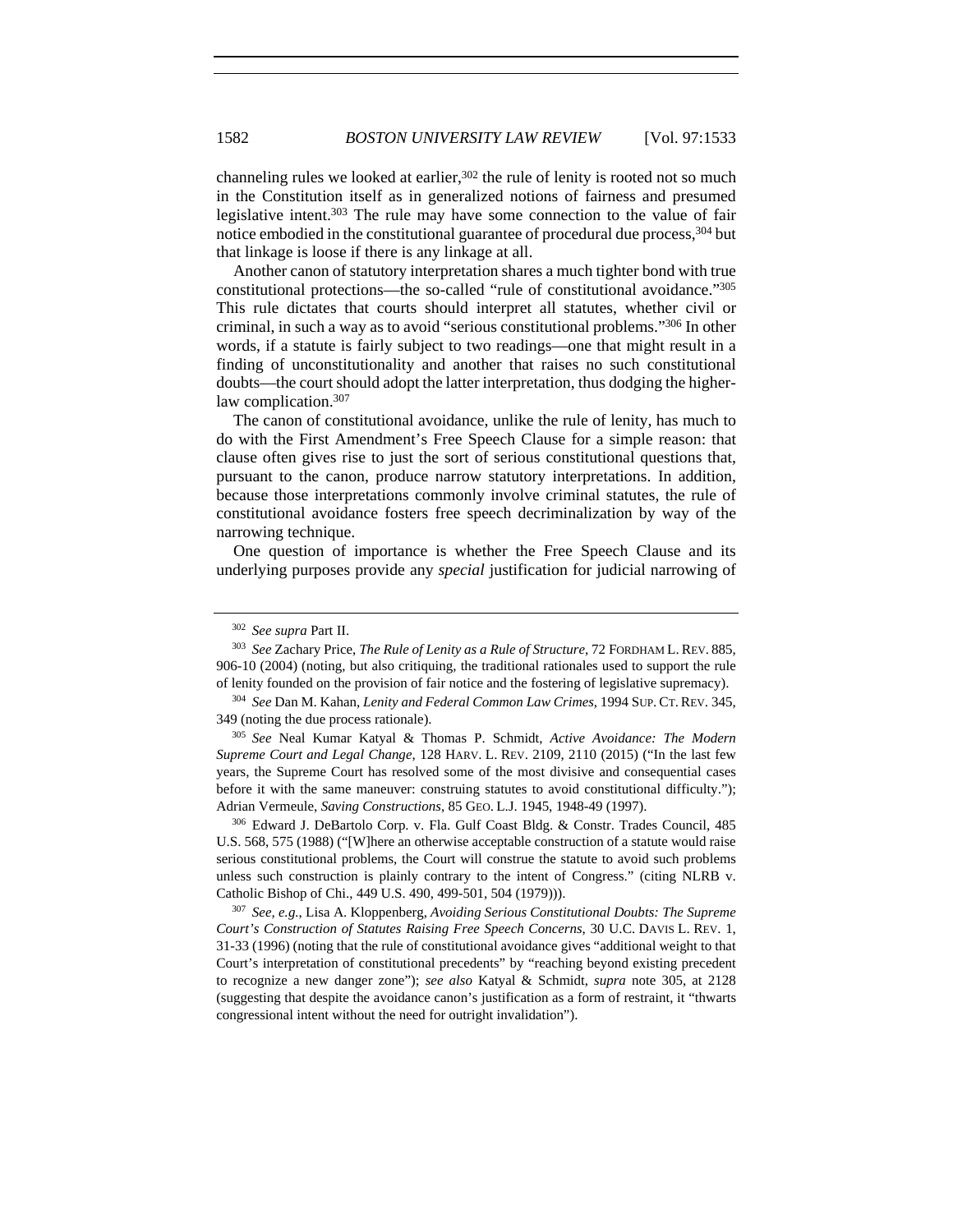statutes above and beyond the ordinary operation of the rule of constitutional avoidance. In other words, might the rule of constitutional avoidance have an added bite when speech is at issue? Or, to go one step further, might free speech values produce statutory narrowing even when there is insufficient ambiguity in a statute to bring the avoidance canon into operation? The Court's decision in *United States v. X-Citement Video, Inc.*308 offers reason for answering these questions in the affirmative—that is, for concluding that a free-speech-specific, statutory-interpretation-based, judicial narrowing principle may in fact exist.309

*X-Citement Video* involved a criminal prohibition that applied to "[a]ny person who—(1) knowingly transports or ships in interstate or foreign commerce  $\ldots$  any visual depiction, if  $(A)$  the producing of such visual depiction involves the use of a minor engaging in sexually explicit conduct; and (B) such visual depiction is of such conduct."310 This language made it clear that the "knowingly" state of mind requirement applied to the element of "transport[ing] or ship[ping] . . . any visual depiction."311 But the Government argued that the statutory language imposed no requirement that the defendant have knowledge that "the producing of such visual depiction involves the use of a minor engaging in sexually explicit conduct" or that "such visual depiction is of such conduct."312 In other words, the Government asserted that no knowledge-based mens rea element applied at all with respect to these two surroundingcircumstance elements of the crime. Writing for a majority of the Court, Chief Justice Rehnquist disagreed. He concluded instead that the "knowingly" requirement did apply to these surrounding-circumstance elements, thus requiring actual knowledge that the depicted person was less than eighteen years old.313

The Court embraced this interpretation in the face of the two dissenters' strident, text-based insistence that it "contradict[ed] the plain import of what Congress has specifically prescribed."314 In particular, according to the

<sup>308</sup> 513 U.S. 64 (1994).

<sup>&</sup>lt;sup>309</sup> Notably, there may be an argument that goes in exactly the opposite direction. On this view, the avoidance canon does its best work when it helps give life to otherwise underenforced constitutional rights. *See* Katyal & Schmidt, *supra* note 305, at 2159-60, 2160 n.256. And if any set of rights qualifies as *not* under-enforced, it might seem to be those rights included in the so-often-invoked Free Speech Clause. *See* Lillian R. BeVier, *Money and Politics: A Perspective on the First Amendment and Campaign Finance Reform*, 73 CALIF. L. REV. 1045, 1087 (1985) (discussing the Court's "customary strategy of overprotecting speech in order to protect speech that matters"). From this perspective, it might well follow that no *stronger* application of the avoidance canon should operate in free expression cases. If anything, a *weaker* application of the rule should be required. 310 *X-Citement Video*, 513 U.S. at 67-68 (quoting 18 U.S.C. § 2252 (1988 & Supp. V)).

<sup>311</sup> *Id.* at 68.

<sup>312</sup> *See* Brief for the United States at 12-44, United States v. X-Citement Video, Inc., 513 U.S. 64 (1994) (No. 93-723). 313 *X-Citement* Video, 513 U.S. at 78.

<sup>314</sup> *Id.* at 81 (Scalia, J., dissenting).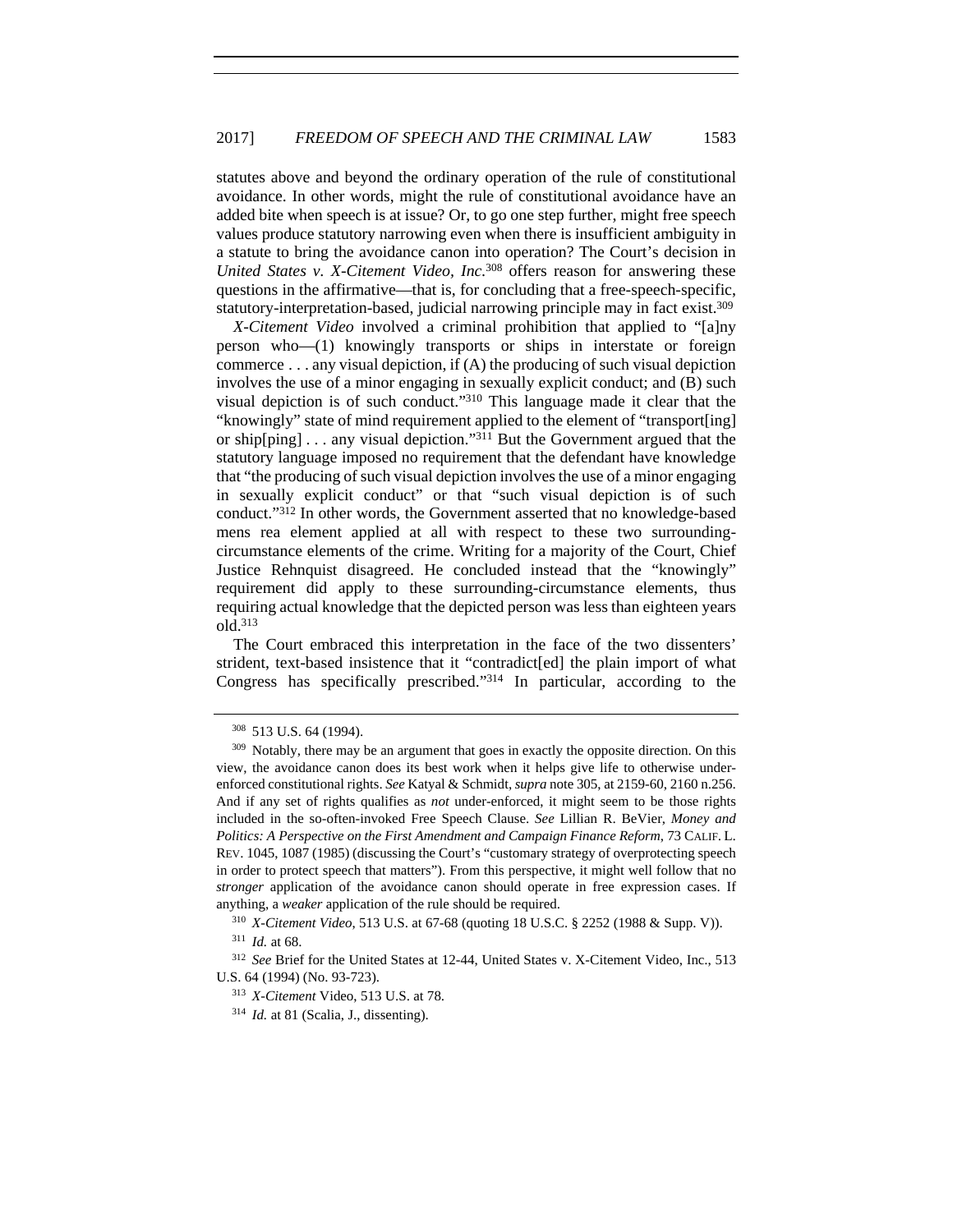dissenters, "[t]he word 'knowingly' is contained, not merely in a distant phrase, but in an entirely separate clause from the one into which today's opinion inserts it."315 Notably, the majority did not take serious issue with the premise of the dissenters' argument. To the contrary, it acknowledged that its interpretation did not reflect "the most grammatical reading of the statute."316

In addition, Chief Justice Rehnquist did not invoke the rule of lenity in support of his defendant-friendly reading of the statutory language. This omission was telling because it suggested that even the majority found insufficient ambiguity in the text to trigger that rule's operation. In other words, some other and more powerful canon had to come into play to override, and expand upon, the textually specified elements of the crime. In the end the Court found that two other canons could and did work this magic. First, it reasoned that adopting the Government's interpretation was unacceptable because it would produce "positively absurd" results—for example, by reaching "a retail druggist who returns an uninspected roll of developed film to a customer" with no knowledge except that the film includes a "visual depiction" of something.317 Second, the Court relied on the specialized canon, first laid down in *Morissette v. United States*, that favors "interpreting criminal statutes to include broadly applicable scienter requirements, even where the statute by its terms does not contain them."318

It merits emphasis that the rule of *Morissette* does not operate only in free expression cases; indeed, at issue in *Morissette* itself was a ban on the theft of federal property.319 Even so, the Court in *X-Citement Video* clearly had one eye on the First Amendment. In particular, in distinguishing "public welfare" cases, to which the rule of *Morissette* has no application, the Chief Justice observed that: "Persons do not harbor settled expectations that the contents of magazines and film are generally subject to stringent public regulation. *In fact, First Amendment constraints presuppose the opposite view.*"320 Later in the opinion, the Chief Justice returned to this same theme. He wrote: "[O]ne would reasonably expect to be free from regulation when trafficking in sexually explicit, though not obscene, materials involving adults"<sup>321</sup> precisely because

<sup>321</sup> *Id.* at 73.

<sup>315</sup> *Id.*

<sup>316</sup> *Id.* at 70 (majority opinion).

<sup>317</sup> *Id.* at 69. 318 *Id.* at 70 (discussing Morissette v. United States, 342 U.S. 246 (1952)); *see also* Eric A. Johnson, *Rethinking the Presumption of Mens Rea*, 47 WAKE FOREST L. REV. 769, 770 (2012) (tracing the origins of the mens rea principle to *Morissette*); Stephanie Siyi Wu, *Unknown Elements: The Mens Rea Question in 18 U.S.C. § 924(c)(1)(B)(ii)'s Machine Gun Provision*, 114 COLUM. L. REV. 407, 417 (2014) (deeming the requirement of mens rea in criminal statutes the "innocence rule"). *See generally* John Shepard Wiley, Jr., *Not Guilty by Reason of Blamelessness: Culpability in Federal Criminal Interpretation*, 85 VA. L. REV. 1021 (1999) (discussing "the rule of mandatory culpability," a rule of statutory interpretation requiring mens rea in federal criminal statutes). 319 *Morissette*, 342 U.S. at 247-48.

<sup>320</sup> *X-Citement Video*, 513 U.S. at 71 (emphasis added).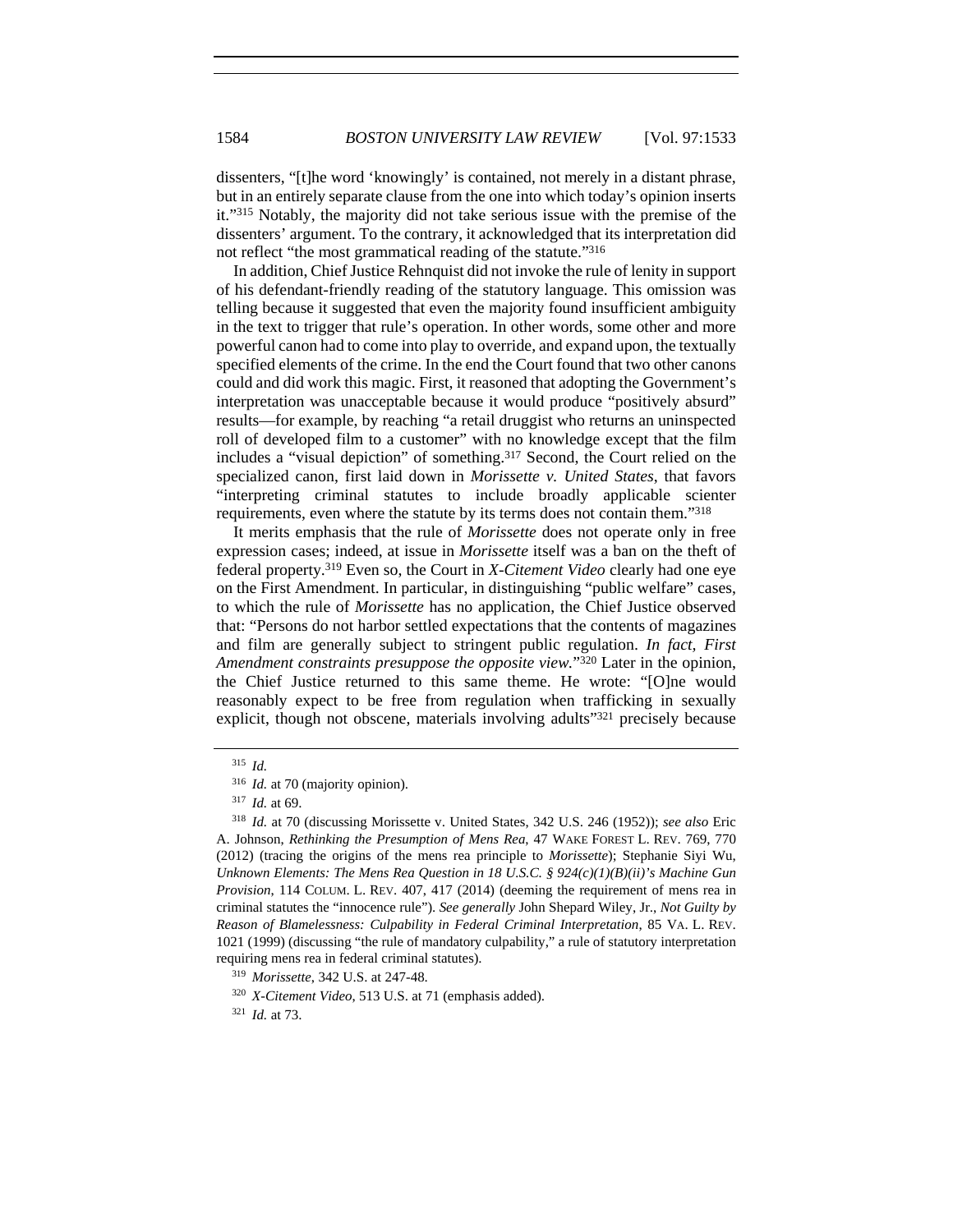"sexually explicit materials involving persons over the age of 17 *are protected by the First Amendment*."322 In short, the Court's reasoning in *X-Citement Video* suggests that, in at least some criminal cases, courts faced with interpretive questions will take an especially close look at the challenged statute if it puts free speech values at risk.323

*Elonis v. United States*324 supports the same conclusion. That case involved a federal statute that makes it a crime to transmit in interstate commerce "any communication containing any threat . . . to injure the person of another."325 As stated by the Court, the question was "whether the statute . . . requires that the defendant be aware of the threatening nature of the communication, and—if not—whether the First Amendment requires such a showing."326 Relying on the *Morissette* line of cases, the Court sidestepped the First Amendment question by interpreting the statute—contrary to the Government's position—to impose a minimum mens rea requirement of recklessness with regard to the fear-instilling effect of the communication.<sup>327</sup> In other words, a successful prosecution required the Government to prove "what the defendant thinks"—that is, at least a conscious awareness on the part of the defendant that the communication was likely to produce fear.<sup>328</sup> Blending the strategies of both channeling and narrowing, the Court quoted with approval the observation that the "defendant could face 'liability in a civil action for negligence, but he could only be held criminally for an evil intent actually existing in his mind.'"329

The Court in *Elonis* never professed to ground its restrictive reading of the statute on the rule of lenity, on the rule of constitutional avoidance, or on specialized First Amendment concerns. Rather, it relied solely on the rule of *Morissette*. 330 But it did cite free speech precedents—including *X-Citement Video*—along the way, and there can be no doubt that the First Amendment loomed over the dispute, which focused on alleged threats made by way of the

<sup>326</sup> *Id.*

<sup>322</sup> *Id.* at 72 (emphasis added) (citing Alexander v. United States, 509 U.S. 544, 549-50 (1993); Sable Commc'ns of Cal., Inc. v. FCC, 492 U.S. 115, 126 (1989); FW/PBS, Inc. v. City of Dallas, 493 U.S. 215, 224 (1990); Smith v. California, 361 U.S. 147, 152 (1959)).<br><sup>323</sup> The Court also took into account the harsh penalties imposed by the statute, which

further suggests that courts will look to any possible punishment in answering these questions. *See id.* at 72 ("*Staples*' concern with harsh penalties looms equally large respecting § 2252: Violations are punishable by up to 10 years in prison as well as substantial fines and forfeiture."). 324 135 S. Ct. 2001 (2015).

<sup>325</sup> *Id.* at 2004 (quoting 18 U.S.C. § 875(c) (2012)).

<sup>&</sup>lt;sup>327</sup> See id. at 2012-13 (declining to determine the exact mens rea requirement under the statute).

<sup>328</sup> *Id.* at 2011.

<sup>329</sup> *Id.* (quoting Cochran v. United States, 157 U.S. 286, 294 (1895)).

<sup>330</sup> *See id.* at 2009 ("We have repeatedly held that 'mere omission from a criminal enactment of any mention of criminal intent' should not be read 'as dispensing with it.'" (quoting Morissette v. United States, 342 U.S. 246, 250 (1952))).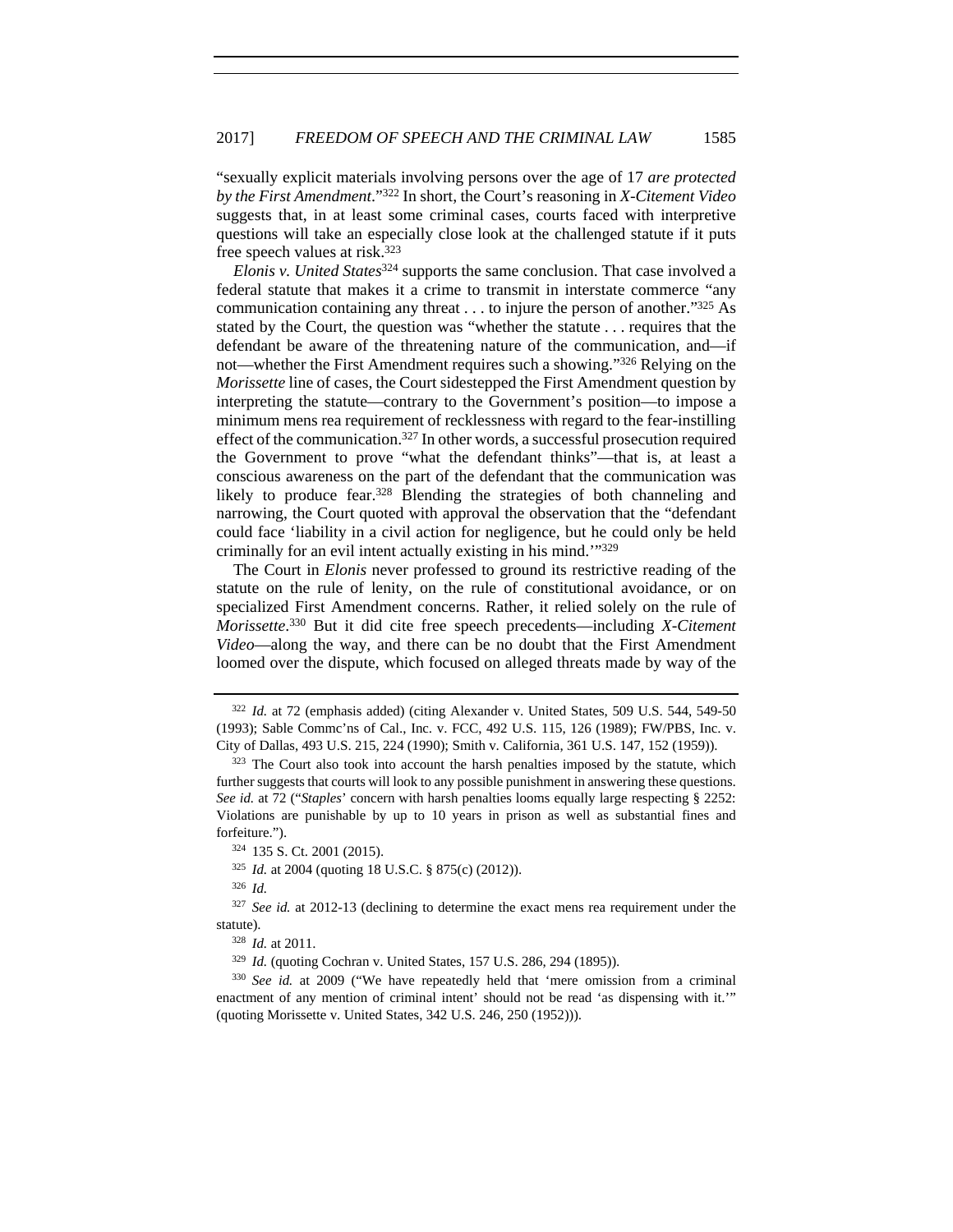Internet.<sup>331</sup> At the least, the majority never endorsed the position of Justice Thomas, whose dissenting opinion squarely rejected the defendant's suggestion "that we read an intent-to-threaten element into [the statute] in light of the First Amendment."332

*X-Citement Video* and *Elonis* raise the question whether the Court in time will endorse a free-expression-specific narrowing approach to criminal statutes. The former case (which was specifically relied on in the latter) gives some reason to think it might because the Court in *X-Citement Video* specifically discussed the Free Speech Clause in giving the contested statute a narrowed reach.<sup>333</sup> The Court did so, however, only in applying the specialized mens rea rule of *Morissette*, so that *X-Citement Video* provides limited support at best for a *generalized* rule of statutory interpretation that takes special account of free speech values.<sup>334</sup>

But maybe such a generalized rule will emerge. If so, *X-Citement Video* probably will play a role in the decision. Even more influential, however, may be a well-aged body of precedents in which the Court has spoken of the First Amendment as protecting rights rooted in "[t]he preferred position of freedom of speech."335After all, if expressive freedoms are in fact "preferred," there is

statute because "statutory words are to be read narrowly so as to avoid questions concerning the 'associational freedom' . . . protected and concerning other rights within the purview of the First Amendment"); Best v. Berard, 776 F. Supp. 2d 752, 759 (N.D. Ill. 2011) ("The Court therefore considers whether it may interpret IRPA's 'non-commercial purpose' exemption consistent with its meaning but with any eye toward avoiding a First Amendment violation.").

<sup>335</sup> Kovacs v. Cooper, 336 U.S. 77, 88 (1949) (footnote omitted); *see also* Murdock v. Pennsylvania, 319 U.S. 105, 115 (1943) ("Freedom of press, freedom of speech, freedom of religion are in a preferred position."). The case for a preferred position is strengthened by constitutional doctrines that distinctively warrant judicial intervention in free speech cases to invalidate challenged laws. *See supra* notes 286-89 (discussing, for example, specialized First Amendment vagueness and overbreadth doctrines); *see also* Retail Dig. Network, LLC v. Appelsmith, 810 F.3d 638, 646 (9th Cir.) ("[W]hen [a] threatened enforcement effort implicates First Amendment rights, the standing inquiry tilts dramatically toward a finding of standing." (quoting LSO, Ltd. v. Stroh, 205 F.3d 1146, 1155 (9th Cir. 2000))), *reh'g en banc* 

<sup>331</sup> *See id.* at 2009 (citing United States v. X-Citement Video, Inc., 513 U.S. 64, 70 (1994)); *id.* at 2013 (citing Ginsberg v. New York, 390 U.S. 629, 644-45 (1968)).

<sup>332</sup> *Id.* at 2023 (Thomas, J., dissenting).

<sup>333</sup> *See X-Citement Video*, 513 U.S. at 71-72, 78. In *United States v. Cook*, 76 F.3d 596, 601 (4th Cir. 1996), the Court of Appeals for the Fourth Circuit stated that one of the five reasons the Court had for applying a scienter requirement in *X-Citement Video* was because "without a knowledge requirement the statute would impinge on protected conduct (the First Amendment right to free speech)." *Id.* at 600. The court went on to distinguish *X-Citement Video* on the ground that the statute at issue in *Cook* did "not impinge on constitutionally protected conduct" even though the terms of the statutes in the two cases were similar. *Id.* at 601. The Fourth Circuit's treatment of *X-Citement Video* thus indicates that courts should be especially cautious about reading the coverage of statutes broadly when they raise freespeech-related concerns. 334 *See* Schneider v. Smith, 390 U.S. 17, 26 (1968) (construing narrowly a federal maritime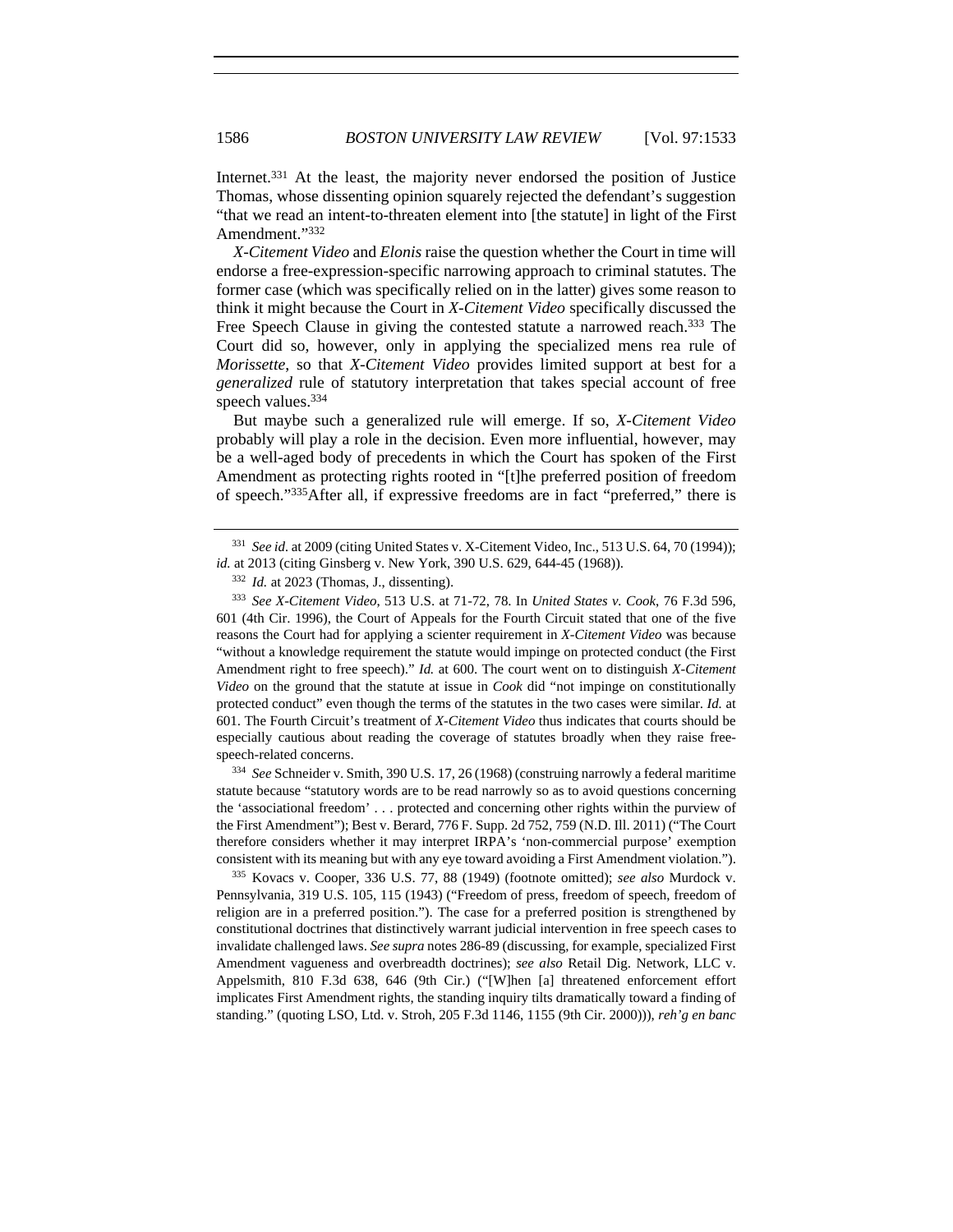reason to conclude that courts should view things that way not only for purposes of true constitutional adjudication, but also for purposes of Constitution-based statutory interpretation. Indeed, the Court already may have moved toward this position in cases that bear only the faintest resemblance to *X-Citement Video* and *Elonis*.

This conclusion has its roots in the most celebrated of all judicial footnotes footnote four of Chief Justice Stone's majority opinion in *United States v. Carolene Products Co.*<sup>336</sup> That 186-word text<sup>337</sup> famously presaged a distinctly activist judicial role in two settings: (1) when laws discriminate against "discrete and insular minorities" because such a status may "seriously . . . curtail the operation of those political processes ordinarily to be relied upon" to protect the interests of citizens; and (2) when a challenged rule "restricts those political processes which can ordinarily be expected to bring about the repeal of undesirable legislation," as is the case with "restraints upon the dissemination of information, on interferences with political organizations, [and the] prohibition of peaceable assembly."338 In 1992, two leading scholars explained how the Court had built on footnote four to endorse a canon of statutory interpretation that gives special protection to "*Carolene* groups"—that is, historically disadvantaged groups, such as Native Americans.339 This line of statutory interpretation decisions, so the argument goes, may help point the way to a principle under which courts give more weight to free expression concerns than to other constitutional concerns in the process of statutory interpretation. After all, if there is an interpretive canon that favors "*Carolene* groups," why should there not also be a canon that protects "*Carolene* processes"—including by helping to ensure "the dissemination of information" in keeping with both the text and the texture of footnote four.340

To be sure, the Court may eschew such a rule. Moreover, if it does so, it may reason that the rule of constitutional avoidance already affords sufficient protection to First Amendment values. Even if the Court goes down this path, however, the avoidance canon itself will have an especially broad impact in statutory interpretation cases that involve free speech. This is so because the avoidance canon by its very nature renders the method of judicial narrowing (whether free-speech-specific or not) inseparable from judicial blocking and

*granted*, 842 F.3d 1092 (9th Cir. 2016). 336 304 U.S. 144, 152 n.4 (1938).

<sup>337</sup> This word count excludes internal citations.

<sup>338</sup> *Carolene Prods.*, 304 U.S. at 152 n.4 (internal citations omitted).

<sup>339</sup> William N. Eskridge, Jr. & Philip P. Frickey, *Quasi-Constitutional Law: Clear Statement Rules as Constitutional Lawmaking*, 45 VAND. L.REV. 593, 602-03 (1992); *see also* Coenen, *supra* note 182, at 1612-14 (discussing clear statement rules as they apply to *Carolene* groups); Cass R. Sunstein, *Interpreting Statutes in the Regulatory State*, 103 HARV. L. REV. 405, 473 (1989) ("Aggressive construction of ambiguous statutes designed to protect disadvantaged groups provides a way for courts to protect the constitutional norm of equal protection in a less intrusive manner.").<br><sup>340</sup> *Carolene Prods.*, 304 U.S. at 152 n.4.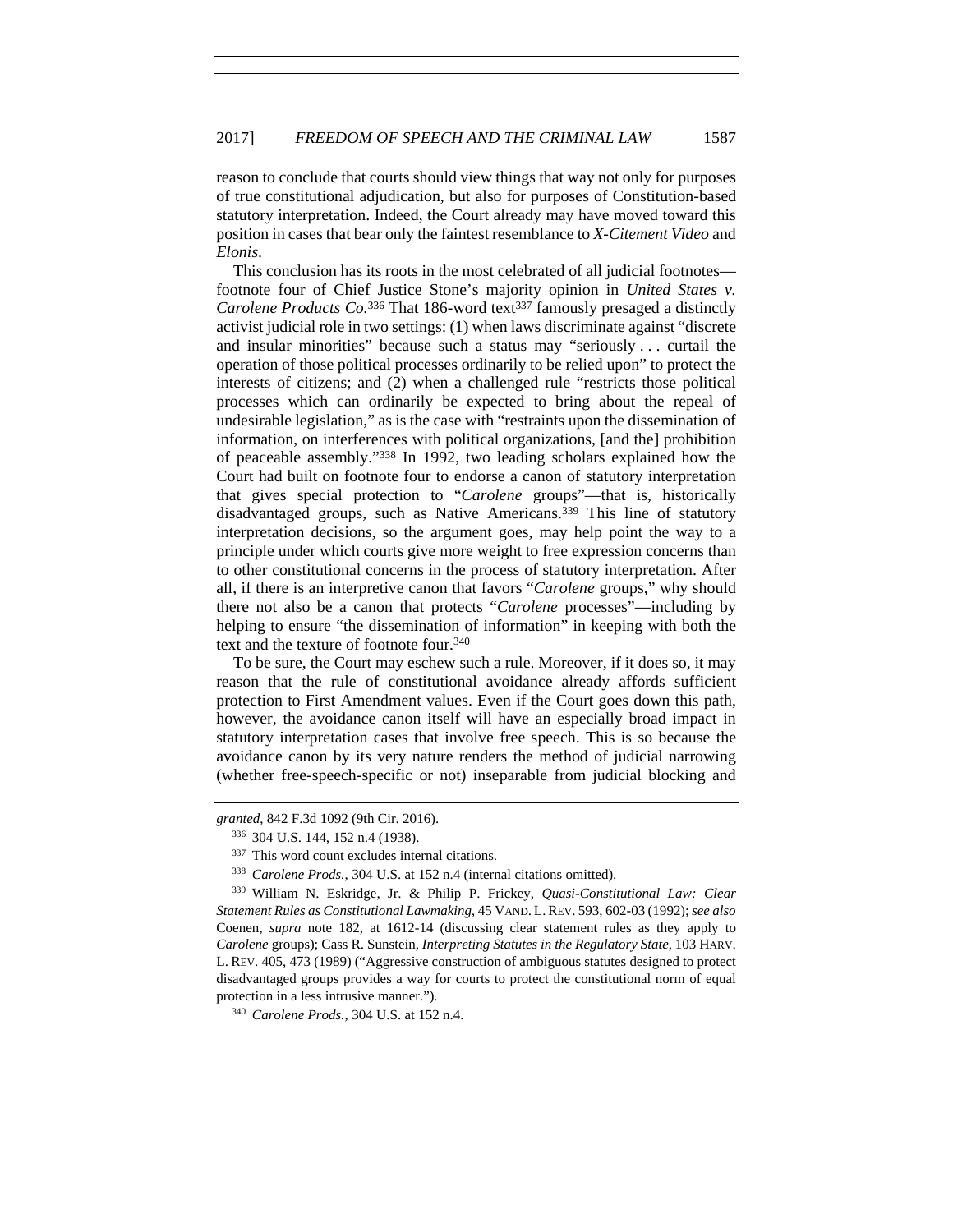judicial channeling (which are, as we have seen, free-speech-specific in important respects).341 The operation of the avoidance canon, after all, always depends on—and reaches further than—the irreducible limits placed on the government by the Constitution itself. As Parts I and II show, the modern Court has expanded those irreducible limits through speech-protective use of both the blocking and channeling techniques, and there is every reason to think that the Court will continue to move in that direction in the future.

The practical result for purposes of judicial narrowing is apparent. As new speech-protective constitutional doctrines come into being, those doctrines will expand the opportunities for courts to read statutes to avoid the "serious constitutional problems" that those very doctrines create.342 Put another way, as the circle of "true" constitutional protection of speech broadens, it necessarily pushes outward the surrounding band of "quasi-constitutional" protection afforded by the avoidance canon.343 Thus, precisely because judicial narrowing in its nature is derivative of judicial blocking and channeling, expanded speech protection by way of judicial narrowing will be a built-in part of any judicial push in the direction of First Amendment decriminalization.

# IV. THE FRONTIERS OF FREE SPEECH DECRIMINALIZATION

Parts I, II, and III of this Article include a descriptive component. They highlight how the Court in a steady stream of cases, handed down well before the emergence of the modern decriminalization movement, has carried along free speech law in the direction of decriminalization in practical effect. But even more important, those Parts have a suggestive component. They signal how the Court might build on its past rulings to support the cause of decriminalization in the free speech context. In the area of blocking, for example, the Justices might reshape the law of "fighting words" by excluding from that concept all verbal abuse directed at law enforcement officers.344 With regard to channeling, the Court might carry over the "tortification" approach of its defamation rulings to the civil law that governs privacy, antidiscrimination, and the infliction of emotional distress.345 With regard to narrowing, the Court might determine that

<sup>341</sup> *See supra* Parts I, II.

<sup>342</sup> Edward J. DeBartolo Corp. v. Fla. Gulf Coast Bldg. & Constr. Trades Council, 485 U.S. 568, 575 (1988).

<sup>343</sup> *See* Katyal & Schmidt, *supra* note 305, at 2128 ("[M]odern avoidance, because it is triggered only by doubt, can sweep more broadly than the Constitution. As Judge Posner has explained, avoidance results in 'a judge-made constitutional "penumbra" that has much the same prohibitory effect as the judge-made (or at least judge-amplified) Constitution itself.'" (quoting Richard A. Posner, *Statutory Interpretation—In the Classroom and in the Courtroom*, 50 U. CHI. L. REV. 800, 816 (1983))).

<sup>344</sup> *See supra* notes 87-95 and accompanying text.

<sup>345</sup> *See supra* Section II.B.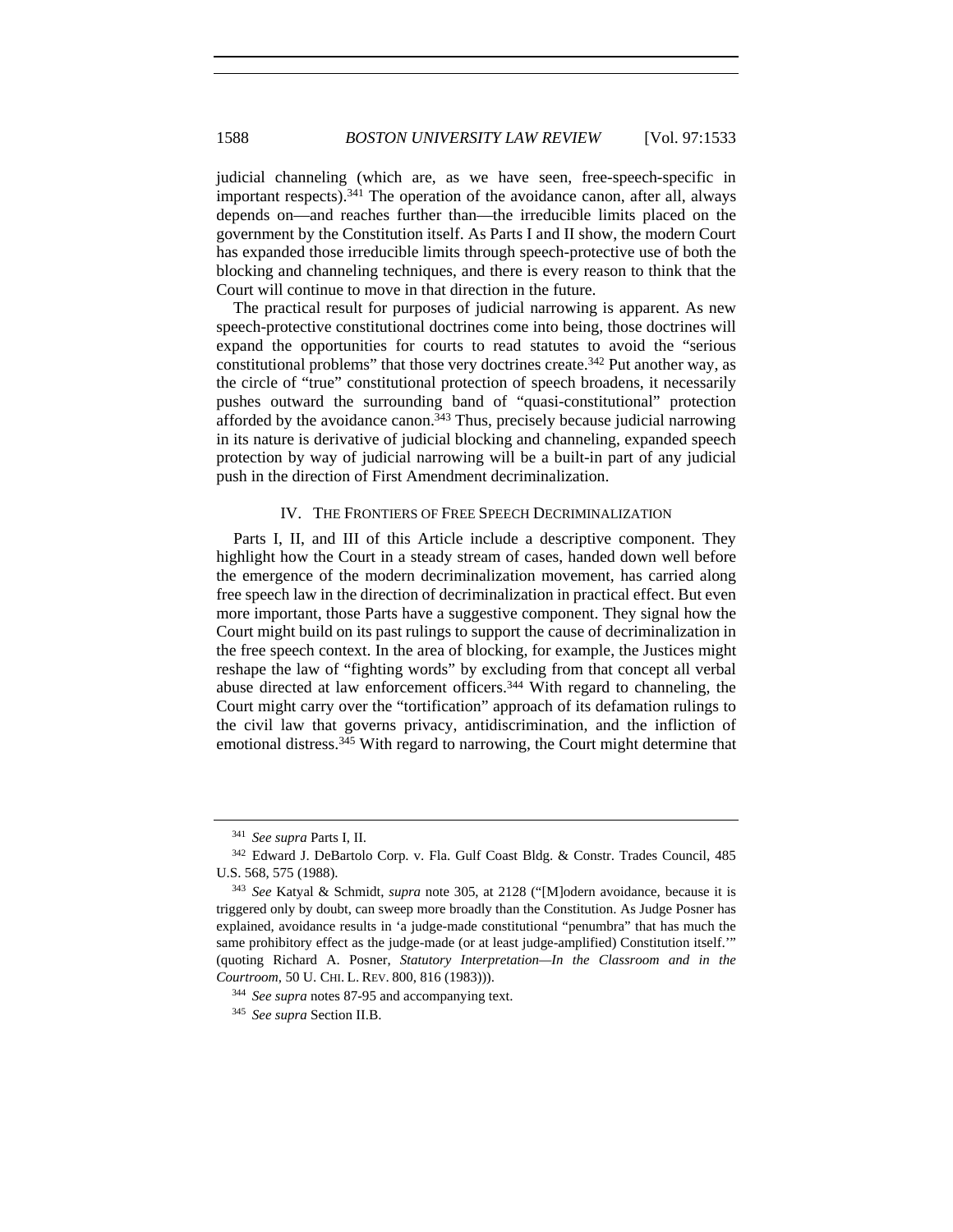clear statement rules of statutory interpretation should apply with added force whenever a regulation of speech is at issue.<sup>346</sup>

All of these matters concern not the past, but the future, of free-speech-based decriminalization. One goal of the earlier Parts of this Article is to show that these frontiers of First Amendment law are not as out of reach as initial impressions might suggest, especially when one comes to see how often the modern Court already has made use of the blocking, channeling, and narrowing techniques. Other frontiers of free speech law, however, may seem very far away, in part because (at least at first blush) they involve complex or novel uses of these analytical strategies.

In this Part, I direct attention to these more-distant frontiers of speech law. Section IV.A considers the ubiquitous tool of means-ends analysis. It suggests that this methodology opens up new opportunities for expanding speechprotective judicial controls, especially if the Court chooses to pursue a decriminalization agenda. Two possibilities along these lines may prove to be particularly important: (1) the use of means-ends analysis to require in many cases a showing of actual harm, as opposed to merely potential harm, to justify the criminalization of speech; and (2) the extension of the requirement of individualized warnings from hostile-audience-speech cases to other areas of free expression law.

Section IV.B turns to the very different subject of "hybrid rights." It highlights the possibility that the Court might read the Free Speech Clause together with some other constitutional provision—particularly the Free Exercise Clause—to block the regulation of expressive activity in ways that neither clause alone would support. Some analysts may view this style of judicial review as too untethered to constitutional text and too pliable in application to qualify as legitimate. But as surely as a largely below-the-radar body of precedent may help push along the many potential decriminalizing reforms identified in Parts I, II, and III, already-existing law offers much support for judicial use of hybridrights analysis.347 Indeed, this technique may provide a key point of reference for resolving emerging constitutional battles, tied to the Court's recent ruling on same-sex marriage, that concern the limits of applying antidiscrimination laws to sincere religious objectors.348

<sup>346</sup> *See supra* Part III.

<sup>347</sup> *See, e.g.*, Obergefell v. Hodges, 135 S. Ct. 2584, 2603 (2015) ("Rights implicit in liberty may rest on different precepts and are not always coextensive, yet in some instances each may be instructive as to the meaning and reach of the other. In any particular case one Clause may be thought to capture the essence of the right in a more accurate and comprehensive way, even as the two Clauses may converge in the identification and definition of the right."); Lawrence v. Texas, 539 U.S. 558, 575 (2003) ("Equality of treatment and the due process right to demand respect for conduct protected by the substantive guarantee of liberty are linked in important respects, and a decision on the latter point advances both interests."). 348 *See infra* note 408 and accompanying text.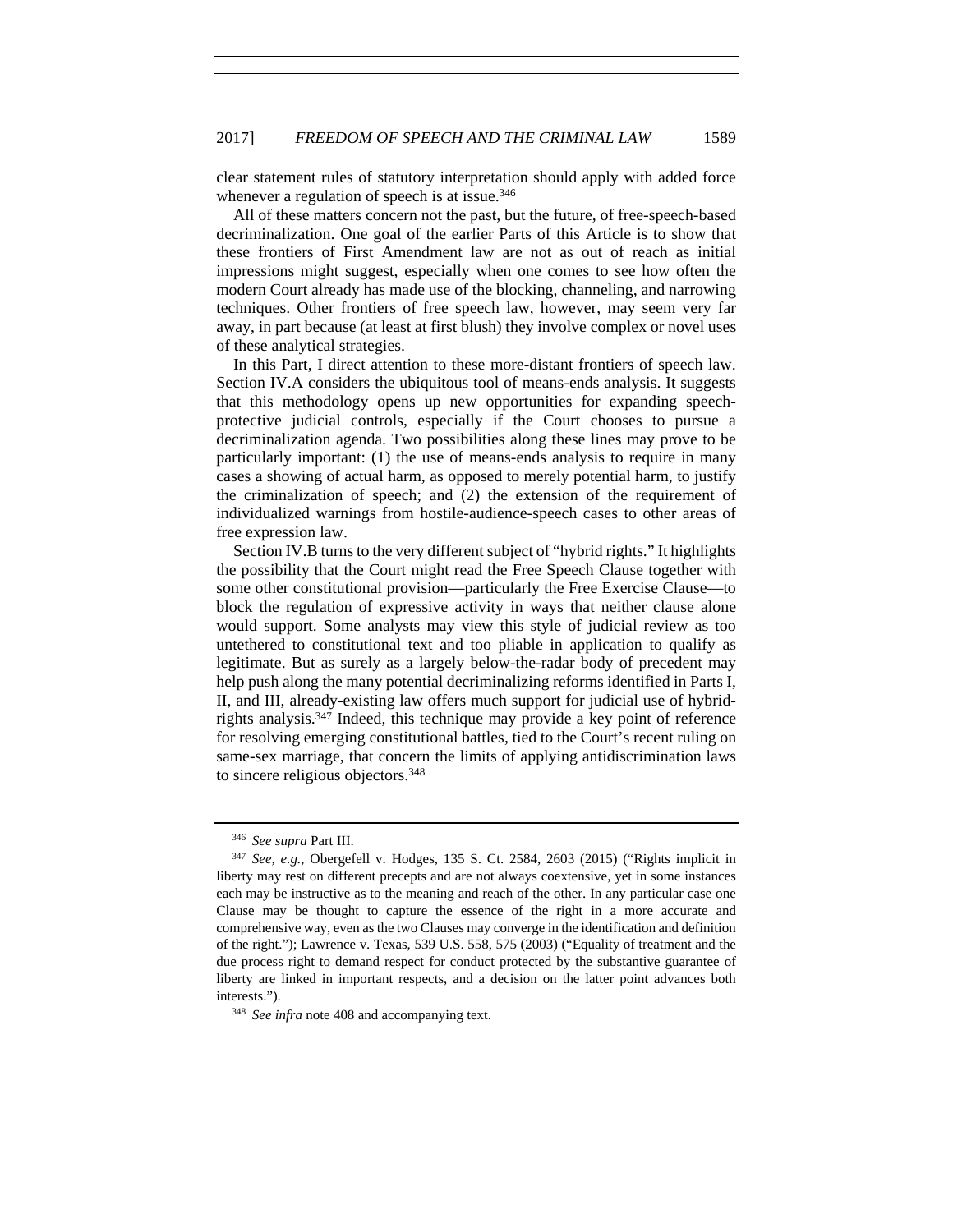1590 *BOSTON UNIVERSITY LAW REVIEW* [Vol. 97:1533

Finally, Section IV.C briefly considers how the constitutional themes identified in this Article might exert an influence in realms of constitutional law that do not involve free expression at all. The key point is that there is no reason why the Court cannot use the same nuanced approaches to blocking, channeling, and narrowing identified in the preceding pages to pursue decriminalization in non-free-speech cases. Indeed, as we soon shall see, it already has done just that.

### A. *The Frontiers of Free Speech Means-Ends Analysis*

Means-ends analysis pervades constitutional law. In thousands of cases involving the Equal Protection Clause, the dormant commerce clause, so-called "substantive due process" and on and on—courts have asked whether a challenged law has a close enough relationship to a strong enough government purpose to justify that measure's adoption.349 This style of analysis is laden with complexity. In every case in which it operates, the court (either explicitly or implicitly) must resolve a battery of questions: How does one characterize the state interest said to justify the challenged law? Must it qualify as "legitimate," "important," "compelling," or the like? Does it so qualify? How close of a relationship must mark the government's chosen means and its sought after end? In particular, must the government's means be "closely tailored," "substantially related," or only "rationally related" to the governmental end? Whatever standard applies, what particular problems of means-ends fit are presented by the rule at issue? Are those fit-related problems sufficiently serious to warrant judicial intervention? If so, in what way should the court respond? All of this involves judgment—indeed, matters of judgment so difficult that they may defy judicial use of standard interpretive methodologies.350 Complicating matters still more is a little-noticed fact of constitutional life: oftentimes (for example, in cases that involve the identification of "unprotected" forms of speech) courts engage in means-ends analysis, or something quite like it, without acknowledging that they are doing so.351 These cases, too, open up rich opportunities for the exercise of judicial discretion. The result is that means-ends analysis invites the development of decisional sub-rules—that is, doctrines that courts use, often in subtle ways, to guide them in evaluating government ends and means.

At least between the lines, Parts I, II, and III suggest that the Court might soon look to expand its work with two such sub-rules, perhaps as part of a broader

<sup>349</sup> For one illustrative embodiment of a means-ends test, see *supra* notes 234-39 and accompanying text.

<sup>350</sup> By way of example, courts and analysts often make use of text-based, history-based, or representation-reinforcement-based styles of interpretation. But it seems far-fetched to think that these approaches can offer much aid as a court asks, for example, what constitutes the relevant "end" of a particular statute for purposes of means-ends analysis.

<sup>351</sup> *See, e.g.*, New York v. Ferber, 458 U.S. 757, 764 (1982) (citing the "welfare of children engaged in [the covered material's] production" and "the balance of competing interests" in finding child pornography to be unprotected).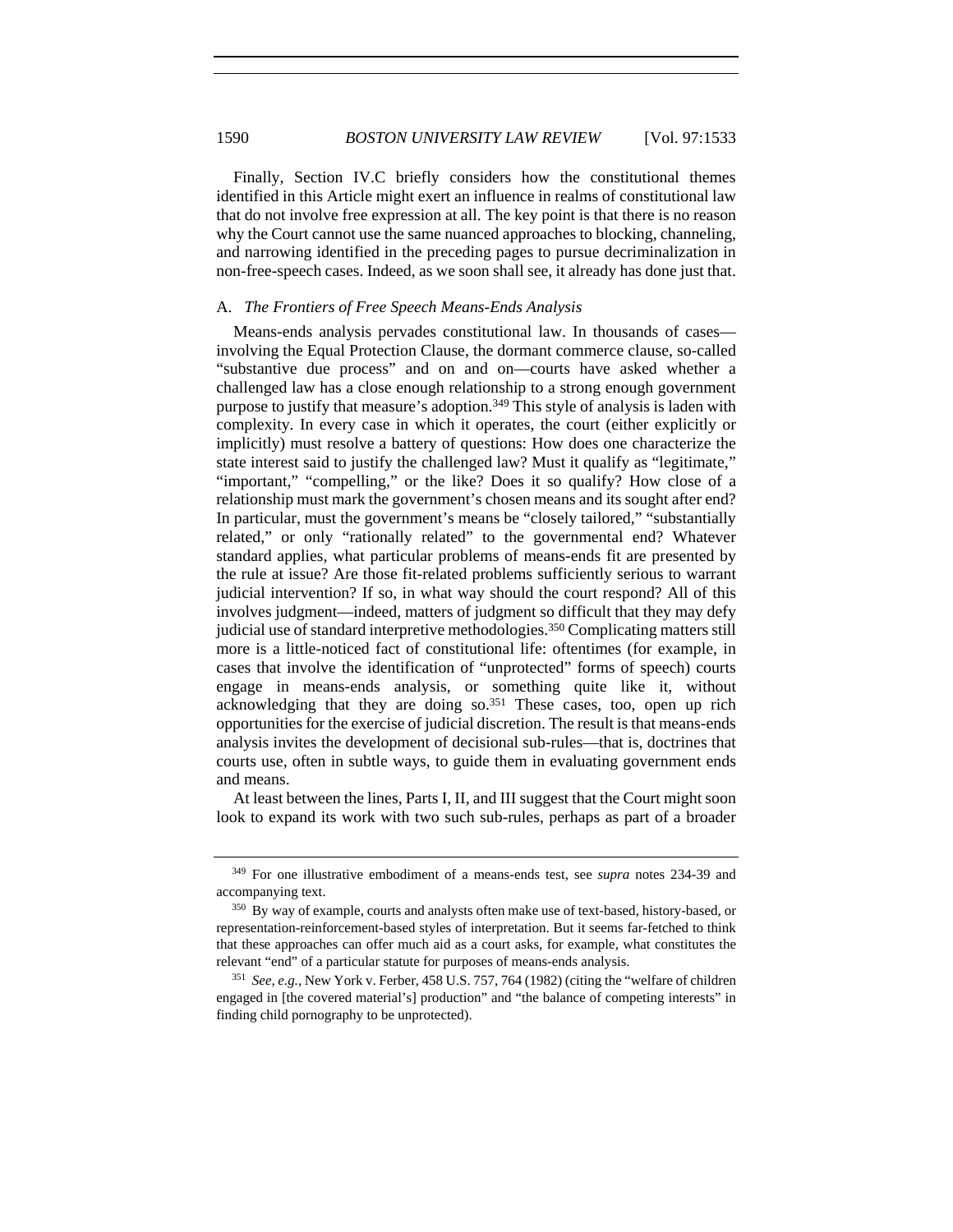effort to push forward the decriminalization of speech. These sub-rules would focus attention on (1) the key role of actual harm (as opposed to the mere risk of harm) in free speech cases, and (2) the prospect of requiring government officials to warn certain speakers that they must stop or postpone disruptive expressive activity before subjecting them to punishment.

## 1. Actual Harm Rules

Part I of this Article points to the possibility that a new doctrinal theme may be emerging in free speech law. As it shows, in the fields of fighting words, incitement, and hostile audience speech, past decisions raise the possibility that the occurrence of actual harm—as opposed to only the risk of harm—may be emerging as a necessary ingredient for rendering these forms of speech unprotected.352 In considering the law of incitement in *Claiborne Hardware*, for example, the Court observed that: "When such appeals do not incite lawless action, they must be regarded as protected speech."353 Rhetoric of this kind suggests that, because the permissible regulatory "end" in these cases is to address the actual harm of unlawful conduct, the "means" for achieving this end should focus on the actual occurrence of that harm, or at least something extremely close to it.

No less important, the modern Court's attentiveness to actual harm has shown itself in cases that reach beyond fighting words, incitement, and hostile audience speech. Part II, for example, demonstrated how a focus on actual harm has taken hold in the defamation context.<sup>354</sup> Thus, in *Gertz*, the Court held that money damages will be available only to "compensate" for "the harm inflicted" to reputation,355 thereby foreclosing recovery of non-actual-harm-based presumed or punitive damages.

The Court's recent decision in *United States v. Alvarez*<sup>356</sup> reflects similar concerns about actual harm, albeit in a very different setting.357 The Court in that case invalidated a criminal prohibition on purposely lying about one's receipt of the Medal of Honor or other military awards.358 In defending the law, the Government relied primarily on the argument that it served to counter the risk that such lies would "dilute the value and meaning of military awards."359 For a speech-sensitive four-Justice plurality of the Court, however, this valueprotecting justification did not hold up. The problem was: "The Government has not shown, and cannot show, why counterspeech would not suffice to achieve

<sup>359</sup> *Id.* (quoting Brief for the United States at 49, 54, United States v. Alvarez, 132 S. Ct. 2537 (2012) (No. 11-210)).

<sup>352</sup> *See supra* Section I.A.3.b.iii.

<sup>353</sup> NAACP v. Claiborne Hardware Co., 458 U.S. 886, 928 (1982).

<sup>354</sup> *See supra* notes 235-36 and accompanying text.

<sup>355</sup> Gertz v. Robert Welch, Inc., 418 U.S. 323, 343 (1974).

<sup>356</sup> 132 S. Ct. 2537 (2012).

<sup>357</sup> *See id.* at 2539.

<sup>358</sup> *Id.* at 2543.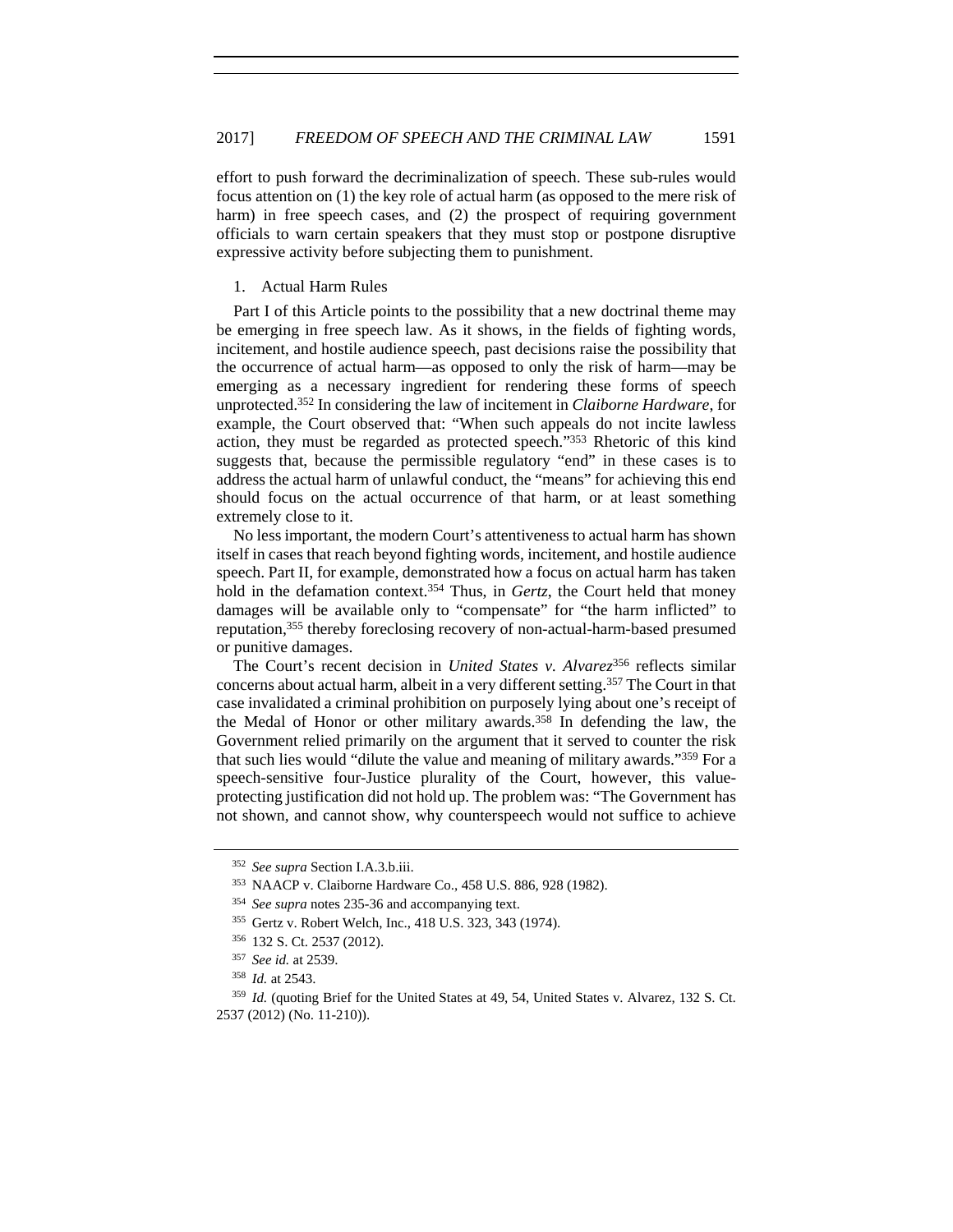its interest. . . . Indeed, the outrage and contempt expressed for respondent's lies can serve to reawaken and reinforce the public's respect for the Medal, its recipients, and its high purpose."360 Put another way, the plurality concluded that the challenged law did not target an actual harm because it sought to address a lie-produced diminution in value that simply did not exist.361 In a separate opinion, two concurring Justices reached much the same conclusion with respect to a decisive number of the statute's applications.362 For them it was determinative that the law went so far as to apply "in family, social, or other private contexts, where lies will often cause little harm."363 Even the dissenters focused their gaze on actual injury.364 But they disagreed with their colleagues on this point because in their estimation, "[a]s Congress recognized, the lies proscribed by the Stolen Valor Act inflict substantial harm."365

If a nascent and generalizable "actual harm" principle hovers over all these rulings, how might the Court apply it in future cases? One possibility is that the Court will look with increased skepticism at laws that target speech for prophylactic purposes. This possibility arises because prophylactic rules, by definition, do not target conduct that itself inflicts actual harms; rather, such rules address the prospect of future harms by preempting all forms of potentially problematic behavior or otherwise "over-regulating" in some way.366 For example, one way to think about *Alvarez* is to say that Congress sought to address the possibility that, over time, the cumulative effect of many lies about the winning of military honors might lead to a harmful diminution of their intangible value.367 Another possibility is that Congress purposefully cast a wide net of prohibition (as is often the case with so-called overinclusive laws) to make absolutely sure that no actual causers of harm, however small in number, would escape the law's wrath.368

<sup>366</sup> For significant treatments of the subject, see generally Mitchell N. Berman, *Constitutional Decision Rules*, 90 VA. L. REV. 1 (2004); Michael C. Dorf, *The Morality of Prophylactic Legislation (with Special Reference to Speed Limits, Assisted Suicide, Torture, and Detention Without Trial)*, 61 CURRENT LEGAL PROBS. 23 (2008); David A. Strauss, *The Ubiquity of Prophylactic Rules*, 55 U. CHI. L. REV. 190 (1988).

<sup>367</sup> *See Alvarez*, 132 S. Ct. at 2549 (noting that the Government apparently conceded that "an isolated misrepresentation by itself would not tarnish the meaning of military honors" (quoting Brief for the United States, *supra* note 359, at 49)). 368 *See generally* Joseph Tussman & Jacobus tenBroek, *The Equal Protection of the Laws*,

37 CALIF. L. REV. 341 (1949).

<sup>360</sup> *Id.* at 2549-50 (citations omitted).

<sup>361</sup> *See id.* at 2549 (emphasizing that the government presented "no evidence" on this

score). 362 *See id.* at 2555 (Breyer, J., concurring in the judgment). 363 *Id.*

<sup>364</sup> *See id.* at 2557 (Alito, J., dissenting) ("[T]he Court breaks sharply from a long line of cases recognizing that the right to free speech does not protect false factual statements that inflict *real harm* and serve no legitimate interest." (emphasis added)). 365 *Id.* at 2558.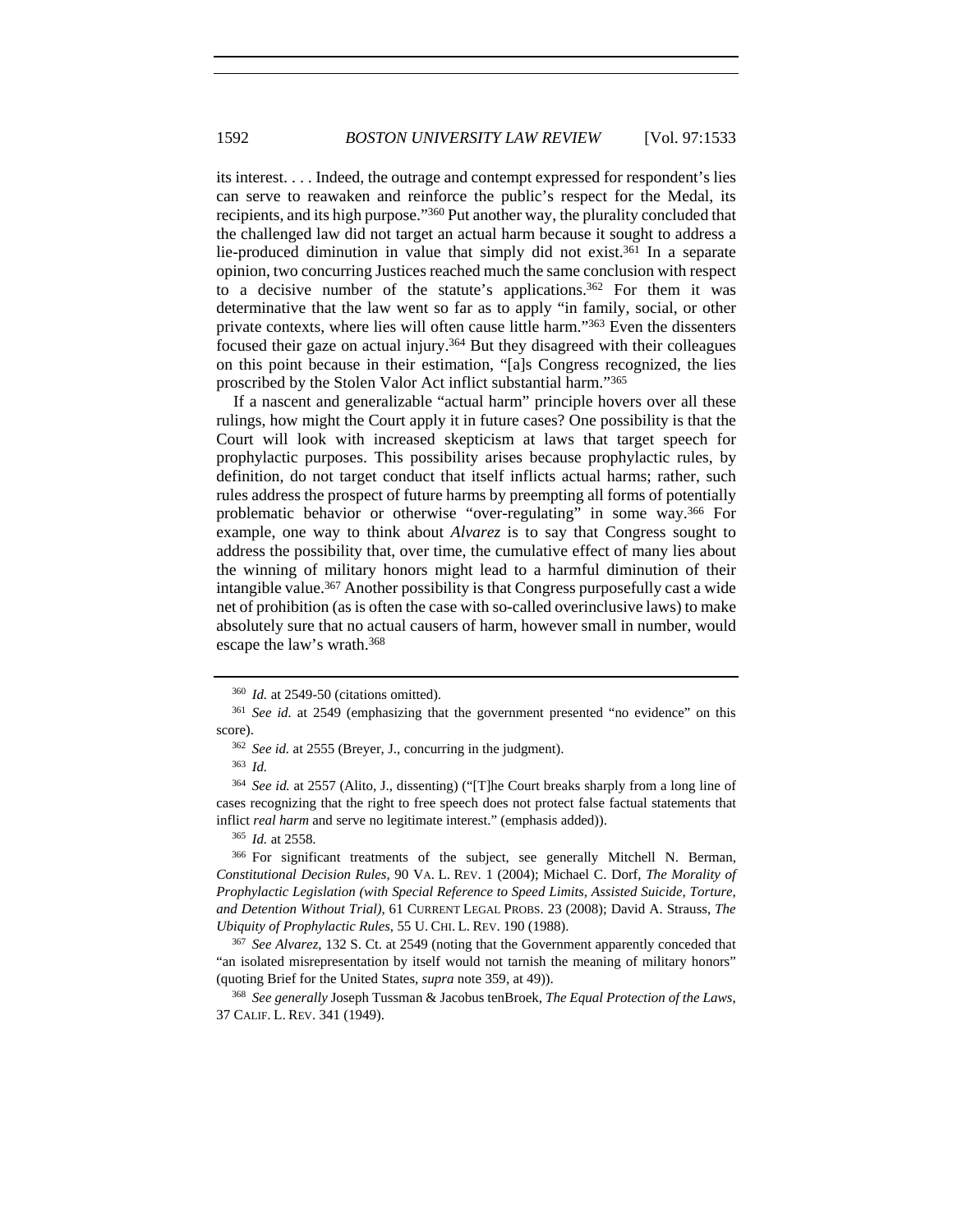The way in which the Free Speech Clause interacts with prophylactic rules is deeply complex, in part because the cases have produced a mixed bag of limits that the First Amendment places on the use of such laws. For example, in Schneider v. New Jersey,<sup>369</sup> the Court invalidated a ban on leafletting that had the aim of preventing follow-up littering.370 The city, the Court declared, had to go after the actual-harm-inflicting litterers themselves.371 But in *Ward v. Rock Against Racism*, 372 the Court upheld a law that required performers to use a city sound engineer (as opposed to their own sound engineer) when using a band shell in New York's Central Park.<sup>373</sup> According to the Court, the city did not have to attack the harm of excessive noise solely through the direct route of a decibel-limit law; instead, it could deploy its sound-engineer prophylaxis because it was a "reasonable" means of guarding against the harm of urban din.374

These sorts of less-restrictive-alternative problems are pervasive and difficult.375 One thing, however, is clear: if the Court moves speech law toward a generalized position of focusing on actual (as opposed to merely threatened) harm, it may increasingly look askance at laws that target speech in a prophylactic way. Of particular importance, the Court's recent decision to invigorate the content-discrimination concept<sup>376</sup>—with the result of exposing more laws to strict scrutiny—may expand opportunities for the Court to invalidate prophylactic speech bans on less-restrictive-alternative grounds.<sup>377</sup>

2. Individualized-Warning Rules

In large measure, the law has a backward-looking, one-size-fits-all quality. A criminal statute is passed. A civil tort is recognized. A person thereafter engages

<sup>375</sup> *See, e.g*., Ohralik v. Ohio State Bar Ass'n, 436 U.S. 447, 449 (1978) (upholding a general prohibition on in-person solicitation by lawyers even as applied to clients who are happy to have been solicited); Martin v. City of Struthers, 319 U.S. 141, 147-48 (1943) (holding an ordinance banning door-to-door solicitation invalid where risks of fraud and disruption could "easily be controlled by traditional legal methods"). 376 *See supra* note 203 and accompanying text.

<sup>377</sup> As noted above, for example, the Court's recent ruling in *Reed* casts a long shadow over the Court's past rulings that averted content-discrimination problems by focusing on the Government's purpose of addressing so-called "secondary effects." *See supra* notes 211-15 and accompanying text. And notably, even in *Ward*, the Court relied on its "secondary effects" precedents in finding an absence of problematic content discrimination. *Ward*, 491 U.S. at 791-93. *But cf.* Reed v. Town of Gilbert, 135 S. Ct. 2218, 2227 (2015) (describing the regulation in *Ward* as content neutral).

<sup>369</sup> 308 U.S. 147 (1939).

<sup>370</sup> *Id.* at 162.

<sup>&</sup>lt;sup>371</sup> *Id.* (noting that the "obvious methods of preventing littering" include "punishment of those who actually throw papers on the street").

<sup>372</sup> 491 U.S. 781 (1989). 373 *Id.* at 803.

<sup>374</sup> *See id.* at 801.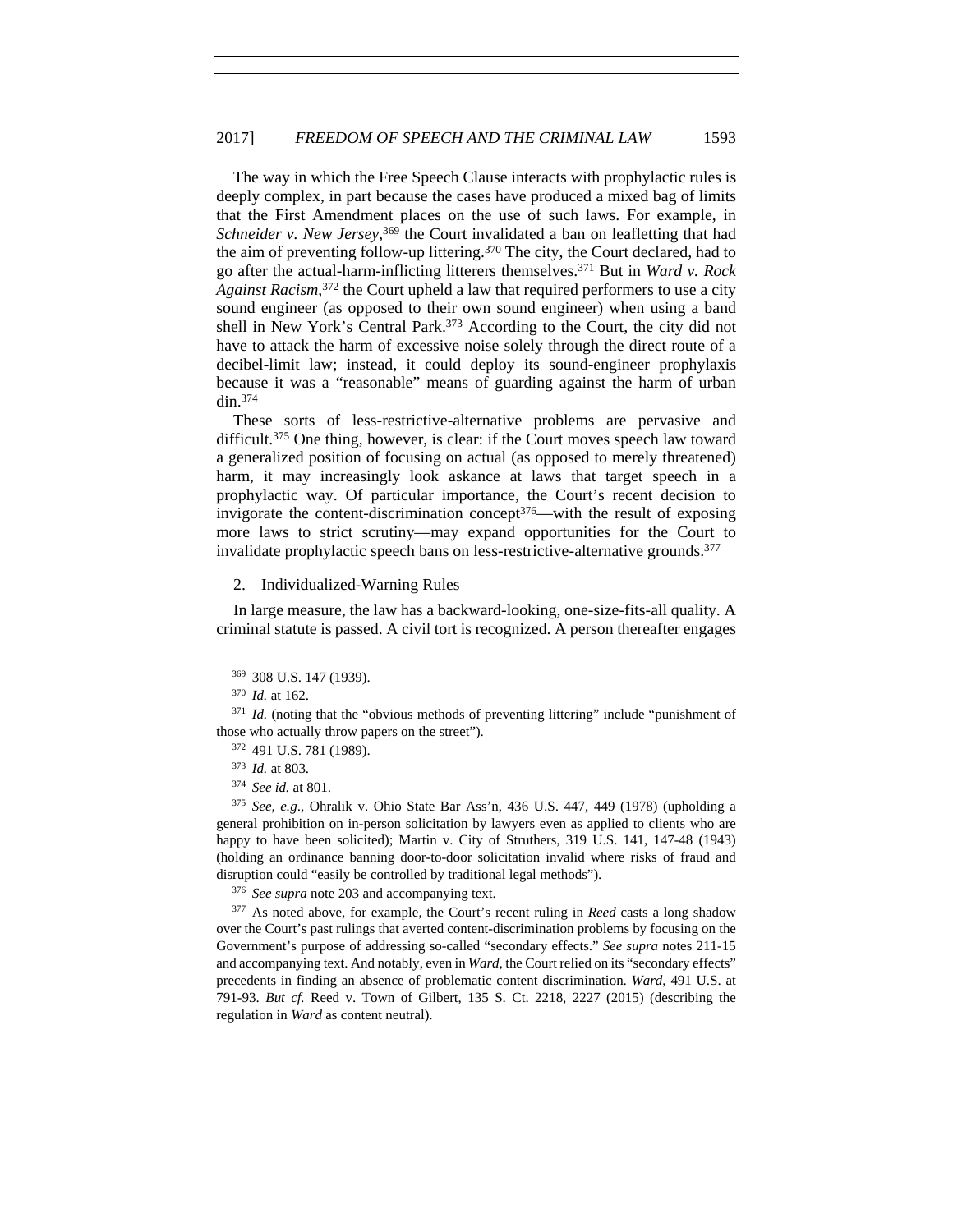in the conduct that those prohibitions target, and the person then is prosecuted or sued for violating the previously established restriction. But sometimes our law works in a different way. Consider the teacher who singles out the chattering student, Charley, with these words: "Stop your talking, Charley, or I will send you to the principal's office." The teacher has triggered a legal control, but one that works in a way that is very different from the typical crime-or-tort-creating constraint. The teacher has issued a focused warning, so as to put Charley on notice that a sanction will be imposed if, but only if, the problematic noisiness persists.

Individualized-warning rules can and do play a role in our legal system. In the land use field, for example, an ordinance might provide that government officials have to give a landowner the opportunity to cure a non-conforming use before imposing a penalty for that conduct.<sup>378</sup> When the government goes to court solely to enjoin ongoing behavior—such as the dumping of pollutants or failing to put safety devices in cars—its action can be seen as involving an individualized warning because, to escape the proposed legal sanction (in this case an injunction), the defendant (just like Charley the chatterbox) often needs only to discontinue the targeted behavior.379

Even more important, the issuance of individualized warnings is a key part of the law in practice. Every day, police officers warn individuals to leave another's property, to move from the street onto the sidewalk, or to drive more slowly. In these instances, the warned individual is already breaking the law. But the legal system, in its on-the-ground operation, deals with the problem through the issuance of a warning that permits the wrongdoer to sidestep the punitive snare. The real world effect of such warnings is to decriminalize a vast array of otherwise sanctionable conduct.380 Put simply, massive numbers of people are not prosecuted because police give them, and they then respond to, individualized warnings.

The question thus arises: Might the Constitution sometimes *require* government officials to penalize speech-related activity only after the delivery, and the disobedience, of a focused warning that the activity should cease? As we saw in Part I, First Amendment doctrine already requires the government to employ exactly this approach in dealing with the problem of hostile audience speech.<sup>381</sup> And in the heyday of debate about obscenity law, Justice Douglas argued that a proper application of free speech principles mandated the delivery of similar individualized warnings with regard to possessing and purveying

<sup>378</sup> *See* Horton v. Gulledge, 177 S.E.2d 885, 892 (N.C. 1970) ("To require [a building's] destruction, without giving the owner a reasonable opportunity . . . [to repair] . . . is arbitrary and unreasonable."). 379 *See* United States v. W.T. Grant Co., 345 U.S. 629, 635-36 (1953).

<sup>380</sup> *See generally* Erik Luna, *Prosecutorial Decriminalization*, 102 J. CRIM. L. & CRIMINOLOGY 785 (2012).

<sup>381</sup> *See supra* notes 131-34 and accompanying text.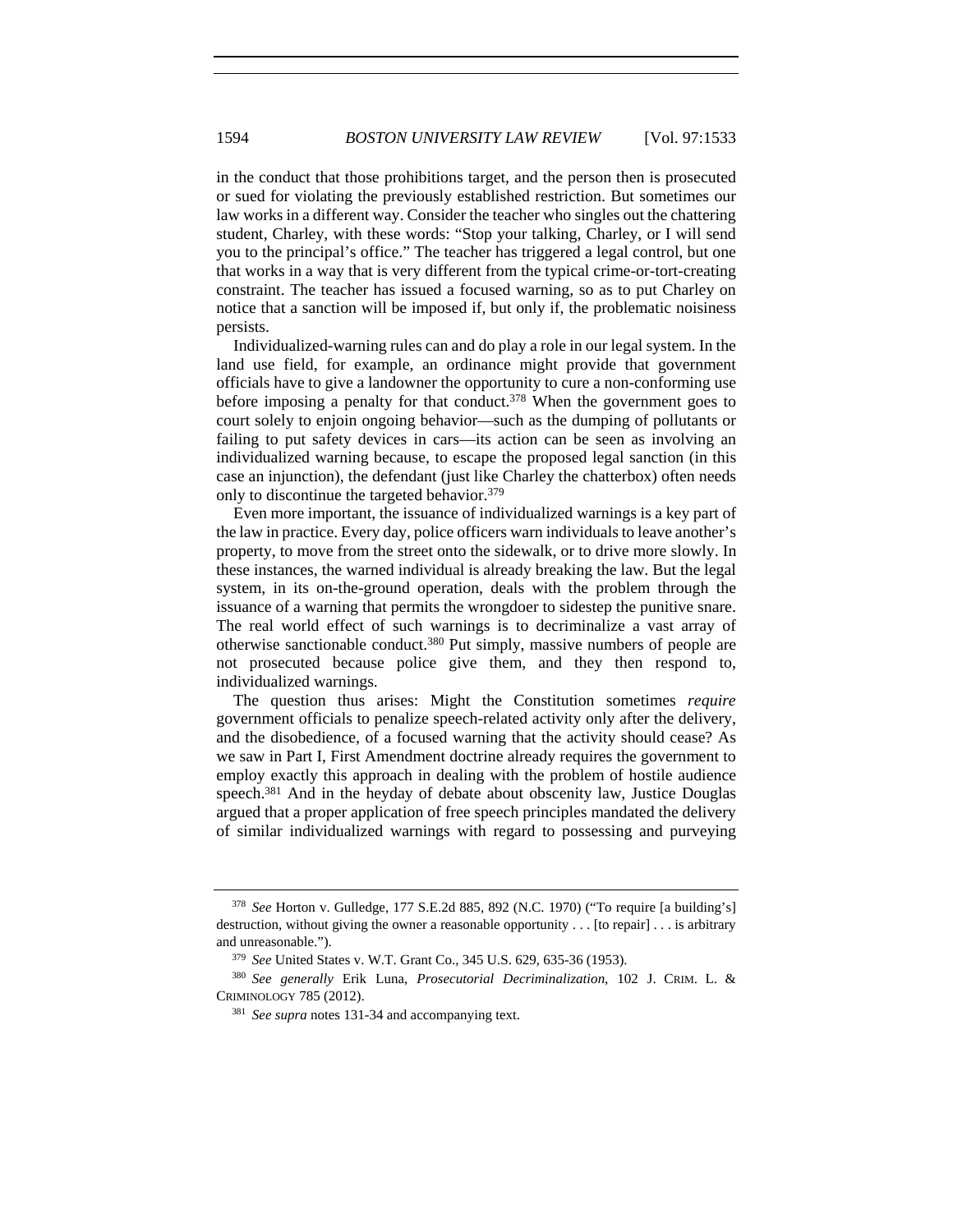sexually explicit communications.<sup>382</sup> Indeed, as part of this proposal, Justice Douglas advocated judicial endorsement of a sharp distinction between criminal and civil sanctions, thus fusing a legal requirement of individualized warnings with the strategy of free-speech-based constitutional channeling.<sup>383</sup>

Whatever today's Justices would think about Justice Douglas's approach to obscenity law, rising concerns about decriminalization (and especially concerns about problematically disparate exercises of police officer discretion) might cause them to consider imposing constitutionally mandated, uniformly applicable individualized-warning rules in settings well beyond the hostileaudience-speech context. Might the Court, for example, insist that police officers warn a panhandler to leave an area that is off limits to that activity before they haul her off to jail? Might it mandate that government authorities instruct musicians to turn down the volume before incarcerating them for violating local noise ordinances?384 Might it require that law enforcement personnel, when implementing otherwise permissible public forum "time" regulations, give a soapbox speaker the chance to postpone a middle-of-the-night rant until after the sun rises? In many such cases, it may be that non-enforcement of the governing prohibition, in the absence of defiance of a previously delivered individualized warning, is already the operating norm. And especially if that is the case, proponents of individualized-warning rules may find that courts stand ready to give their claims a sympathetic hearing.385

### B. *Free-Speech-Driven Hybrid Rights*

In 2013, the New Mexico Supreme Court handed down its decision in *Elane Photography, LLC v. Willock.*386 The case arose out of the operation of a limited liability company, Elane Photography, that was co-owned by Elaine

<sup>382</sup> *See* Miller v. California, 413 U.S. 15, 41 (1973) (Douglas, J., dissenting) (reasoning that, "until a civil proceeding has placed a tract beyond the pale, no criminal prosecution [for obscenity] should be sustained").

<sup>383</sup> *See id*. at 42 (justifying this initial-civil-proceeding approach because "we should not allow men to go to prison or be fined when they had no 'fair warning' that what they did was criminal conduct"). 384 This approach is not without precedent. *See* Eanes v. State, 569 A.2d 604, 617 (Md.

<sup>1990) (&</sup>quot;In order . . . to provide fair notice in a [free speech] case such as this, we believe that the application of § 121 ordinarily requires prior warning by police authority, so that the speaker is made aware that further communication at the offensive volume level may subject the individual to prosecution.").

<sup>385</sup> *See, e.g.*, Lawrence v. Texas, 539 U.S. 558, 573 (2003) (recognizing constitutional limits on states to prosecute individuals for sodomy in part because, even in states that still had sodomy statutes, "there is a pattern of nonenforcement"); Tennessee v. Garner, 471 U.S. 1, 17-19 (1985) (finding a constitutional violation in police handling of fleeing felons, in part "in light of the policies adopted by the police departments themselves" with regard to giving warnings). *See generally supra* notes 269-71 and accompanying text. 386 2013-NMSC-040, 309 P.3d 53 (N.M. 2013).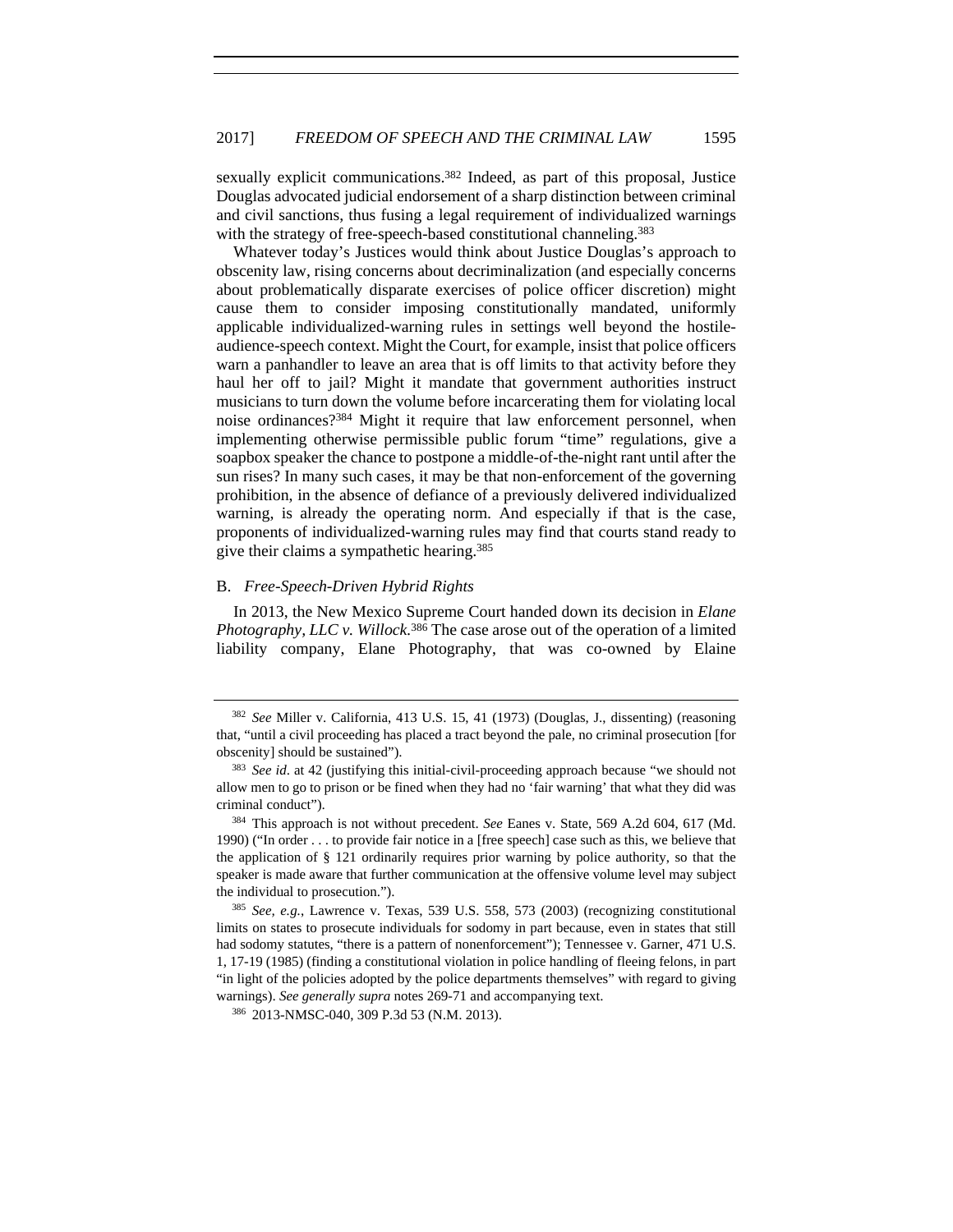Huguenin.387 As Vanessa Willock planned a wedding to her partner, Misti Collinsworth, she contacted Huguenin about handling photography work related to the ceremony.388 Huguenin declined.389 Her company, she explained, handled only "traditional weddings."390 This policy, Huguenin later made clear, was based on the business owners' sincere religious opposition to same-sex marriage.391

That, however, was not the end of the matter. Willock and Collinsworth filed a complaint with the New Mexico Human Rights Commission, alleging that Huguenin's actions caused Elane Photography to violate a New Mexico statute that outlawed discrimination by certain businesses on the basis of sexual orientation.392 In the face of a determination that Elane Photography was indeed subject to this statutory restriction as a matter of state law, the company's owners argued that their actions enjoyed two separate federal constitutional protections—one under the Free Speech Clause (in light of the communicative nature of the requested photography work) and one under the Free Exercise Clause (in light of the owners' religious motivations for not involving themselves in a same-sex wedding).393 The New Mexico Supreme Court, however, rejected each of these constitutional arguments.<sup>394</sup>

No less noteworthy (at least as one contemplates the frontiers of free speech law) was the Court's decision *not* to consider a third possible line of defense namely, that the Free Speech Clause and the Free Exercise Clause, acting in synergistic unison, created a hybridized constitutional protection that separately safeguarded the decision of Elane Photography to discriminate in this way.<sup>395</sup> In other words, the court declined to address the business owners' claim that their actions enjoyed constitutional protection—that is, that operation of the state law should be constitutionally blocked in its application to them—because of *both* the expressive nature of the photography work *and* their spirituality-based reason for declining to engage in that work.<sup>396</sup> Their argument, in other words, was that the constitutional whole was greater than the sum of the parts, in the sense that the Free Speech Clause and the Free Exercise Clause together gave rise to a decisive constitutional protection that neither clause alone afforded.397

First impressions might suggest that this "hybrid rights" theory of the case did not hold water. After all, the Constitution sets forth what seem to be distinct

<sup>395</sup> *See id.* ¶ 71, 309 P.3d at 75.

<sup>396</sup> *See id.* ¶ 75, 309 P.3d at 76.

<sup>397</sup> *See id.*

<sup>387</sup> *Id.* ¶ 7, 309 P.3d at 59. 388 *Id.* (footnote omitted). <sup>389</sup> *Id.*  <sup>390</sup> *Id.* <sup>391</sup> *Id.* <sup>392</sup> *Id.* ¶ 9, 309 P.3d at 60. <sup>393</sup> *Id*. ¶ 20, 309 P.3d at 63. <sup>394</sup> *Id.* ¶ 79, 309 P.3d at 77.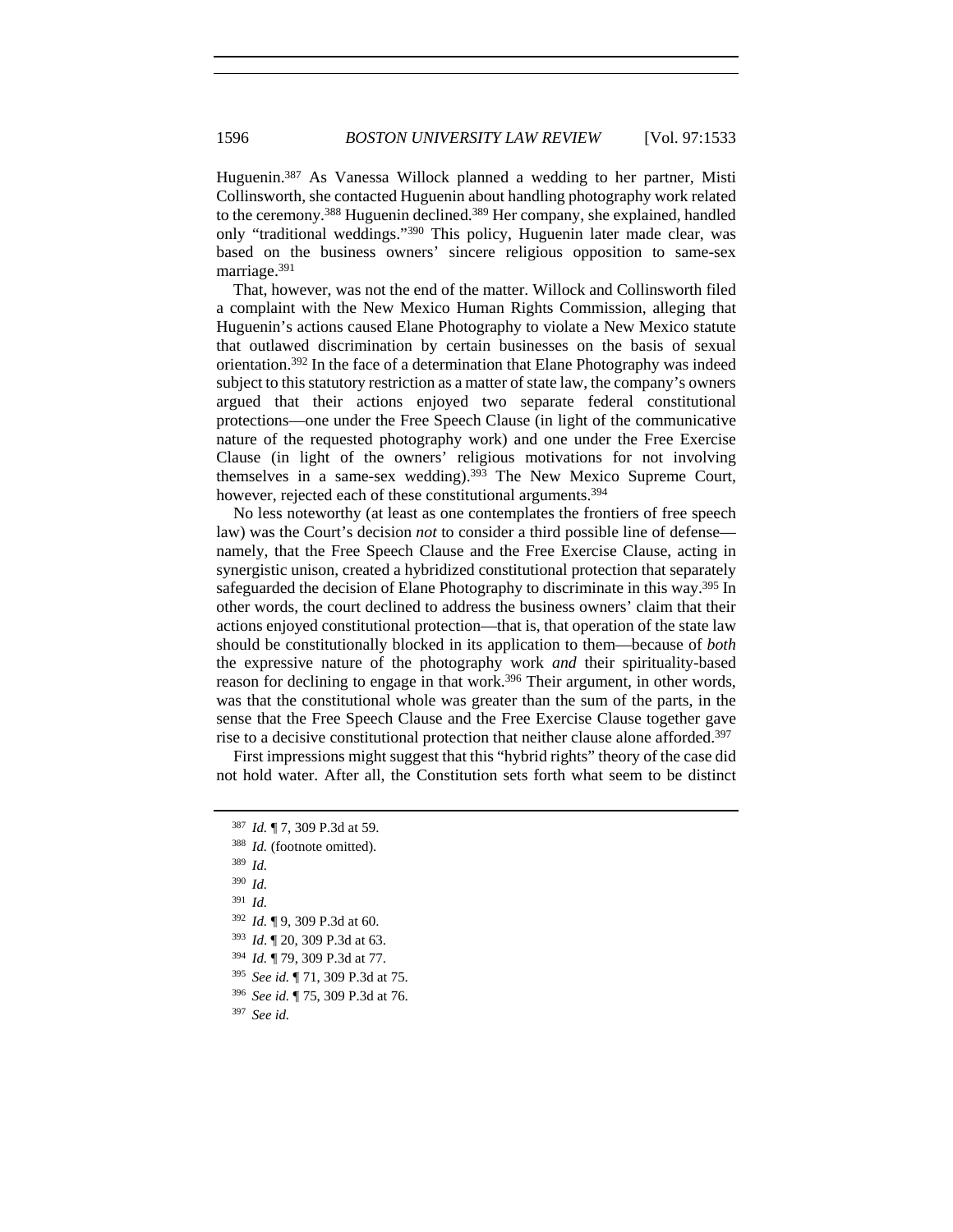protections of rights, and neither the Free Speech Clause nor Free Exercise Clause on its own offered aid to the discriminating photography company.398 So how might it be that the two clauses, in collaborative tandem, would give rise to a separate shield of protection?

They might, in large part, because of the Court's ruling in *Employment Division v. Smith.*399 There, the Court encountered an argument that the Free Exercise Clause required the state to supplement a generally applicable ban on ingesting peyote with an exemption for the sacramental use of that substance by sincere religious practitioners.<sup>400</sup> The Court rejected this contention,<sup>401</sup> but along the way it had to distinguish earlier rulings in which it had afforded some religious practitioners an exemption from the operation of generally applicable laws.402 In doing so, the Court wrote:

 The only decisions in which we have held that the First Amendment bars application of a neutral, generally applicable law to religiously motivated action have involved not the Free Exercise Clause alone, but the Free Exercise Clause in conjunction with other constitutional protections, such as freedom of speech and of the press, or the right of parents . . . to direct the education of their children  $\dots$ .<sup>403</sup>

Pointing to its earlier speech-related rulings in *Cantwell* and *Murdock v. Pennsylvania*, 404 the Court emphasized that "[t]he present case does not present such a hybrid situation"; instead, it concerned only "a free exercise claim unconnected with any communicative activity."405

In *Elane Photography*, New Mexico's high court declined to address the company's hybrid-rights argument because it found that the company had not adequately briefed the issue.406 As a result, we cannot know how that court would have responded to that blocking-based contention had it been properly raised. What we do know is that similar arguments are sure to surface before long407—and all the more so in light of Chief Justice Roberts's pointed

<sup>403</sup> *Id.* at 881 (citations omitted).

<sup>404</sup> *Id.* (citing Murdock v. Pennsylvania, 319 U.S. 105 (1943); Cantwell v. Connecticut, 310 U.S. 296 (1940)).

<sup>398</sup> *See supra* notes 393-94 and accompanying text. 399 494 U.S. 872 (1990), *superseded by statute*, Religious Freedom Restoration Act (RFRA) of 1993, Pub. L. No. 103-141, 107 Stat. 1488, *invalidated by* City of Boerne v. Flores, 521 U.S. 507 (1997), *superseded in part by statute*, Religious Land Use and Institutionalized Person Act of 2000, Pub. L. No. 106-274, 114 Stat. 804 (codified as amended at 42 U.S.C. § 2000cc (2012)).

<sup>400</sup> *Id.* at 874.

<sup>401</sup> *See id.* at 890.

<sup>402</sup> *See id.* at 878-82.

<sup>405</sup> *Id.* at 882.

<sup>406</sup> *See* Elane Photography, LLC v. Willock, 2013-NMSC-0040, ¶ 71, 309 P.3d 53, 75 (N.M. 2013). 407 *See, e.g.*, Craig v. Masterpiece Cakeshop, Inc*.*, 2015 COA 115, ¶¶ 1, 2, 370 P.3d 272,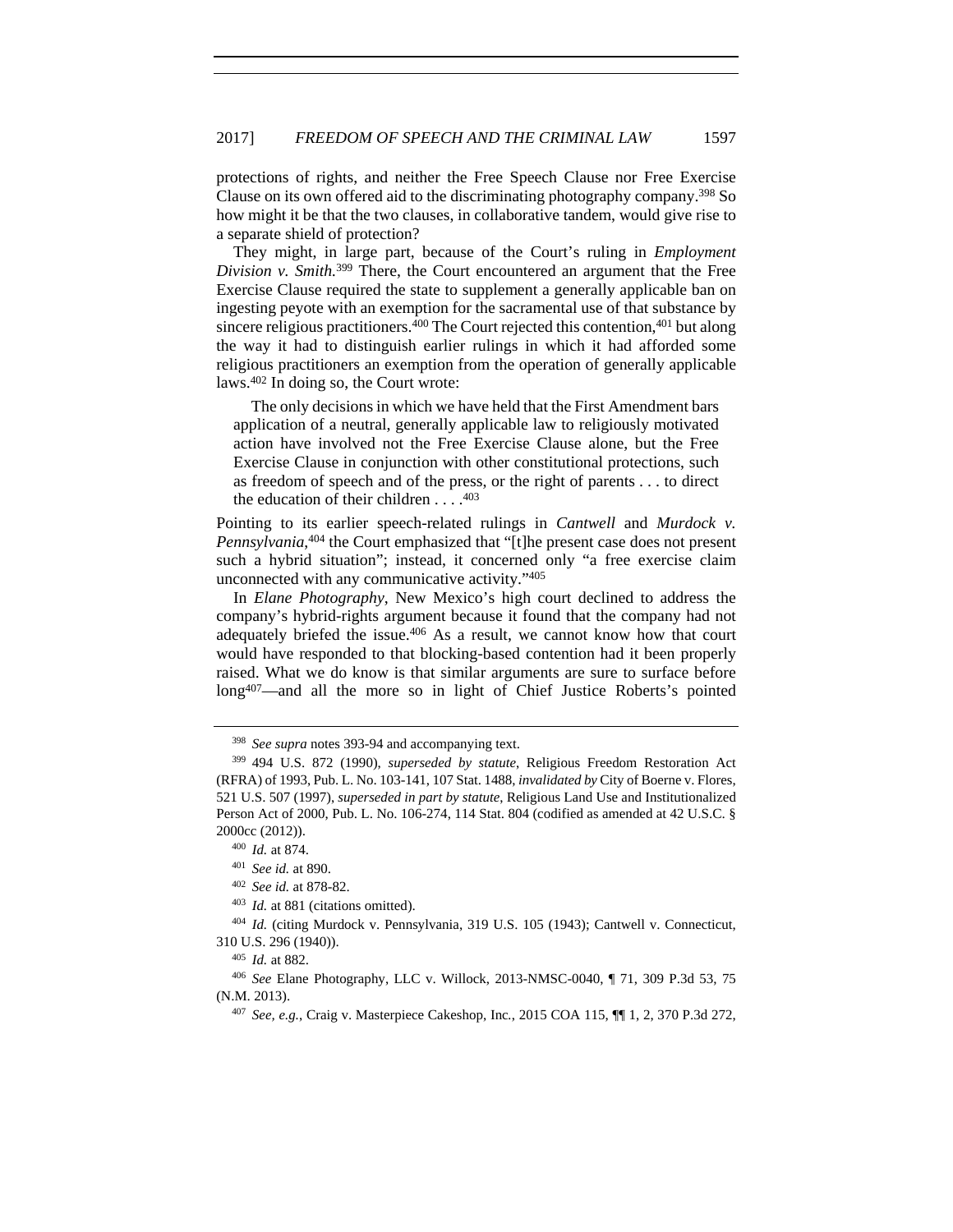observation (in a dissent joined by Justices Scalia and Thomas) that the Court's same-sex marriage ruling creates "serious questions about religious liberty . . . when people of faith exercise religion in ways that may be seen to conflict with the new right of same-sex marriage."408 As those arguments come to the fore, three overarching points related to free speech decriminalization are worth keeping in mind.

First, just as surely as the Court moved away from protecting free exercise rights in *Smith*, it simultaneously opened the door to a new line of arguments for the expansion of free expression liberty. This is the case because the Court in *Smith* flagged the possibility—if not the necessity—that judges should recognize and apply rights that stem from the coordinate operation of the Free Speech and Free Exercise Clauses.<sup>409</sup> The issuance of an invitation for such arguments was built into Justice Scalia's treatment of *Cantwell* and *Murdock* as involving a "hybrid situation" in which the Free Exercise Clause operated "in conjunction with other constitutional protections, such as freedom of speech and of the press."410 Skeptics might argue that the Court's treatment of these earlier cases reflected nothing more than a result-driven means of dodging problematic precedents, so that "hybrid rights" analysis will never again see the light of day.411 But both pre- and post-*Smith* rulings suggest that "hybrid rights" analysis has a place in the law. $4^{12}$  The bottom line is that the cause of free speech

<sup>410</sup> *Id.* 

Coenen, *Combining Constitutional Clauses*, 164 U. PA. L. REV. 1067, 1091-98 (2016); *see also* Ryan S. Rummage, Comment, *In Combination: Using Hybrid Rights to Expand Religious Liberty*, 64 EMORY L.J. 1175, 1200-01 (2015) (noting that "[t]he idea of combining factors into a successful claim, as the colorable claim approach does, is not unique to free exercise litigation" and providing examples, such as in *Griswold v. Connecticut*, 381 U.S. 479 (1965), where the Court combined the First, Third, Fourth, Fifth, and Ninth Amendments to

<sup>276 (</sup>Colo. App. 2015) (holding that a Colorado bakery violated state public accommodations law when it refused to make a wedding cake for a same-sex wedding ceremony).

<sup>408</sup> Obergefell v. Hodges, 135 S. Ct. 2584, 2625 (2015) (Roberts, C.J., dissenting). In particular, he observed:

Hard questions arise when people of faith exercise religion in ways that may be seen to conflict with the new right of same-sex marriage—when, for example, a religious college provides married student housing only to opposite-sex married couples, or a religious adoption agency declines to place children with same-sex married couples. . . . There is little doubt that these and similar questions will soon be before this Court. Unfortunately, people of faith can take no comfort in the treatment they receive from the majority today. *Id*. at 2625-26.

<sup>409</sup> *See Smith*, 499 U.S. at 881.

<sup>411</sup> *See* Steven H. Aden & Lee J. Strang, *When a "Rule" Doesn't Rule: The Failure of the* Oregon Employment Division v. Smith *"Hybrid Rights Exception*,*"* 108 PENN. ST. L. REV. 573, 594-95 (2003) (noting that most plaintiffs with hybrid claims fail); Michael W. McConnell, *Free Exercise Revisionism and the* Smith *Decision*, 57 U. CHI. L. REV. 1109, 1121 (1990) ("One suspects that the notion of 'hybrid' claims was created for the sole purpose of distinguishing *Yoder* in this case."). 412 Pre-*Smith* cases that suggest the existence of hybrid rights are collected in Michael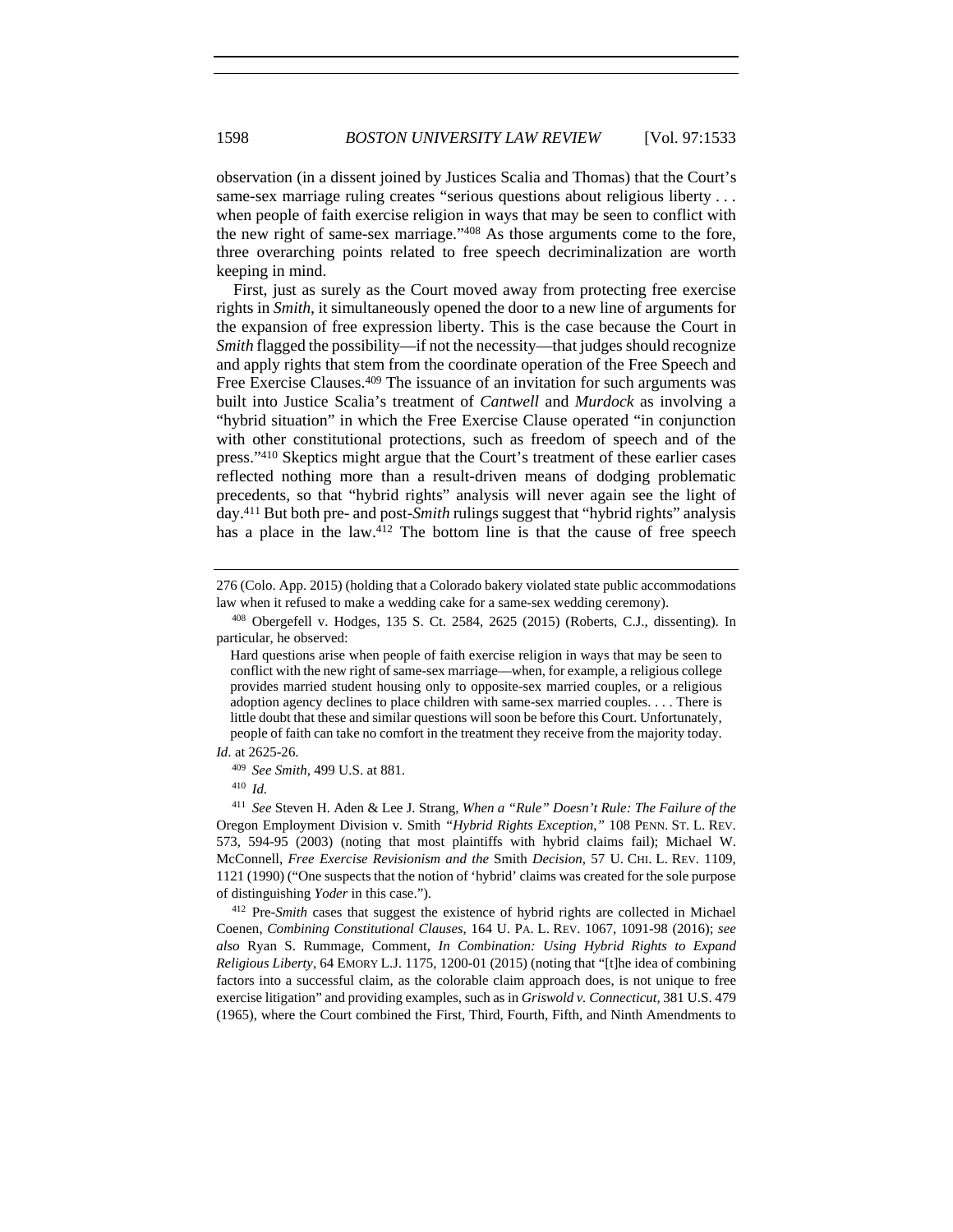decriminalization has a friend—though not yet a close one—in the *Smith* decision.413 Only time will tell whether a still-protean hybridized freespeech/free-exercise right will take hold in cases like *Elane Photography.*414 But the modern Court has planted a seed. And, especially in an era of decriminalization, lawyers should be on the lookout for chances to leverage hybrid-rights analysis in any type of free-speech/free-exercise case.

Second, as lawyers consider the use of hybrid-rights analysis, they should keep in mind the differing methodologies of free speech decriminalization. In particular, Parts I and II show that judges who are decriminalization-minded may choose to use either the (more invasive) blocking or the (less invasive) channeling approach. Against this backdrop, it is entirely possible that a court might blend hybrid-rights analysis with the tool of constitutional channeling in cases like *Elane Photography*. The upshot of such a ruling would be that a state could provide for civil remedies against religious-objector business operators that violate antidiscrimination law commands, but not subject those same operators to criminal law redress. We have seen, for example, that the Court has

<sup>413</sup> *Smith*-based hybrid-rights analysis "still remains largely theoretical" in light of its limited use to this point. Abrams & Garrett, *supra* note 412, at 1329. Some courts, however, have recognized the potential of free-speech/free-exercise hybrid-rights analysis. *See id.* at 1328-29 (citing decisions from two circuits); Rummage, *supra* note 412, at 1202-03 ("[A]lthough there are not many victories for [post-*Smith*] religious claimants, those raising free exercise-free speech hybrid rights claims have had the most success by far."). 414 Of potential significance in this regard may be the following sentence in *Smith*: "There

being no contention that Oregon's drug law represents an attempt to regulate religious beliefs, the communication of religious beliefs, or the raising of one's children in those beliefs, the rule [that ordinarily precludes judicial recognition of free-exercise-based exemptions to generally applicable statutes] plainly controls." *Smith*, 494 U.S. at 882 (referring to the rule first established in *Reynolds v. United States*, 98 U.S. 145, 166-67 (1879)). This language is significant because it might be read to limit the operation of any free-speech/free-exercise hybrid-rights principle to instances that involve the actual "communication of religious beliefs." *Id.* On this view, *Elane Photography* might well be deemed distinguishable from *Cantwell* and *Murdock* on the basis that the photographers in New Mexico were not subject to any governmentally imposed burden because of the religious content of their photographs. But if that is so, other questions would remain—for example, as to whether a religiousobjector vocalist could be sanctioned for refusing to sing a particular song at a wedding or a baker could refuse to emblazon certain words on a cake. These observations illustrate the broader point that much work remains unfinished in fleshing out the contours of any hybridrights rule that might take hold in light of the Court's reasoning in *Smith*.

recognize a right to privacy, *id.* at 485). As to post-*Smith* authority, particularly noteworthy is the Court's ruling in *Obergefell*. *See* Kerry Abrams & Brandon L. Garrett, *Cumulative Constitutional Rights*, 97 B.U. L. REV. 1309, 1309-10 (2017) ("[I]n *Obergefell v. Hodges*, the Court struck down state bans on same-sex marriage by pointing to several distinct but overlapping protections inherent in the Due Process Clause, including the right to individual autonomy, the right to intimate association, and the safeguarding of children, while also noting how the rights in question were simultaneously grounded in equal protection."); *supra*  note 347 and accompanying text.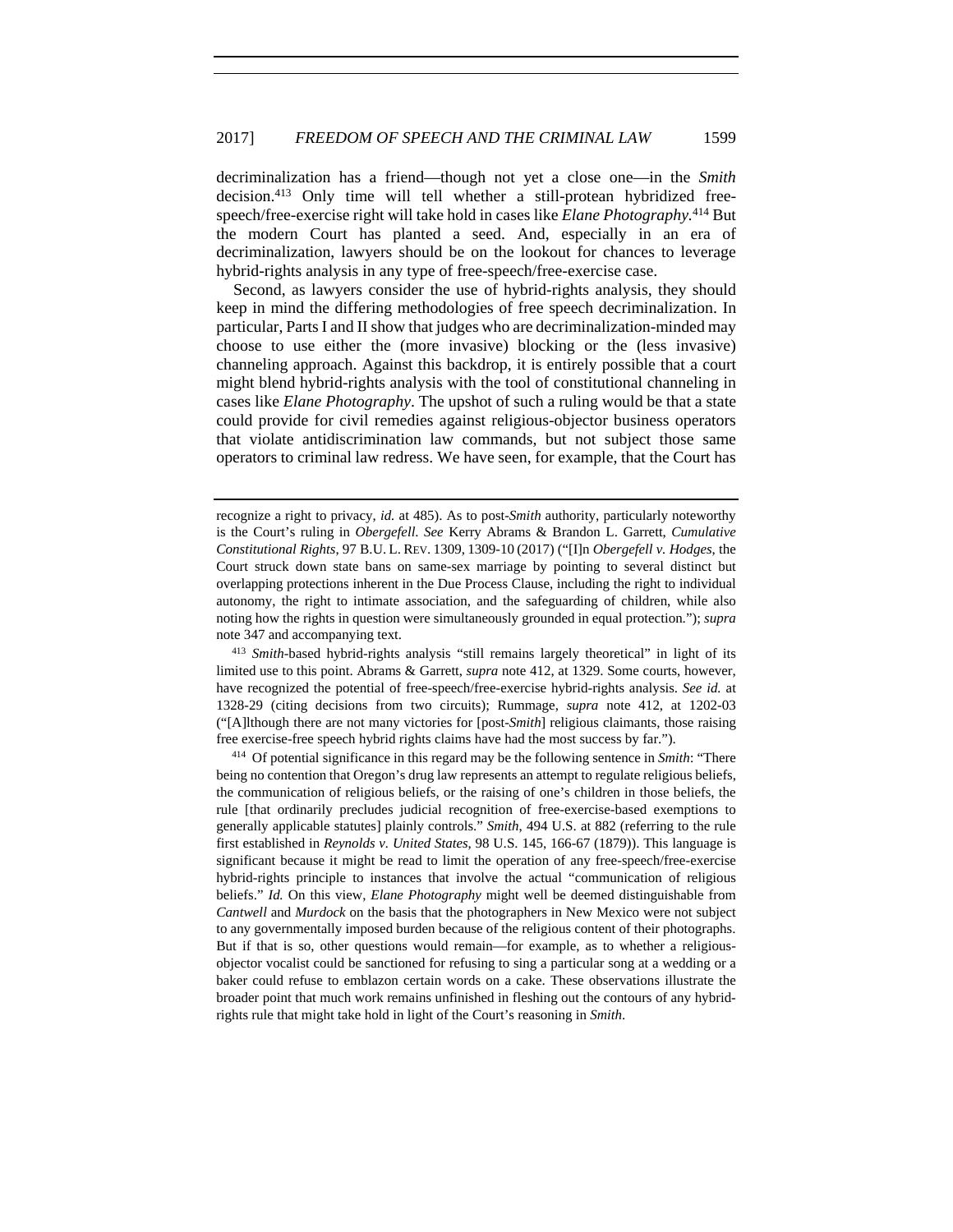largely "tortifed" the law of defamation through use of the channeling technique.415 Might the Court likewise "tortify" religious-speech-related applications of antidiscrimination laws, at least in settings where such laws traditionally have authorized only civil law remedies?416 If the answer is "yes," it will be because hybrid-rights analysis has converged with the technique of constitutional channeling so as to decriminalize discriminatory conduct, while not exempting it from government regulation altogether.

The final point to be made about free-speech-based hybrid rights is this: the Free Speech Clause might be paired with constitutional provisions other than the Free Exercise Clause to give rise to clause-combining protections. Indeed, from all appearances, that already has happened. The Court's many rulings that apply special process requirements to adjudicatory actions that concern matters of free expression, for example, would seem to have its origins in both the Free Speech Clause and Fifth and Fourteenth Amendment safeguards of procedural due process.417 In a similar vein, the Court in *Stanley* put to work a blend of free speech values and substantive-due-process privacy values in recognizing the right of an individual to view obscenity within the distinctly protected spatial confines of the home.418 These cases reflect the development of speech-related hybrid-rights protections. And this process of development could well continue. By way of example, Section IV.A raised the possibility that courts might rely on the First Amendment to insist that law enforcement officers give certain speakers individualized warnings before subjecting them to the heavy artillery of the criminal law.419 Another possibility is that courts might distill such a limitation from hybrid-rights analysis. On this view, such individualizedwarning rules logically stem from the joint operation of the Free Speech Clause and procedural-due-process-based fair notice principles.420

Advocates of decriminalization might take an especially keen interest in the question of whether the Court might "hybridize" the First Amendment's protection of free speech and the Eighth Amendment's ban on cruel and unusual punishments.421 Such an approach, after all, would give the Court a mechanism for pursuing in a direct way one key goal of the decriminalization movement that is, to restrict state power to subject persons who commit minor offenses to incarceration, at least for extended periods of time. To be sure, the Court has hesitated in the past to assess whether prison terms qualify as constitutionally disproportionate to the severity of the underlying crime.422 But the Court has not

<sup>415</sup> *See supra* notes 219-46 and accompanying text.

<sup>416</sup> *See supra* notes 260-61 and accompanying text.

<sup>417</sup> *See supra* notes 224-26 and accompanying text.

<sup>418</sup> *See* Stanley v. Georgia, 394 U.S. 557, 558-60 (1969).

<sup>419</sup> *See supra* notes 379-85 and accompanying text.

<sup>420</sup> *See supra* note 224 and accompanying text.

<sup>421</sup> U.S. CONST. amend. VIII.

<sup>422</sup> *See, e.g.*, Rummel v. Estelle, 445 U.S. 263, 283-84 (1980).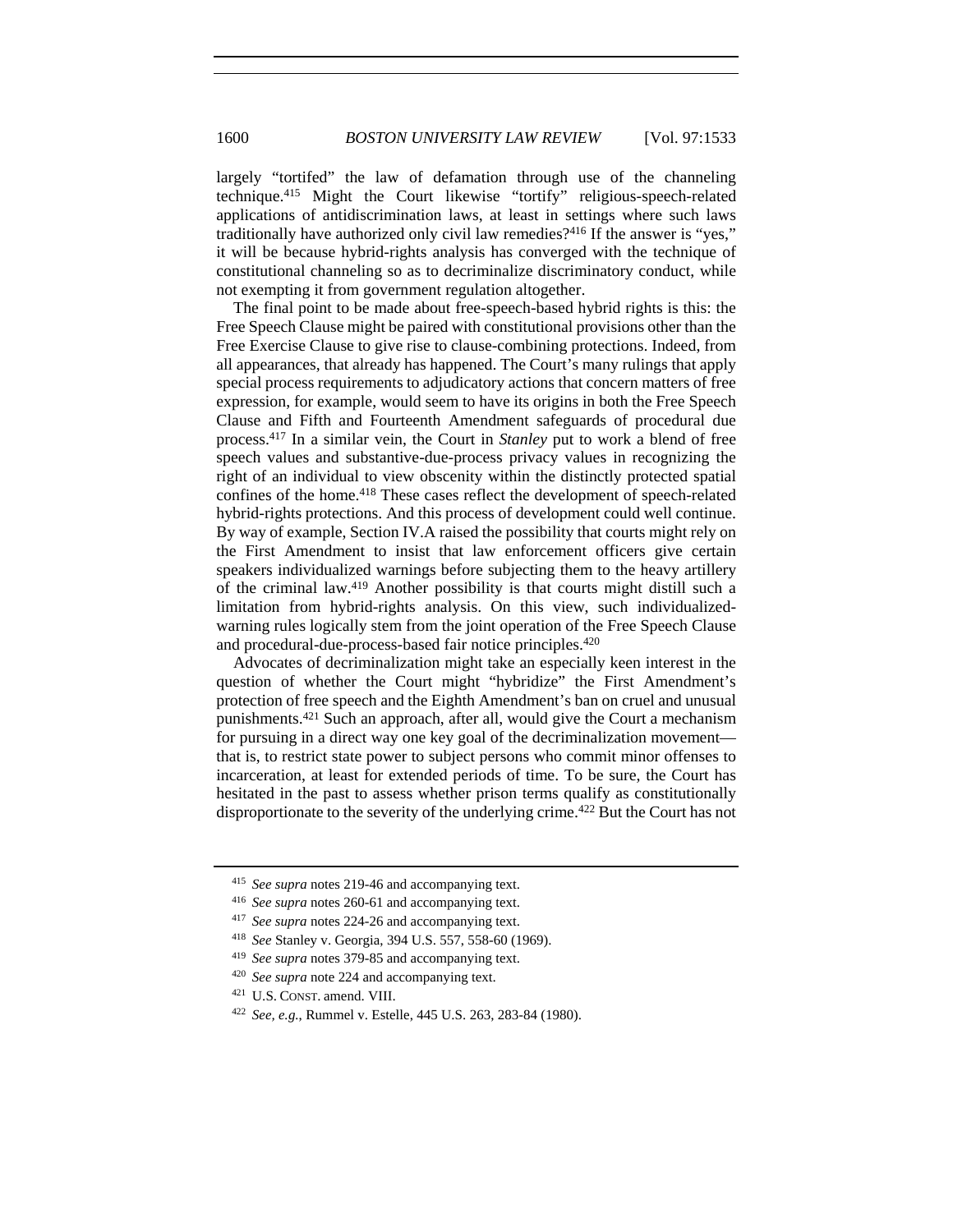altogether abandoned this project.423 And a hoary authority offers hope that a more aggressive approach to proportionality review might surface in free speech cases.

In *Abrams v. United States*, 424 the defendant was sentenced to twenty years in prison under the Espionage Act for writing a pamphlet that instructed munitions workers that their "*reply to [the nation's] barbaric intervention [into Russia] has to be a general strike!*"<sup>425</sup> A seven-Justice majority upheld the conviction.<sup>426</sup> But in one of Justice Oliver Wendell Holmes's most famous opinions, the great dissenter concluded that the Constitution did not permit this result.427 Justice Holmes's objection to the majority's action centered on his determination that the prosecutors had failed to prove the intent required to support a conviction under the Espionage Act. $428$  But he also expressed speech-specific, penaltysensitive concerns. As he explained: "[E]ven if what I think the necessary intent were shown[,] the most nominal punishment seems to me all that possibly could be inflicted, unless the defendants are to be made to suffer not for what the indictment alleges but for the creed that they avow."429

The passage of time has left no doubt that the Holmes opinion in *Abrams*, though in its own time a dissent, stands today as a classic exposition of governing free speech principles.430 And particularly for this reason, that opinion could provide the platform for an invigorated proportionality analysis when criminal laws take aim at speech.<sup>431</sup> In addition, the Court might creatively draw on its mix of decriminalization strategies as it looks to take a more activist approach to free-speech-related proportionality review. In *X-Citement Video*, for example, the Court relied in part on proportionality-tied reasoning as it put to work the decriminalizing strategy of judicial narrowing.432 Because that

by the *Abrams* dissent and related authorities). 432 *See* United States v. X-Citement Video, Inc., 513 U.S. 64, 70 (1994). In particular, the

<sup>423</sup> *See* Graham v. Florida, 560 U.S. 48, 82 (2010) (holding that "[t]he Constitution prohibits the imposition of a life without parole sentence on a juvenile offender who did not commit homicide" and collecting earlier proportionality-based rulings).

<sup>424</sup> 250 U.S. 616 (1919).

<sup>425</sup> *Id.* at 617-18, 621.

<sup>426</sup> *See id.* at 624.

<sup>427</sup> *See id.* at 624 (Holmes, J., dissenting).

<sup>428</sup> *See id*. at 628-29. 429 *Id.* at 629.

<sup>430</sup> *See, e.g.*, Joseph Russomanno, *Cause and Effect: The Free Speech Transformation as Scientific Revolution*, 20 COMM. L. & POL'Y 213, 215-16 (2015) (noting that Justice Holmes's "watershed" dissent in *Abrams* is often cited as the beginning of a "free speech transformation"); Andrew Cohen, *The Most Powerful Dissent in American History*, ATLANTIC (Aug. 10, 2013), http://www.theatlantic.com/national/archive/2013/08/the-most-powerfuldissent-in-american-history/278503/ [https://perma.cc/9QCH-8869] (observing with regard to Holmes's *Abrams* dissent that, "[i]f there is a more relevant or powerful passage in American law, I am not aware of it").<br><sup>431</sup> *See* Coenen, *supra* note 281, at 1002-05 (exploring in more detail the possibilities raised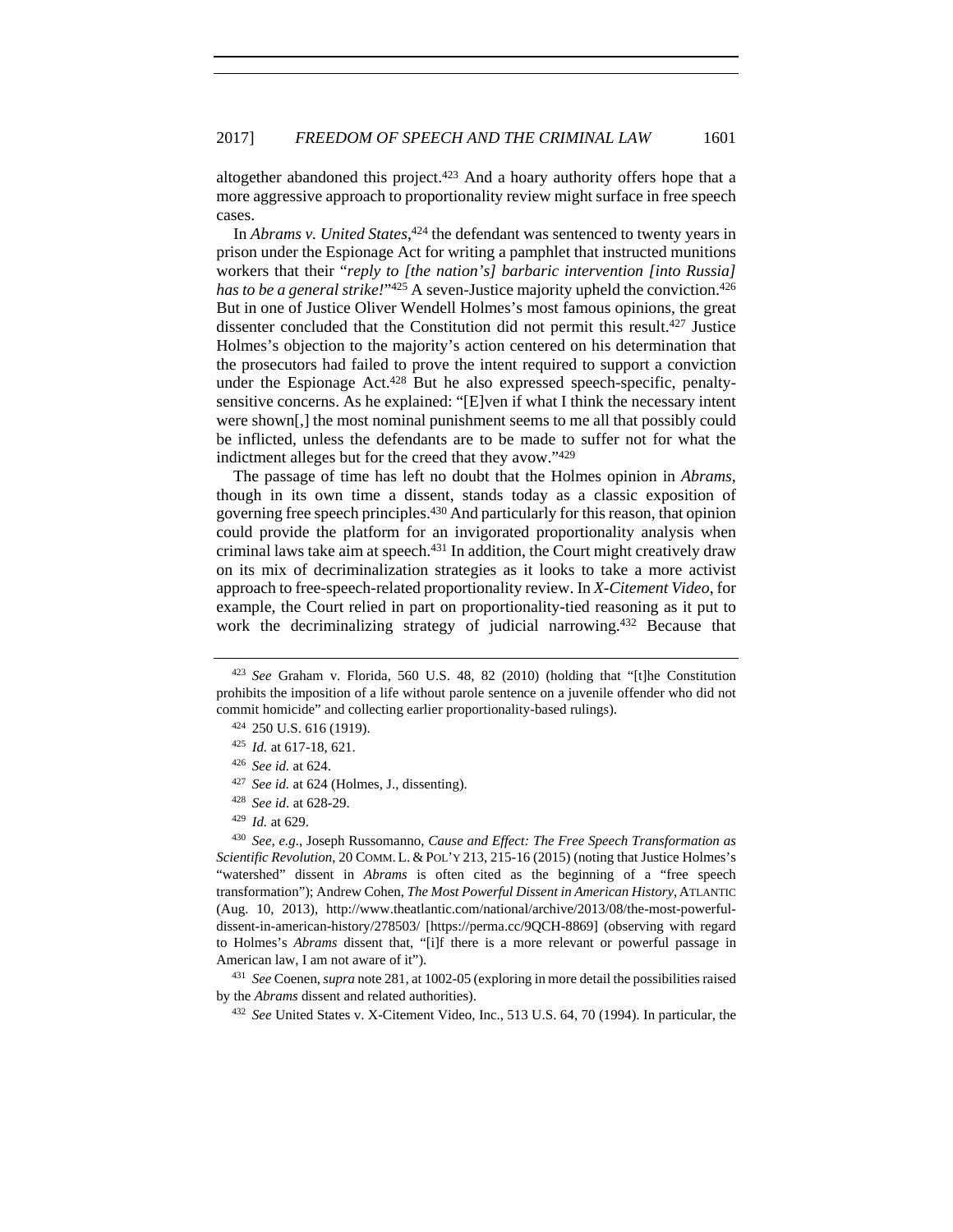narrowing-based ruling depended in the end on statutory interpretation, it may not technically qualify as involving the application of a true constitutional hybrid right. But who cares? At bottom, that ruling had a broad decriminalizing effect, and that result flowed in part from a conjoined invocation of First and Eighth Amendment values.433

## C. *Beyond Free-Speech-Based Decriminalization*

It is a principle of comparative law that jurisprudential regimes evolve through the assimilation of "legal transplants,"434 including through the "borrowing" of legal rules from other nations.<sup>435</sup> Less commonly recognized is the fact that borrowing can occur within a single legal system by way of judicial action, including across different fields of constitutional law.436 In the United States, for example, the rhetoric of "strict scrutiny" first surfaced in equal protection cases.<sup>437</sup> In time, however, courts carried over this concept to areas such as free exercise law<sup>438</sup> and the right to privacy.<sup>439</sup> In similar fashion, the government-limiting approaches noted or proposed in this Article, though rooted in the First Amendment, could in time take hold in entirely different fields of constitutional law.

Part I, for example, documents the emergence of an individualized-warning requirement in hostile-audience-speech cases, and Part IV highlights how the Court might apply this same approach in dealing with other free expression problems. The key point here is that courts in the future might also transplant this same individualized-warning approach into areas of constitutional law that

<sup>433</sup> *See supra* notes 320-23 and accompanying text.

<sup>434</sup> *See* ALAN WATSON, LEGAL TRANSPLANTS: AN APPROACH TO COMPARATIVE LAW 7-9 (1993). 435 *See id.* at 30 (highlighting how one form of legal transplantation occurs "when a people

voluntarily accepts a large part of the [legal] system of another people or peoples").

Court "emphasized the harsh penalties attaching to violations of the statute as a 'significant consideration in determining whether the statute should be construed as dispensing with *mens rea.*"" *Id.* (quoting Staples v. United States, 511 U.S. 600, 616 (1994)). According to the majority, this concern "loom[ed] . . . large" in the case because the operative statute authorized the imposition of ten-year prison terms. *Id.* at 71-72. Given this aspect of the Court's reasoning, it is no surprise that one scholar has characterized its ruling as an "example of back-door proportionality at work in federal mens rea selection." Stephen F. Smith, *Proportional Mens Rea*, 46 AM. CRIM. L. REV. 127, 138 (2009).

<sup>436</sup> *See generally* Nelson Tebbe & Robert L. Tsai, *Constitutional Borrowing*, 108 MICH. L. REV. 459 (2010) (analyzing in detail "a common phenomenon [that] has gone surprisingly unnoticed in the literature: constitutional borrowing"). 437 *See, e.g.*, Korematsu v. United States, 323 U.S. 214, 216 (1944) (noting that "legal

restrictions which curtail the civil rights of a single racial group" must be subjected to "the most rigid scrutiny").<br><sup>438</sup> *See, e.g.*, Church of the Lukumi Babalu Aye, Inc. v. City of Hialeah, 508 U.S. 520,

<sup>544-45 (1993). 439</sup> *See, e.g.*, Roe v. Wade, 410 U.S. 113, 155 (1973).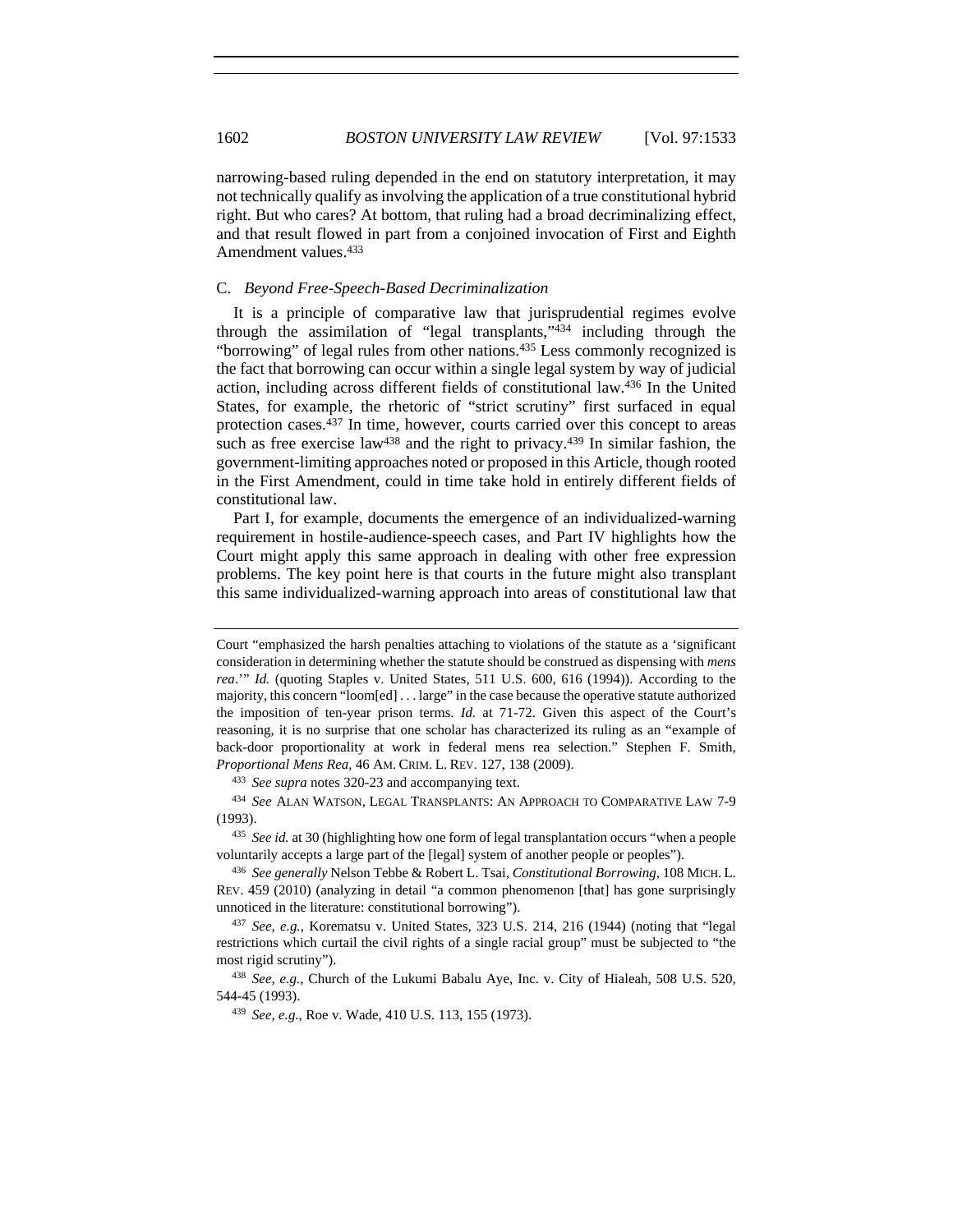do not involve free speech at all. For example, might the Constitution require as a matter of procedural due process or of cruel and unusual punishment law or of a hybrid application of both—that persons subject to an otherwise lawful antiloitering statute first be warned to stop loitering before the criminal justice system snaps its trap upon them?<sup>440</sup>

We also have seen that the Court might soon protect some types of religious objectors from the operation of antidiscrimination laws through a hybridized application of the Free Speech and Free Exercise Clauses.441 But, as the preceding loitering-warning hypothetical itself reveals, opportunities to make use of hybrid-rights analysis are not limited to free expression cases. Indeed, the right to same-sex marriage, recently endorsed in *Obergefell*, 442 may have its moorings in a hybridized application of substantive due process and equal protection principles.443 And *Obergefell* is not the first non-free-speech case in which this style of analysis made an appearance. For example, in *Bowers v*. *Hardwick*, 444 a decisive concurring opinion written by Justice Powell suggested that the Eighth Amendment and substantive-due-process privacy rights together would prohibit the imposition of any serious criminal punishment for engaging in homosexual sodomy.445

Notably, one big picture point of this Article might push the Court even to take a fresh look at Eighth Amendment law standing on its own. In this field, as we have seen, the Court has embraced a largely hands-off approach to proportionality review, at least with regard to sanctions less draconian than capital punishment and life imprisonment.446 At the same time, the Court has justified this hands-off stance based largely on concerns about the limits of judicial competence—particularly in light of the democratic non-accountability of courts and the inevitably judgment-laden nature of line drawing of this kind.447 Yet, as portions of the preceding discussion reveal (especially those portions that deal with judicial channeling and the *Abrams* and *X-Citement Video*  cases), the Justices have seemed willing to cast these same concerns aside to a notable extent in assessing the severity of sanctions in the First Amendment

<sup>440</sup> For further discussion of individualized-warning rules, see *supra* Section IV.A.2.

<sup>441</sup> *See supra* notes 399-416 and accompanying text.

<sup>442</sup> Obergefell v. Hodges, 135 S. Ct. 2584, 2604-05 (2015).

<sup>443</sup> *See, e.g.*, Serena Mayeri, *Marriage (In)equality and the Historical Legacies of Feminism*, 6 CALIF. L. REV. CIR. 126, 131 (2015) (characterizing the rationale of *Obergefell* as built on a "potent but analytically hazy hybrid of due process and equal protection that [also] animated . . . earlier gay rights decisions"); *see also* Jane R. Bambauer & Toni M. Massaro, *Outrageous and Irrational*, 100 MINN.L.REV. 281, 303 (2015) (attributing the result in *Obergefell* to a "hybrid, fluid approach to due process").

<sup>444</sup> 478 U.S. 186 (1986).

<sup>445</sup> *See id.* at 197-98 (Powell, J., concurring).

<sup>446</sup> *See supra* notes 422-23 and accompanying text.

<sup>447</sup> *See* Rummel v. Estelle, 445 U.S. 263, 283-84 (1980) ("[A]ny 'nationwide trend' toward lighter, discretionary sentences must find its source and its sustaining force in the legislatures, not in the federal courts.").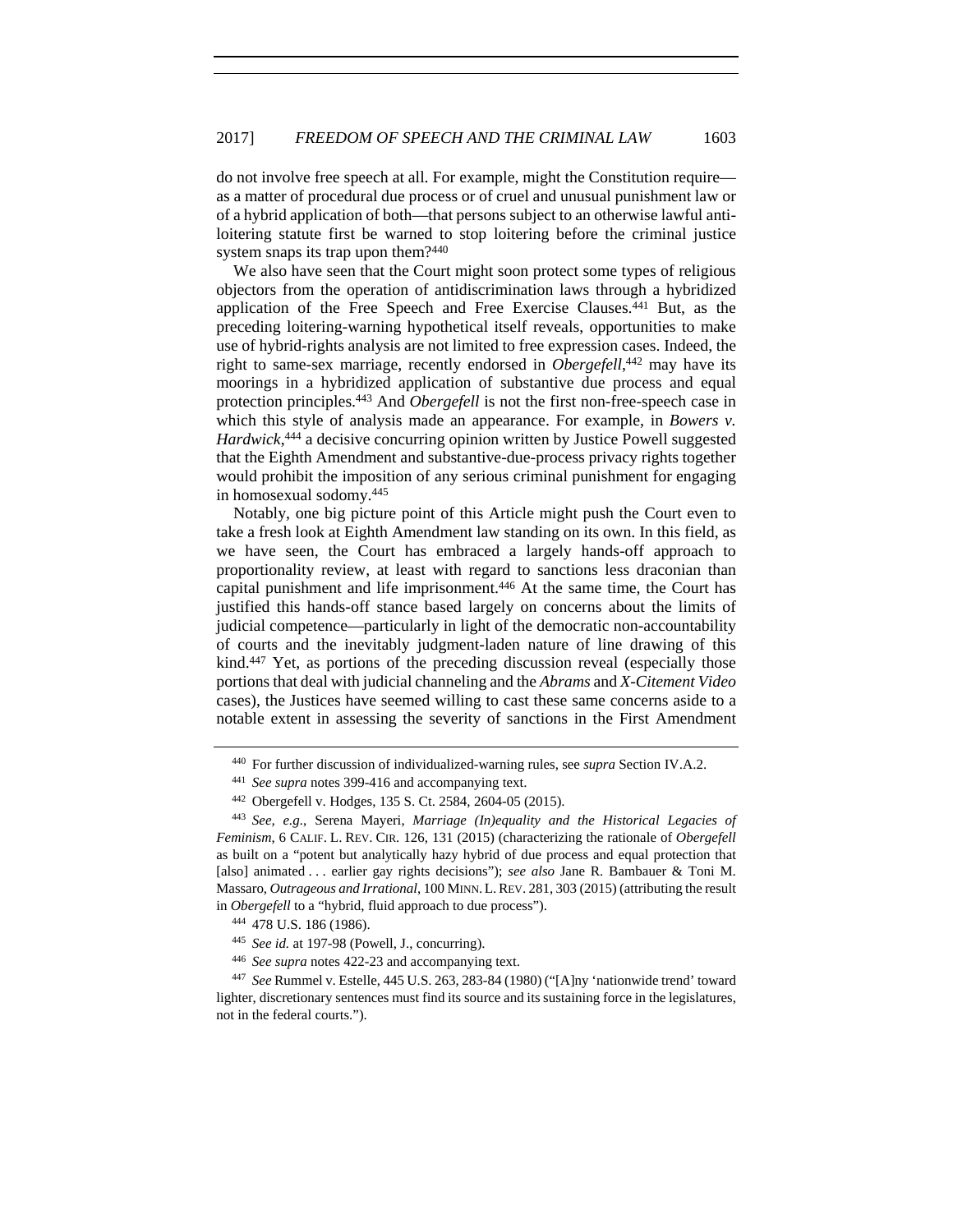context. To be sure, free speech cases are potentially distinguishable from other cases, especially if one embraces the "preferred freedom" rhetoric that has surfaced in past free expression rulings.<sup>448</sup> But still the argument is there to be made: If the Court can let go of institutional competence worries in sanctionassessing speech cases, why not in other cases as well?

In a similar vein, there is no reason why courts cannot use the strategy of constitutional channeling outside the context of free expression law. One can imagine a world, for example, in which a gun owner would be subject to a tort suit for injuries caused by a lack of care in handling a weapon while remaining immune from criminal imprisonment for engaging in exactly the same behavior.449 And if such a distinction were to take hold, it would be because a court (whether wittingly or not) had transplanted the First Amendment tortification principle of the *Gertz* case into the now quickly developing field of Second Amendment law.

Time, space, and energy limits render further exploration of these matters a subject for another day. The overarching point, however, merits reemphasis. If, and as, pressures for decriminalization mount, those pressures will come to bear not only on free speech cases but on other cases as well. And to the extent that courts look for ways to push along the cause of decriminalization through the use of constitutional law, they may discover in a large body of free speech rulings instructive materials for fashioning new limits that do not concern free speech at all.

## **CONCLUSION**

No less an expert than now-Justice Kagan has described modern free expression law as built around "technical, complex classificatory schemes" that have "become only more intricate, as categories have multiplied, distinctions grown increasingly fine, and exceptions flourished and become categories of their own."450 This statement might seem to have a negative cast, but there is reason to see it in a positive light. On this view, the Court has dealt with free

<sup>448</sup> *See* Kovacs v. Cooper, 336 U.S. 77, 88 (1949); Murdock v. Pennsylvania, 319 U.S. 105, 115 (1943); *supra* note 335 and accompanying text.

<sup>449</sup> On the legislative front, states are now engaged in the broad use of the channeling mechanism in responding to calls for decriminalization. For example, some states have made the first-time possession of small quantities of marijuana a civil offense. *See* Jordan Blair Woods, *Decriminalization, Police Authority, and Routine Traffic Stops*, 62 UCLA L. REV. 672, 693 (2015). Similarly, "[s]ince 1970, twenty-two states have decriminalized the bulk of minor traffic offenses by removing criminal penalties and reclassifying the offenses as noncriminal offenses." *Id.* at 698. Such reforms in time might provide courts with the chance to intervene with rules that *require* this form of channeling—at least with respect to such matters as possessing small amounts of marijuana in the home—as a build-out of past constitutional rulings focused on large-scale legal endorsement of shifting national social norms. *See supra* note 271 and accompanying text.<br><sup>450</sup> Elena Kagan, *Private Speech, Public Purpose: The Role of Governmental Motive in* 

*First Amendment Doctrine*, 63 U. CHI. L. REV. 413, 515 (1996).